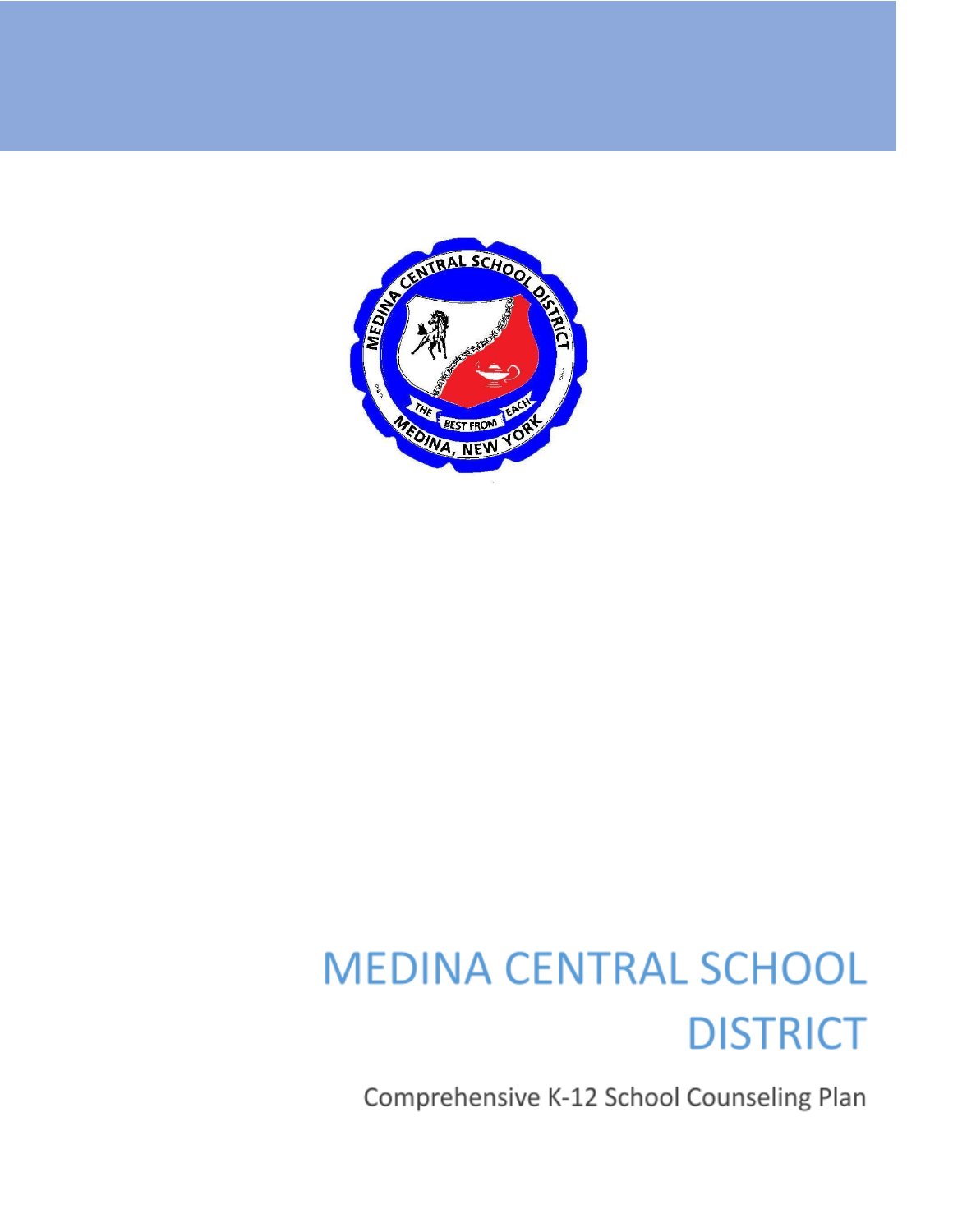### **Table of Contents**

| New York State Certification Requirements for Professional School Counselors  11 |  |
|----------------------------------------------------------------------------------|--|
|                                                                                  |  |
| <b>Foundation:</b>                                                               |  |
|                                                                                  |  |
|                                                                                  |  |
|                                                                                  |  |
|                                                                                  |  |
|                                                                                  |  |
|                                                                                  |  |
|                                                                                  |  |
| <b>Delivery System:</b>                                                          |  |
|                                                                                  |  |
|                                                                                  |  |
|                                                                                  |  |
|                                                                                  |  |
| <b>Management System:</b>                                                        |  |
|                                                                                  |  |
|                                                                                  |  |
|                                                                                  |  |
|                                                                                  |  |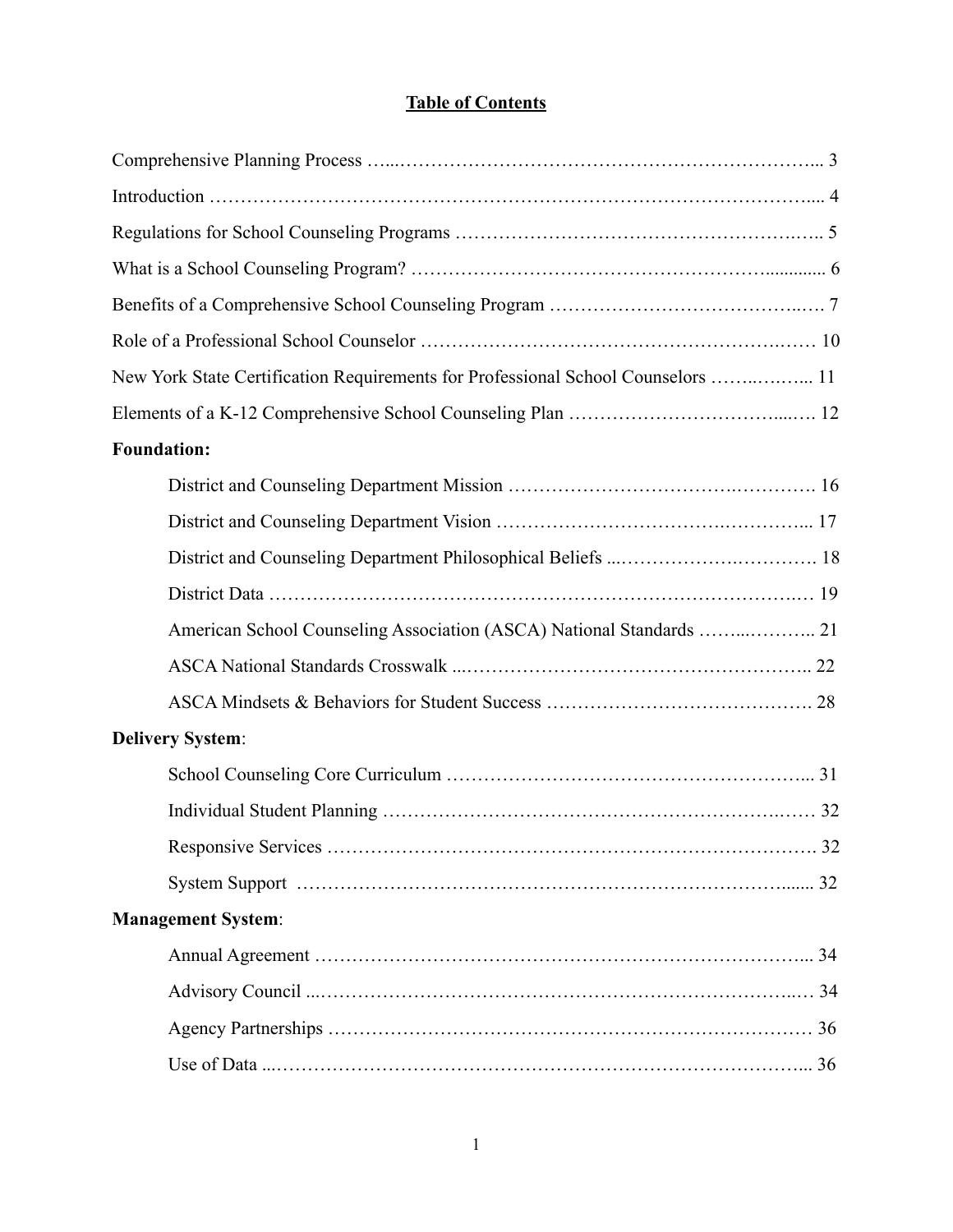| <b>Accountability:</b>                                       |
|--------------------------------------------------------------|
|                                                              |
|                                                              |
|                                                              |
| <b>Oak Orchard Primary School Counseling Plan:</b>           |
|                                                              |
|                                                              |
| <b>Clifford H. Wise Intermediate School Counseling Plan:</b> |
|                                                              |
|                                                              |
| Medina Jr.-Sr. High School Counseling Plan:                  |
|                                                              |
|                                                              |
|                                                              |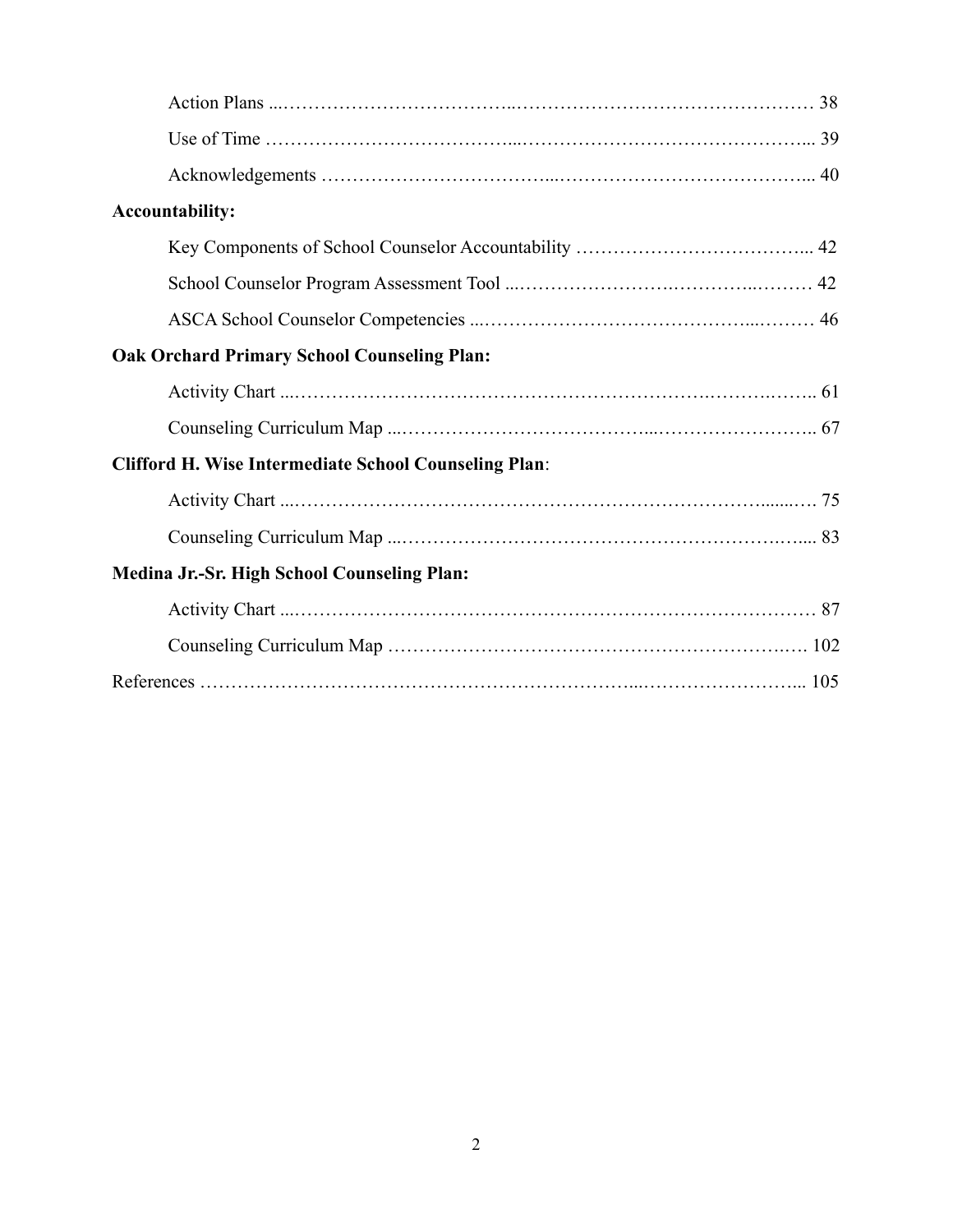## **Comprehensive Planning Process**

The district counseling department dedicated one and a half days for face-to-face meeting and spent additional time in data gathering and planning outside of these meeting times. During these meetings, school counselors conducted an audit of current duties and activities. Each activity was identified as falling under one of the five domains: "Curriculum, Individual Student Planning, Responsive Services, System Support and Non-Counseling Related Tasks" to ensure that school counseling staff are spending their time effectively and efficiently.

Current practices were audited against the standards set forth by both New York State and the American School Counselors Association, and were reviewed in consideration of the newly proposed "Behaviors and Mindsets." A K-12 standards crosswalk was completed to evaluate the level of support and service that is provided at each level in regards to each individual standard. Gaps in current levels of service were identified, and additional duties and activities were created/selected to fill these gaps. An estimated timeline for service delivery was developed.

The school counseling professionals carefully examined their current standards-based activities and determined what management needs (schedules for service delivery, curriculum/plans, etc.) are required to provide each service. In addition to management needs, accountability measures were developed to identify "how students are different after school counseling services are delivered".

As a result, a comprehensive program was developed to address the needs of all learners in the Medina Central School District. This plan was presented to building and district administration in hopes that it will guide the use of our departmental resources and professional responsibilities.

In the event that departmental staffing, New York State standards or building composition changes, this plan will need to be reviewed and updated. This plan will be otherwise reviewed, at least annually, to be sure that the services are accurately reflected as they are being provided in this plan.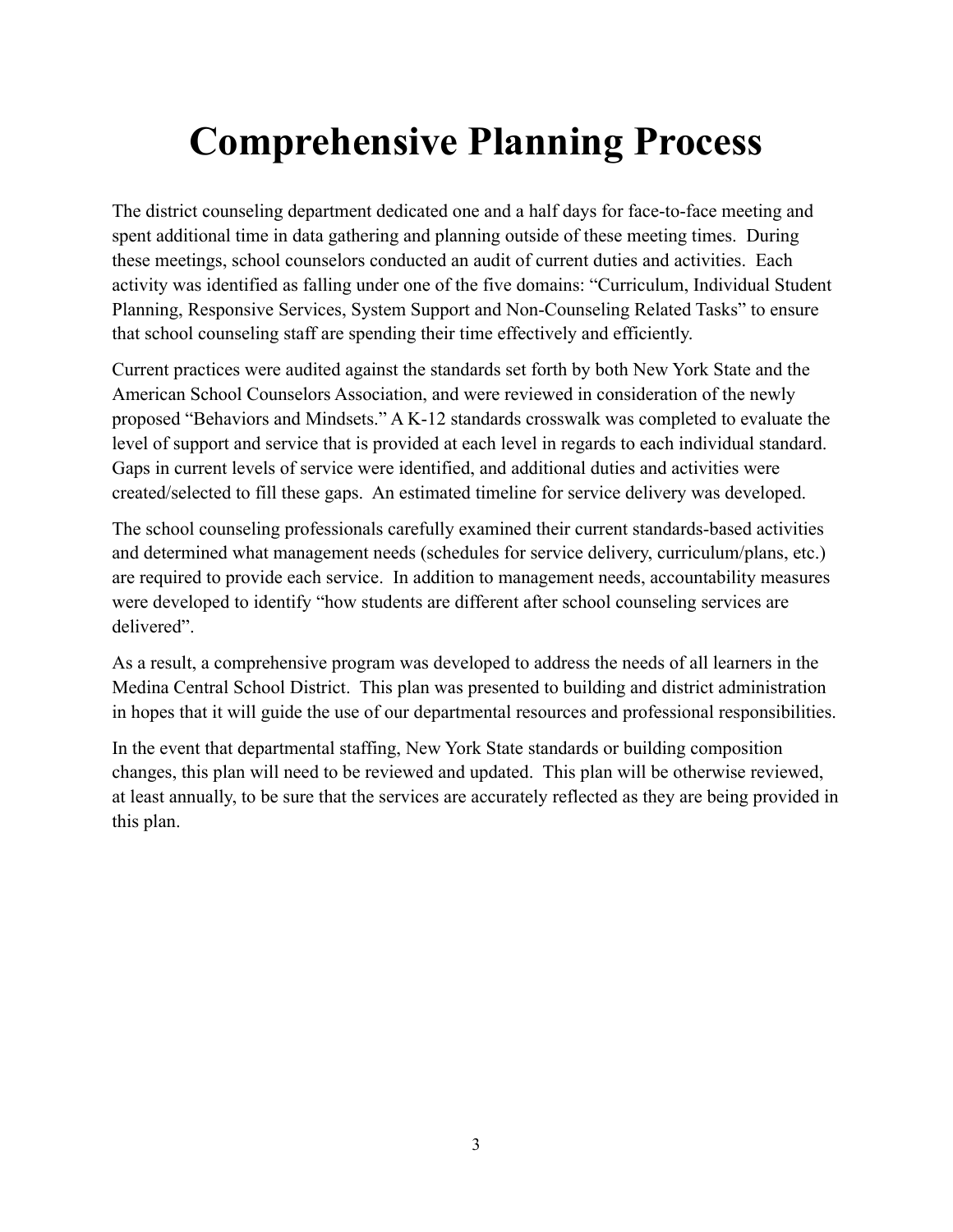## **Introduction**

Professional school counselors play a significant role in improving student achievement and serve as student and systems advocates. They apply their professional training in schools in order to support student academic success. Through a comprehensive school counseling program of developmental, preventive, remedial and responsive services, professional school counselors address academic development, career development and social/emotional development of students.

Through leadership, advocacy, collaboration and data analysis, professional school counselors will focus on the goal of improving student achievement, provide the necessary behavioral support to students and create the changes necessary to impact the system. As leaders and advocates, professional school counselors will promote, assess and implement this Comprehensive K-12 School Counseling Program.

Professional school counselors will use disaggregated data to drive program and activity development, which will enable them to meet the needs of all students and close the achievement gap. The school counseling program will be data driven and will be evaluated annually and modified based on results to ensure that every student achieves success.

Through the use of a data-driven/results-based and standards-based model, professional school counselors will follow the recommended practice of providing:

- Counseling
- Coordination
- Consultation
- Advocacy and Leadership
- Systemic Change

The Medina Central School District Counseling Department has examined their current counseling practices and services and has aligned them with the American School Counseling Association (ASCA), the ASCA National Model and the expectations of the New York State Education Department.

We are proud to present the Medina Central School District Comprehensive K-12 School Counseling Program.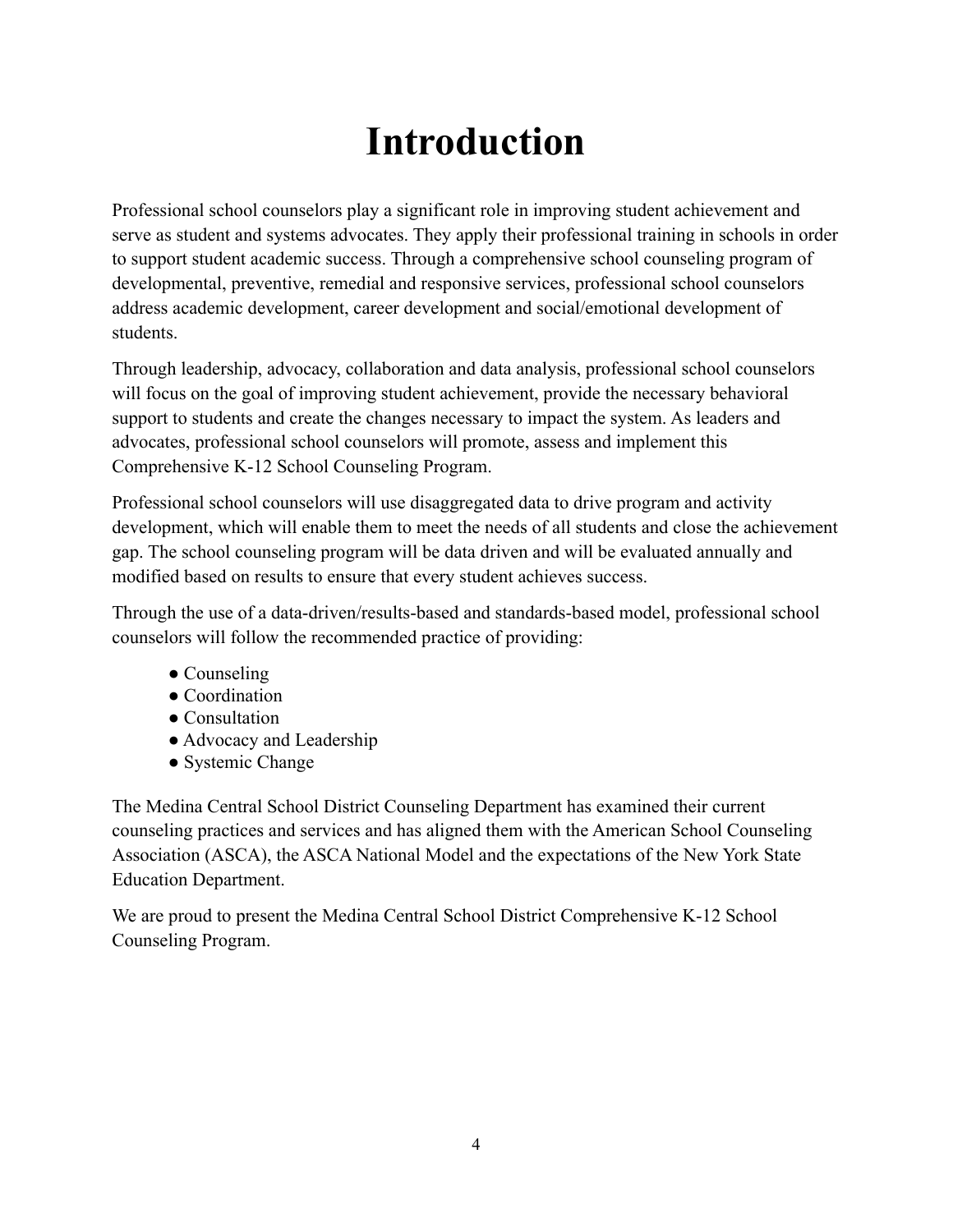# **Regulations for School Counseling Programs**

*(Adapted from New York State Education Department Part 100 of the Commissioner's, Last updated October 2015)*

Pursuant to Part 100 of the New York State Education Department, listed in Part 100 of the Commissioner's Regulations, school counseling/guidance programs are defined as follows:

(1) Public Schools: Each school district shall have a guidance program for all students.

(i.) In grades K-6, the program shall be designed in coordination with the teaching staff to prepare students to participate effectively in their current and future educational programs, to help students who exhibit any attendance, academic, behavioral or adjustment problems, to educate students concerning avoidance of child sexual abuse and to encourage parental involvement.

(ii.) In grades 7-12, the school counseling program shall include the following activities and services:

a.) an annual review of each student's educational progress and career plans, with such reviews conducted with each student individually or with small groups by personnel certified or licensed as school counselors;

b.) instruction at each grade level to help students learn about various careers and about career planning skills conducted by personnel certified or licensed as school counselors, or by classroom teachers in cooperation with the school counselors;

c.) other advisory and individual or group counseling assistance to enable students to benefit from the curriculum, to help students develop and implement postsecondary educational and career plans, to help students who exhibit any attendance, academic, behavioral or adjustment problems and to encourage parental involvement, provided that advisory assistance shall be provided by teachers or counselors or by certified teaching assistants under the supervision of counselors or teachers, and that such individual or group counseling shall be provided by certified or licensed school psychologists or certified or licensed school social workers in cooperation with certified and licensed school counselors; and

d.) the services of personnel certified or licensed as school counselors.

iii.) Each school district shall develop a district plan which sets forth the manner in which the district shall comply with the requirements of this subdivision. Such plan should be filed in the district offices and shall be available for review by any individual. The plan shall present program objectives, which describe expectations of what students will learn from the program; activities to accomplish the objectives; specifications of the staff members and other resources assigned to accomplish the objectives; and provisions for the annual assessment of the program results. The plan shall be reviewed annually by the school districts, and revisions shall be made as necessary.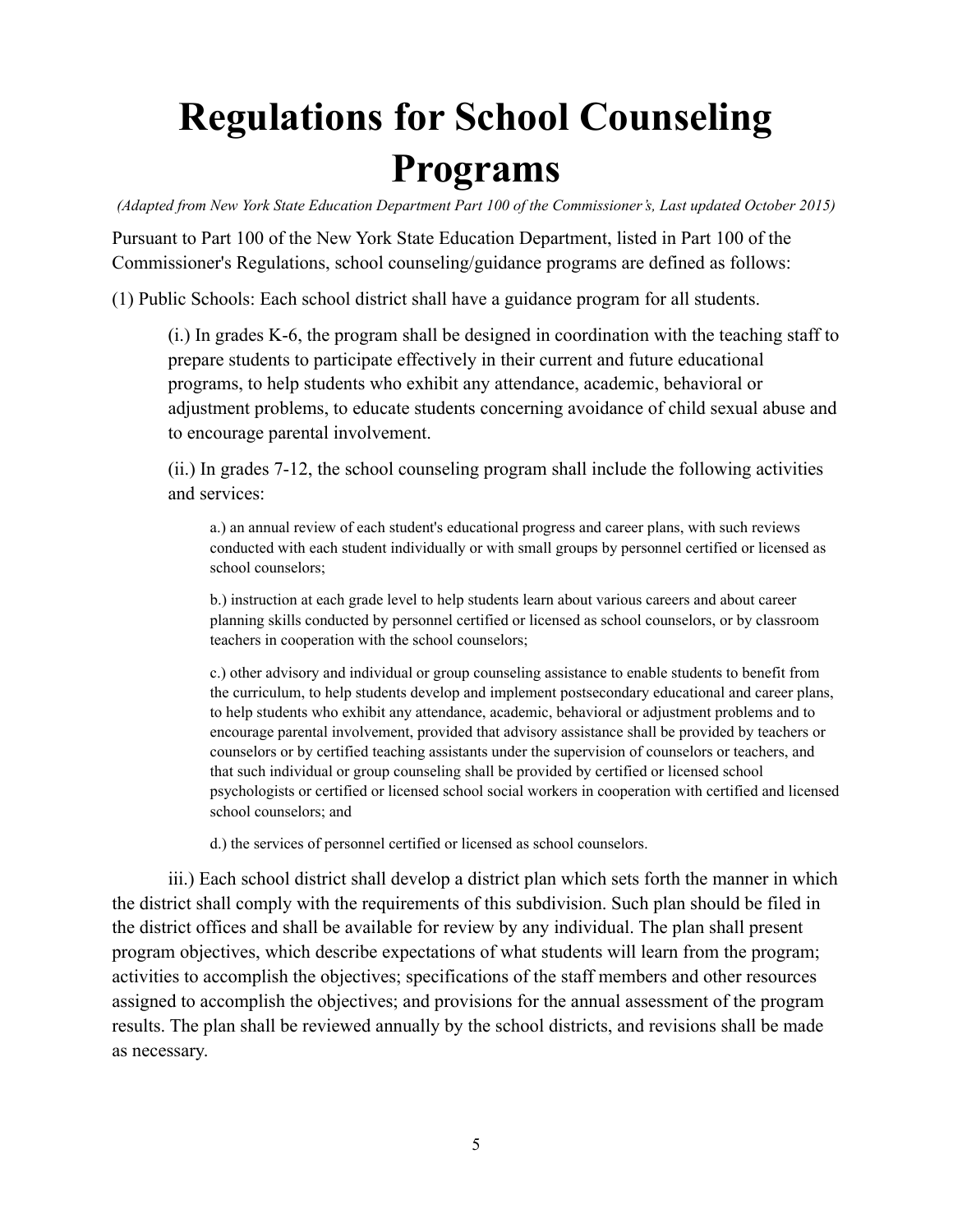# **What is a School Counseling Program?**

A School Counseling Program is "comprehensive in scope, preventative in design and developmental in nature." It is designed so that the majority of the school counselor's time is spent in direct service to all students so as to ensure that every student receives the maximum benefit from the program.

A comprehensive school counseling program focuses on what all students from pre-kindergarten through grade 12 should know and understand in three domain areas: academic, career, and personal/social with an emphasis on academic success for every student.

The program is preventive in design with a purpose of conveying specific skills and learning opportunities in a proactive and preventive manner. Professional school counselors design programs and services to meet the needs of students at the appropriate developmental stages. Therefore, their responsibilities should be directed toward program delivery and direct counseling services.

The standard for academic development is to implement strategies that support and maximize student learning. This would include "acquiring knowledge and skills that contribute to effective learning in school and across the lifespan, employing strategies to achieve success in school and understand the relationship of academics to the world of work, home and in the community."

The standard for career development is to provide a foundation for "acquiring skills, attitudes and knowledge that enables students to make a successful transition from school to the world of work and from job to job across the life career span."

The standard for personal/social development is to provide a foundation for personal and social growth as the students progress through school and into their adult life. "Social/Emotional development includes the acquisition of skills, attitudes and knowledge that help students understand and respect self and others, acquire effective interpersonal skills, understand safety and survival skills and develop into contributing members of our society."

### **A School Counseling Program**:

- Reaches every student
- Is comprehensive in scope
- Is preventative in design
- Is developmental in nature
- Is an integral part of the educational program for student success
- Is implemented by a credentialed school counselor
- Is conducted in collaboration with all stakeholders
- Uses data to drive program decisions
- Monitors student progress

*Adapted from The ASCA National Model: A Framework for School Counseling Program (2012)*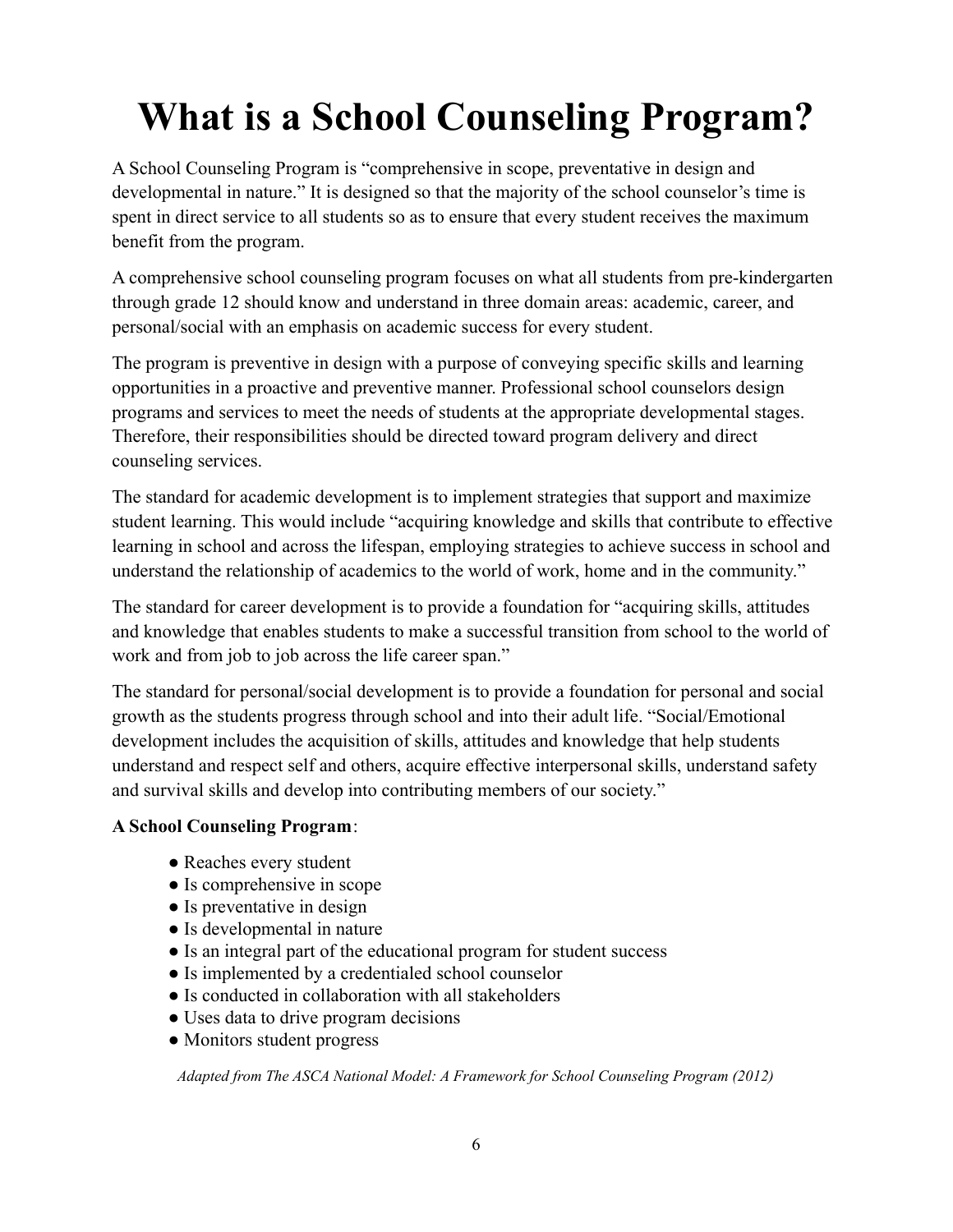# **Benefits of a Comprehensive School Counseling Program**

Comprehensive developmental school counseling programs have a positive impact on students, parents or guardians, teachers, administrators, boards of education, professional school counselors and other student services personnel, post-secondary institutions and the community. The benefits to each of these groups include the following:

### **Benefits for Students:**

- Ensures every student receives the benefits of the school counseling program.
- Assists students in acquiring knowledge and skills in academic, career, and personal/social development.
- Ensures equitable access to educational opportunities.
- Provides strategies for closing the student achievement gap.
- Supports development of skills to increase student success.
- Facilitates career exploration and development.
- Monitors data to facilitate student improvement.
- Fosters advocacy for students.
- Develops decision-making and problem solving skills.
- Assists in acquiring knowledge of self and others.
- Assists in developing effective interpersonal relationship skills.
- Provides school counseling services for every student.
- Increases the opportunity for adult youth relationships.
- Encourages positive peer relationships.
- Fosters a connectedness to school.
- Fosters resiliency factors for students.

#### **Benefits for Parents/Guardians:**

- Provides support in advocating for their children's academic, career and personal/social development.
- Supports partnerships in their children's learning and career planning.
- Ensures academic planning for every student.
- Develops a systematic approach for their child's long-range planning and learning.
- Increases opportunities for parent/school interaction.
- Enables parents to access school and community resources.
- Provides informational workshops.
- Connects to community and school-based services.
- Provides data on student progress.
- Ensures every child receives access to school counseling services.
- Promotes a philosophy that some students need more and seeks to ensure they receive it.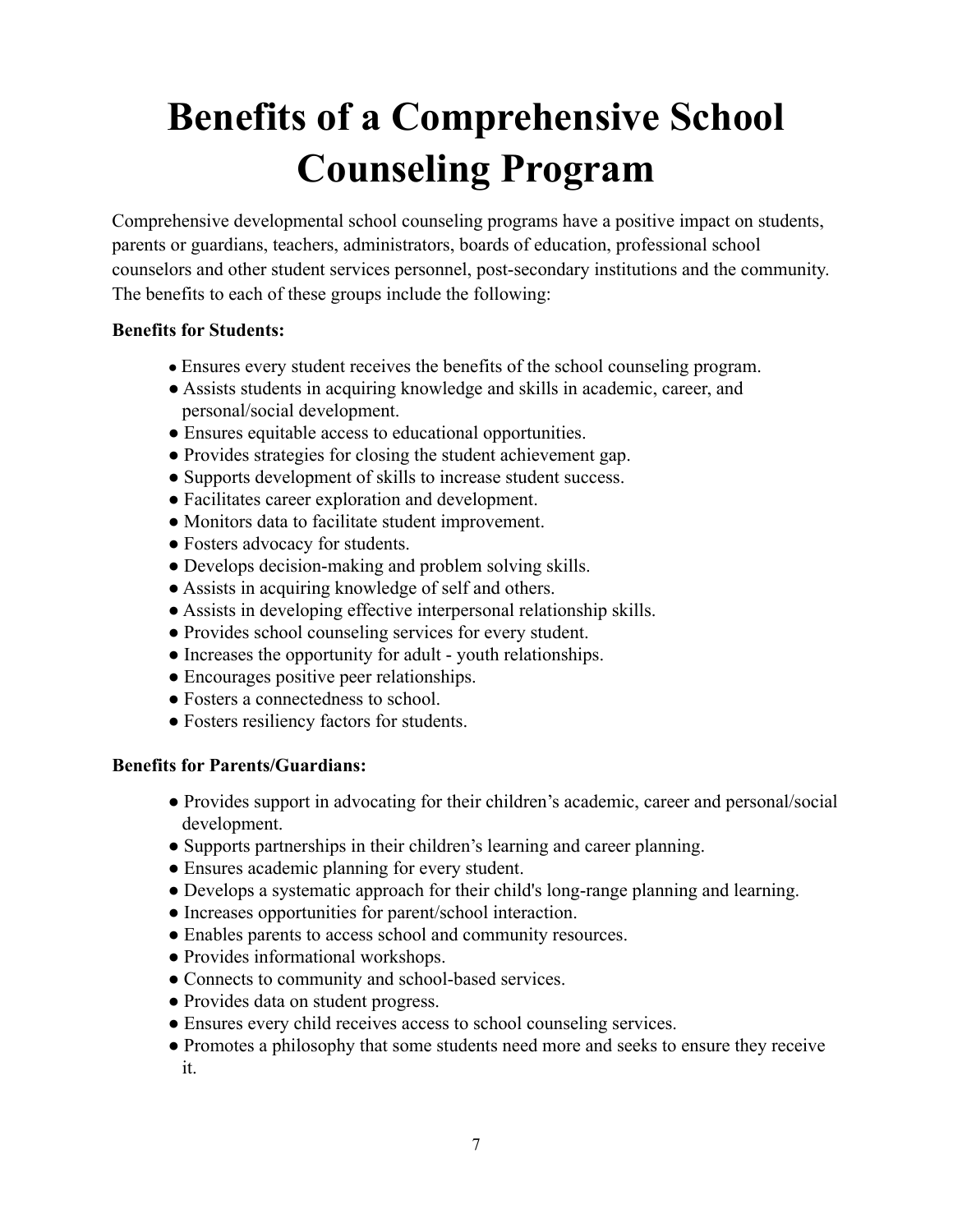### **Benefits for Teachers:**

- Provides an interdisciplinary team approach to address student needs and educational goals.
- Increases collaboration between professional school counselors and teachers.
- Provides opportunities for co-facilitation of classroom guidance lessons.
- Supports the learning environment.
- Provides consultation to assist teachers in their guidance and advisement role.
- Promotes a team effort to address developmental skills and core competencies.
- Supports classroom instruction.
- Promotes supportive working relationships.
- Increases teacher accessibility to the counselor as a classroom presenter and resource person.
- Positively impacts school climate and the learning environment.

### **Benefits for Administrators:**

- Aligns the school counseling program with the school's academic mission.
- Provides a school counseling program promoting student success.
- Provides a proactive school counseling curriculum addressing student needs and enhancing school climate.
- Provides a program structure with specific content.
- Assists administration to use professional school counselors effectively to enhance learning and development for all students.
- Uses data to develop school counseling goals and school counselor responsibilities.
- Provides a system for managing and evaluating the effectiveness of the school counseling program.
- Monitors data for school improvement.
- Provides data for grant applications and funding sources.
- Enhances community image of the school counseling program.

### **Benefits for the Board of Education:**

- Provides a rationale for implementing a school counseling program.
- Ensures that a quality school counseling program is available for every student.
- Demonstrates the need for appropriate levels of funding.
- Articulates appropriate credentials and staffing ratios.
- Informs the community about school counseling program success.
- Supports standards-based programs.
- Provides data about improved student achievement.
- Provides a basis for determining funding allocations for the school counseling program.
- Furnishes program information to the community.
- Provides ongoing information about student acquisition of competencies and standards through school counseling program efforts.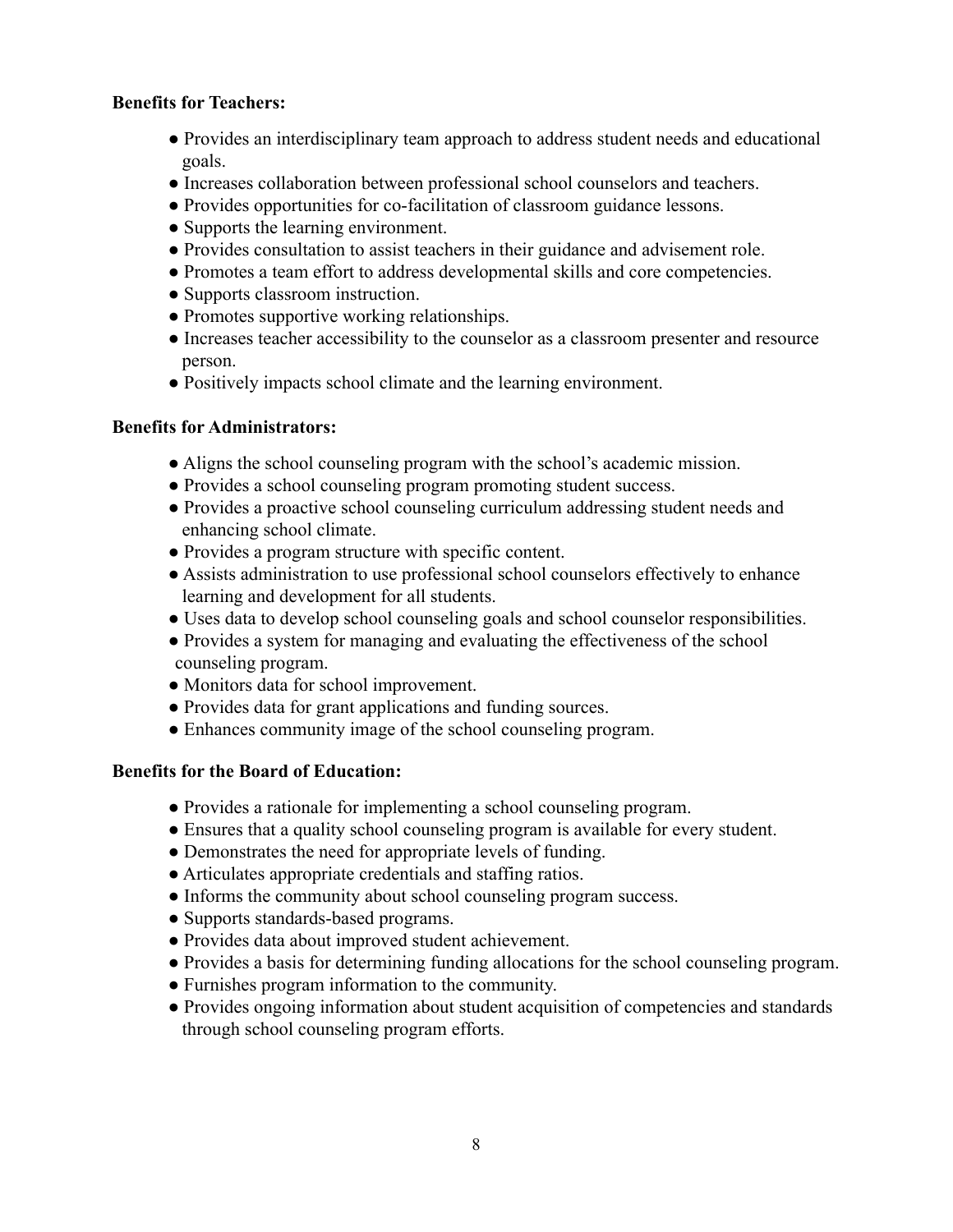#### **Benefits for School Counselors:**

- Defines responsibilities within the context of a school counseling program.
- Provides a clearly defined role and function in the educational system.
- Supports access to every student.
- Provides direct service to every student.
- Provides a tool for program management, implementation and accountability.
- Seeks to eliminate non-school counseling activities.
- Recognizes professional school counselors as leaders, advocates and change agents.
- Ensures the school counseling program's contribution to the school's mission.

#### **Benefits for Student Services Personnel:**

- Defines the school counseling program.
- Provides school psychologists, social workers, and other professional student services personnel with a clear understanding of the role of the school counselor.
- Fosters a positive team approach, which enhances cooperative working relationships and improves on individual student success.
- Uses school counseling data to maximize benefit to individual student growth.
- Increases collaboration for utilizing school and community resources.

#### **Benefits for Post-Secondary Education:**

- Enhances articulation and transition of students to post-secondary institutions.
- Prepares every student for advanced educational opportunities.
- Motivates every student to seek a wide range of substantial, postsecondary options, including college.
- Encourages and supports rigorous academic preparation.
- Promotes equity and access to postsecondary education for every student.

#### **Benefits for the Community**

- Provides an increased opportunity for collaboration and participation of community members with the school program.
- Builds collaboration, which enhances a student's postsecondary success.
- Creates community awareness and visibility of the school counseling program.
- Enhances economic development through quality preparation of students for the world of work.
- Increases opportunities for business and industry to participate actively in the total school program.
- Provides increased opportunity for collaboration among counselors, business, industry, and communities.
- Provides a potential work force with decision-making skills, pre-employment skills, and increased worker maturity.
- Supports the academic preparation necessary for students' success in the workforce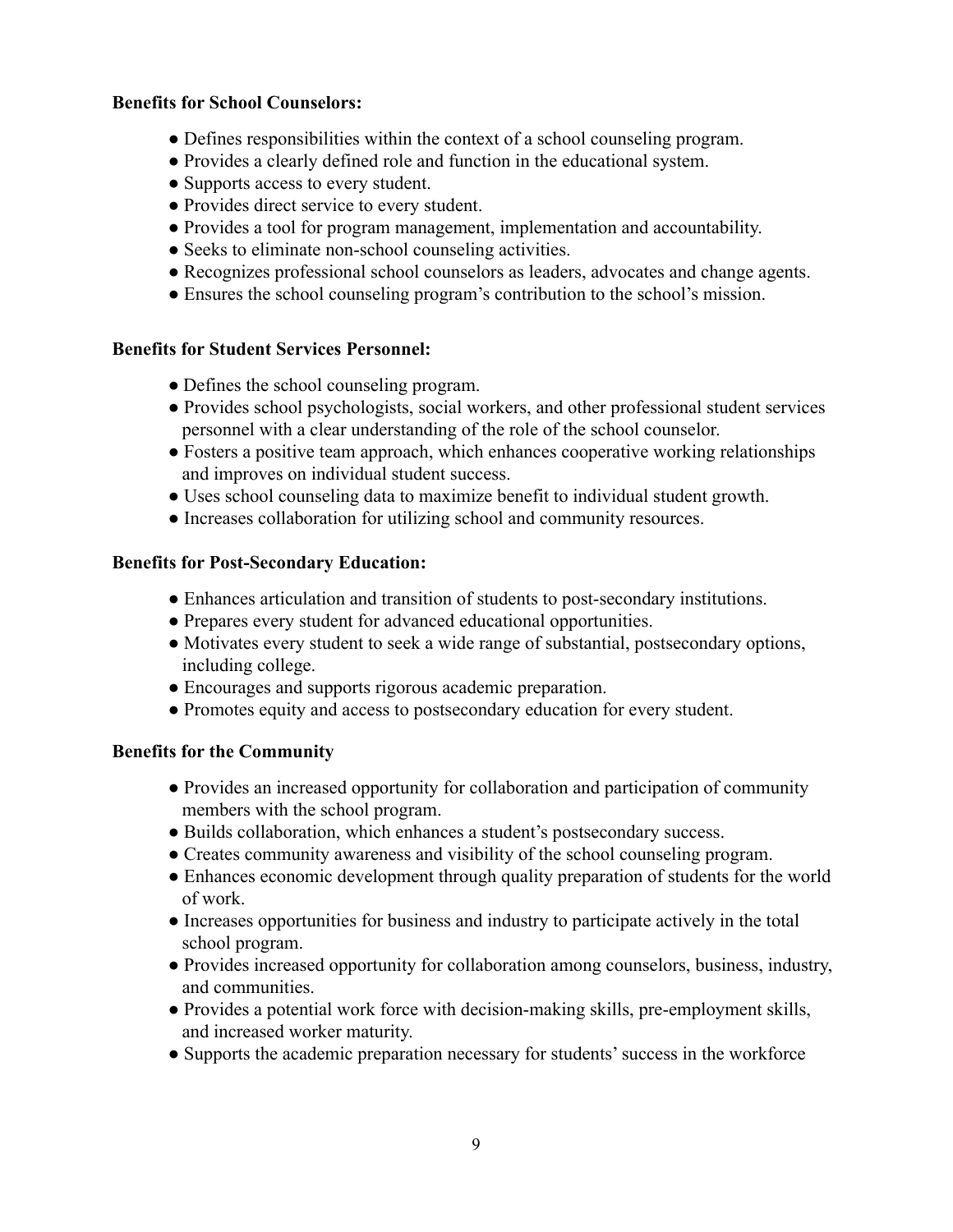# **Role of a Professional School Counselor**

The school counselor's leadership is important to the successful implementation of the programs at the schools. In their leadership role, professional school counselors serve as change agents, collaborators and advocates. Through the use of data analysis, professional school counselors will work to improve student success and ensure educational equity for all students. They will collaborate with other professionals to influence systemic change and advocate for students by using strong communication, consultation and leadership skills.

Professional school counselors advocate for students' educational needs and work to ensure that these needs are addressed at every level of the school experience. They believe, support and promote every student's goals to achieve success in school. Through their leadership, advocacy, collaboration and counseling, professional school counselors reduce barriers so that students increase their opportunities for success.

Professional school counselors team with all stakeholders to develop and implement responsible educational programs that support the achievement for every student. They create effective working relationships among students, professionals and support staff, parent/guardians and community members. They are essential collaborative partners who enhance the educational opportunities of students and families.

Professional school counselors assess the school for systemic barriers to academic success. They use data to ensure equity and access to a rigorous curriculum, which will maximize post-secondary options.

The school counselor:

- Serves as a leader who is engaged in systems-wide change to provide academic and behavioral supports for the success of all students.
- Plays a leadership role within the school counseling program and develops activities to implement and evaluate the program. The school counselor works collaboratively with other stakeholders in making decisions about the school counseling program.
- Provides individual and group counseling services to meet the developmental, preventive and remedial needs of students.
- Consults with students, parents, teachers and other school and community personnel to assist in meeting the needs of students.
- Coordinates all counseling services for students and assists with the coordination and implementation of student services in the school.
- Interprets test results and other student data. The counselor also works with teachers with the educational placement of students by using appropriate educational assessment strategies.
- Professional school counselors, using their leadership, advocacy, teaming and collaboration, and data driven decision-making skills, work toward ensuring that every student will have access to a quality and equitable education.
- Adheres to ethical standards of the counseling profession, and abides by the laws, policies and procedures that govern the schools. The counselor participates in professional associations and professional development opportunities when available.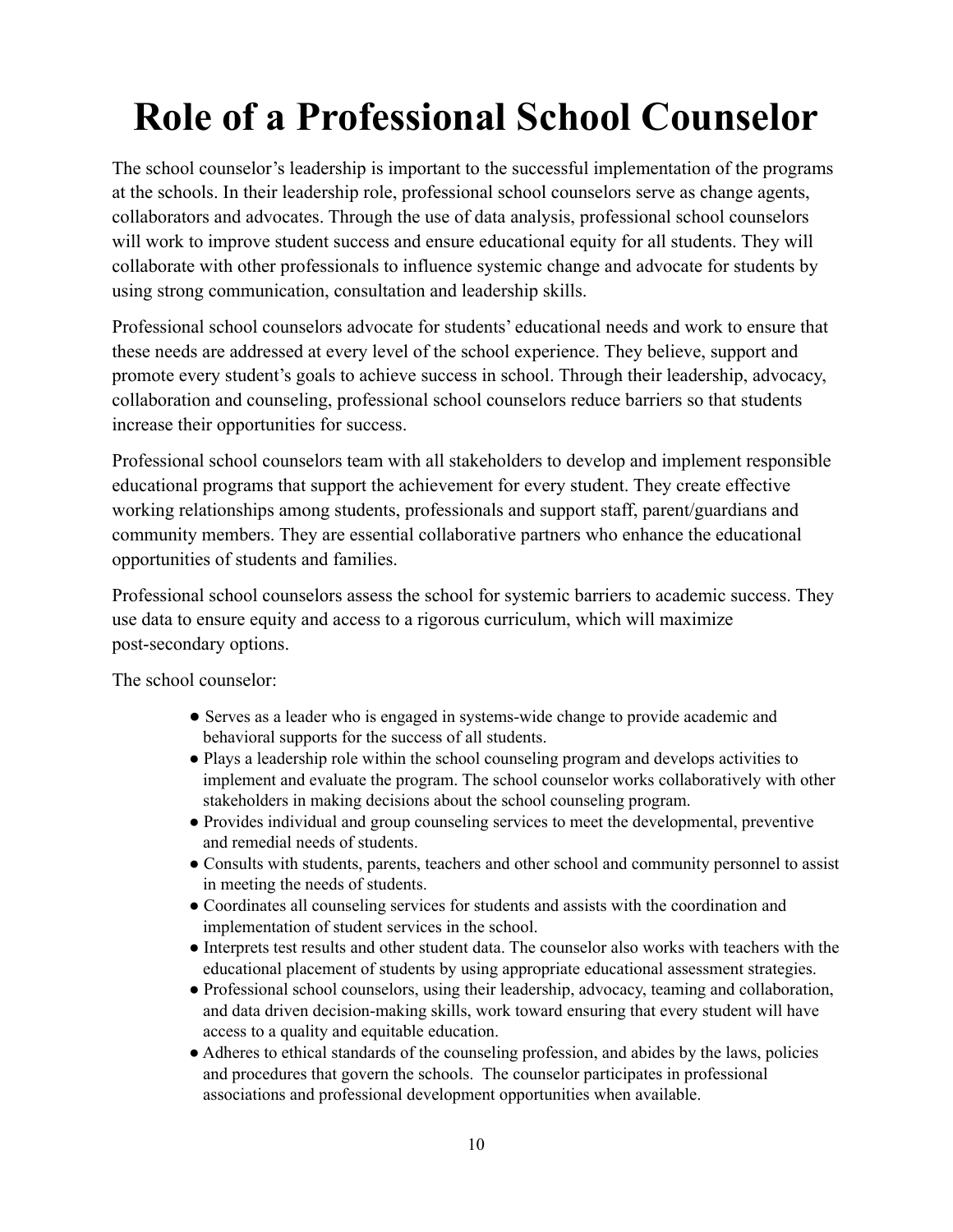# **New York State Certification Requirements for Professional School Counselors**

The strategic goal of the Board of Regents is to provide New York State educational systems with certified, qualified and well trained professionals to serve all students. Professional school counselors in New York State must meet the following requirements:

### **Provisional certification:**

1) A Baccalaureate Degree from a regionally accredited institution of higher education.

2) Graduate Study in School Counseling: 30 credits. School counseling courses are specifically for individuals preparing for a career as a school counselor.

3) College Internship/Supervised Practice: The college-supervised internship must be a part of an approved school counselor program. The internship/practice is generally the culminating experience of a program leading to a state certificate in school counseling.

4) Child Abuse Identification Workshop

5) School Violence Prevention Workshop

6) Fingerprinting Clearance

### **Permanent certification:**

1) Satisfaction of the Above Requirements.

2) Master's Degree

3) Additional Graduate Work: 30 additional semester hours in school counseling, equaling 60 credits of graduate work in total.

4) Experience: Two years in a pupil personnel service position in a public or approved independent elementary and/or secondary school.

5) United States Citizenship by 2021, changes will be implemented for requirements for obtaining a provisional and permanent K-12 Professional School Counselor certificate in New York State.

*Adapted from the NYS Comprehensive Model for Comprehensive K-12 School Counseling Program (2012)*.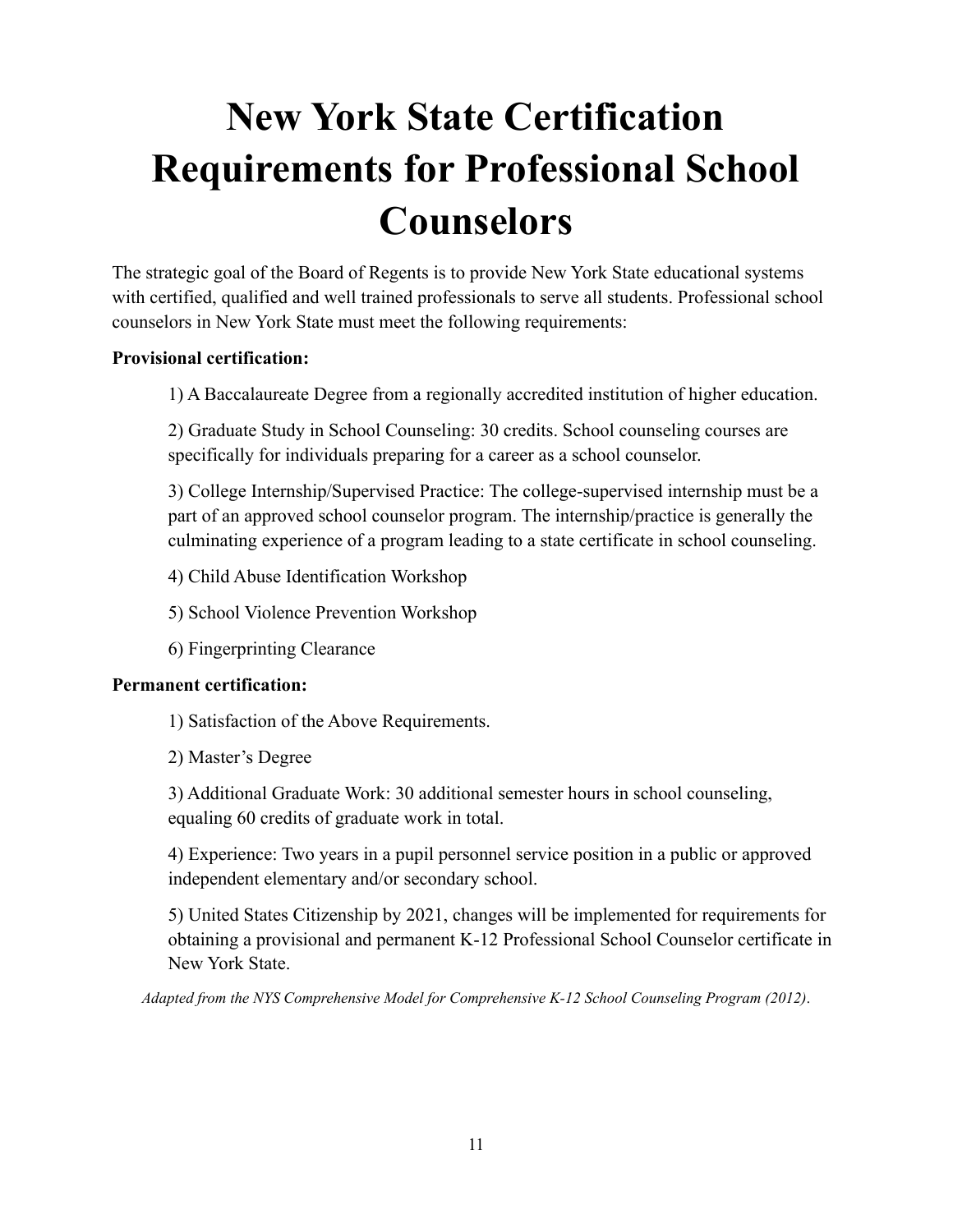# **Elements of a K-12 Comprehensive School Counseling Plan**

In 2003, the American School Counselor Association (ASCA) published The ASCA National Model: A Framework for School Counseling Programs. This model has been researched and successfully implemented throughout the country. The model provides accountability and uniformity for the profession of school counseling. In more recent years, the model has been revised to address the needs of the profession. As a result, this document is reflective of the third edition of the ASCA National Model (2012). The updated model includes four themes: leadership, advocacy, collaboration, and systemic change. The model is also driven by four components. The four components are: Foundation, Management, Delivery, and Accountability. Information learned through the accountability process contributes to the continuous improvement of the school counseling program.

### **Themes**

The ASCA National Model (2012) is guided by four themes:

- 1. Leadership
- 2. Advocacy
- 3. Collaboration
- 4. Systemic Change

### **Foundation**

The Foundation includes the set of beliefs and philosophy, which guides the program, the mission and three student outcome domains of academic development, career development and social/emotional development. These create the *what* of the program - what every student will know and be able to do, what every student will receive as a benefit of a school counseling program.

The Foundation is upheld by school counselors and the creation of a comprehensive school counseling program, which focuses on three areas:

1. Program Focus: To establish a program focus, school counselors will identify personal beliefs that address how *all* students benefit from the school counseling program. The school counselor develops a vision and mission statement. Program goals are defined, outlined and noted how they will be measured.

2. Student Competencies: Enhancing the learning process for all students, the ASCA Student Standards guide the development of effective school counseling programs around three domains: academic; career, and personal/social development. The comprehensive school counseling program complements the state and district initiatives.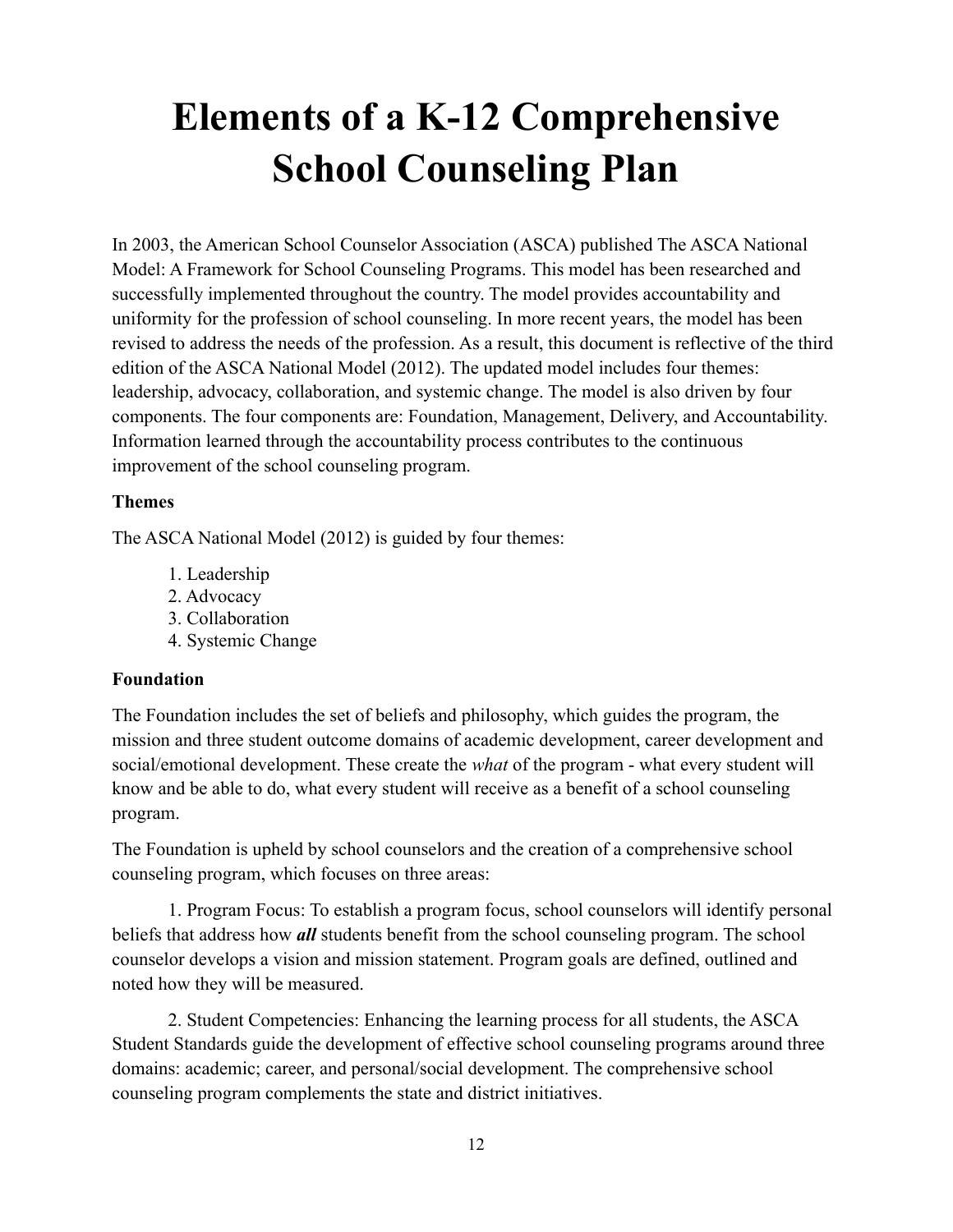3. Professional Competencies: "The ASCA School Counselor Competencies outline the knowledge, attitudes, and skills that ensure school counselors are equipped to meet rigorous demands of the profession. The ASCA Ethical Standards for School Counselors specify the principles of ethical behavior necessary to maintain the highest standard of integrity, leadership, and professionalism. They guide school counselors' decision-making and help to standardize professional practice to protect both students and school counselors" (ASCA, 2012, p. 2).

### **Delivery System**

The Delivery System defines the implementation process and components of the comprehensive model including the school counseling core curriculum, individual student planning, responsive services and system support. The Delivery System addresses *how* the program will be implemented. The delivery component consists of direct and indirect services. Direct services are provided with students, and indirect services are provided for students. It is recommended that 80 percent or more of the school counselor's time be spent in direct and indirect student services.

### **Management System**

The Management System includes the organizational process and tools that may be used to deliver the comprehensive school counseling program. The tools may include use of data, action plans and calendars. The Management System addresses the *when* (calendar and action plan) and *how* (use of data), *who* will implement and *on what authority* (management agreement and advisory council).

School counselors incorporate organizational assessments and tools that are concrete, clearly delineated and reflective of the school's needs. Assessments and tools include: School counselor competency and school counseling program assessments to self-evaluate areas of strength and improvement for individual skills and program activities.

● "Use-of-time assessment: to determine the amount of time spent toward the recommended 80 percent or more of the school counselor's time to direct and indirect services with students

• Annual agreements: developed with and approved by administrators at the beginning of the school year addressing how the school counseling program is organized and what goals will be accomplished

● Advisory councils: made up of students, parents, teachers, school counselors, administrators and community members to review and make recommendations about school counseling program activities and results

• Use of data: to measure the results of the programs as well as to promote systemic change within the school system so every student graduates college-and career-ready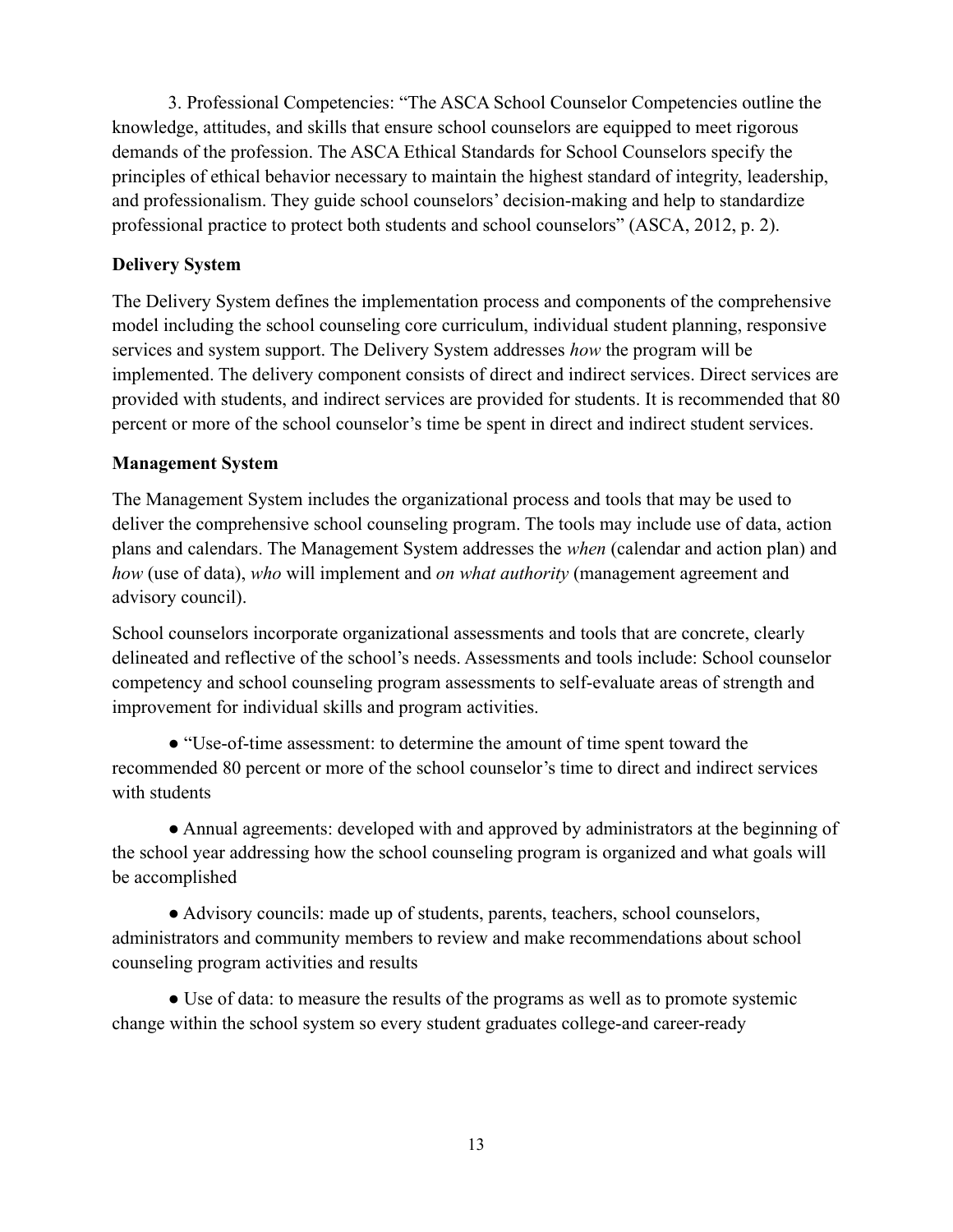● Curriculum, small-group and closing-the-gap action plans: including developmental, prevention and intervention activities and services that measure the desired student competencies and the impact on achievement, behavior and attendance

• Annual and weekly calendars: to keep students, parents, teachers and administrators informed and to encourage active participation in the school counseling program" (ASCA National Model, 2012, p. 128-132).

#### **Accountability**

The Accountability demonstrates the effectiveness of the work of the school counselor in measurable terms. This necessitates the collection and use of data that support and link the school counseling program to student academic and behavioral success. It answers the question: *"How are students different as a result of the program?"* This will be arrived at through the use of data. The Accountability System measures the school counseling program's progress toward and impact on academic achievement, graduation rates, post-secondary options, school climate, attendance, etc.

*Adapted from the ASCA National Model for School Counseling Programs (2012*).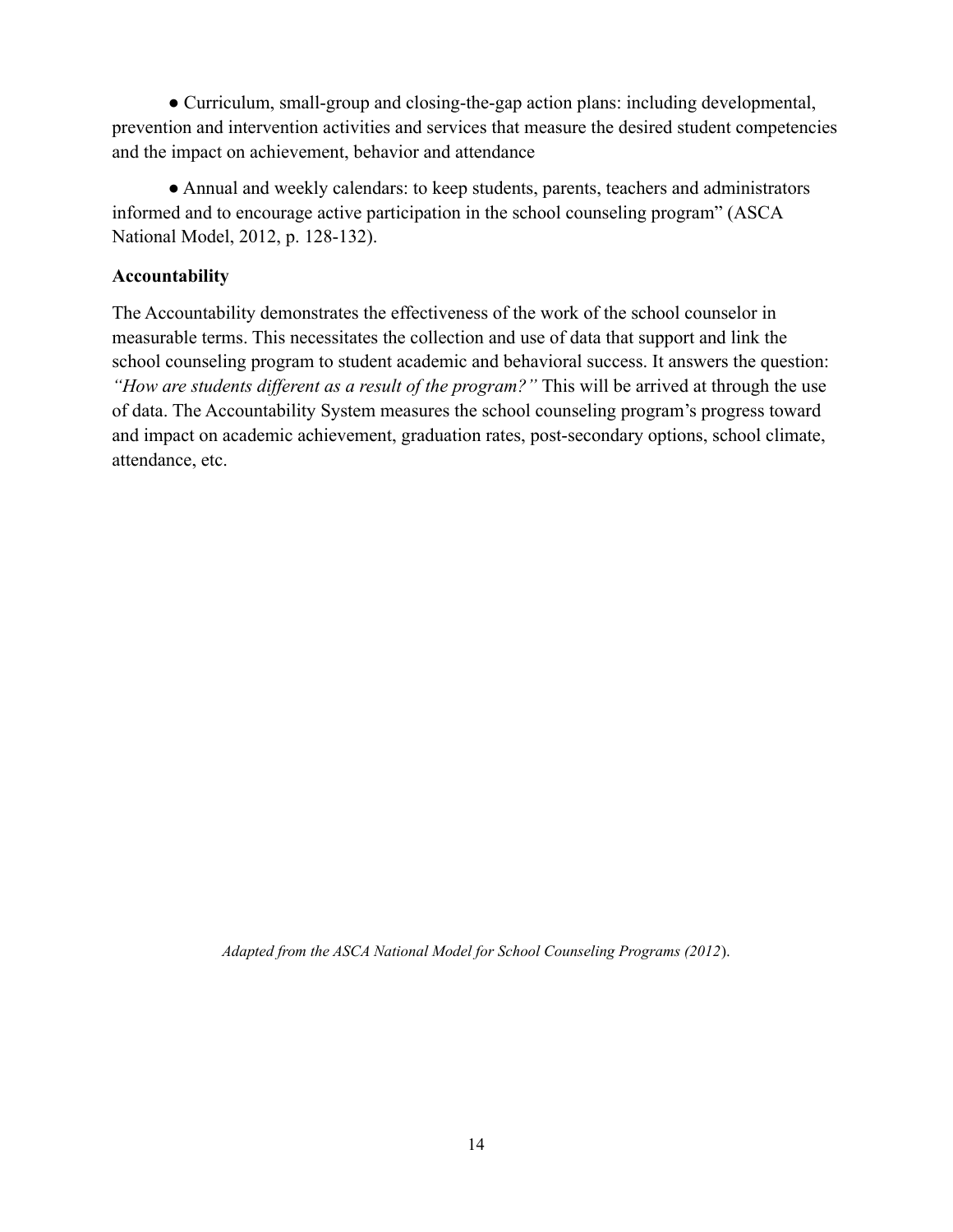

# **FOUNDATION**

## **Mission**

**Vision**

**Philosophical Beliefs**

## **District Data**

**ASCA National Standards**

**ASCA National Standards Crosswalk**

**ASCA Mindsets and Behaviors**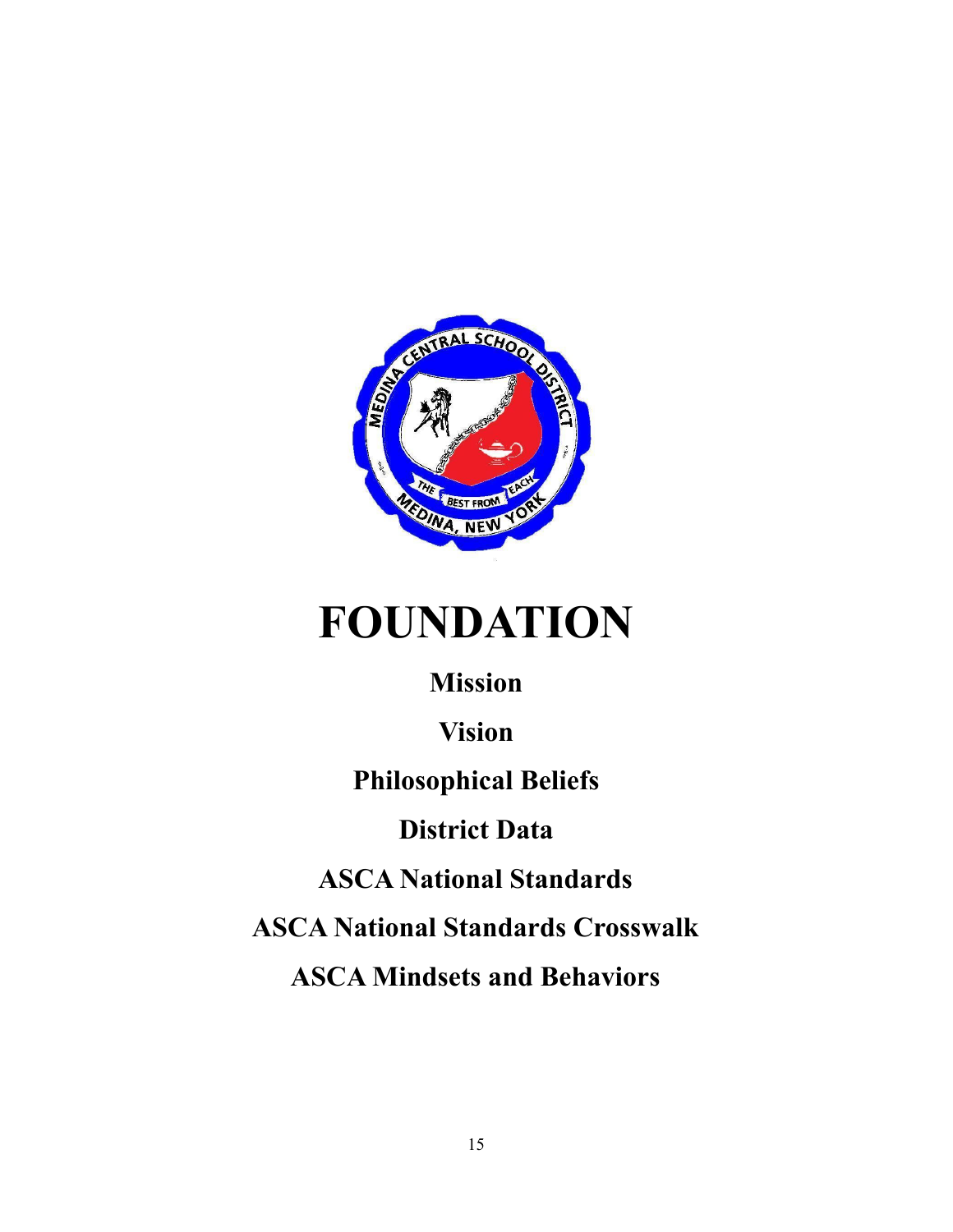## **Mission Statement**

## **Medina Central School District Mission Statement:**

Medina Central School will educate to inspire all to reach beyond the expected and positively impact their *communities.* 

## **Medina Central School District Counseling Program Mission Statement:**

*The mission of the Medina Central School District comprehensive counseling program is to foster a desire within all students to pursue educational, personal and career goals. As ongoing advocates for our students, we, as counselors, strive to enhance their unique character and aid them in becoming well-rounded, diversely skilled, and capable, contributing members of an ever changing world.*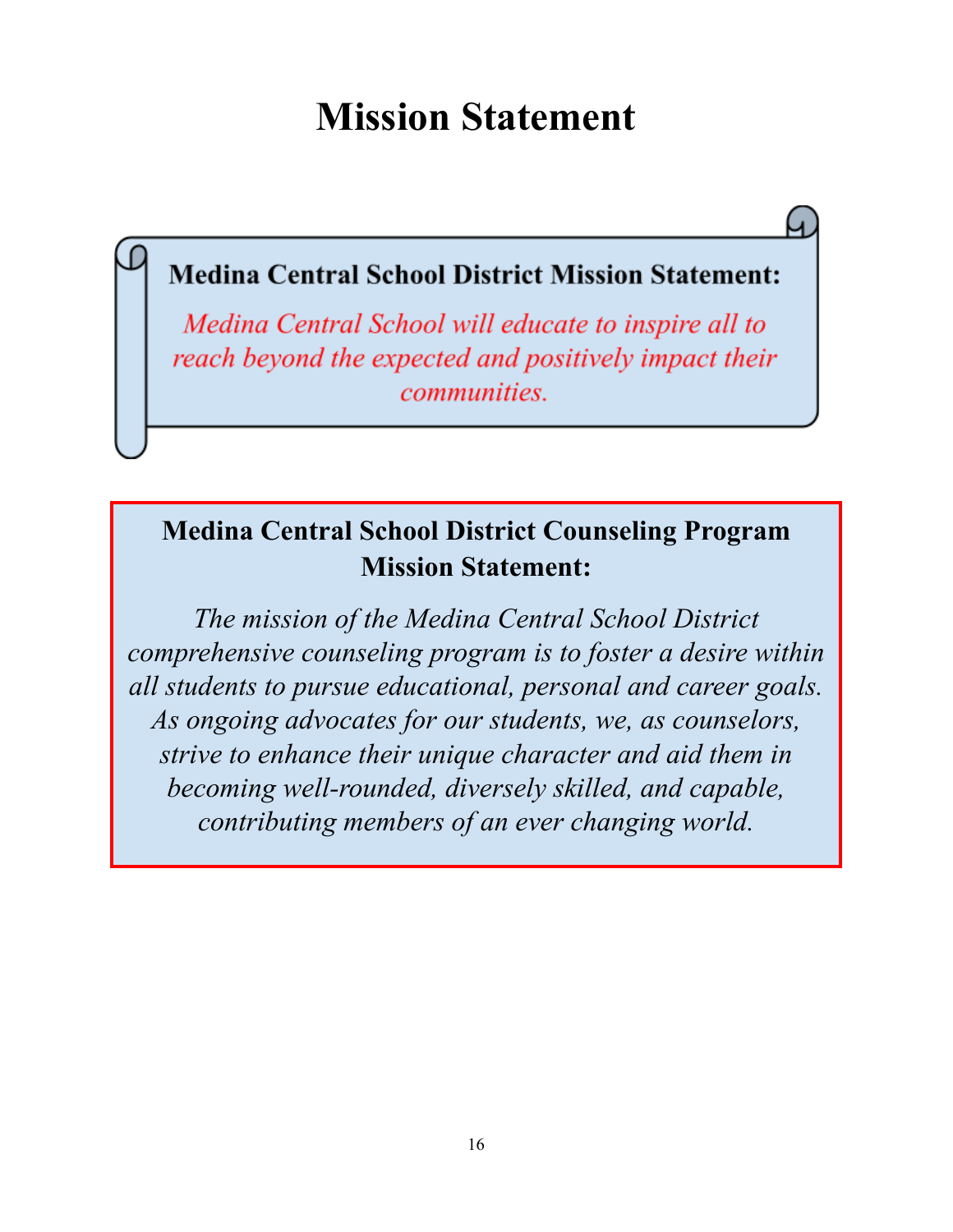## **Vision Statement**

## **Medina Central School District Vision Statement:**

Medina Central School District works to exemplify excellence in education.

## **Medina Central School District Counseling Program Vision Statement:**

*The Medina Central School District School Counselor vision includes collaborating with students in the personal pursuit of excellence. We recognize that each student will follow his or her own pathway to success. Thus, we aim toward nurturing individual potential by way of self-awareness, wholesome decision making and reverence for others. Working in conjunction with school administrators, teachers, and parents to facilitate the achievement of a student's individual success, we take pride in our competence to genuinely connect, demonstrate compassion, and be empathic with all students.*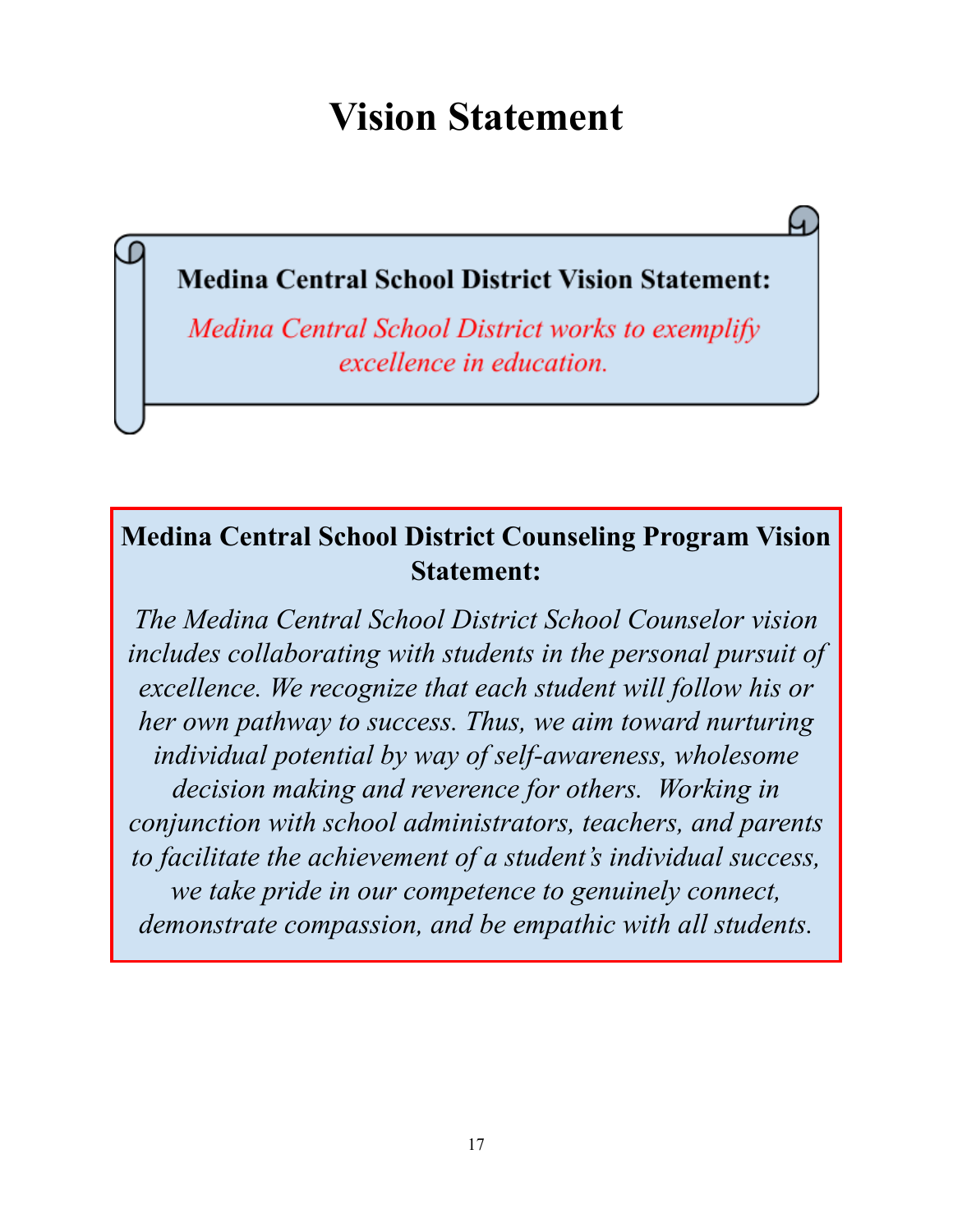## **Philosophical Beliefs**



## **The Medina Central School District Counselors Believe**:

- *1. All students can learn and should be given the opportunity to do so.*
- *2. All students have dignity and worth and have a right to a safe, mutually respectful, healthy and orderly learning environment.*
- *3. Learning involves the education of the whole person and is a continuous lifelong process.*
- *4. All students have the right to participate in the school counseling program.*
- *5. Learning requires the active participation, mutual respect and individual accountability of students, teachers, staf , parents and community members.*
- *6. Diversity is to be respected and appreciated as we foster unity among our students, faculty, staf and community.*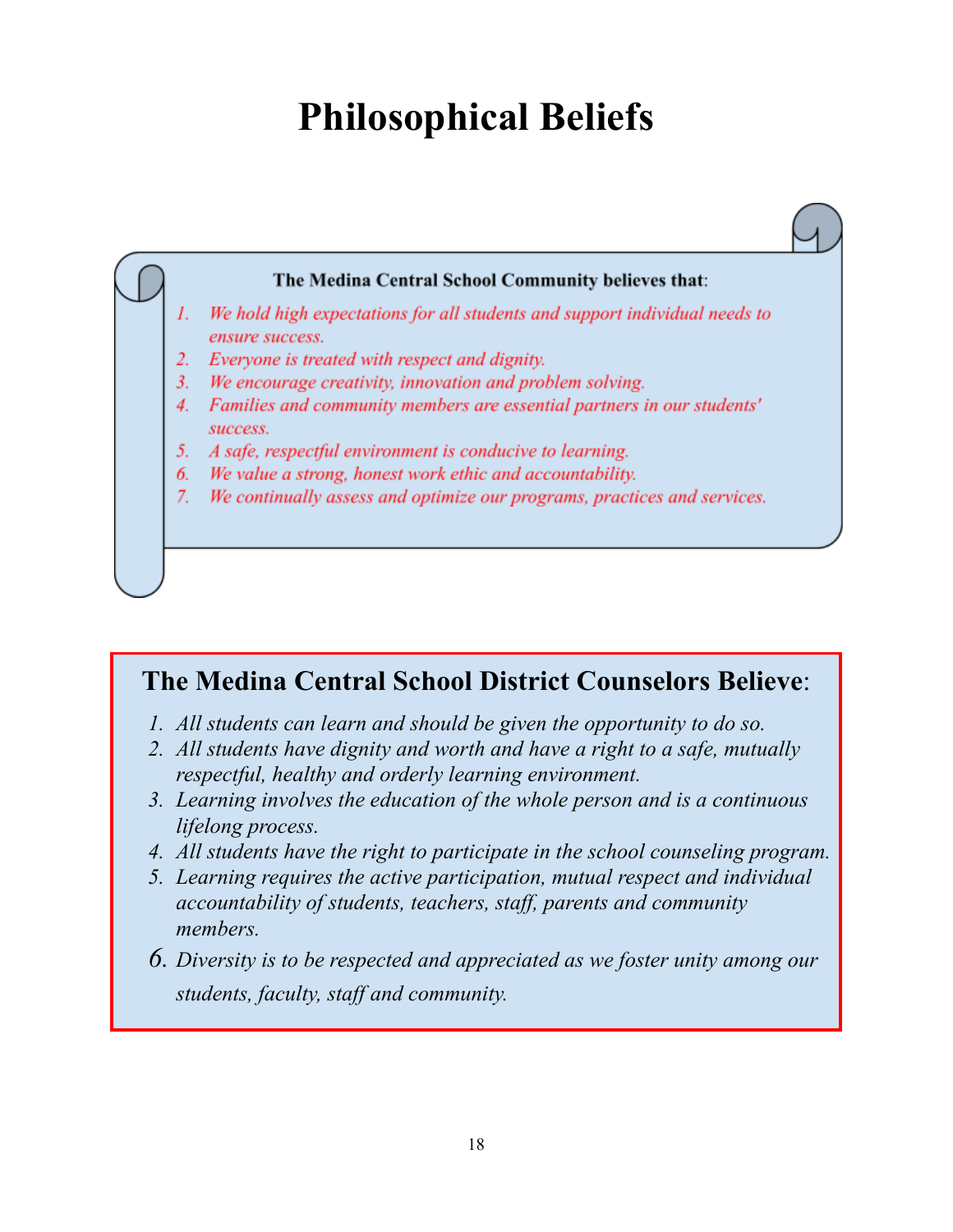## **District Data**

**Geographical Location:** Medina Central School District is nestled in a crook of the Erie Canal and is a picturesque Western New York farming community located in Orleans County. The District is located midway between Rochester and Buffalo, New York near the south shore of Lake Ontario. Population of the District includes approximately 11,700 people, with about 52% residing within the village itself. The home of the Mustangs, the District encompasses the Village of Medina as well as the towns of Ridgeway and Shelby, serving a student population of over 1,520 children throughout a 100-square mile area. The District is comprised of three schools: Oak Orchard Primary, Clifford H. Wise Intermediate School, and Medina High School. All schools are located on the same campus, each with separate addresses. The District address is One Mustang Drive, Medina, NY 14103 (NYS Department of Education, 2018).

Specifically, Medina Jr.-Sr. High School (grades 7-12) hosts approx. 700 students, while Clifford H. Wise Intermediate School (3-6) instructs roughly 370, and Oak Orchard Primary (PreK-2) greets approx. 365 students daily. Approximately 60% of the student population is considered economically disadvantaged and as of the 2018-2019 school year, all students of the District receive free breakfast and lunch (National Center for Education Statistics, 2016).

| <b>District Administration</b>                          |                |  |  |
|---------------------------------------------------------|----------------|--|--|
| Superintendent                                          | Mark Kruzynski |  |  |
| Michael Cavanagh<br><b>High School Principal</b>        |                |  |  |
| Joel Reed<br><b>Assistant Principal</b>                 |                |  |  |
| Chris Hughes<br><b>Intermediate School Co-Principal</b> |                |  |  |
| <b>Intermediate School Co-Principal</b>                 | Daniel Doctor  |  |  |
| Jennifer Stearns<br><b>Primary School Principal</b>     |                |  |  |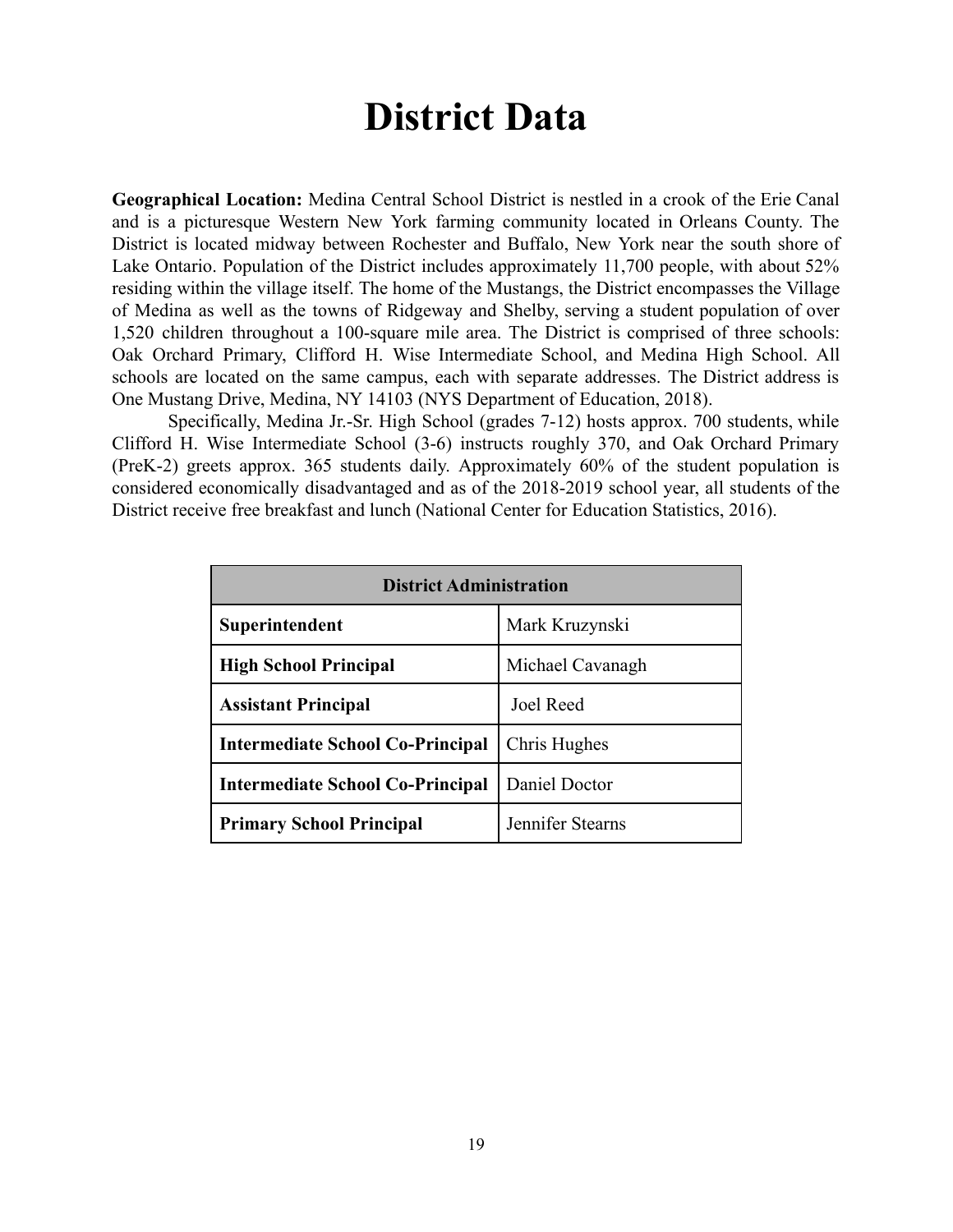| <b>District Population</b> |                      |                         |                      |                      |                      |  |
|----------------------------|----------------------|-------------------------|----------------------|----------------------|----------------------|--|
| <b>Enrollment/Year</b>     | 2015-16<br>$N=1,563$ | 2016-17<br>$N=1,520$    | 2017-18<br>$N=1,502$ | 2018-19<br>$N=1,484$ | 2019-20<br>$N=1,445$ |  |
| Pre-K (half day)           | 60                   | 51                      | 41                   | 54                   | 63                   |  |
| Kindergarten               | 97                   | 111                     | 100                  | 88                   | 102                  |  |
| <b>Grade 1</b>             | 114                  | 93                      | 112                  | 102                  | 96                   |  |
| <b>Grade 2</b>             | 115                  | 114                     | 90                   | 116                  | 85                   |  |
| <b>Grade 3</b>             | 120                  | 105                     | 114                  | 91                   | 112                  |  |
| Grade 4                    | 123                  | 108                     | 106                  | 104                  | 95                   |  |
| Grade 5                    | 106                  | 123                     | 109                  | 110                  | 111                  |  |
| Grade 6                    | 108                  | 108                     | 123                  | 113                  | 109                  |  |
| <b>Grade 7</b>             | 139                  | 106                     | 117                  | 117                  | 102                  |  |
| <b>Grade 8</b>             | 139                  | 140                     | 109                  | 118                  | 120                  |  |
| Grade 9                    | 117                  | 131                     | 136                  | 103                  | 111                  |  |
| Grade 10                   | 131                  | 126                     | 125                  | 134                  | 101                  |  |
| <b>Grade 11</b>            | 108                  | 120                     | 115                  | 111                  | 120                  |  |
| Grade 12                   | 123                  | 113                     | 127                  | 113                  | 108                  |  |
| <b>Ungraded Elementary</b> | 4                    | $\overline{\mathbf{3}}$ |                      |                      | 2                    |  |
| <b>Ungraded Secondary</b>  | 19                   | 19                      | 17                   | 19                   | 18                   |  |

## **Demographics**

| <b>Ethnicity by Percentage for District</b> |                    |               |         |               |         |               |       |               |
|---------------------------------------------|--------------------|---------------|---------|---------------|---------|---------------|-------|---------------|
| <b>Race/Ethnicity</b>                       | 2016-17<br>2017-18 |               | 2018-19 |               | 2019-20 |               |       |               |
|                                             | #                  | $\frac{0}{0}$ | #       | $\frac{0}{0}$ | #       | $\frac{6}{6}$ | #     | $\frac{0}{0}$ |
| American Indian or Alaska Native            | 9                  | $1\%$         | 9       | $1\%$         | 10      | $1\%$         | 12    | $1\%$         |
| <b>Black or African American</b>            | 72                 | 5%            | 87      | 6%            | 71      | 5%            | 63    | 5%            |
| <b>Hispanic or Latino</b>                   | 104                | 7%            | 104     | 7%            | 111     | 8%            | 111   | 8%            |
| Asian/other Pacific Islander                | 7                  | $0\%$         | 6       | 0%            | 5       | 0%            | 5     | $0\%$         |
| White                                       | 1,195              | 79%           | 1,167   | 78%           | 1,111   | 78%           | 1,074 | 77%           |
| Multiracial                                 | 133                | 9%            | 129     | 7%            | 123     | 9%            | 112   | 9%            |

*Data from the New York State Report Card, 2021*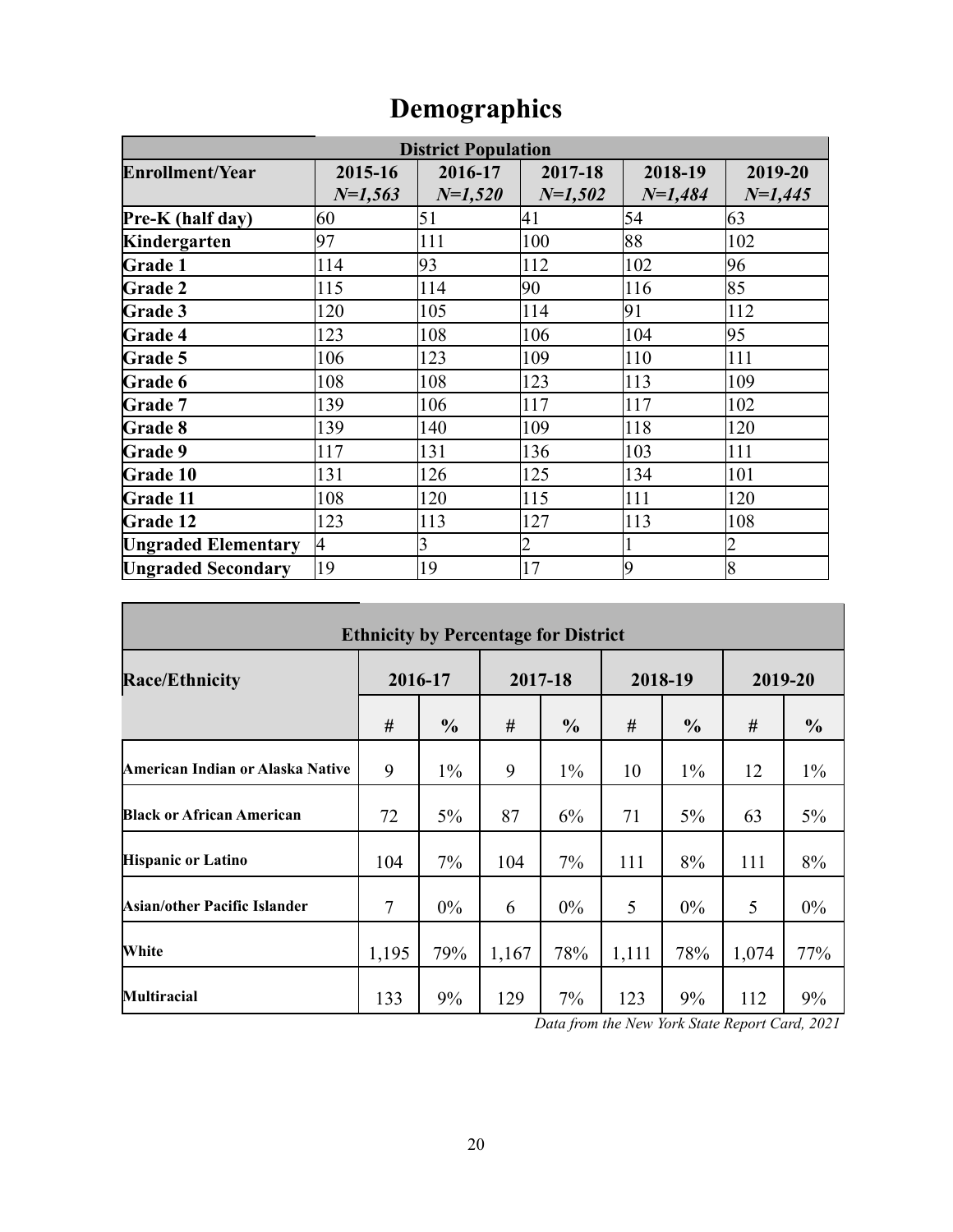# **American School Counseling Association (ASCA) National Standards**

Professional school counselors are actively committed to eliminating obstacles that students face and help them understand that the choices they make will affect their educational and career options in the future.

The ASCA National Standards for students ensures that all aspects of school counseling are considered for students to meet their academic, career and personal/social needs. The Standards offer an opportunity for school counselors, school administrators, faculty, parents and members of the community to engage in dialogue about expectations for students' academic success and the role of the school counseling program in enhancing student learning.

The National Standards have and will continue to be used as a guide to design and implement programs and establish school counseling as an integral component of the academic mission of the schools and will ensure that all students have access to the school counseling program as part of their learning experience.

The National Standards describe what the students should know and be able to do within the educational system. Professional school counselors use them to help students achieve their highest potential.

In accordance with the ASCA National Standards, the school counseling program facilitates student development in three broad domains (academic development, career development, personal/social development). Each developmental area encompasses desired student learning competencies (composed of knowledge, attitudes and skills). Domains promote behavior that enhances learning for all students.

Standards for each domain provide direction for developing effective school counseling programs. They are descriptions of what students should know and be able to do at the highest level of expectations.

Student competencies are specific knowledge, attitudes and skills that students should obtain in the content standard areas. The competencies guide program development and assess student growth and development. Indicators describe the specific knowledge, skills and abilities that students demonstrate to meet specific competencies.

*Adapted from the American School Counseling Association National Model (2012)*.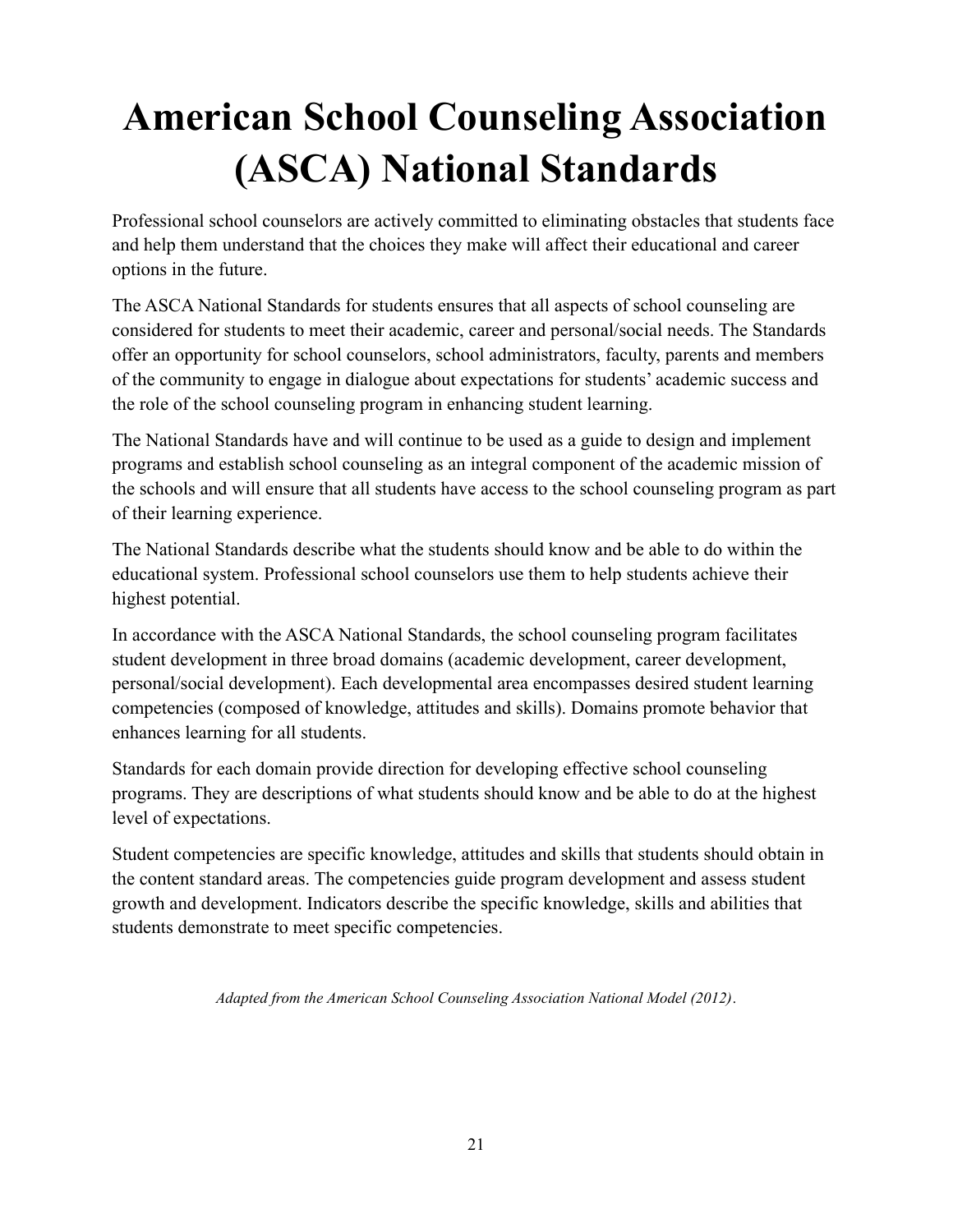# **ASCA National Standards Crosswalk**

The Crosswalk shows the alignment between existing curriculum operating procedures and the ASCA National Standards. The Crosswalk is a matrix used in standards and curriculum alignment. The matrix lists all standards, competencies and indicators and shows specifically where each competency is taught developmentally by grade level or within a school counseling/academic lesson. Competency achievement will vary across all grade levels. School counseling activities are designed around the National Standards to ensure students achieve the desired competencies

| <b>Academic Development Domain</b>                                                                                                                  | Grades<br>$K-2$           | Grades<br>$3 - 6$ | Grades<br>$7 - 12$ |  |
|-----------------------------------------------------------------------------------------------------------------------------------------------------|---------------------------|-------------------|--------------------|--|
| STANDARD A: Students will acquire the attitudes, knowledge, and skills that contribute<br>to effective learning in school and across the life span. |                           |                   |                    |  |
| Competency A:A1: Improve Academic Self-concept                                                                                                      |                           |                   |                    |  |
| A:A1.1 Articulate feelings of competence and confidence as                                                                                          | X                         |                   |                    |  |
| learners                                                                                                                                            |                           |                   |                    |  |
| A:A1.2 Display a positive interest in learning                                                                                                      | X                         |                   |                    |  |
| A:A1.3 Take pride in work and achievement                                                                                                           | X                         |                   |                    |  |
| A:A1.4 Accept mistakes as essential to the learning process                                                                                         | $\boldsymbol{\mathrm{X}}$ |                   |                    |  |
| A:A1.5 Identify attitudes which lead to successful learning                                                                                         | $\boldsymbol{\mathrm{X}}$ | X                 |                    |  |
| Competency A:A2 Acquire Skills for Improving Learning                                                                                               |                           |                   |                    |  |
| A:A2.1 Apply time management and task management skills                                                                                             | X                         | X                 | X                  |  |
| A:A2.2 Demonstrate how effort and persistence positively affect                                                                                     | X                         |                   |                    |  |
| learning                                                                                                                                            |                           |                   |                    |  |
| A:A2.3 Use communications skills to know when and how to ask                                                                                        | X                         | X                 |                    |  |
| for help when                                                                                                                                       |                           |                   |                    |  |
| needed                                                                                                                                              |                           |                   |                    |  |
| A:A2.4 Apply knowledge and learning styles to positively                                                                                            | $\overline{X}$            |                   |                    |  |
| influence school performance                                                                                                                        |                           |                   |                    |  |
| A:A2.5 Refine study and organizational skills                                                                                                       | $\overline{X}$            | $\overline{X}$    | X                  |  |
| Competency A:A3 Achieve School Success                                                                                                              |                           |                   |                    |  |
| A:A3.1 Take responsibility for their actions                                                                                                        | $\boldsymbol{X}$          | X                 |                    |  |
| A:A3.2 Demonstrate the ability to work independently, as well as                                                                                    |                           |                   |                    |  |
| the ability to work cooperatively with other students                                                                                               | X                         |                   |                    |  |
| A:A3.3 Develop a broad range of interest and abilities                                                                                              | $\boldsymbol{\mathrm{X}}$ | X                 | X                  |  |
| A:A3.4 Demonstrate dependability, productivity, and initiative                                                                                      | $\overline{X}$            |                   |                    |  |
| A:A3.5 Share knowledge                                                                                                                              | X                         |                   |                    |  |
| STANDARD B: Students will complete school with the academic preparation                                                                             |                           |                   |                    |  |
| essential to choose from a wide range of substantial postsecondary options,                                                                         |                           |                   |                    |  |
| including college.                                                                                                                                  |                           |                   |                    |  |
|                                                                                                                                                     |                           |                   |                    |  |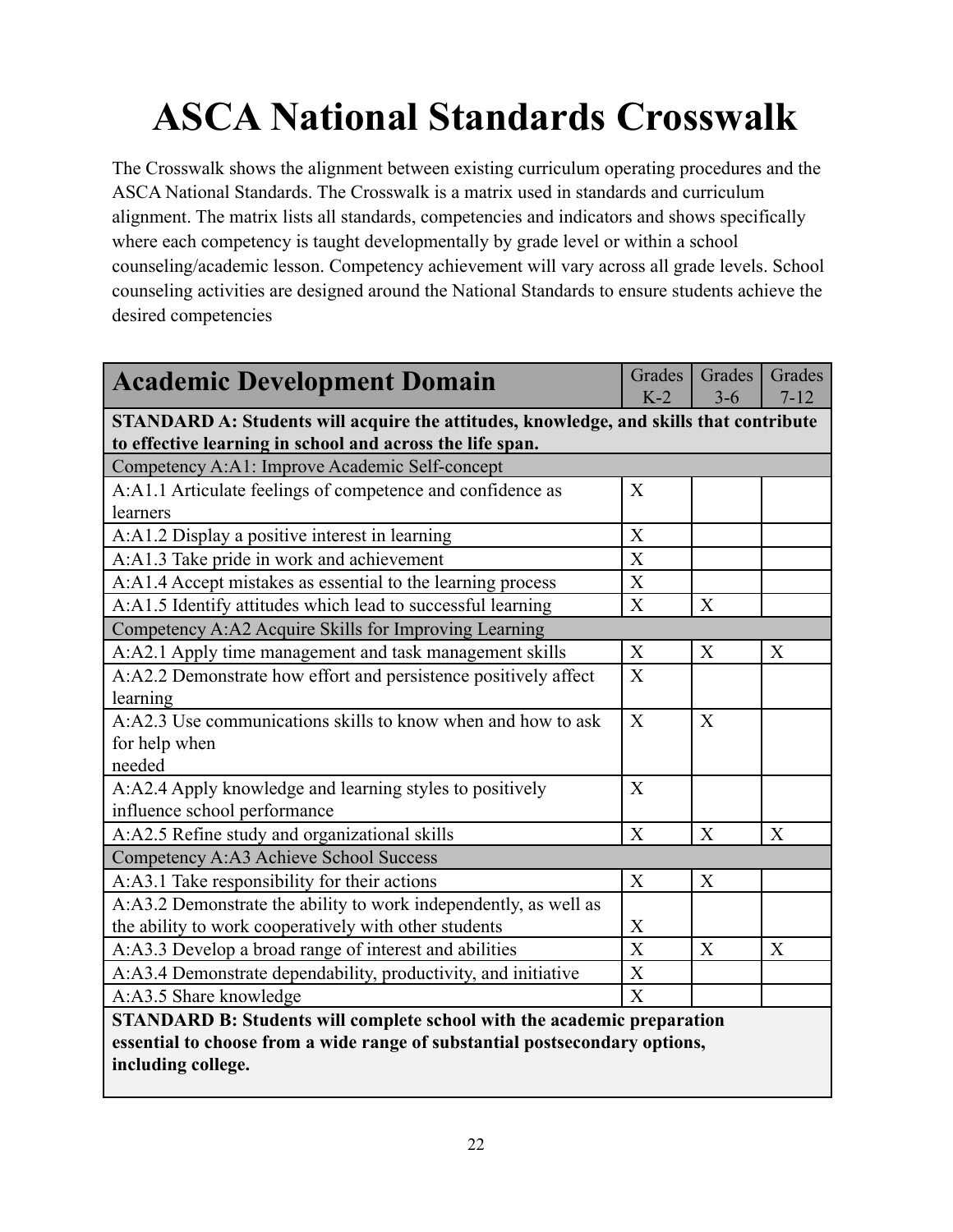| Competency A:B1 Improve Learning                                                 |             |   |                           |  |
|----------------------------------------------------------------------------------|-------------|---|---------------------------|--|
| A:B1.1 Demonstrate the motivation to achieve individual potential                | X           |   |                           |  |
| A:B1.2 Learn and apply critical thinking skills                                  | $\mathbf X$ |   |                           |  |
| A:B1.3 Apply the study skills necessary for academic success at                  | X           |   |                           |  |
| each level                                                                       |             |   |                           |  |
| A:B1.4 Seek information and support from faculty, staff, family                  | X           | X | X                         |  |
| and peers                                                                        |             |   |                           |  |
| A:B1.5 Organize and apply academic information from a variety                    | X           | X | X                         |  |
| of sources                                                                       |             |   |                           |  |
| A:B1.6 Use knowledge of learning styles to positively influence                  | X           | X | X                         |  |
| school performance                                                               |             |   |                           |  |
| A:B1.7 Become a self-directed and independent learner                            | X           |   |                           |  |
| Competency A:B2 Plan to Achieve Goal                                             |             |   |                           |  |
| A:B2.1 Establish challenging academic goals in primary,                          | X           | X | X                         |  |
| intermediate and junior/senior high school                                       |             |   |                           |  |
| A:B2.2 Develop an initial four-year plan                                         |             |   | X                         |  |
| A:B2.3 Update and modify the four-year plan                                      |             |   | X                         |  |
| A:B2.4 Use assessment results in educational planning                            | X           | X | $\boldsymbol{X}$          |  |
| A:B2.5 Develop and implement annual plan of study to maximize                    | X           | X | X                         |  |
| academic ability and achievement                                                 |             |   |                           |  |
| A:B2.6 Apply knowledge of aptitudes and interests to goal setting                |             | X | $\boldsymbol{\mathrm{X}}$ |  |
| A:B2.7 Use problem-solving and decision-making skills to assess                  |             |   | X                         |  |
| progress toward educational goals                                                |             |   |                           |  |
| A:B2.8 Understand the relationship between classroom                             | X           | X | X                         |  |
| performance and success in school                                                |             |   |                           |  |
| A:B2.9 Identify post-secondary options consistent with interests,                |             |   | X                         |  |
| achievement, aptitude, and abilities                                             |             |   |                           |  |
| <b>STANDARD C: Students will understand the relationship of academics to the</b> |             |   |                           |  |
| world of work, and to life at home and in the community.                         |             |   |                           |  |
| Competency A:C1 Relate School to Life Experiences                                |             |   |                           |  |
| A:C1.1 Demonstrate the ability to balance school, studies,                       |             |   |                           |  |
| extracurricular activities, leisure time, and family life                        | X           | X | X                         |  |
| A:C1.2 Seek co-curricular and community experiences to enhance                   |             |   |                           |  |
| the school experience                                                            | X           |   |                           |  |
| A:C1.3 Understand the relationship between learning and work                     | $\mathbf X$ | X | X                         |  |
| A:C1.4 Demonstrate an understanding of the value of lifelong                     | X           | X | X                         |  |
| learning as essential to seeking, obtaining, and maintaining life                |             |   |                           |  |
| goals                                                                            |             |   |                           |  |
| A:C1.5 Understand that school success is the preparation to make                 |             | X | X                         |  |
| the transition from student to community member                                  |             |   |                           |  |
| A:C1.6 Understand how school success and academic                                |             |   | X                         |  |
| achievement enhance future career and vocational opportunities                   |             |   |                           |  |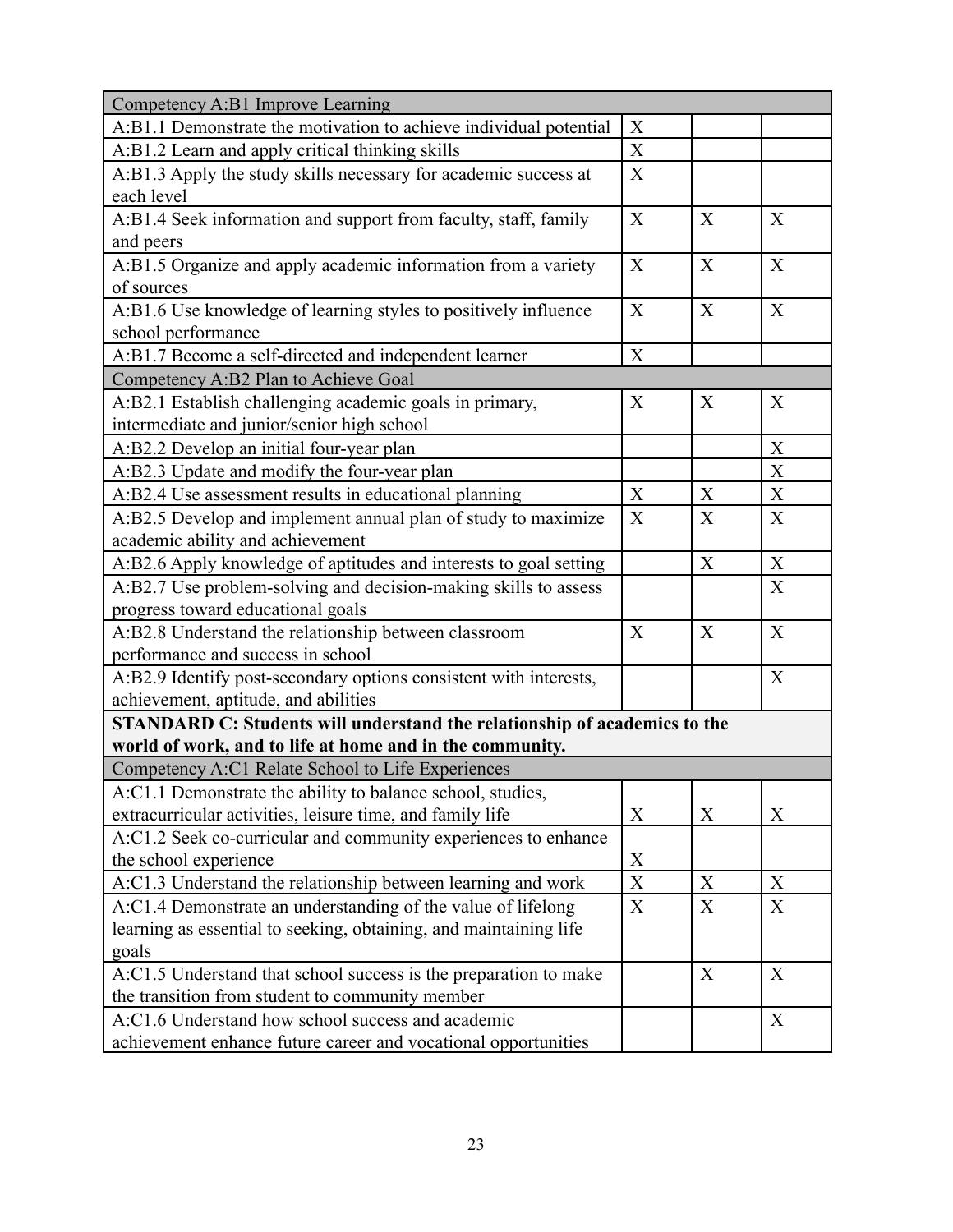| <b>Career Development Domain</b>                                                                                                                         |                           |                  |                           |  |
|----------------------------------------------------------------------------------------------------------------------------------------------------------|---------------------------|------------------|---------------------------|--|
| STANDARD A: Students will acquire the skills to investigate the world of work<br>in relation to knowledge of self and to make informed career decisions. |                           |                  |                           |  |
| Competency C:A1 Develop Career Awareness                                                                                                                 |                           |                  |                           |  |
| C:A1.1 Develop skills to locate, evaluate, and interpret career                                                                                          |                           |                  | X                         |  |
| information                                                                                                                                              |                           |                  |                           |  |
| C:A1.2 Learn about the variety of traditional and non-traditional                                                                                        | X                         |                  | X                         |  |
| occupations                                                                                                                                              |                           |                  |                           |  |
| C:A1.3 Develop an awareness of personal abilities, skills, interests,                                                                                    | X                         | X                | X                         |  |
| and motivations                                                                                                                                          |                           |                  |                           |  |
| C:A1.4 Learn how to interact and work cooperatively in teams                                                                                             | X                         | X                | X                         |  |
| C:A1.5 Learn to make decisions                                                                                                                           | X                         | $\boldsymbol{X}$ | $\boldsymbol{\mathrm{X}}$ |  |
| C:A1.6 Learn how to set goals                                                                                                                            |                           | X                | X                         |  |
| C:A1.7 Understand the importance of planning                                                                                                             | X                         | $\boldsymbol{X}$ | $\boldsymbol{\mathrm{X}}$ |  |
| C:A1.8 Pursue and develop competency in areas of interest                                                                                                | X                         | X                | $\mathbf X$               |  |
| C:A1.9 Develop hobbies and vocational interests                                                                                                          | $\boldsymbol{\mathrm{X}}$ | X                | X                         |  |
| C:A1.10 Balance between work and leisure time                                                                                                            | X                         |                  |                           |  |
| Competency C:A2 Develop Employment Readiness                                                                                                             |                           |                  |                           |  |
| C:A2.1 Acquire employability skills such as working on a team,                                                                                           | X                         |                  |                           |  |
| problem-solving and organizational skills                                                                                                                |                           |                  |                           |  |
| C:A2.2 Apply job readiness skills to seek employment opportunities                                                                                       |                           |                  | X                         |  |
| C:A2.3 Demonstrate knowledge about the changing workplace                                                                                                |                           |                  | $\mathbf X$               |  |
| C:A2.4 Learn about the rights and responsibilities of employers and                                                                                      |                           |                  | $\overline{X}$            |  |
| employees                                                                                                                                                |                           |                  |                           |  |
| C:A2.5 Learn to respect individual uniqueness in the workplace                                                                                           |                           | $\mathbf X$      | X                         |  |
| C:A2.6 Learn how to write a resume                                                                                                                       |                           |                  | X                         |  |
| C:A2.7 Develop a positive attitude toward work and learning                                                                                              | $\mathbf X$               |                  |                           |  |
| C:A2.8 Understand the importance of responsibility, dependability,                                                                                       |                           | X                | X                         |  |
| punctuality, integrity, and effort in the workplace                                                                                                      |                           |                  |                           |  |
| C:A2.9 Utilize time and task-management skills                                                                                                           | $\boldsymbol{X}$          |                  |                           |  |
| STANDARD B: Students will employ strategies to achieve future career goals                                                                               |                           |                  |                           |  |
| with success and satisfaction.                                                                                                                           |                           |                  |                           |  |
| Competency C:B1 Acquire Career Information                                                                                                               |                           |                  |                           |  |
| C:B1.1 Apply decision making skills to career planning, course                                                                                           |                           |                  | X                         |  |
| selection, and career transition                                                                                                                         |                           |                  |                           |  |
| C:B1.2 Identify personal skills, interests, and abilities and relate                                                                                     |                           |                  | X                         |  |
| them to current career choice                                                                                                                            |                           |                  |                           |  |
| C:B1.3 Demonstrate knowledge of the career planning process                                                                                              |                           |                  | $\boldsymbol{X}$          |  |
| C:B1.4 Know the various ways in which occupations can be                                                                                                 |                           |                  | $\boldsymbol{\mathrm{X}}$ |  |
| classified                                                                                                                                               |                           |                  |                           |  |
| C:B1.5 Use research and information resources to obtain career                                                                                           |                           |                  | X                         |  |
| information                                                                                                                                              |                           |                  |                           |  |
| C:B1.6 Learn to use the internet to access career planning                                                                                               |                           | X                | X                         |  |
| information                                                                                                                                              |                           |                  |                           |  |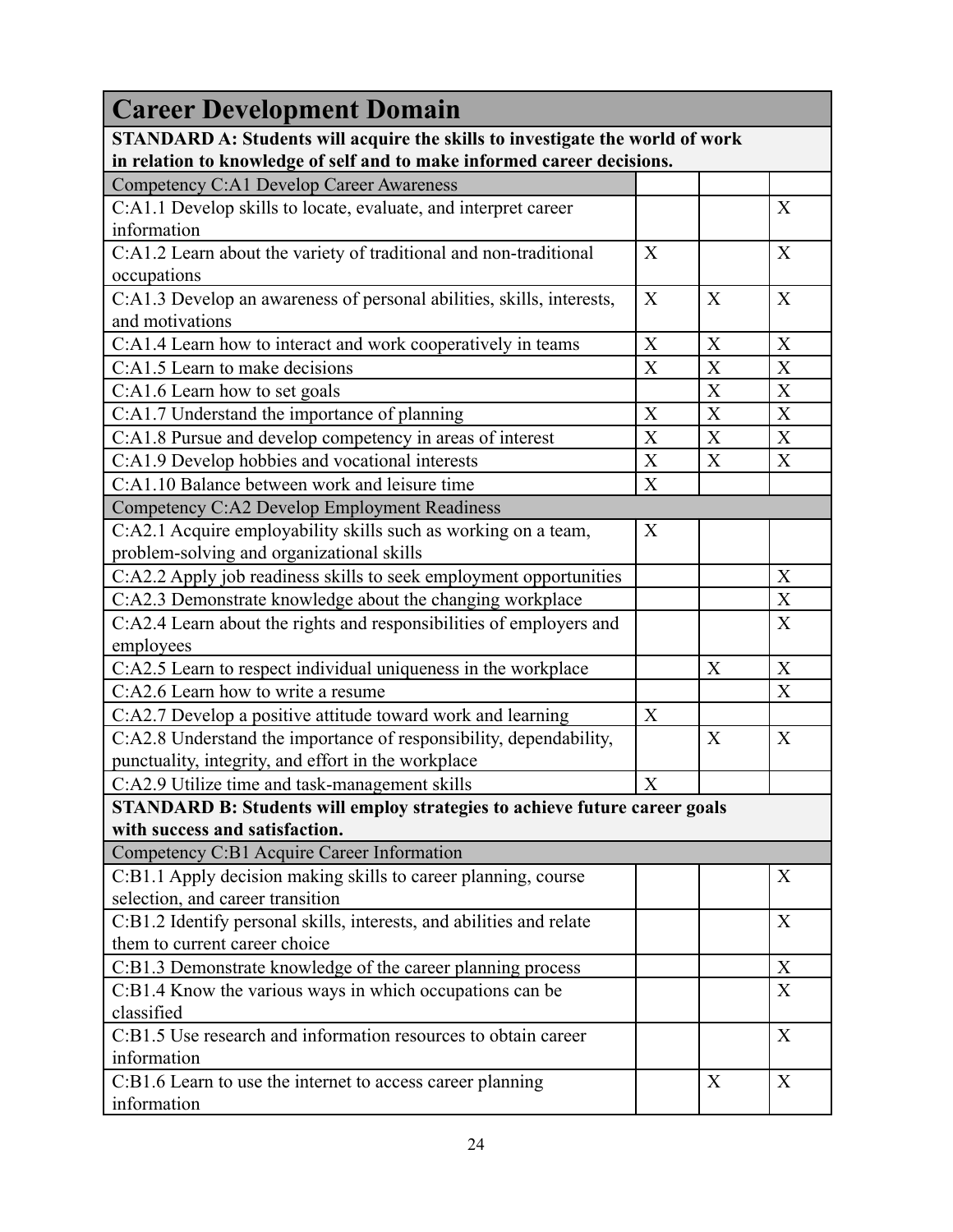| <b>Competency C:B2 Identify Career Goals</b>                           |                |                |              |
|------------------------------------------------------------------------|----------------|----------------|--------------|
| C:B2.1 Demonstrate awareness of the education and training needed      |                |                | X            |
| to achieve career goals                                                |                |                |              |
| C:B2.2 Assess and modify their educational plan to support career      |                |                | X            |
| C:B2.3 Select course work that is related to career interests          |                |                | $\mathbf X$  |
| C:B2.4 Maintain a career planning portfolio                            |                |                | X            |
| STANDARD C: Students will understand the relationship between personal |                |                |              |
| qualities, education, training, and the world of work.                 |                |                |              |
| Competency C:C1. Acquire Knowledge to Achieve Career Goals             |                |                |              |
| C:C1.1 Understand the relationship between educational                 |                |                | X            |
| achievement and career success                                         |                |                |              |
| C:C1.2 Explain how work can help to achieve personal success and       | X              |                | X            |
| satisfaction                                                           |                |                |              |
| C:C1.3 Identify personal preferences and interests which influence     |                | $\overline{X}$ | X            |
| career choice and success                                              |                |                |              |
| C:C1.4 Understand that the changing workplace requires lifelong        |                |                | X            |
| learning and acquiring new skills                                      |                |                |              |
| C:C1.5 Describe the effect of work on lifestyle                        | X              |                |              |
| C:C1.6 Understand the importance of equity and access in career        |                | X              | X            |
| choice                                                                 |                |                |              |
| C:C1.7 Understand that work is an important and satisfying means       | X              |                |              |
| of personal expression                                                 |                |                |              |
| Competency C:C2 Apply Skills to Achieve Career Goals                   |                |                |              |
| C:C2.1 Demonstrate how interests, abilities and achievement relate     |                |                | X            |
| to achieving personal, social, educational, and career goals           |                |                |              |
| C:C2.2 Learn how to use conflict management skills with peers and      | $\overline{X}$ | $\overline{X}$ | $\mathbf{X}$ |
| adults                                                                 |                |                |              |
| C:C2.3 Learn to work cooperatively with others as a team member        | X              | X              |              |
| C:C2.4 Apply academic and employment readiness skills in               |                |                | X            |
| work-based learning situations such as internships, shadowing,         |                |                |              |
| and/or mentoring experiences                                           |                |                |              |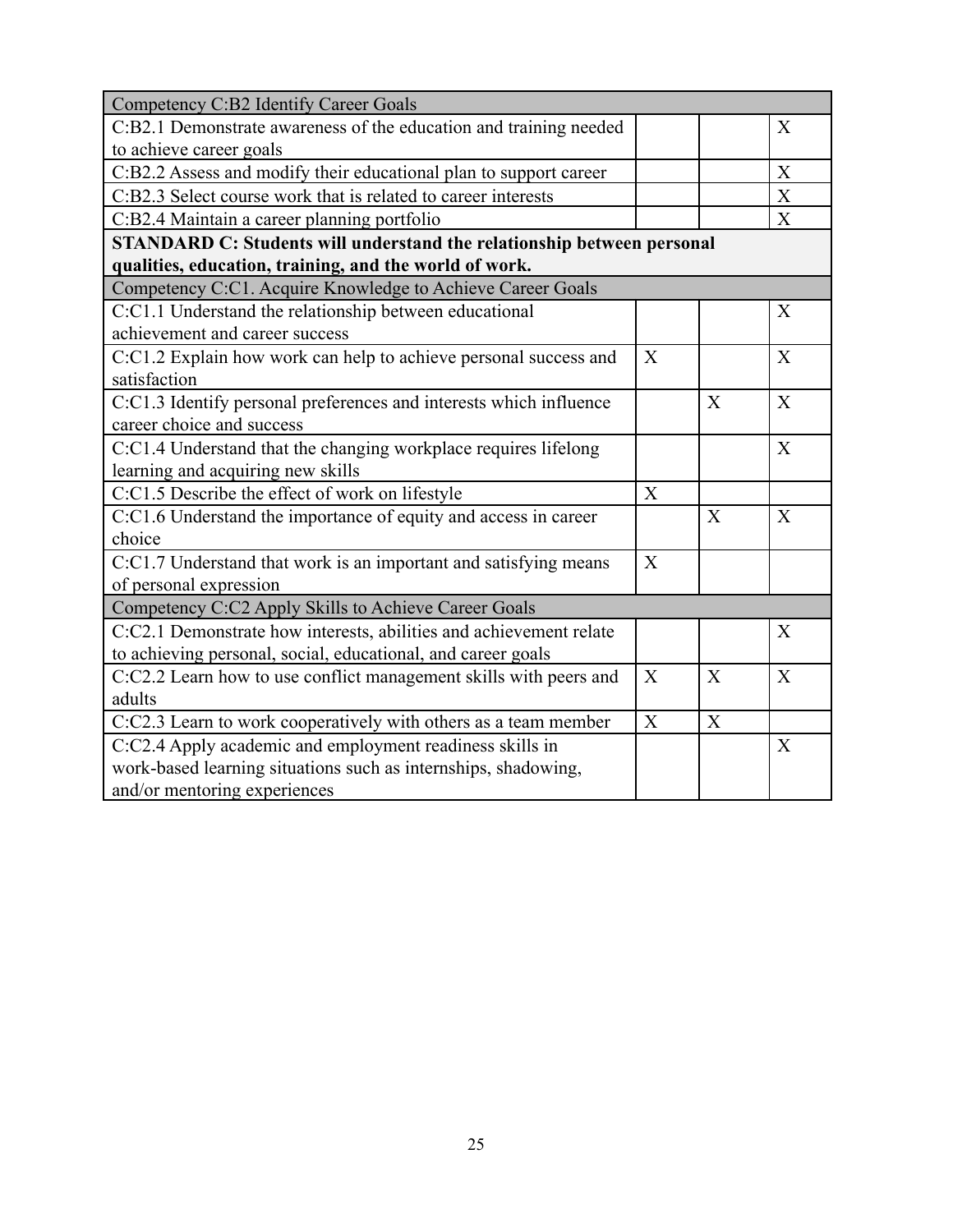| <b>Personal/Social Development Domain</b>                                         |             |             |                  |
|-----------------------------------------------------------------------------------|-------------|-------------|------------------|
| STANDARD A: Students will acquire the knowledge, attitudes, and                   |             |             |                  |
| interpersonal skills to help them understand and respect self and others.         |             |             |                  |
| Competency PS:A1 Acquire Self-Knowledge                                           | X           | X           |                  |
| PS:A1.1 Develop positive attitudes toward self as a unique and                    |             |             |                  |
| worthy person                                                                     |             |             |                  |
| PS:A1.2 Identify values, attitudes and beliefs                                    | X           | X           | X                |
| PS:A1.3 Learn the goals setting process                                           | $\mathbf X$ | $\mathbf X$ | $\mathbf X$      |
| PS:A1.4 Understand change is a part of growth                                     | X           | $\mathbf X$ | X                |
| PS:A1.5 Identify and express feelings                                             | $\mathbf X$ | $\mathbf X$ |                  |
| PS:A1.6 Distinguish between appropriate and inappropriate                         | X           | X           |                  |
| behavior                                                                          |             |             |                  |
| PS:A1.7 Recognize personal boundaries, rights, and privacy needs                  | $\mathbf X$ | $\mathbf X$ |                  |
| PS:A1.8 Understand the need for self-control and how to practice it               | $\mathbf X$ | $\mathbf X$ |                  |
| PS:A1.9 Demonstrate cooperative behavior in groups                                | $\mathbf X$ | $\mathbf X$ |                  |
| PS:A1.10 Identify personal strengths and assets                                   | $\mathbf X$ | $\mathbf X$ | X                |
| PS:A1.11 Identify and discuss changing personal and social roles                  | X           | $\mathbf X$ | X                |
| PS:A1.12 Identify and recognize changing family roles                             | $\mathbf X$ | $\mathbf X$ |                  |
| Competency PS:A2 Acquire Interpersonal Skills                                     |             |             |                  |
| PS:A2.1 Recognize that everyone has rights and responsibilities                   | $\mathbf X$ | X           | X                |
| PS:A2.2 Respect alternative points of view                                        | X           | $\mathbf X$ | X                |
| PS:A2.3 Recognize, accept, respect and appreciate individual                      | X           | X           | X                |
| differences                                                                       |             |             |                  |
| PS:A2.4 Recognize, accept and appreciate ethnic and cultural                      | X           | X           | X                |
| diversity                                                                         |             |             |                  |
| PS:A2.5 Recognize and respect differences in various family                       | X           | X           |                  |
| configurations                                                                    |             |             |                  |
| PS:A2.6 Use effective communications skills                                       | X           | X           |                  |
| PS:A2.7 Know that communication involves speaking, listening, and                 | $\mathbf X$ | $\mathbf X$ |                  |
| nonverbal behavior                                                                |             |             |                  |
| PS:A2.8 Learn how to make and keep friends                                        | X           | X           |                  |
| STANDARD B: Students will make decisions, set goals, and take necessary action to |             |             |                  |
| achieve goals.                                                                    |             |             |                  |
| Competency PS:B1 Self-Knowledge Application                                       |             |             |                  |
| PS:B1.1 Use a decision-making and problem-solving model                           | X           |             |                  |
| PS:B1.2 Understand consequences of decisions and choices                          | X           | X           | $\boldsymbol{X}$ |
| PS:B1.3 Identify alternative solutions to a problem                               | $\mathbf X$ | X           | $\boldsymbol{X}$ |
| PS:B1.4 Develop effective coping skills for dealing with problems                 | X           | X           | X                |
| PS:B1.5 Demonstrate when, where and how to seek help for solving                  | X           | X           |                  |
| problems and making decisions                                                     |             |             |                  |
| PS:B1.6 Know how to apply conflict resolution skills                              | X           | X           |                  |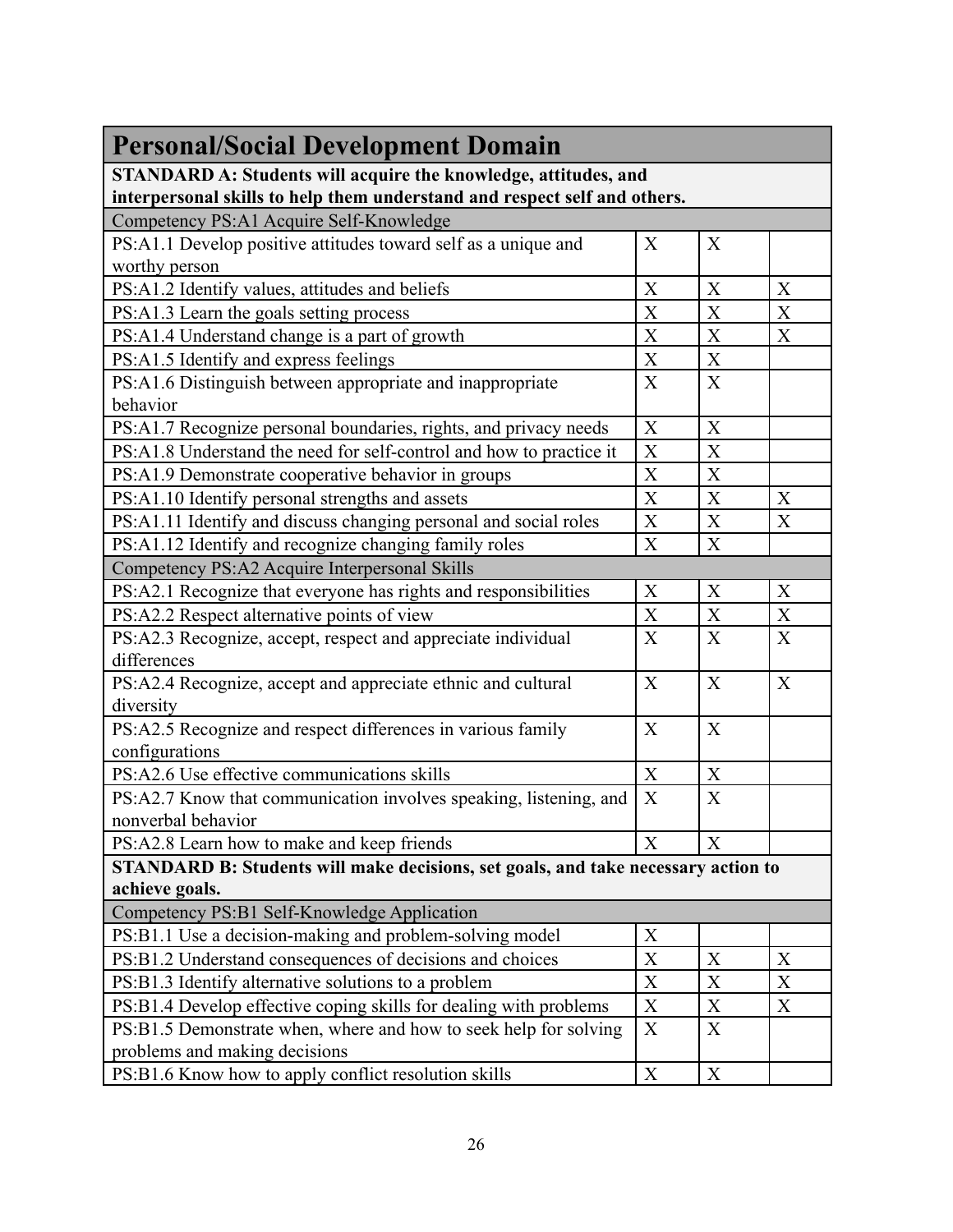| PS:B1.7 Demonstrate a respect and appreciation for individual and       | X           | X              | X           |
|-------------------------------------------------------------------------|-------------|----------------|-------------|
| cultural differences                                                    |             |                |             |
| PS:B1.8 Know when peer pressure is influencing a decision               | X           | X              |             |
| PS:B1.9 Identify long-and short-term goals                              |             |                | X           |
| PS:B1.10 Identify alternative ways of achieving goals                   |             |                | $\mathbf X$ |
| PS:B1.11 Use persistence and perseverance in acquiring knowledge        | X           | X              |             |
| and skills                                                              |             |                |             |
| PS:B1.12 Develop an action plan to set and achieve realistic goals      |             |                | X           |
| <b>STANDARD C: Students will understand safety and survival skills.</b> |             |                |             |
| Competency PS:C Acquire Personal Safety Skills                          |             |                |             |
| PS:C1.1 Demonstrate knowledge of personal information (i.e.             | X           | $\overline{X}$ |             |
| telephone number, home address, emergency contact)                      |             |                |             |
| PS:C1.2 Learn about the relationship between rules, laws, safety,       | X           | X              |             |
| and the protection of rights of the individual                          |             |                |             |
| PS:C1.3 Learn about the differences between appropriate and             | X           | $\overline{X}$ |             |
| inappropriate physical contact                                          |             |                |             |
| PS:C1.4 Demonstrate the ability to set boundaries, rights and           | X           | X              |             |
| personal privacy                                                        |             |                |             |
| PS:C1.5 Differentiate between situations requiring peer support and     | X           | X              |             |
| situations requiring adult professional help                            |             |                |             |
| PS:C1.6 Identify resource people in the school and community, and       | X           | $\overline{X}$ | X           |
| know how to seek their help                                             |             |                |             |
| PS:C1.7 Apply effective problem-solving and decision-making skills      | X           | X              |             |
| to make safe and healthy choices                                        |             |                |             |
| PS:C1.8 Learn how to cope with peer pressure                            | X           | $\overline{X}$ |             |
| PS:C1.9 Learn techniques for managing stress and conflict               | X           | X              | X           |
| PS:C1.10 Learn coping skills for managing life events                   | $\mathbf X$ | $\mathbf X$    | X           |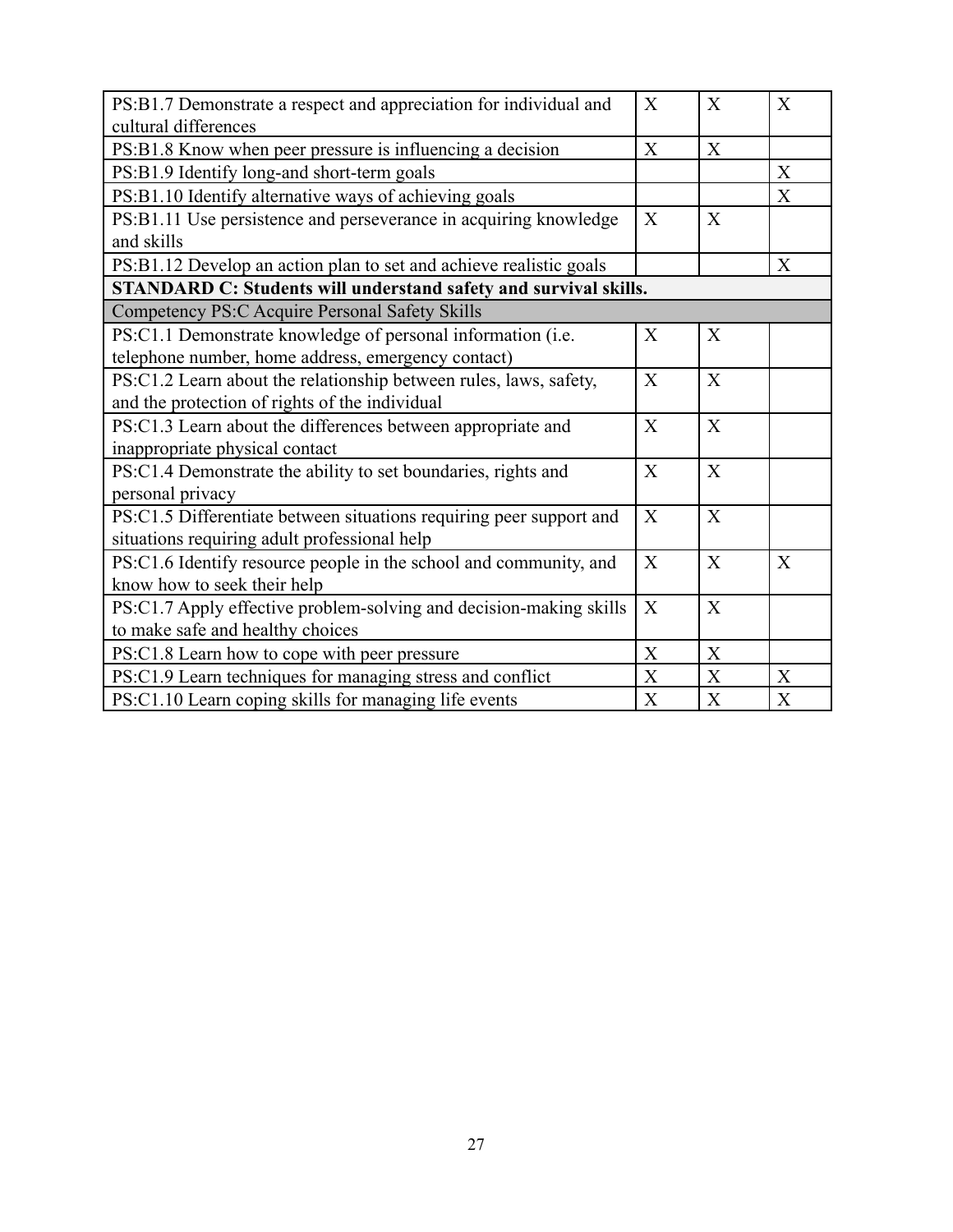# **ASCA Mindsets & Behaviors for Student Success**

### **K-12 College- and Career-Readiness Standards for Every Student**

Each of the following standards can be applied to the academic, career and personal/social domains.

### **Category 1:Mindset Standards**

School Counselors encourage the following mindsets for all students.

- 1. Self-confidence in ability to succeed
- 2. Belief in development of whole self, including a healthy balance of mental, social/emotional and physical well-being
- 3. Sense of belonging in the school environment
- 4. Understanding that postsecondary education and life-long learning are necessary for long-term career success
- 5. Belief in using abilities to their fullest to achieve high-quality results and outcomes
- 6. Positive attitude toward work and learning

#### **Category 2: Behavior Standards**

Students will demonstrate the following standards through classroom lessons, activities, and/or individual/small-group counseling

| Learning Strategies                                                | Self-Management Skills                                                           | Social Skills                                                                  |
|--------------------------------------------------------------------|----------------------------------------------------------------------------------|--------------------------------------------------------------------------------|
| Demonstrate critical-thinking skills<br>to make informed decisions | Demonstrate ability to assume<br>responsibility                                  | Use effective oral and written<br>communication skills and listening<br>skills |
| Demonstrate creativity                                             | Demonstrate self-discipline and<br>self-control                                  | Create positive and supportive<br>relationships with other students            |
| Use time-management,<br>organizational and study skills            | Demonstrate ability to work<br>independently                                     | Create relationships with adults that<br>support success                       |
| Apply self-motivation and<br>self-direction to learning            | Demonstrate ability to delay<br>immediate gratification for<br>long-term rewards | Demonstrate empathy                                                            |
| Apply media and technology skills                                  | Demonstrate perseverance to<br>achieve long- and short-term goals                | Demonstrate ethical decision<br>making and social responsibility               |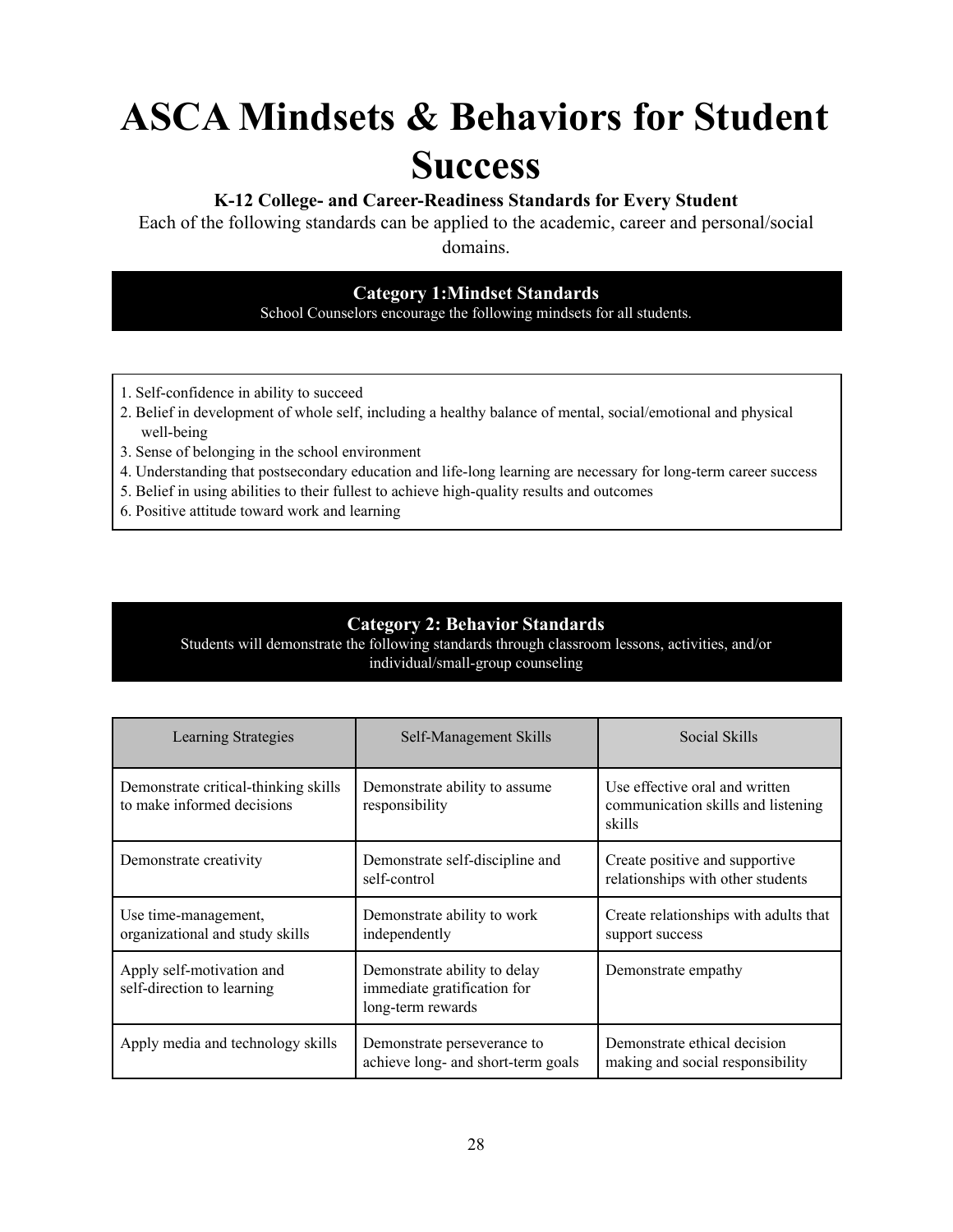| Set high standards of quality                                                       | Demonstrate ability to overcome<br>barriers to learning                                                              | Use effective collaboration and<br>cooperation skills                                        |
|-------------------------------------------------------------------------------------|----------------------------------------------------------------------------------------------------------------------|----------------------------------------------------------------------------------------------|
| Identify long- and short-term<br>academic, career and<br>social/emotional goals     | Demonstrate effective coping skills<br>when faced with a problem                                                     | Use leadership and teamwork skills<br>to work effectively in diverse teams                   |
| Actively engage in challenging<br>coursework                                        | Demonstrate the ability to balance<br>school, home and community<br>activities                                       | Demonstrate advocacy skills and<br>ability to assert self, when<br>necessary                 |
| Gather evidence and consider<br>multiple perspectives to make<br>informed decisions | Demonstrate personal safety skills                                                                                   | Demonstrate social maturity and<br>behaviors appropriate to the<br>situation and environment |
| Participate in enrichment and<br>extracurricular activities                         | Demonstrate ability to manage.<br>transitions and ability to adapt to<br>changing situations and<br>responsibilities |                                                                                              |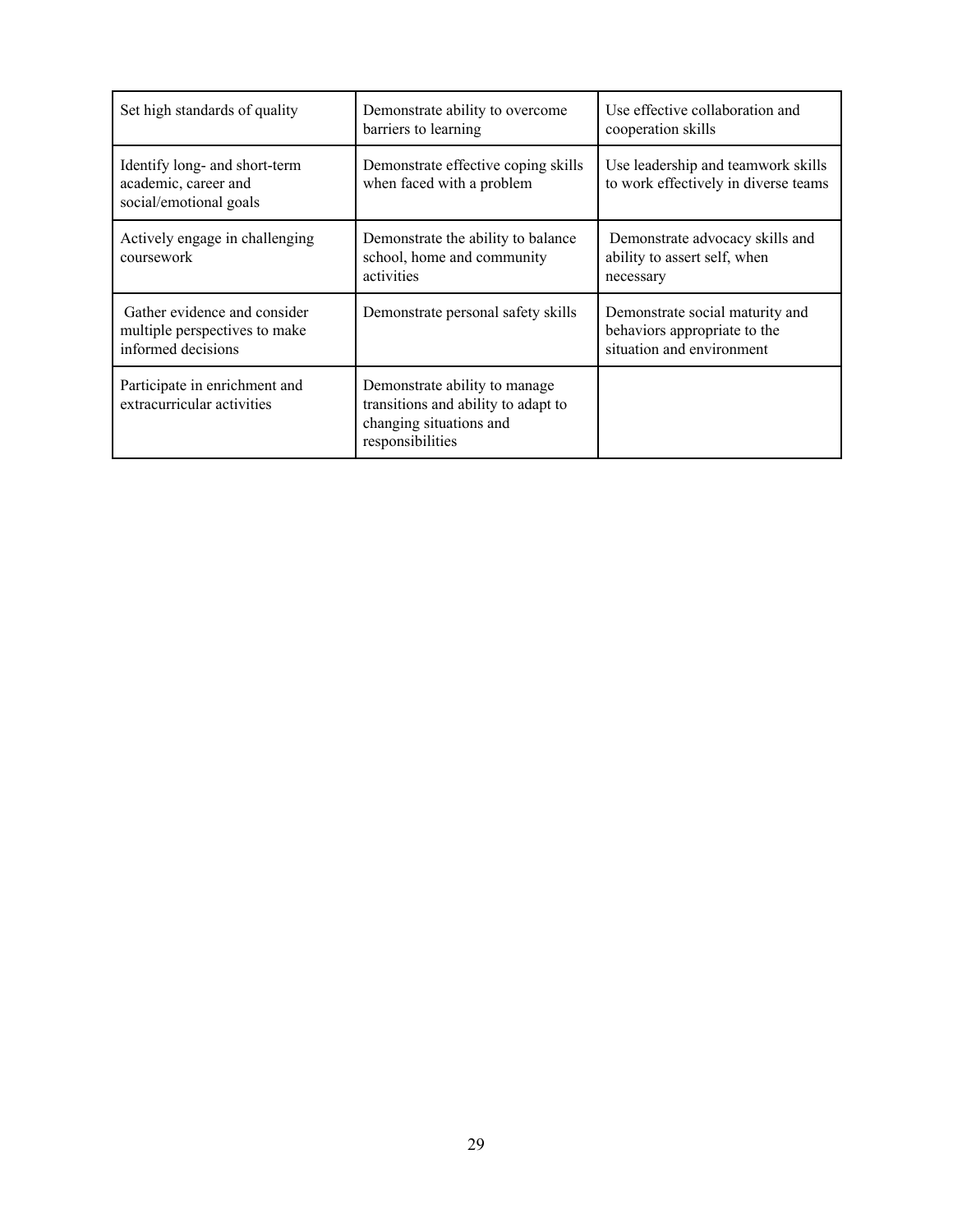

# **DELIVERY SYSTEM**

## **School Counseling Core Curriculum Individual Student Planning Responsive Services System Support**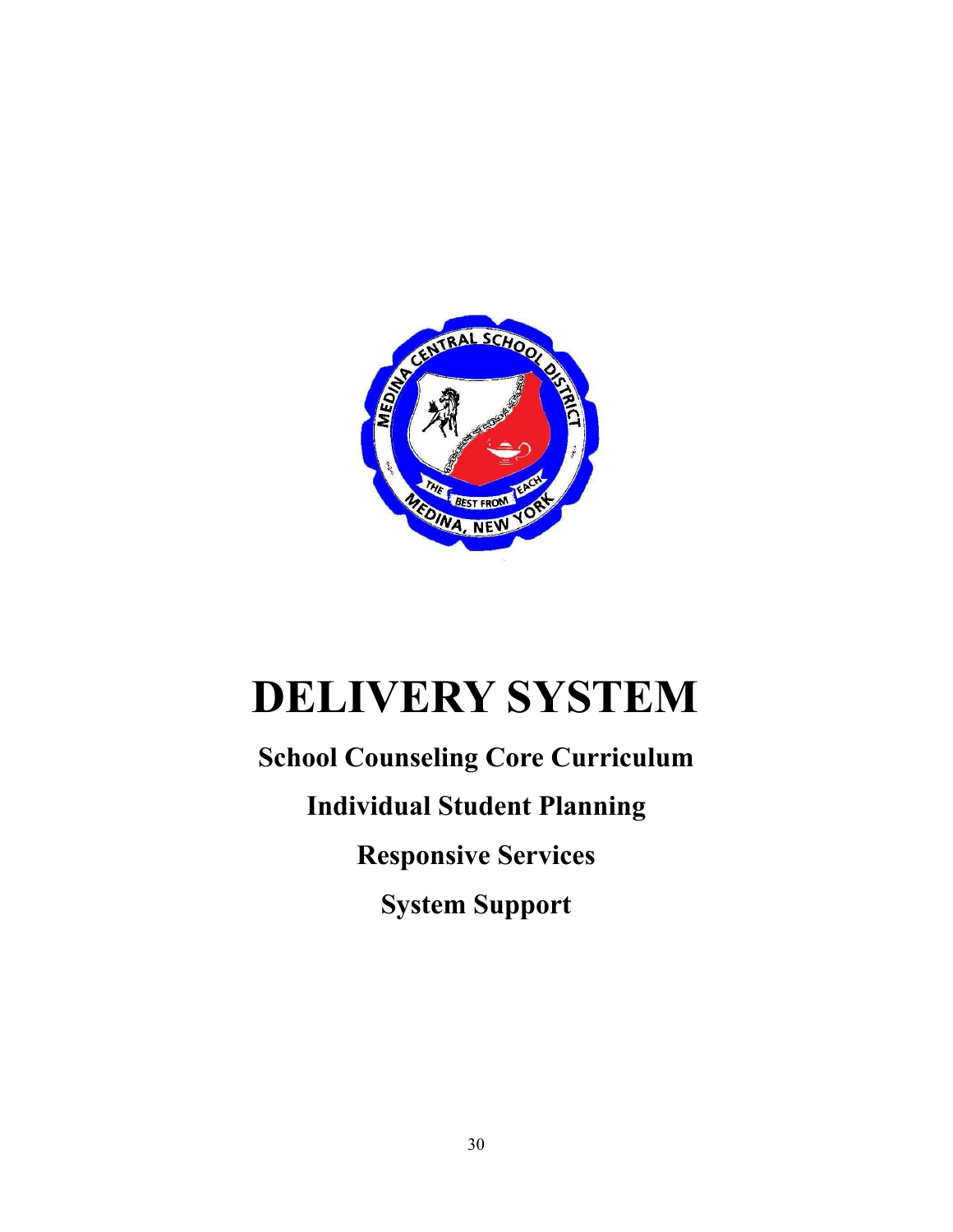# **Delivery System**

The Delivery System outlines the activities, interactions and areas in which professional counselors work to deliver the program per New York State School Counseling Components. The Delivery System and Management System are intertwined throughout the process. Within the Delivery System, there are four components: school counseling curriculum, individual student planning, responsive services and system support. All activities of the school counseling program are included into one of the four areas of the Delivery System.

## **School Counseling Core Curriculum**

The school counseling curriculum consists of a written instructional program that is "comprehensive in scope, preventative and proactive, developmental in design, coordinated by professional school counselors and delivered by professional school counselors and other educators." The designed lessons and activities are delivered to every student and promote knowledge, attitudes and skills through instruction in the three content areas: academic development, career development and personal/social development. The school counselor is responsible for planning, designing, implementing and evaluating the curriculum. The curriculum is aligned with the American School Counselor Association (ASCA) National Standards and the school district's academic goals.

The curriculum is delivered through strategies such as:

- Classroom Instruction
- Interdisciplinary Curriculum Development
- Group Activities
- Parent Workshops and Instruction

A curriculum map is designed to give an overview of the specified topics covered during classroom lessons. These topics vary depending on the need of the district and age level of the students. These lessons are focused to assist students in improving all areas of development and assist in academic success.

Professional School Counselors maintain calendars outlining school counseling events to ensure students, parents/guardians, teachers and administrators know when and where activities will be held.

Activity Charts are created to ensure School Counselors are meeting both State and National standards across the K-12 setting. These charts provide the framework for implementing a cohesive School Counseling program to meet the needs of the district and its students.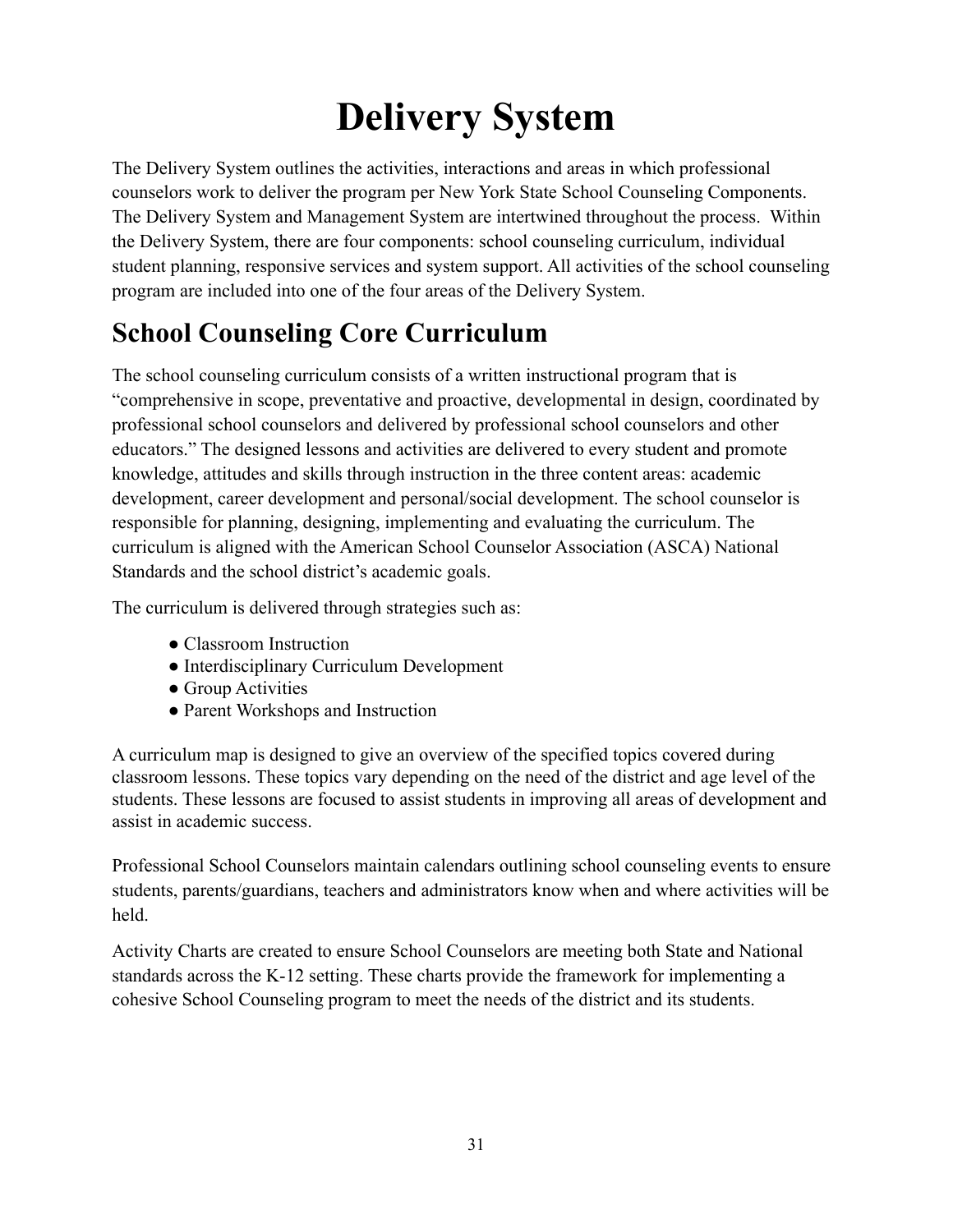## **Individual Student Planning**

Individual student planning consists of professional school counselors "coordinating ongoing systemic activities designed to help individual students establish personal goals and develop future plans." Activities may include helping students plan, monitor and manage their own learning as well as meeting competencies in the areas of academic, career and personal/social development. Individual planning with students is implemented through strategies such as individual or small group appraisal and/or advisement.

## **Responsive Services**

The Responsive Services component consists of "activities to meet students' immediate needs and concerns. These needs or concerns may require counseling, consultation, referral, peer facilitation or information." This component is available to all students and is often initiated by student self-referral; however, teachers, parents/guardians or others may also refer students for assistance. The support of other educational professionals is necessary for successful implementation. A range of services is available (from early intervention to crisis response).

Responsive services are delivered through strategies such as:

- Consultation
- Individual Counseling
- Small Group Counseling
- Crisis Counseling
- Conflict Resolution
- Student Support Team
- Referrals to Community Services
- Peer Facilitation

## **System Support**

System Support consists of activities that establish, maintain and enhance the school counseling program. School counselors, through their leadership and advocacy skills, promote systemic change by contributing in ongoing:

● Professional Development - in-service training/conferences, professional association membership, post-graduate education, contributions to professional literature, reflective practices

● Consultation, Collaboration and Teaming - consultation with teachers, staff members and parents; partnering with staff, parents/guardians, community; community outreach; advisory councils; district committees

• Program Management and Operations - management activities, data analysis, fair share responsibilities

● Public Relations - providing community, staff and parents updated information regarding the school counseling program and its goals

*Adapted from the ASCA National Model: A Framework for School Counseling Programs (2012)*.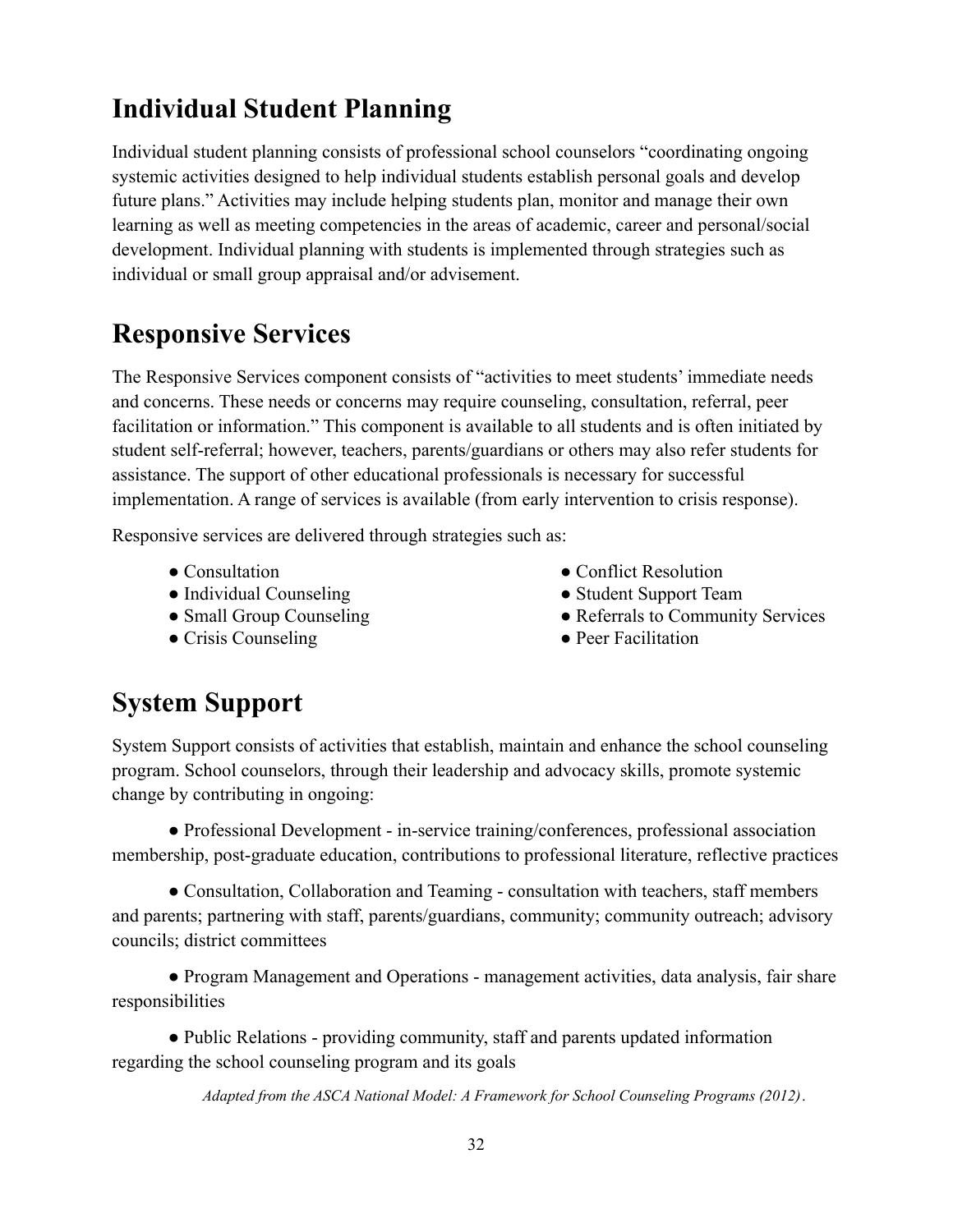

# **MANAGEMENT**

**Annual Agreement Advisory Council Agency Partnerships Use of Data Action Plans Use of Time Acknowledgements**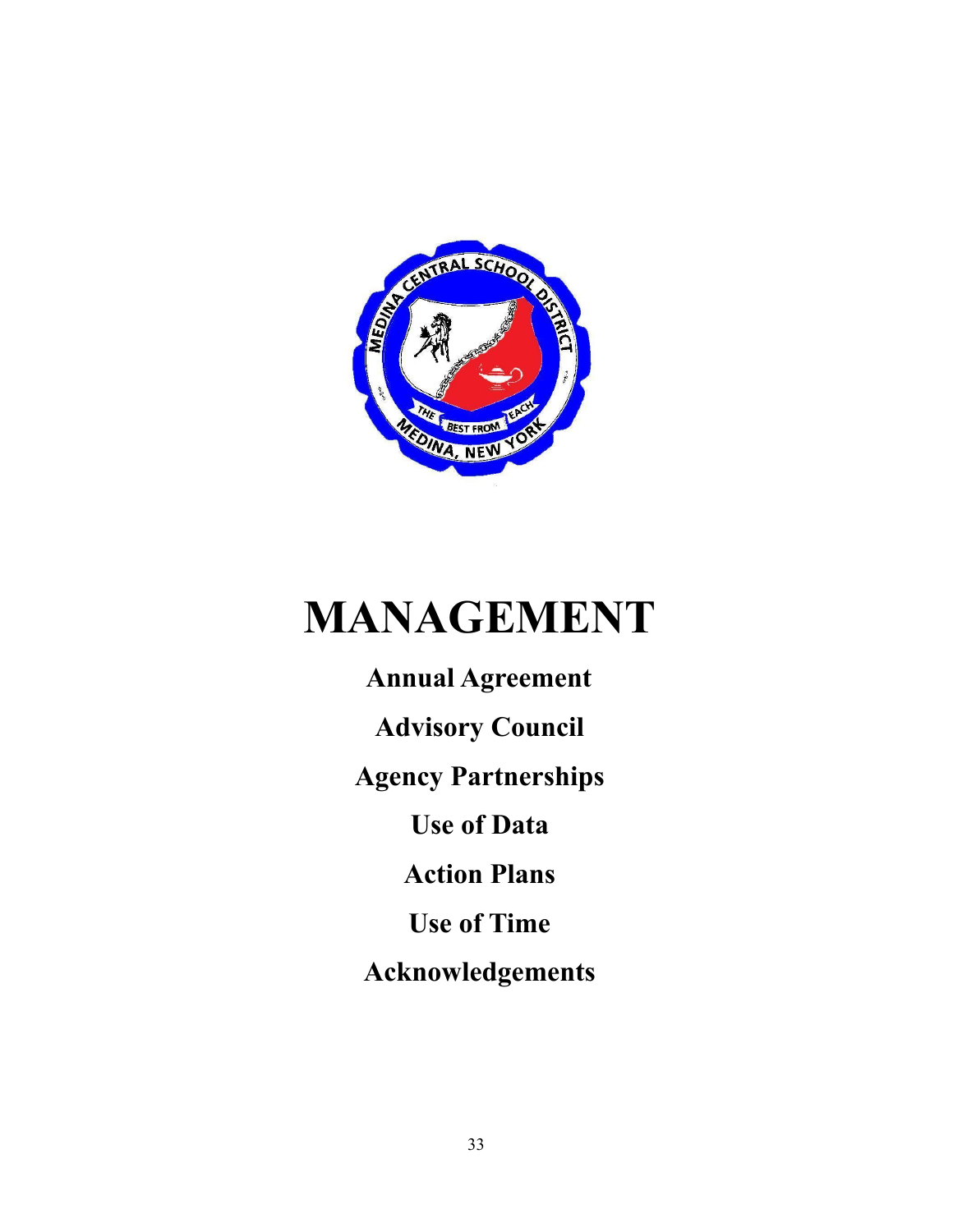## **The Management System**

The Management System describes the various organizational processes and tools necessary to manage a school counseling program. Professional school counselors will analyze their site data, develop plans of action to meet objectives, abide by a master calendar and provide organizational activities. "Management systems include efforts by administration to support professional school counselors in delivering the program. Administrators work collaboratively with professional school counselors to analyze student data and develop action plans and implementation timelines." Professional school counselors develop calendars with regard to program implementation, monitoring student progress and maximizing time spent carrying out the school counseling program.

### **Annual Agreement**

Annual agreements outline the organization, focus and goals of the school counseling program. These agreements encourage dialogue and discussion of agreed goals between the school counselor and administrator. As a result, the alignment of school counseling program goals with the goals of the school are clear and collaborative. The discussion enhances administration's understanding of a comprehensive school counseling program, highlights the importance of the role of the professional school counselor, and fosters a partnership to meet goals for the school community. The agreement helps the professional school counselor to streamline their goals and make their work more purposeful and intentional. An annual agreement is developed for each school counselor. The percentages may vary with individual assignments, but reflect the total percentage of time (80 percent) for direct and indirect services. The annual agreement is created and signed by the school counselor and supervising administrator within the first two months of the school year.

## **Advisory Council**

An advisory council is a representative group of people appointed to advise and assist the school counseling program. The advisory council is responsible for reviewing the goals, competencies and results and participates in recommendations to the school counseling department and the administration.

The advisory council membership should be representative stakeholders of the school counseling program. Membership should include the following representatives: students, parents/guardians, teachers, school counselors, administrators, school board members, and business and community members.

The advisory council should meet a minimum of twice a year.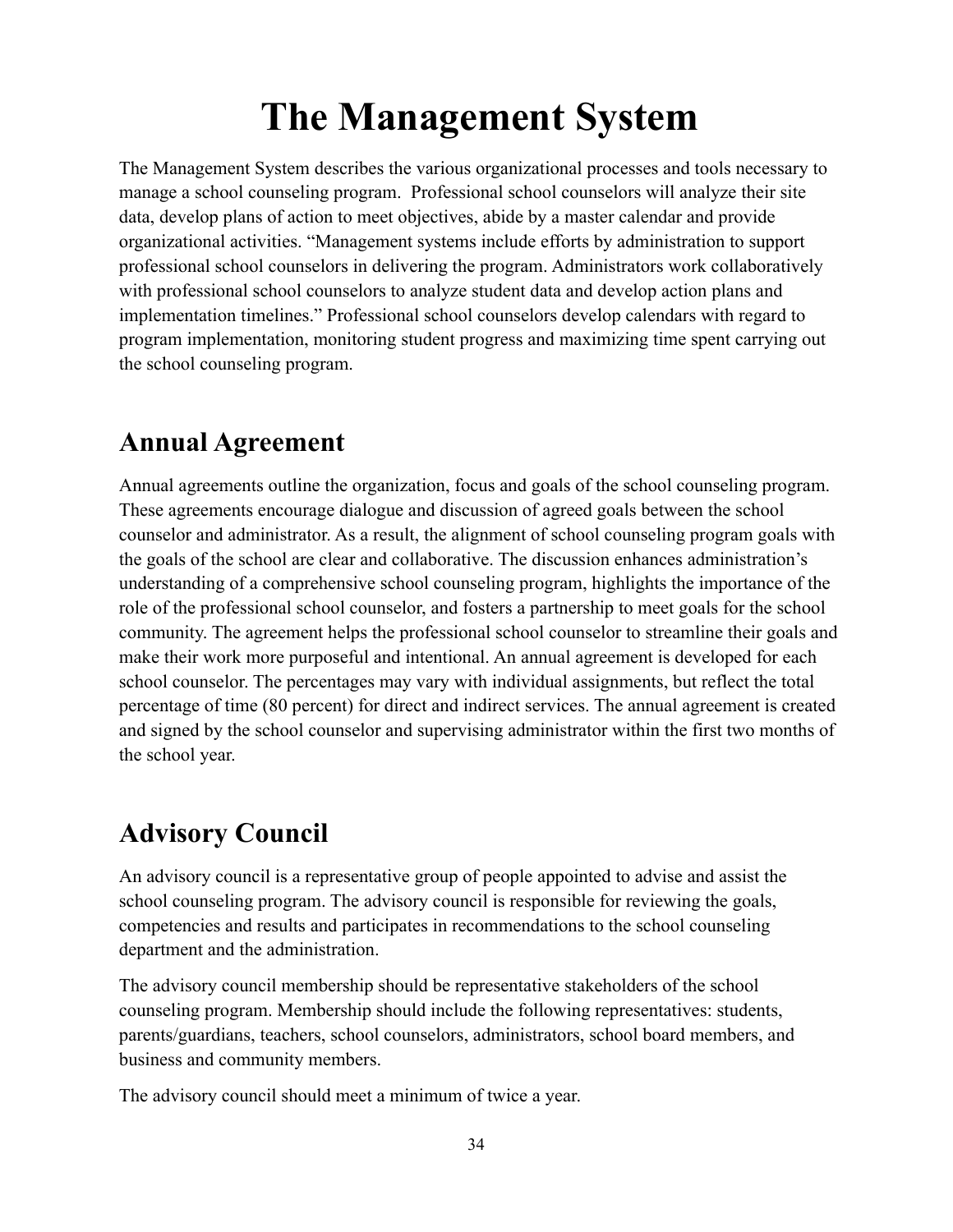The advisory council's function will vary depending on a number of variables (i.e. the number of years an educational program is in existence, community needs). They provide support, input and provide recommendations for program development and improvement. Professional school counselors will use data to analyze the program effectiveness and to make decisions with regard to changes in the program content and delivery.

The council functions as a communication link between the school counseling program and the various groups served (students, parents/guardians, educators, business and the community).

#### **Advisory Council 2021-2022**

This Comprehensive K-12 School Counseling Program is the result of a collaborative effort among school counselors, administrators, parents, and Board of Education members.

The planning committee worked diligently over the last year to revise the Comprehensive School Counseling Program. This is a working document and as a result the Comprehensive School Counseling Program will need to be revised in order to maintain the rigorous standards outlined by national and state standards.

**Marc Graff**, Assistant Superintendent, Medina Central School District (CSD) **Alexandra DiLaura,** Director of Special Programs, Medina CSD **Arlene Pawlaczyk,** School Board Member, Medina CSD **Audralee Doll,** Professional School Counselor, Medina Jr.-Sr. High School **Sarah Ha,** Professional School Counselor, Medina Jr. -Sr. High School **Jamie Schechter,** Professional School Counselor, Medina Jr. Sr. High School **Morgan Brower,** Professional School Counselor, Clifford Wise Intermediate School **Lindsay Fassel,** Professional School Counselor, Clifford Wise Intermediate School **Molly Nichols,** Professional School Counselor, Oak Orchard Primary School **Julie Handel**, Professional School Psychologist, Medina CSD **Ann Marie Martillotta,** Professional School Psychologist, Medina CSD **Shannon Stephenson,** Professional School Psychologist, Medina CSD **Carin Farina**, School Social Worker and Mental Health Service Coordinator, Medina CSD **PJ Bell,** Social Studies Teacher, Medina Jr.-Sr. High School **Lynn Woodruff,** Elementary School Teacher, Oak Orchard Primary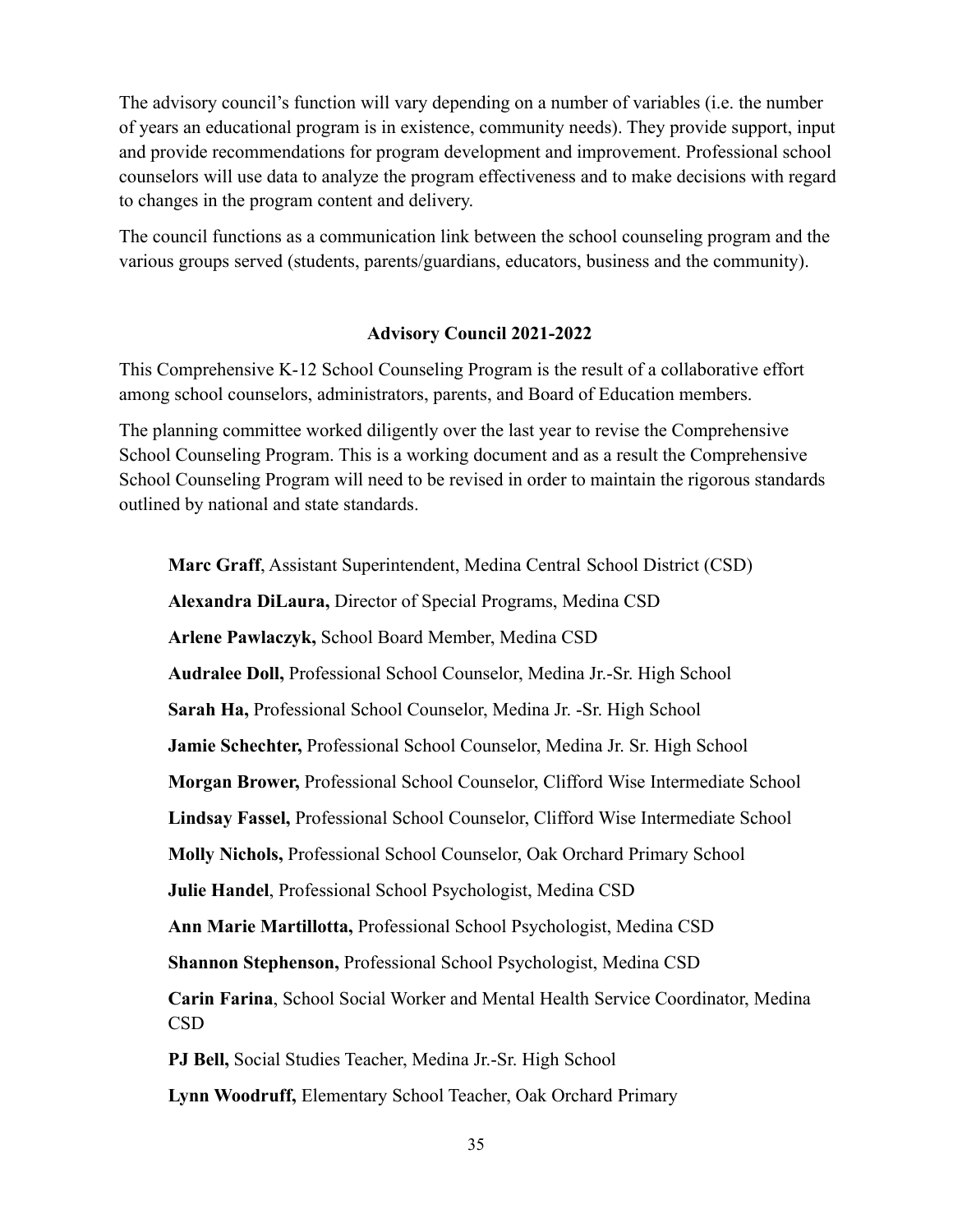**Ed Williams,** Technology Teacher, Clifford Wise Intermediate School

**Mary Goldhawk Lewis**, Medina Community Member and Business Owner

**Parent Representative**, Designated individual selected each year from Medina's PTSA

**Student Representative**, Designated selected each year from the Jr.Sr. High School

## **Agency Partnerships**

The Medina Central School District counseling department works closely with local, county and regional agencies to provide comprehensive support for our students and their families. These are a *few* of our local agency partnerships:

- Orleans County Mental Health
- Orleans County Child and Family Services
- Orleans County Probation
- Medina Police Department/School Resource Officer
- GCASA Genesee/Orleans Council on Alcohol and Substance Abuse
- MAAC Medina Area Association of Churches
- Foodlink
- LIFE Liberty Partnership
- Restore Sexual Assault Services
- ACT Alternative Choices for Teens
- Help Me Grow of Western New York
- Upward Bound

## **Use of Data**

A comprehensive school counseling program is designed to be data-driven. The use of data is an integral part to ensure that every student is monitored and therefore benefits from the school counseling program. The use of data determines program accountability and progress toward goals. In addition, the utilization of data helps to facilitate counselors to uncover any gaps in student achievement and recognize any disparities between groups. It serves as a guide on where to focus resources, programs, interventions and strategies to meet students' needs and ensure school success. Professional school counselors monitor student progress through nine types of data:

- **Student Achievement Data** measures student academic progress including:
	- Standardized test scores
	- Grade Point Averages (GPA)
	- PSAT and SAT scores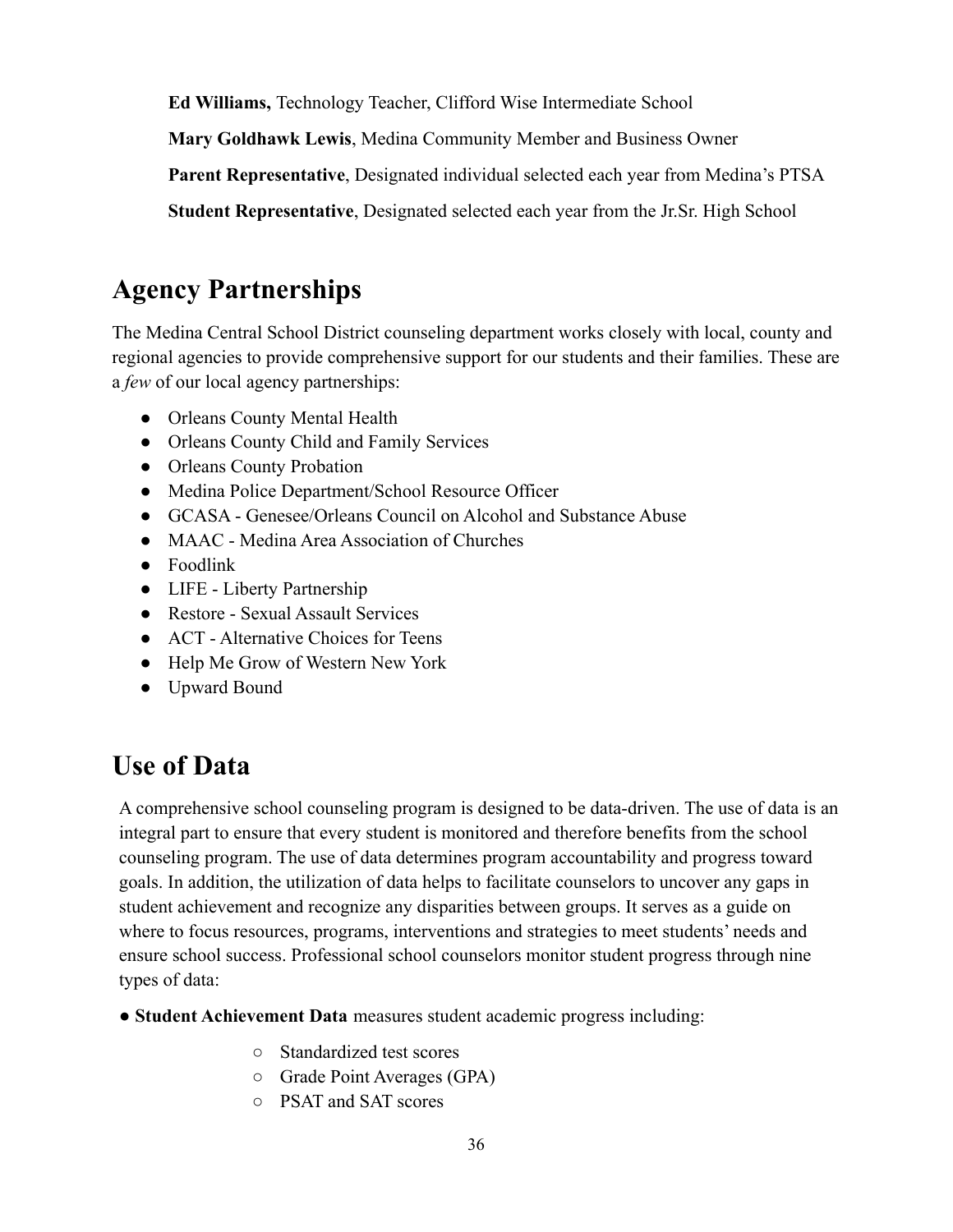- Graduation rates
- Diploma types
- Achievement levels
- Promotion and retention rates
- Dropout rates
- Specific academic programs (academic honors, college prep., etc.)
- **Behavioral Data** is correlated with academic achievement including:
	- Course enrollment patterns
	- Discipline referrals
	- Suspension rates
	- Alcohol, tobacco and other drug violations
	- Attendance rates
	- Parent/guardian involvement
	- Participation in extracurricular activities
	- Homework completion rates

● **Standards and Competency-related Data** measures student mastery of the competencies delineated in the ASCA National Standards. The data includes:

- Percentage of students with a four-year plan
- Percentage of students who have participated in job shadowing
- Percentage of students who have set and attained academic goals
- Percentage of students who apply conflict resolution skills

● **Disaggregate Data** is used to determine if any gaps in achievement exist via the comparison of student demographics and additional groups. The data may include:

- Race/ethnicity
- Gender
- Language
- Socio-economic status
- Special education
- Vocational outcomes
- Grade level
- Teacher assignment
- Home language

● **Program Results Data** is used to determine the school counseling program's impact. Professional school counselors evaluate process, perception and results data.

● **Process Data** provides evidence that events occurred and describes the way the program is conducted and if it follows the prescribed practice.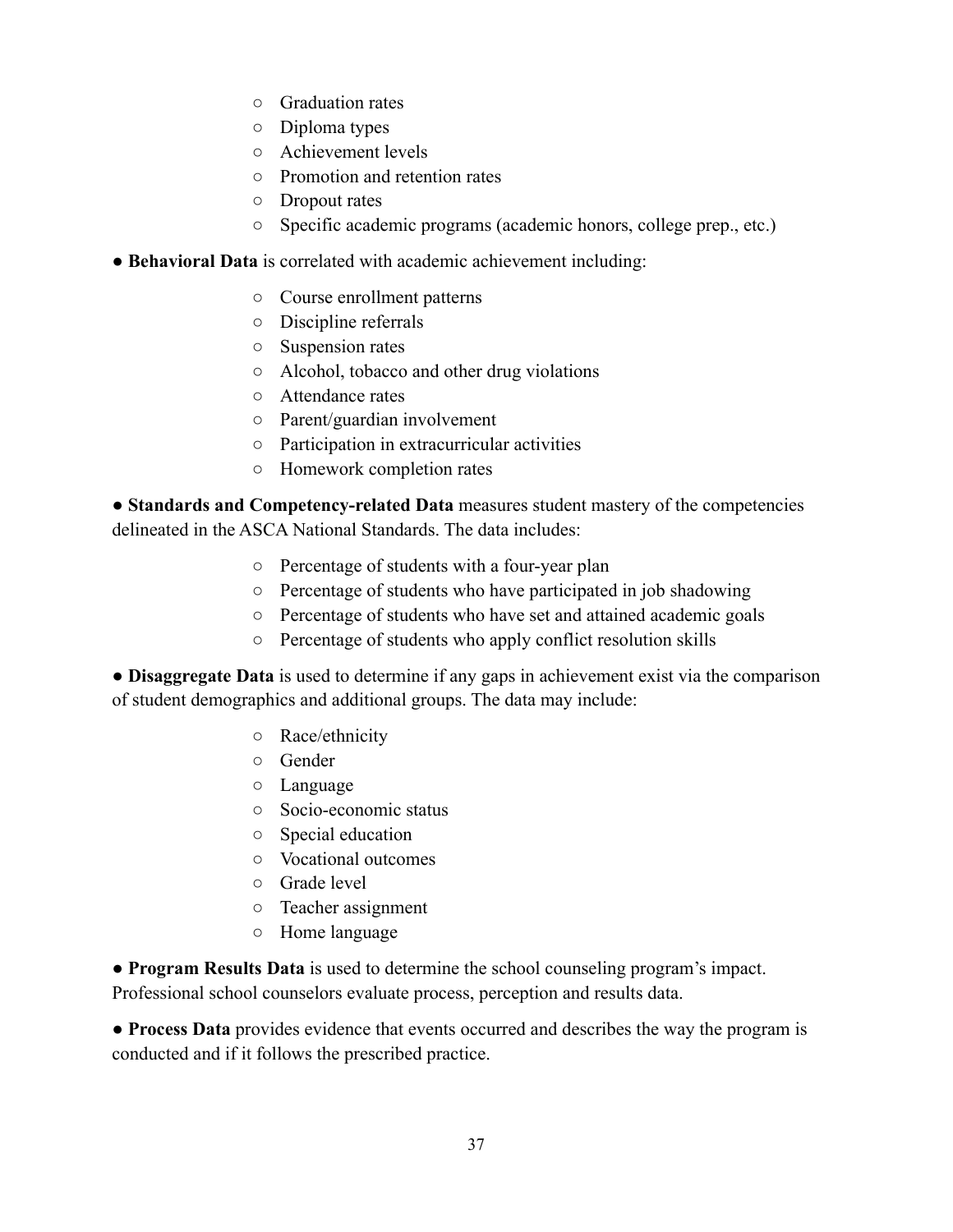● **Perception Data** measures what students and others observe or perceive, knowledge gained, attitudes and beliefs held and competencies achieved.

● **Results Data** measures the impact of an activity or program and shows if the program has had a positive impact on students. Results data may include, but are not limited to:

- Attendance data
- Discipline referral data
- Graduation rates

● **Outcome Dat**a is necessary to determine the true impact of the school counseling program. This may include the review of immediate and long range data. Data will drive program decision making. Outcome data shows the impact of an activity or program and answers the question, "So what?"

## **Action Plans**

To efficiently and effectively deliver the school counseling program, there must be a plan detailing how the school counselor intends to achieve the desired result. The action plan is utilized with the school counselor curriculum. The action plan should contain:

- Domains and standards to be addressed
- Student competencies to be addressed
- Description of the actual school counseling activity to be provided
- Title or name of the curriculum to be used
- Timeline for completion of activity
- $\circ$  Person(s) responsible for the delivery of the activity
- Means of evaluating student success
- Data driving the decision to address the competency
- Expected results for students

## **Use of Time**

Professional school counselors recognize and value the time they spend providing direct services to students. They should keep track of their time and document activities performed throughout the day. This will allow counselors and the administrators the opportunity to determine the amount of time being spent delivering services to students and non-school counseling activities. Program delivery and direct counseling services for students can be increased by re-assigning non-counseling activities when possible.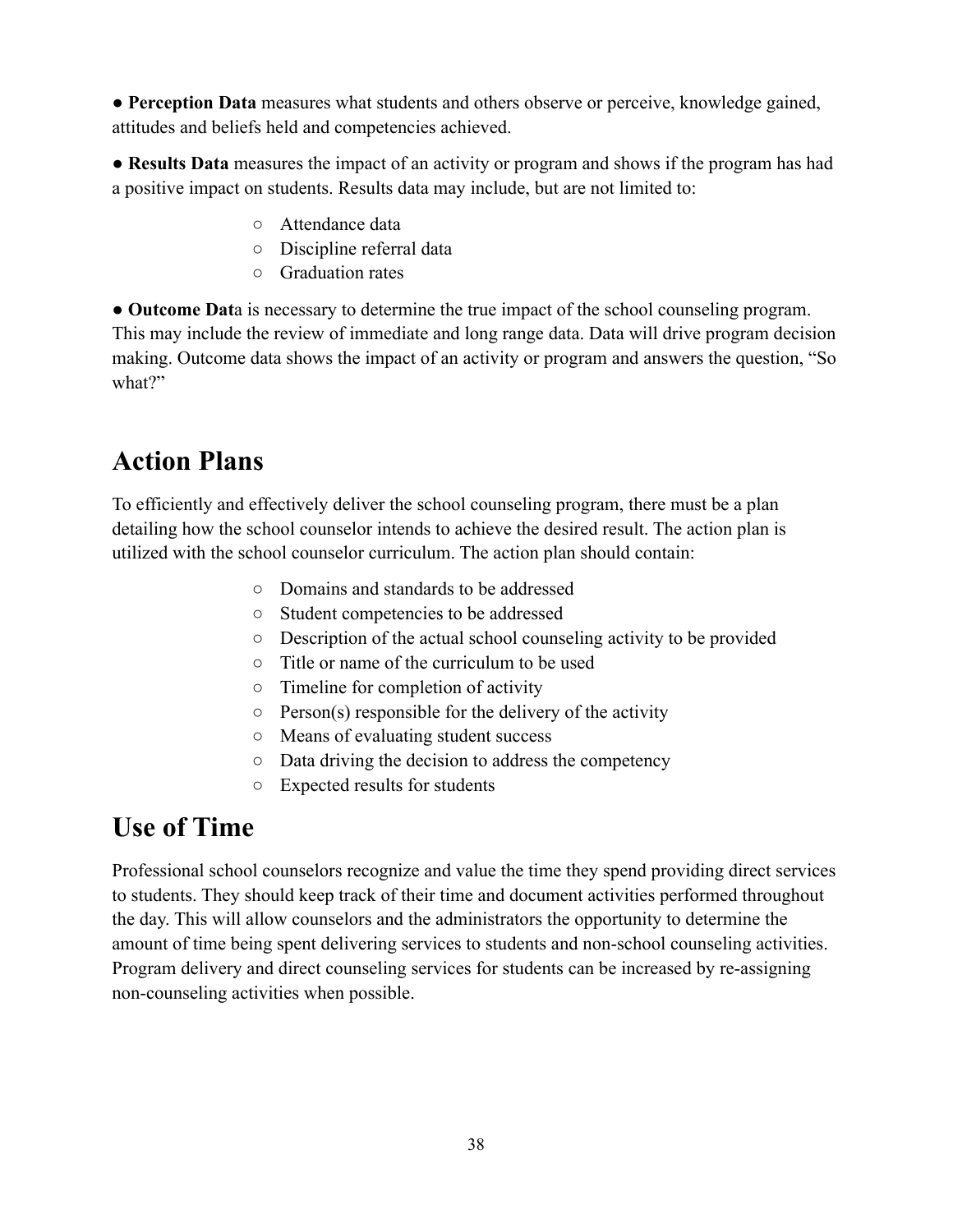|                                     | <b>Primary School</b> | <b>Intermediate</b><br><b>School</b> | Jr.-Sr. High School |  |
|-------------------------------------|-----------------------|--------------------------------------|---------------------|--|
| <b>Curriculum Planning/Delivery</b> | $35 - 45%$            | 25-35%                               | $15 - 25%$          |  |
| <b>Individual Student Planning</b>  | $5 - 10\%$            | $15 - 25%$                           | $25 - 35%$          |  |
| <b>Responsive Services</b>          | $30 - 40%$            | 30-40%                               | $25 - 35%$          |  |
| <b>Systems Support</b>              | $10-15%$              | $10-15%$                             | $10-15%$            |  |
| <b>Non-Counseling Related Tasks</b> | $0\%$                 | 0%                                   | $0\%$               |  |

The American School Counselors Association estimates that a school counselor's time should be allocated in the following ways:

#### **Appropriate vs. Inappropriate Activities for School Counselors**

| <b>Appropriate Activities for School Counselors</b>                                 | <b>Inappropriate Activities for School</b><br><b>Counselors</b>         |
|-------------------------------------------------------------------------------------|-------------------------------------------------------------------------|
| Individual student academic program planning                                        | Coordinating paperwork and data entry of all<br>new students            |
| Interpreting cognitive, aptitude and achievement<br>tests                           | Coordinating cognitive, aptitude and<br>achievement testing programs    |
| Providing counseling to students who are tardy<br>or absent                         | Signing excuses for students who are tardy or<br>absent                 |
| Providing counseling to students who have<br>disciplinary problems                  | Performing disciplinary actions or assigning<br>discipline consequences |
| Providing counseling to students as to<br>appropriate school dress                  | Sending students home who are not<br>appropriately dressed              |
| Collaborating with teachers to present school<br>counseling core curriculum lessons | Teaching classes when teachers are absent                               |
| Analyzing grade-point averages in relationship<br>to achievement                    | Computing grade-point averages                                          |
| Interpreting student records                                                        | Maintaining student records                                             |
| Providing teachers with suggestions for effective<br>classroom management           | Supervising classrooms or common areas                                  |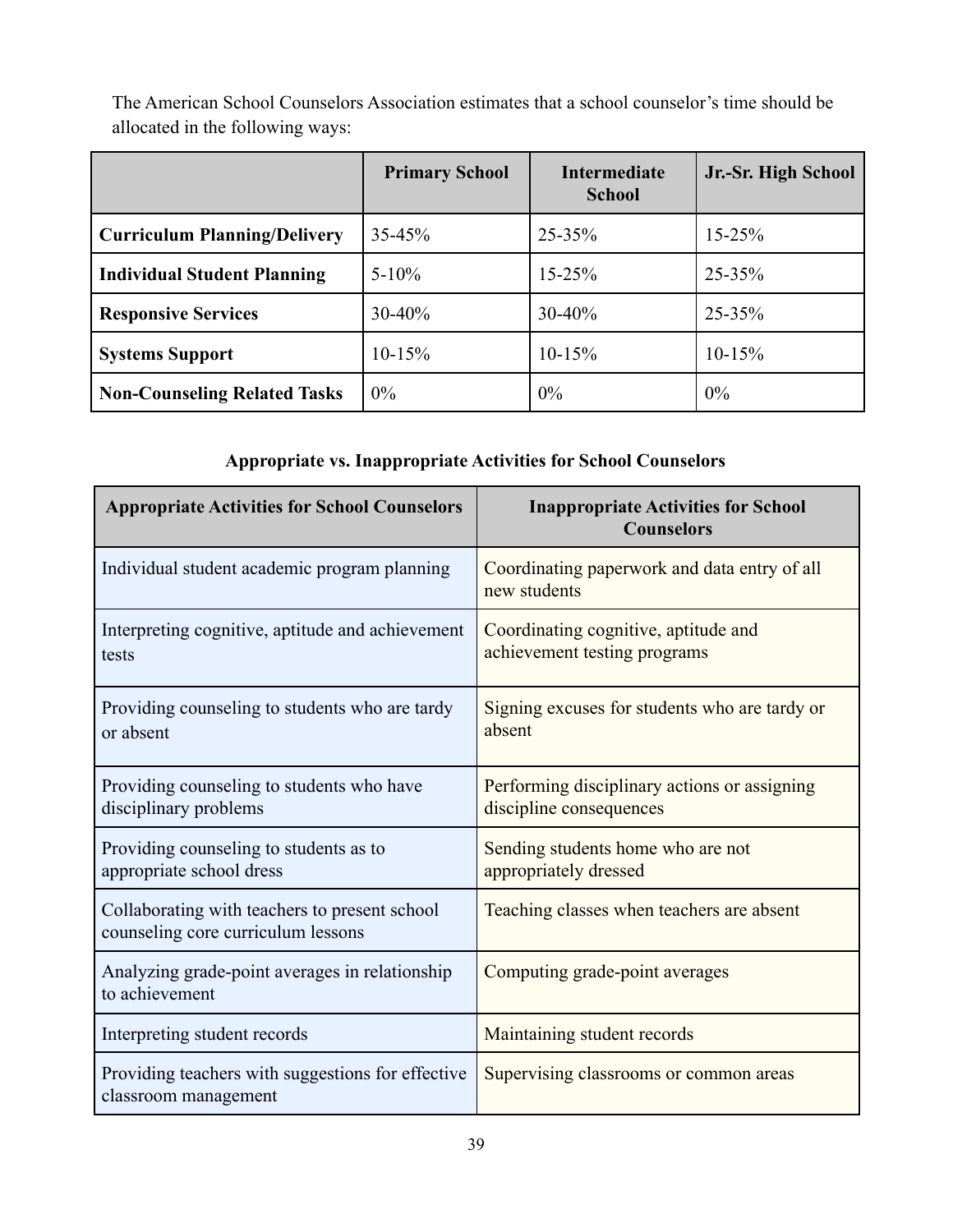| Ensuring student records are maintained as per<br>state and federal regulations                                              | Keeping clerical records                                                                                           |
|------------------------------------------------------------------------------------------------------------------------------|--------------------------------------------------------------------------------------------------------------------|
| Helping the school principal identify and resolve<br>student issues, needs and problems                                      | assisting with duties in the principal's office                                                                    |
| Providing individual and small-group counseling<br>services to students                                                      | Providing therapy or long-term counseling in<br>schools to address psychological disorders                         |
| Advocating for students at individual education<br>plan meetings, student study teams and school<br>attendance review boards | Coordinating school-wide individual<br>education plans, student study teams and<br>school attendance review boards |
| Analyzing disaggregated data                                                                                                 | Serving as a data entry clerk                                                                                      |

Adapted from the ASCA National Model: Framework for School Counseling Programs (2012).

## **Acknowledgements**

The Department wishes to thank the Superintendent and the Board of Education for their support throughout the development of the Comprehensive K-12 School Counseling Program. The completion and quality of this plan is due in no small part to the time and resources sanctioned by the Superintendent and Board of Education.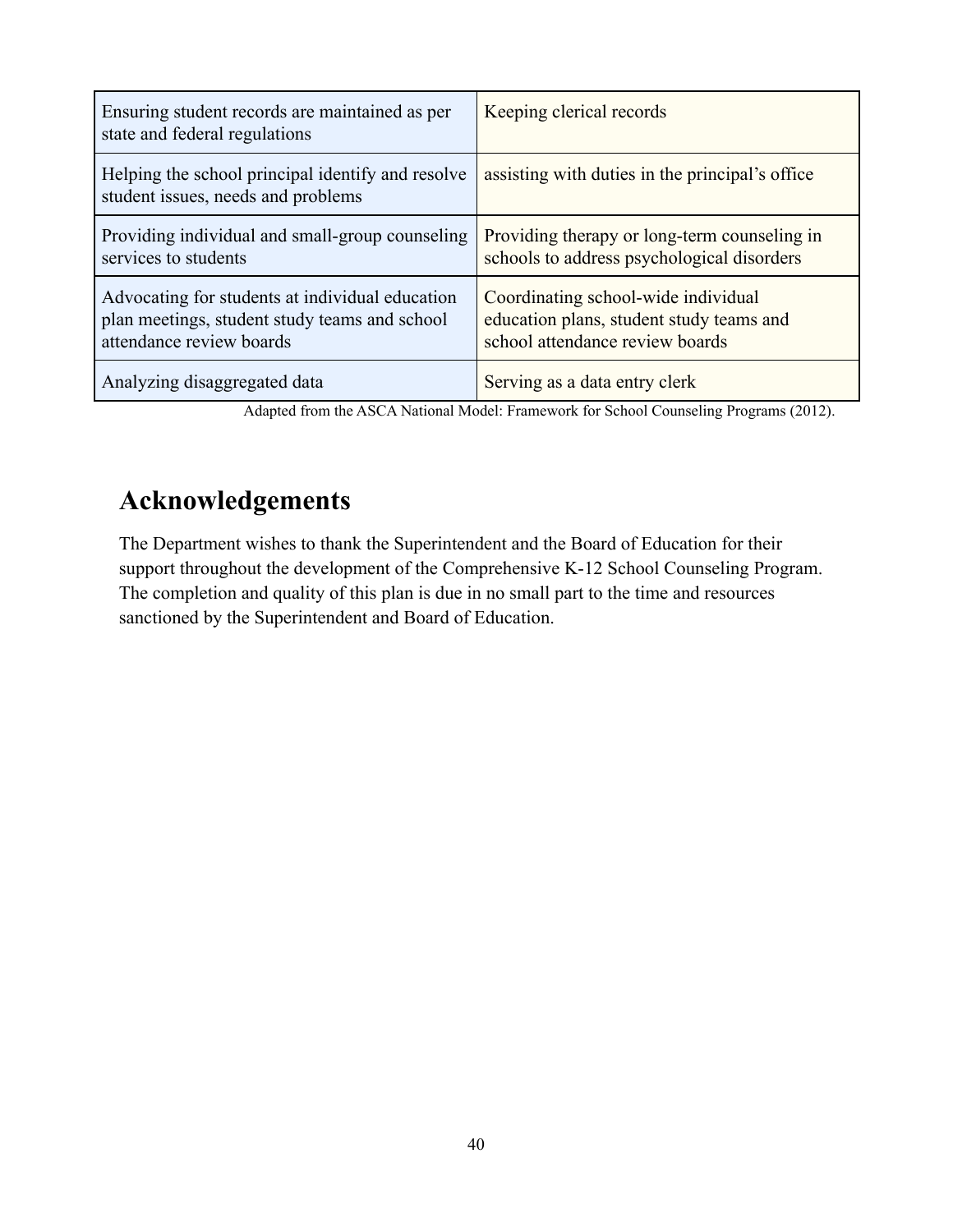

# **ACCOUNTABILITY**

## **Key Components School Counselor Program Assessment ASCA School Counselor Competencies**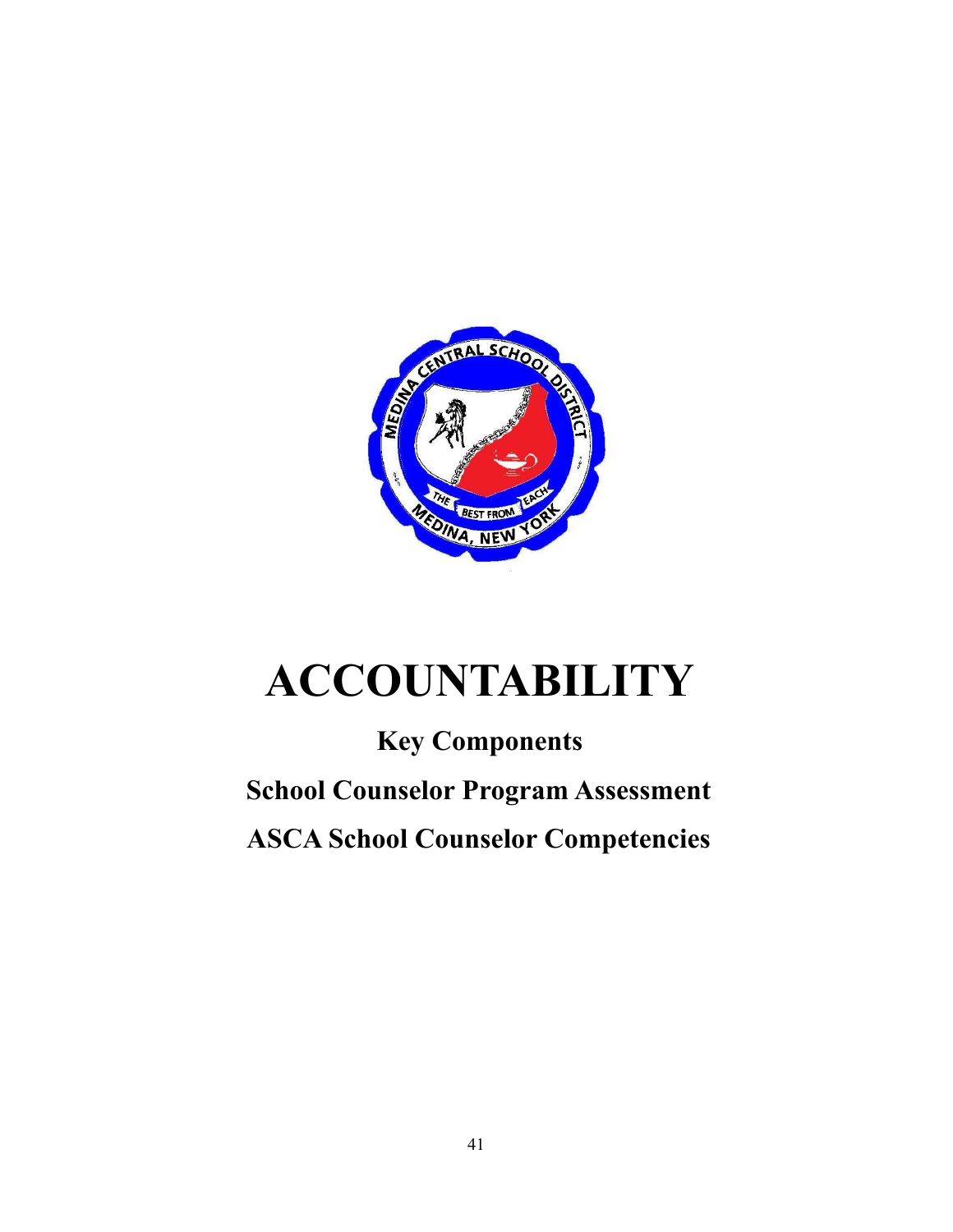## **Accountability**

The accountability system will enable professional school counselors to determine how well students have met the standards and achieve intended outcomes. To evaluate the program and demonstrate accountability, professional school counselors must collect and use data that supports and links the school counseling program to student academic success, school improvement and to show positive changes in student behavior.

## **Key Components of School Counselor Accountability**

#### **Using Data**:

Data collection provides the school counseling program with the information needed to evaluate the program as it relates to student progress. The data collection will occur before and after the school counseling activity and will reveal what worked and clarify what needs to be changed or improved to ensure student success. The aforementioned is done via pre and post test evaluations and works to answer the question, *"How are students different as a result of the school counseling program?"*

### **School Counseling Program Assessment Tool**

The school counseling program assessment tool aligns with the four components of the ASCA National Model. This resource will be used as a guideline to measure each component in Medina CSD's Comprehensive School Counseling Plan. A self-assessment will be conducted by each building using this tool at the end of every school year to determine strengths as well as areas of improvement.

| <b>FOUNDATION</b>                                                                                                                  |    |             |     |
|------------------------------------------------------------------------------------------------------------------------------------|----|-------------|-----|
| <b>CRITERIA</b>                                                                                                                    | No | In Progress | Yes |
| <b>Beliefs</b>                                                                                                                     |    |             |     |
| a. Indicates an agreed-upon belief system about the ability of all students to achieve                                             |    |             |     |
| b. Addresses how the school counseling program meets student developmental needs                                                   |    |             |     |
| c. Addresses the school counselor's role as an advocate for every students                                                         |    |             |     |
| d. Identifies persons to be involved in the planning, managing, delivery and evaluation of school<br>counseling program activities |    |             |     |

#### **School Counseling Program Assessment Tool**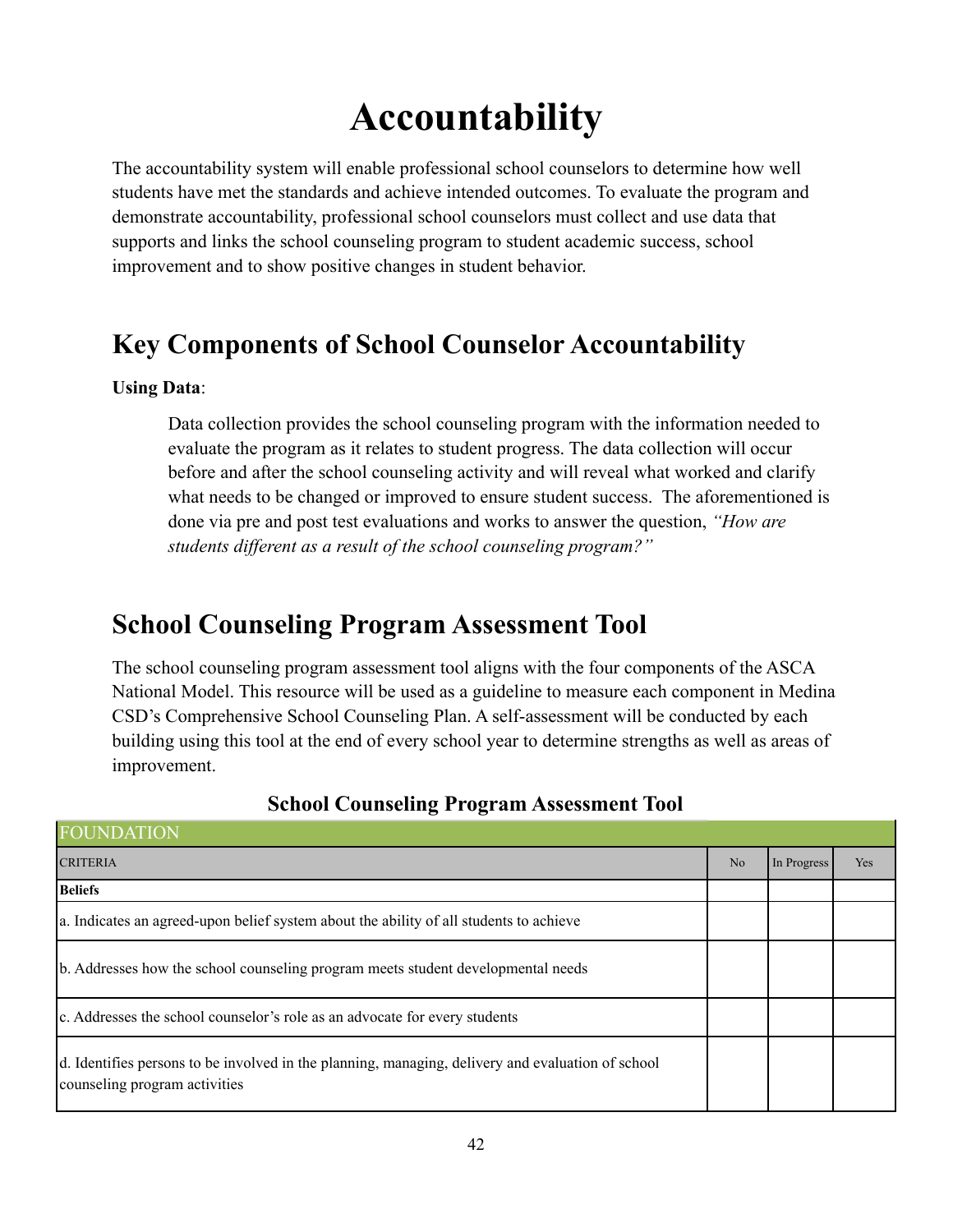| e. Includes how data informs program decisions                                                                                                                                                   |                |             |     |
|--------------------------------------------------------------------------------------------------------------------------------------------------------------------------------------------------|----------------|-------------|-----|
| f. Includes how ethical standards guide the work of school counselors                                                                                                                            |                |             |     |
| <b>Vision Statement</b>                                                                                                                                                                          |                |             |     |
| a. Describes a future where school counseling goals and strategies are being successfully achieved                                                                                               |                |             |     |
| b. Outlines a rich and textual picture of what success looks like and feels like                                                                                                                 |                |             |     |
| c. Is bold and inspiring                                                                                                                                                                         |                |             |     |
| d. States best possible student outcomes                                                                                                                                                         |                |             |     |
| e. Is believable and achievable                                                                                                                                                                  |                |             |     |
| <b>Mission Statement</b>                                                                                                                                                                         |                |             |     |
| a. Aligns with the school's mission statement and may show linkages to district and state department of<br>education mission statements                                                          |                |             |     |
| b. Written with students as the primary focus                                                                                                                                                    |                |             |     |
| c. Advocates for equity, access and success of every student                                                                                                                                     |                |             |     |
| d. Indicates the long-range results desired for all students                                                                                                                                     |                |             |     |
| <b>Program Goals</b>                                                                                                                                                                             |                |             |     |
| a. Promote achievement, attendance and/or behavior                                                                                                                                               |                |             |     |
| b. Are based on school data                                                                                                                                                                      |                |             |     |
| c. Address schoolwide data, policies and practices to address closing-the-gap issues                                                                                                             |                |             |     |
| d. Address academic, career and/or personal/social development                                                                                                                                   |                |             |     |
| <b>ASCA Mindsets &amp; Behaviors</b>                                                                                                                                                             |                |             |     |
| a. Standards are identified and align with program mission and goals                                                                                                                             |                |             |     |
| b. Standards and competencies selected from other standards (state/district, 21st Century, Character Ed,<br>etc.) align with ASCA Mindsets & Behaviors, program mission and goals as appropriate |                |             |     |
| School Counselor Professional Competencies and Ethical Standards                                                                                                                                 |                |             |     |
| a. ASCA School Counselor Competencies have been reviewed                                                                                                                                         |                |             |     |
| b. ASCA Ethical Standards for School Counselors have been reviewed                                                                                                                               |                |             |     |
| PROGRAM MANAGEMENT                                                                                                                                                                               |                |             |     |
| <b>CRITERIA</b>                                                                                                                                                                                  | N <sub>0</sub> | In Progress | Yes |
| <b>School Counselor Competencies Assessment</b>                                                                                                                                                  |                |             |     |
| School counselor competencies assessment has been completed                                                                                                                                      |                |             |     |
| <b>School Counseling Program Assessment</b>                                                                                                                                                      |                |             |     |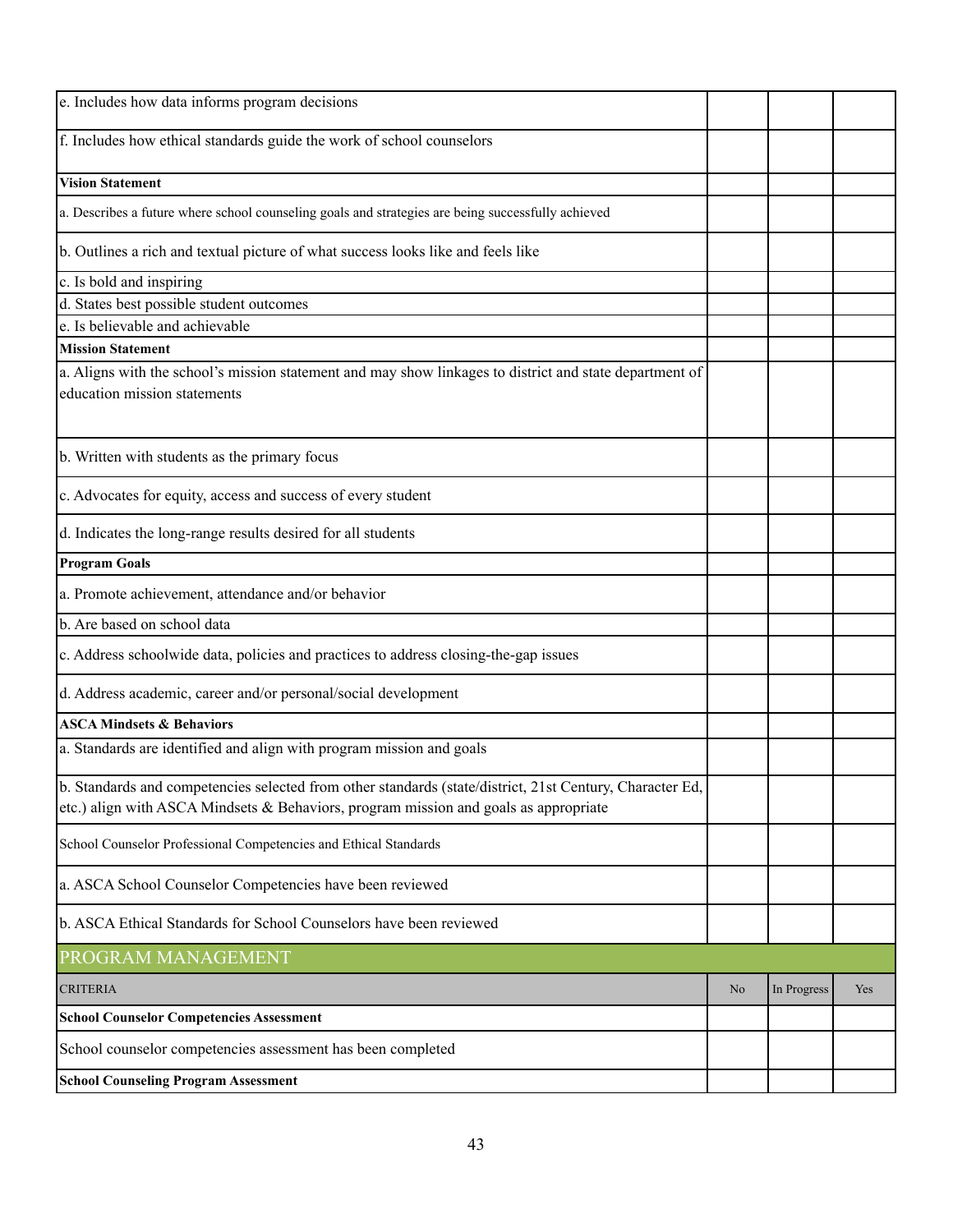| School counseling program assessment has been completed                                                                     |  |  |
|-----------------------------------------------------------------------------------------------------------------------------|--|--|
| <b>Use-of-Time Assessment</b>                                                                                               |  |  |
| a. Use-of-time assessment reviewed annually                                                                                 |  |  |
| b. Direct and indirect services account for 80 percent of time or more                                                      |  |  |
| c. Program management and school support activities account for 20 percent of time or less                                  |  |  |
| <b>Annual Agreement</b>                                                                                                     |  |  |
| a. Created and signed by the school counselor and supervising administrator within first two months of<br>school            |  |  |
| b. One agreement per school counselor                                                                                       |  |  |
| c. Provides rationale for use of time based on data and goals                                                               |  |  |
| d. Reflects school counseling program mission and program goals                                                             |  |  |
| e. Lists school counselor roles and responsibilities                                                                        |  |  |
| f. Identifies areas for school counselor professional development                                                           |  |  |
| <b>Advisory Council</b>                                                                                                     |  |  |
| a. Membership includes administrator and representatives of school and community stakeholders                               |  |  |
| b. Meets at least twice a year and maintains agenda and minutes                                                             |  |  |
| c. Advises on school counseling program goals, reviews program results and makes recommendations                            |  |  |
| d. Advocates and engages in public relations for the school counseling program                                              |  |  |
| e. Advocates for school counseling program funding and resources                                                            |  |  |
| <b>Use of Data</b>                                                                                                          |  |  |
| a. School data profile completed, tracking achievement, attendance and behavior data                                        |  |  |
| b. School data inform program goals                                                                                         |  |  |
| c. School counseling program data (process, perception, outcome) are collected and reviewed and<br>inform program decisions |  |  |
| d. Organizes and shares data/results in a user-friendly format (e.g., charts)                                               |  |  |
| Action Plans (Curriculum, Small Group and Closing the Gap)                                                                  |  |  |
| a. Data are used to develop curriculum, small-group and closing-the-gap action plans using action plan<br>templates         |  |  |
| b. Action plans are consistent with the program goals and competencies                                                      |  |  |
| c. Projected results (process, perception and outcome) data have been identified                                            |  |  |
| d. Projected outcome data are stated in terms of what the student will demonstrate                                          |  |  |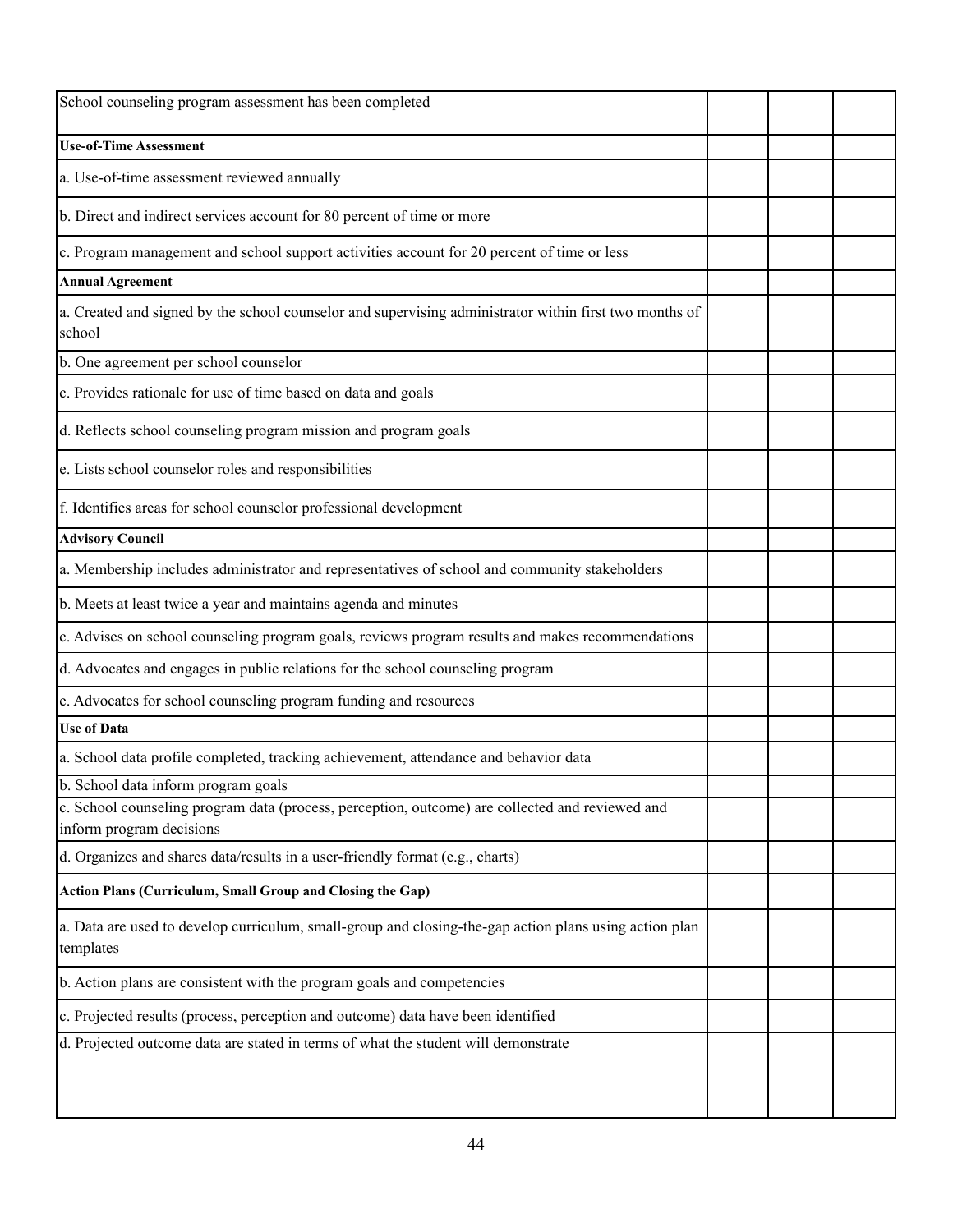| <b>Curriculum Lesson Plan</b>                                                                                                                        |    |             |     |
|------------------------------------------------------------------------------------------------------------------------------------------------------|----|-------------|-----|
| Curriculum lesson plan templates are used to develop and implement classroom activities                                                              |    |             |     |
| <b>Calendars (Annual and Weekly)</b>                                                                                                                 |    |             |     |
| a. Indicate activities of a comprehensive school counseling program                                                                                  |    |             |     |
| b. Reflect program goals and activities of school counseling curriculum, small-group and<br>closing-the-gap action plans                             |    |             |     |
| c. Are published and distributed to appropriate persons                                                                                              |    |             |     |
| d. Indicate fair-share responsibilities                                                                                                              |    |             |     |
| e. Weekly calendar aligns with planned use of time in the annual agreement                                                                           |    |             |     |
| <b>DELIVERY</b>                                                                                                                                      |    |             |     |
| <b>CRITERIA</b>                                                                                                                                      | No | In Progress | Yes |
| Direct student services are provided (Strategies to include instruction, group activities, appraisal,<br>advisement, counseling and crisis response) |    |             |     |
| a. Deliver school counseling curriculum lessons to classroom and large groups                                                                        |    |             |     |
| b. Provide appraisal and advisement to assist all students with academic, career and personal/social<br>planning                                     |    |             |     |
| c. Provide individual and/or group counseling to identified students with identified concerns or needs                                               |    |             |     |
| Indirect student services are provided to identified students (Strategies to include referrals,<br>consultation, collaboration)                      |    |             |     |
| Direct and indirect service provision amounts to 80 percent or more of the school counselor's time                                                   |    |             |     |
| <b>ACCOUNTABILITY</b>                                                                                                                                |    |             |     |
| <b>CRITERIA</b>                                                                                                                                      | No | In Progress | Yes |
| <b>Data Tracking</b>                                                                                                                                 |    |             |     |
| a. School data profile is analyzed, and implications for results over time are considered                                                            |    |             |     |
| b. Use-of-time assessment is analyzed and implications are considered                                                                                |    |             |     |
| Program Results (Process, Perception and Outcome Data)                                                                                               |    |             |     |
| a. Curriculum results report is analyzed, and implications are considered                                                                            |    |             |     |
| b. Small-group results reports are analyzed, and implications are considered                                                                         |    |             |     |
| c. Closing-the-gap results reports are analyzed, and implications are considered                                                                     |    |             |     |
| d. Program results are shared with stakeholders                                                                                                      |    |             |     |
| <b>Evaluation and Improvement</b>                                                                                                                    |    |             |     |
|                                                                                                                                                      |    |             |     |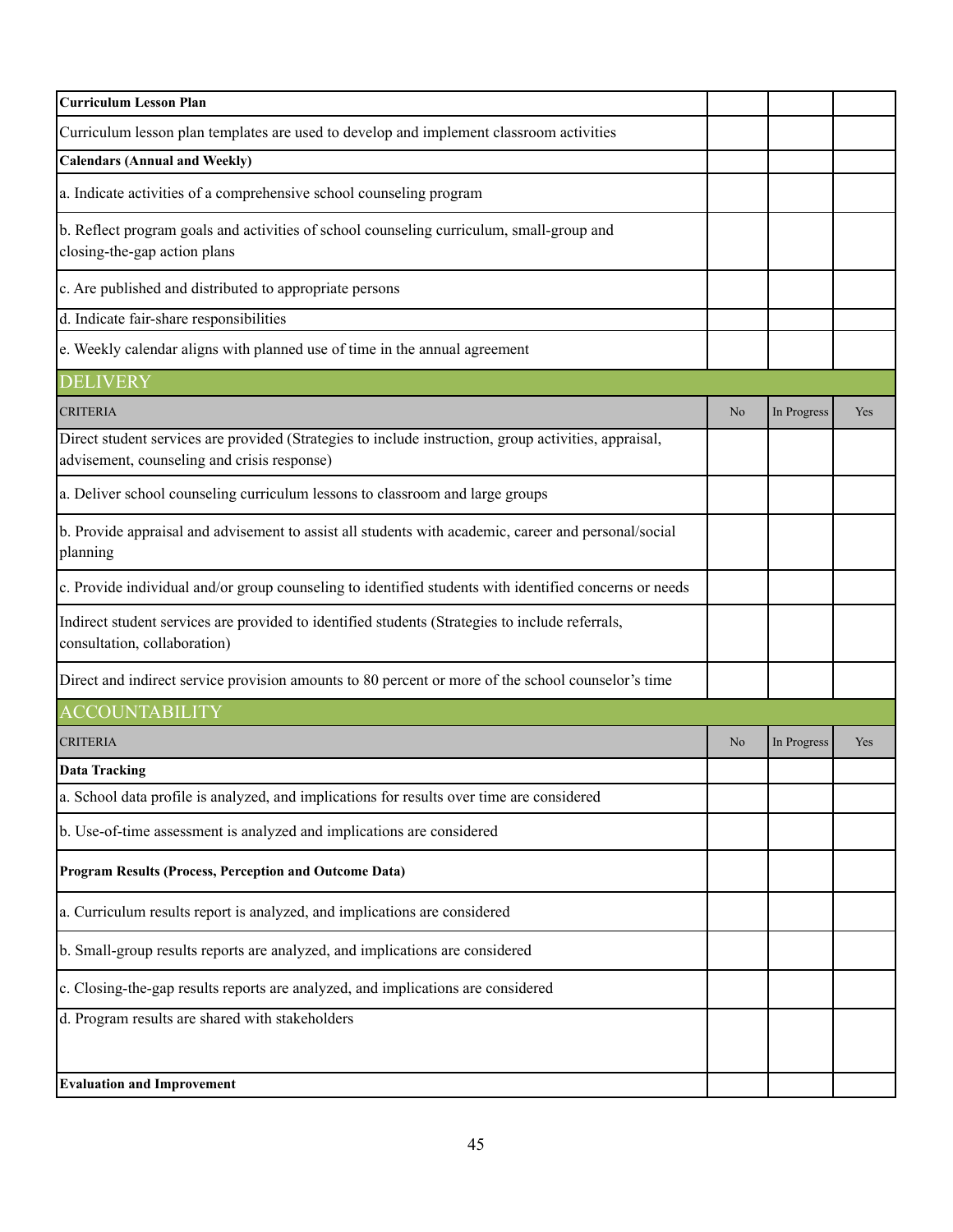| a. School counselor competencies assessment informs self-improvement and professional development |  |  |
|---------------------------------------------------------------------------------------------------|--|--|
| b. School counseling program assessment informs program improvement                               |  |  |
| c. School counselor performance appraisal is conducted and informs improvement                    |  |  |
| d. Program goal results are analyzed, and implications considered                                 |  |  |

## **ASCA School Counselor Competencies**

#### I. SCHOOL COUNSELING PROGRAMS

School counselors should possess the knowledge, abilities, skills and attitudes necessary to plan, organize, implement and evaluate a comprehensive, developmental, results-based school counseling program that aligns with the ASCA National Model.

● I-A: Knowledge

*ASCA's position statement, The Professional School Counselor and School Counseling Preparation Programs, states that school counselors should articulate and demonstrate an understanding of:*

- I-A-1. The organizational structure and governance of the American educational system as well as cultural, political and social influences on current educational practices
- I-A-2. The organizational structure and components of an effective school counseling program that aligns with the ASCA National Model
- I-A-3. Barriers to student learning and use of advocacy and data-driven school counseling practices to close the achievement/opportunity gap
- I-A-4. Leadership principles and theories
- I-A-5. Individual counseling, group counseling and classroom instruction ensuring equitable access to resources promoting academic achievement, career development and personal/social development for every student
- I-A-6. Collaborations with stakeholders such as parents and guardians, teachers, administrators and community leaders to create learning environments that promote educational equity and success for every student
- I-A-7. Legal, ethical and professional issues in pre-K–12 schools
- I-A-8. Developmental theory, learning theories, social justice theory, multiculturalism, counseling theories and career counseling theories
- I-A-9. The continuum of mental health services, including prevention and intervention strategies to enhance student success
- I-B: Abilities and Skills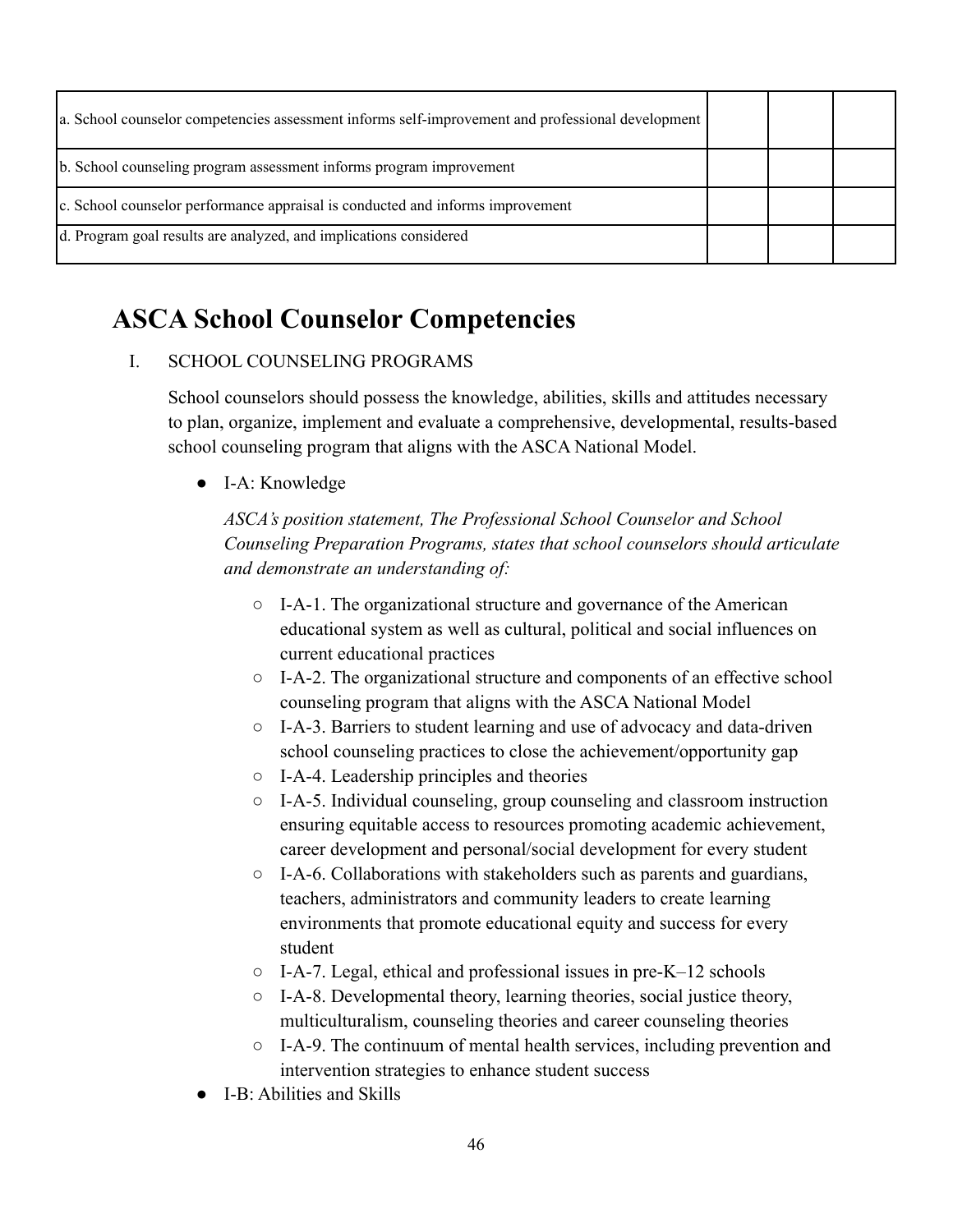*An effective school counselor is able to accomplish measurable objectives demonstrating the following abilities and skills.*

- I-B-1. Plans, organizes, implements and evaluates a school counseling program aligning with the ASCA National Model
- I-B-1a. Creates a vision statement examining the professional and personal competencies and qualities a school counselor should possess
- I-B-1b. Describes the rationale for a comprehensive school counseling program
- I-B-1c. Applies the school counseling themes of leadership, advocacy, collaboration and systemic change, which are critical to a successful school counseling program
- I-B-1d. Describes, defines and identifies the qualities of an effective school counseling program
- I-B-1e. Describes the benefits of a comprehensive school counseling program for all stakeholders, including students, parents, teachers, administrators, school boards, department of education, school counselors, counselor educators, community stakeholders and business leaders
- I-B-1f. Describes the history of school counseling to create a context for the current state of the profession and comprehensive school counseling programs
- I-B-1g. Uses technology effectively and efficiently to plan, organize, implement and evaluate the comprehensive school counseling program
- I-B-1h. Demonstrates multicultural, ethical and professional competencies in planning, organizing, implementing and evaluating the comprehensive school counseling program
- I-B-2. Serves as a leader in the school and community to promote and support student success
- I-B-2a. Understands and defines leadership and its role in comprehensive school counseling programs
- I-B-2b. Identifies and applies a model of leadership to a comprehensive school counseling program
- I-B-2c. Identifies and demonstrates professional and personal qualities and skills of effective leaders
- I-B-2d. Identifies and applies components of the ASCA National Model requiring leadership, such as an advisory council, management tools and accountability
- I-B-2e. Creates a plan to challenge the non-counseling tasks that are assigned to school counselors
- I-B-3. Advocates for student success
- I-B-3a. Understands and defines advocacy and its role in comprehensive school counseling programs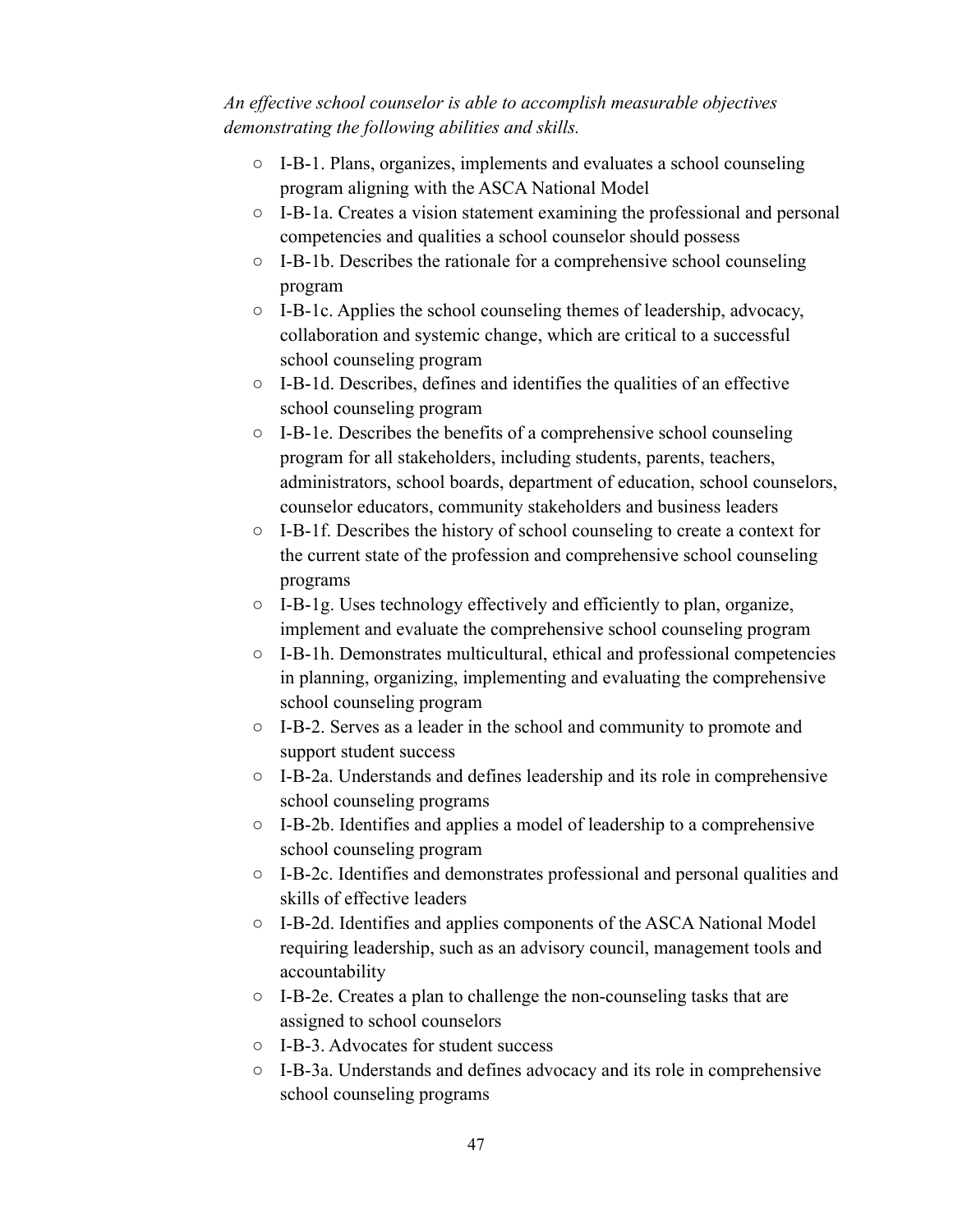- I-B-3b. Identifies and demonstrates benefits of advocacy with school and community stakeholders
- $\circ$  I-B-3c. Describes school counselor advocacy competencies, which include dispositions, knowledge and skills
- I-B-3d. Reviews advocacy models and develops a personal advocacy plan
- $\circ$  I-B-3e. Understands the process for development of policy and procedures at the building, district, state and national levels
- I-B-4. Collaborates with parents, teachers, administrators, community leaders and other stakeholders to promote and support student success
- I-B-4a. Defines collaboration and its role in comprehensive school counseling programs
- I-B-4b. Identifies and applies models of collaboration for effective use in a school counseling program and understands the similarities and differences between consultation, collaboration and counseling and coordination strategies
- I-B-4c. Creates statements or other documents delineating the various roles of student service providers, such as school social worker, school psychologist or school nurse, and identifies best practices for collaborating to affect student success
- I-B-4d. Understands and knows how to apply a consensus-building process to foster agreement in a group
- I-B-4e. Understands how to facilitate group meetings to effectively and efficiently meet group goals
- I-B-5. Acts as a systems change agent to create an environment promoting and supporting student success
- I-B-5a. Defines and understands system change and its role in comprehensive school counseling programs
- I-B-5b. Develops a plan to deal with personal (emotional and cognitive) and institutional resistance impeding the change process
- I-B-5c. Understands the impact of school, district and state educational policies, procedures and practices supporting and/or impeding student success
- **I-C**: Attitudes

*School counselors believe:*

- I-C-1. Every student can learn, and every student can succeed
- I-C-2. Every student should have access to and opportunity for a high-quality education
- I-C-3. Every student should graduate from high school and be prepared for employment or college and other post-secondary education
- I-C-4. Every student should have access to a school counseling program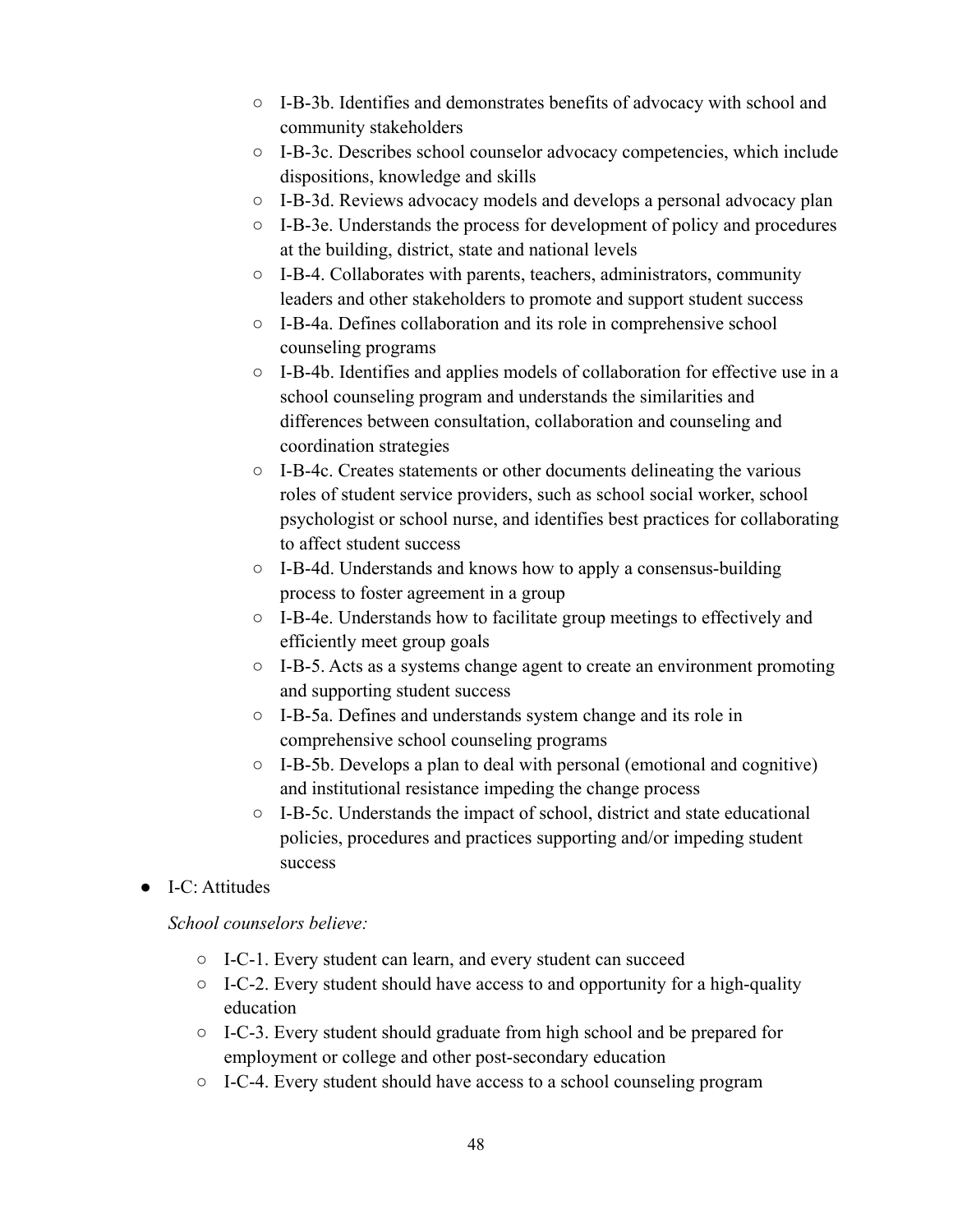- I-C-5. Effective school counseling is a collaborative process involving school counselors, students, parents, teachers, administrators, community leaders and other stakeholders
- $\circ$  I-C-6. School counselors can and should be leaders in the school and district
- $\circ$  I-C-7. The effectiveness of school counseling programs should be measurable using process, perception and outcome data

#### II. FOUNDATIONS

School counselors should possess the knowledge, abilities, skills and attitudes necessary to establish the foundations of a school counseling program aligning with the ASCA National Model.

● II-A: Knowledge

*School counselors should articulate and demonstrate an understanding of:*

- $\circ$  II-A-1. Beliefs and vision of the school counseling program that align with current school improvement and student success initiatives at the school, district and state level
- II-A-2. Educational systems, philosophies and theories and current trends in education, including federal and state legislation
- II-A-3. Learning theories
- II-A-4. History and purpose of school counseling, including traditional and transformed roles of school counselors
- II-A-5. Human development theories and developmental issues affecting student success
- II-A-6. District, state and national student standards and competencies, including ASCA Student Standards and other student standards that may complement and inform the comprehensive school counseling program
- $\circ$  II-A-7. Legal and ethical standards and principles of the school counseling profession and educational systems, including district and building policies
- II-A-8. The three domains of academic achievement, career planning and personal/social development
- II-B: Abilities and Skills

#### *An effective school counselor is able to accomplish measurable objectives demonstrating the following abilities and skills:*

- $\circ$  II-B-1. Develops the beliefs and vision of the school counseling program that align with current school improvement and student success initiatives at the school, district and state level
- II-B-1a. Examines personal, district and state beliefs, assumptions and philosophies about student success, specifically what they should know and be able to do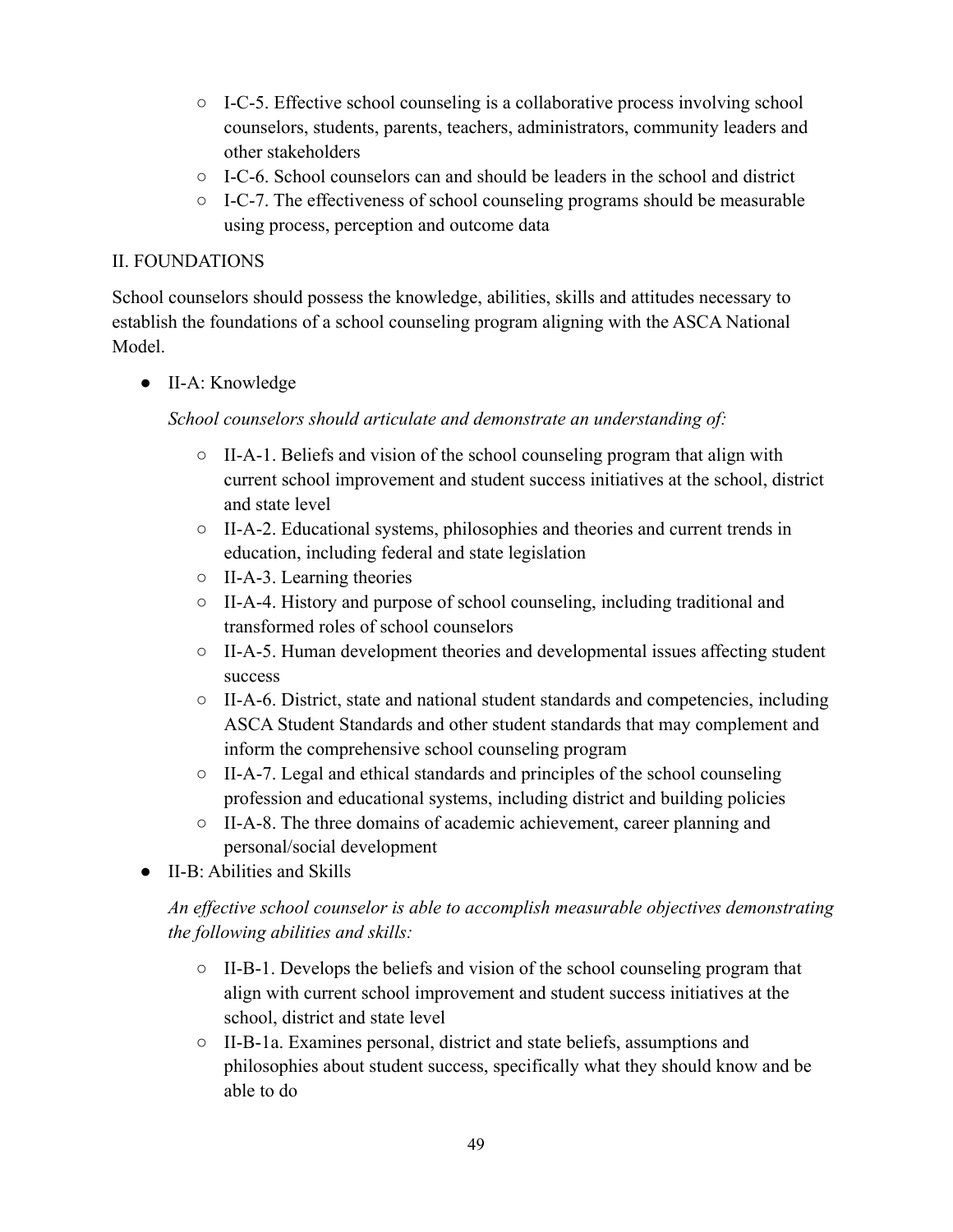- II-B-1b. Demonstrates knowledge of a school's particular educational vision and mission
- $\circ$  II-B-1c. Conceptualizes and writes a personal philosophy about students, families, teachers, school counseling programs and the educational process consistent with the school's educational philosophy and mission
- II-B-1d. Writes a school counseling vision statement that describes a future world in which the school counseling goals and strategies are being successfully achieved
- II-B-2. Develops a school counseling mission statement aligning with the school, district and state mission
- $\circ$  II-B-2a. Critiques a school district mission statement and identifies or writes a mission statement aligning with beliefs
- II-B-2b. Writes a school counseling mission statement that is specific, concise, clear and comprehensive, describing a school counseling program's purpose and a vision of the program's benefits for every student
- II-B-2c. Communicates the vision and mission of the school counseling program to all appropriate stakeholders
- II-B-3. Uses student standards, such as ASCA Student Standards and other appropriate student standards such as district or state standards, to drive the implementation of a comprehensive school counseling program
- II-B-3a. Crosswalks the ASCA Student Standards with other appropriate student standards
- II-B-3b. Prioritizes student standards that align with the school's goals
- $\circ$  II-B-4. Applies the ethical standards and principles of the school counseling profession and adheres to the legal aspects of the role of the school counselor
- II-B-4a. Practices ethical principles of the school counseling profession in accordance with the ASCA Ethical Standards for School Counselors
- II-B-4b. Understands the legal and ethical nature of working in a pluralistic, multicultural and technological society
- II-B-4c. Understands and practices in accordance with school district policy and local, state and federal statutory requirements
- $\circ$  II-B-4d. Understands the unique legal and ethical nature of working with minor students in a school setting
- II-B-4e. Advocates responsibly for school board policy and local, state and federal statutory requirements in students' best interests
- II-B-4f. Resolves ethical dilemmas by employing an ethical decision-making model appropriate to work in schools
- II-B-4g. Models ethical behavior
- II-B-4h. Continuously engages in professional development and uses resources to inform and guide ethical and legal work
- II-B-4i. Practices within the ethical and statutory limits of confidentiality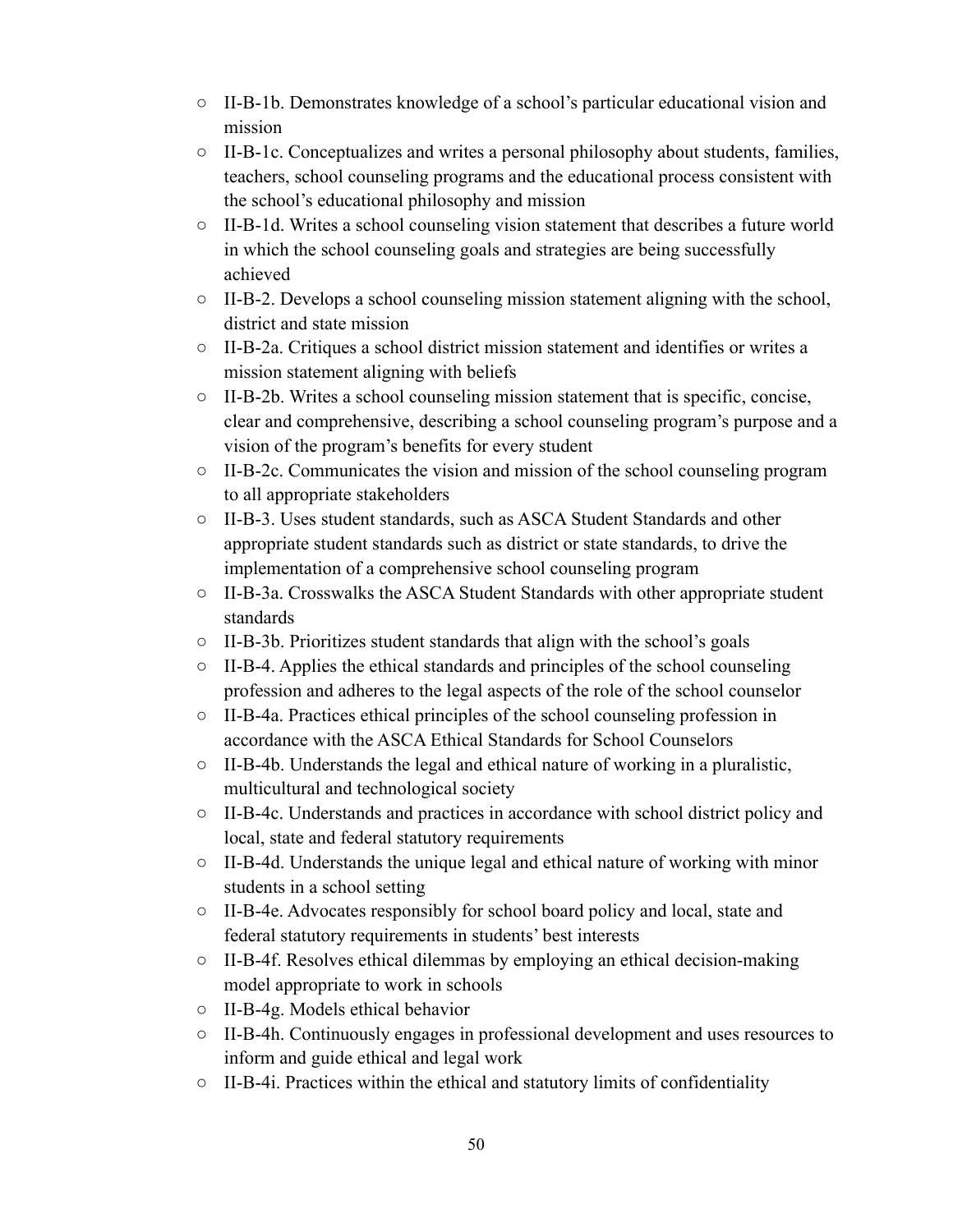- II-B-4j. Continually seeks consultation and supervision to guide legal and ethical decision making and to recognize and resolve ethical dilemmas
- $\circ$  II-B-4k. Understands and applies an ethical and legal obligation not only to students but to parents, administration and teachers as well
- II-C: Attitudes

*School counselors demonstrate their attitudes and beliefs that all students deserve access to a comprehensive program that:*

- II-C-1. Has an impact on every student rather than a series of services provided only to students in need
- II-C-2. Is an integral component of student success and the overall mission of the school and school district
- II-C-3. Promotes and supports academic achievement, career planning and personal/social development for every student
- II-C-4. Adheres to school and district policies, state laws and regulations and professional ethics standards
- $\circ$  II-C-5. Is intentional in addressing the information, opportunity and achievement gaps

#### III. MANAGEMENT

School counselors should possess the knowledge, abilities, skills and attitudes necessary to manage a school counseling program aligning with the ASCA National Model.

● III-A: Knowledge

*School counselors should articulate and demonstrate an understanding of:*

- III-A-1. Leadership principles, including sources of power and authority and formal and informal leadership
- III-A-2. Organization theory to facilitate advocacy, collaboration and systemic change
- III-A-3. Presentation skills for programs such as teacher in-services, parent workshops and presentation of results reports to school boards
- III-A-4. Time management, including long- and short-term management using tools such as schedules and calendars
- III-A-5. Data-driven decision making
- III-A-6. Current and emerging technologies such as use of the Internet, Web-based resources and information management systems
- III-B: Abilities and Skills

*An effective school counselor is able to accomplish measurable objectives demonstrating the following abilities and skills:*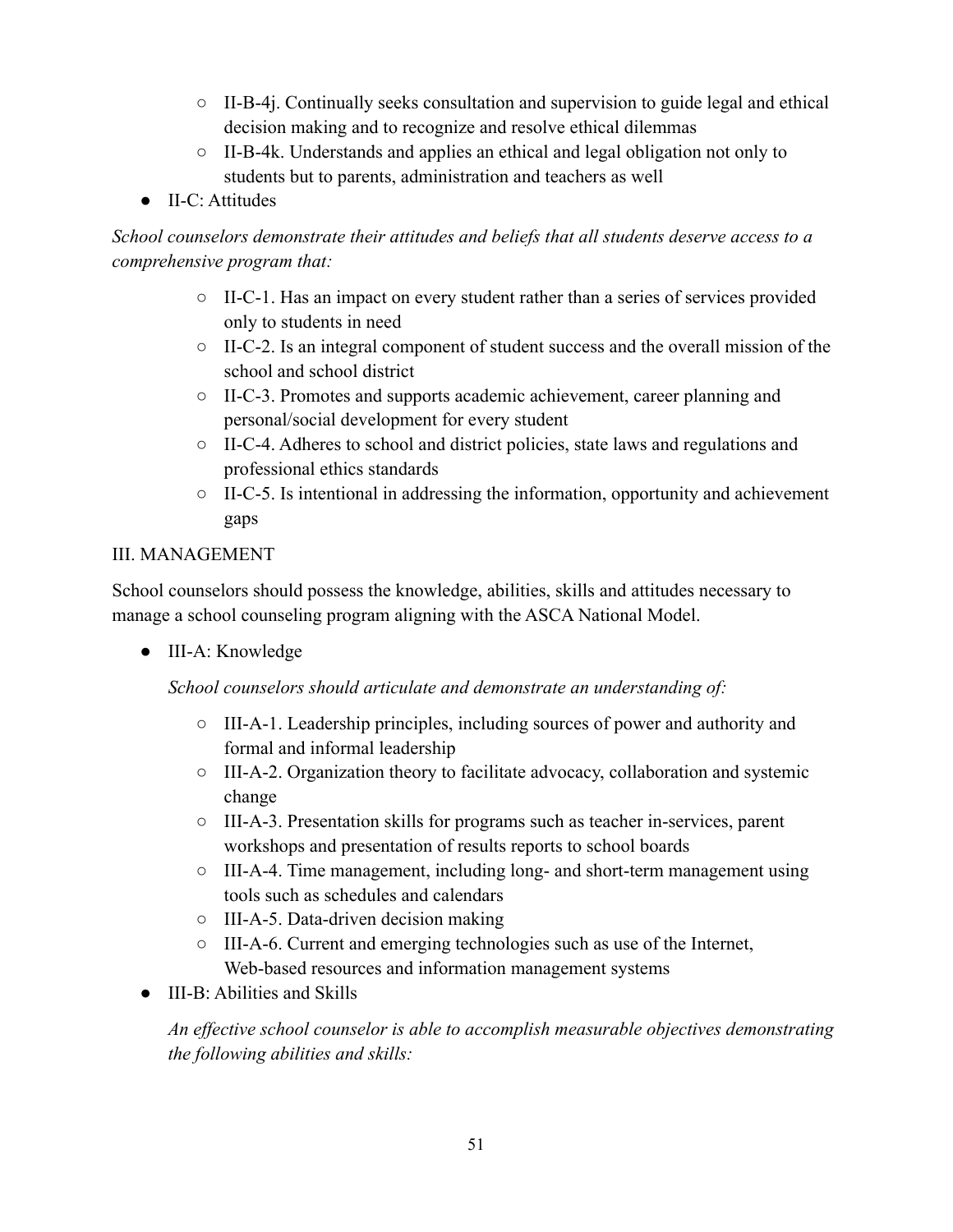- III-B-1. Self-evaluates his/her own competencies leading to and resulting in the formulation of an appropriate professional development plan
- III-B-1a. Conducts a school counseling program assessment
- $\circ$  III-B-1b. Negotiates a management plan for the comprehensive school counseling program with the administrator
- III-B-1c. Discusses and develops the management component of the school counseling program with the other members of the school counseling staff
- III-B-1d. Presents school counseling management tools to the principal, and finalizes an annual school counseling agreement
- III-B-1e. Discusses the anticipated program results when implementing the action plans for the school year
- III-B-1f. Participates in school counseling and education-related professional organizations
- III-B-1g. Develops a yearly professional development plan demonstrating how the school counselor advances relevant knowledge, skills and dispositions
- III-B-1h. Communicates effective goals and benchmarks for meeting and exceeding expectations consistent with the administrator/school counselor annual agreement and district performance appraisals
- III-B-1i. Uses personal reflection, consultation and supervision to promote professional growth and development
- III-B-2. Establishes and convenes an advisory council for the comprehensive school counseling program
- III-B-2a. Uses leadership skills to facilitate vision and positive change for the comprehensive school counseling program
- III-B-2b. Determines appropriate education stakeholders who should be represented on the advisory council
- III-B-2c. Develops effective and efficient meeting agendas
- III-B-2d. Reviews school data, school counseling program assessment and school counseling program goals with the advisory council
- III-B-2e. Records meeting notes and distributes as appropriate
- III-B-2f. Analyzes and incorporates feedback from the advisory council related to school counseling program goals as appropriate
- III-B-3. Accesses or collects relevant data, including process, perception and outcome data, to monitor and improve student behavior and achievement
- III-B-3a. Reviews and disaggregates student achievement, attendance and behavior data to identify and implement interventions as needed
- III-B-3b. Uses data to identify policies, practices and procedures leading to successes, systemic barriers and areas of weakness
- III-B-3c. Uses student data to demonstrate a need for systemic change in areas such as course enrollment patterns; equity and access; and achievement, opportunity and/or information gaps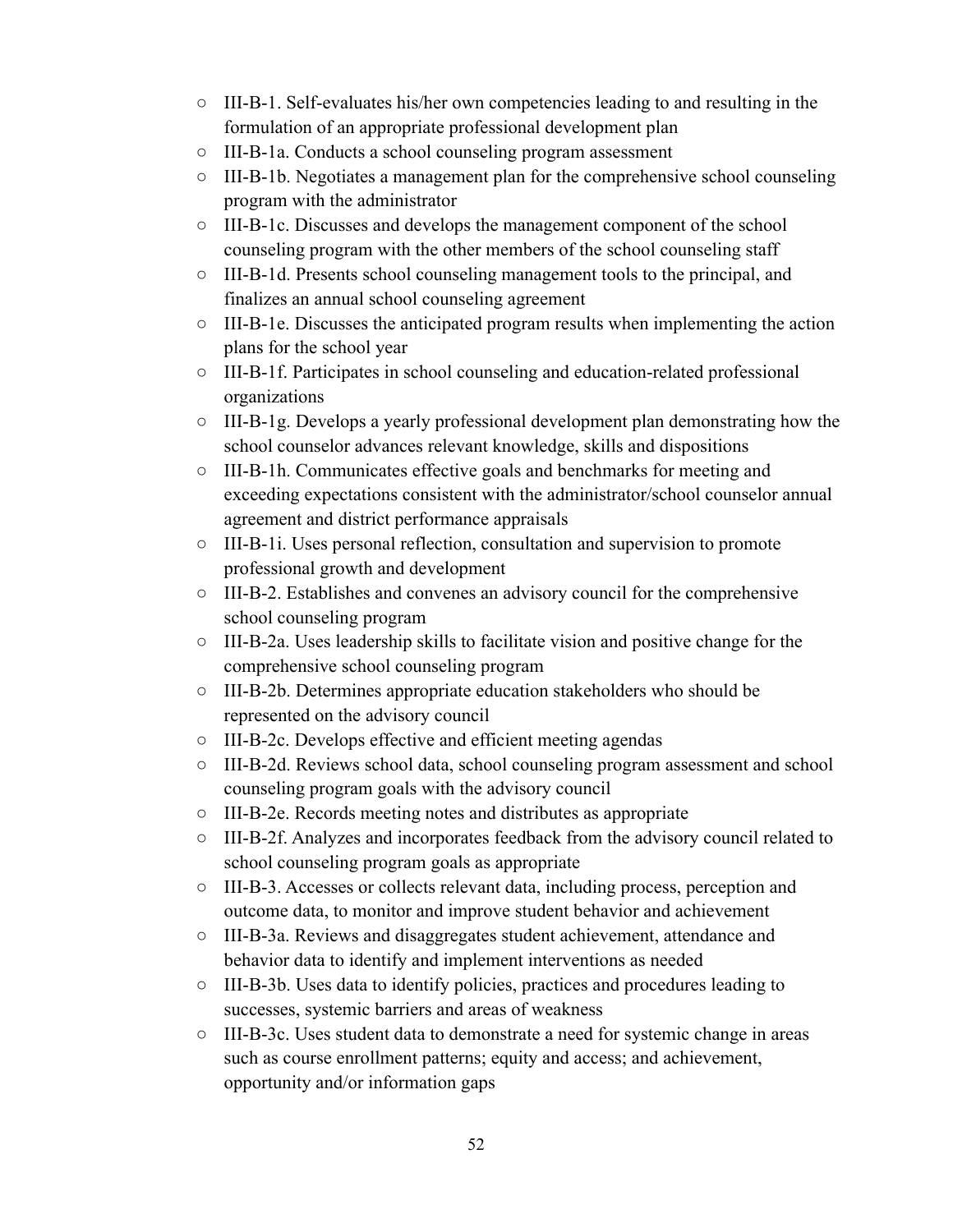- III-B-3d. Understands and uses data to establish goals and activities to close the achievement, opportunity and/or information gap
- III-B-3e. Knows how to use data to identify gaps between and among different groups of students
- III-B-3f. Uses school data to identify and assist individual students who do not perform at grade level and do not have opportunities and resources to be successful in school
- III-B-3g. Knows and understands theoretical and historical basis for assessment techniques
- III-B-4. Assesses use of time in direct and indirect student services and program management and school support
- III-B-4a. Organizes and manages time to effectively implement a comprehensive school counseling program
- III-B-4b. Identifies appropriate distribution of school counselor's time based on the school data and program goals
- III-B-4c. Creates a rationale for school counselor's use of time in the delivery component to focus on the goals of the comprehensive school counseling program
- III-B-4d. Identifies and evaluates fair-share responsibilities, which articulate appropriate and inappropriate counseling and non-counseling activities
- III-B-5. Develops calendars to ensure the effective implementation of the school counseling program
- III-B-5a. Creates annual and weekly calendars to plan activities to reflect school counseling program goals
- III-B-5b. Demonstrates time-management skills including scheduling, publicizing and prioritizing time and tasks
- III-B-6. Designs and implements action plans aligning with school and school counseling program goals
- III-B-6a. Uses appropriate academic and behavioral data to develop school counseling core curriculum, small-group and closing-the-gap action plans and determines appropriate students for the target group or interventions
- III-B-6b. Identifies ASCA domains, standards and competencies being addressed by each plan
- III-B-6c. Creates lesson plans related to the school counseling core curriculum identifying what will be delivered, to whom it will be delivered, how it will be delivered and how student attainment of competencies will be evaluated
- III-B-6d. Determines the intended impact on academics, attendance and behavior
- III-B-6e. Identifies appropriate activities to accomplish objectives
- III-B-6f. Identifies appropriate resources needed
- III-B-6g. Identifies data-collection strategies to gather process, perception and outcome data
- III-B-6h. Shares results of action plans with staff, parents and community.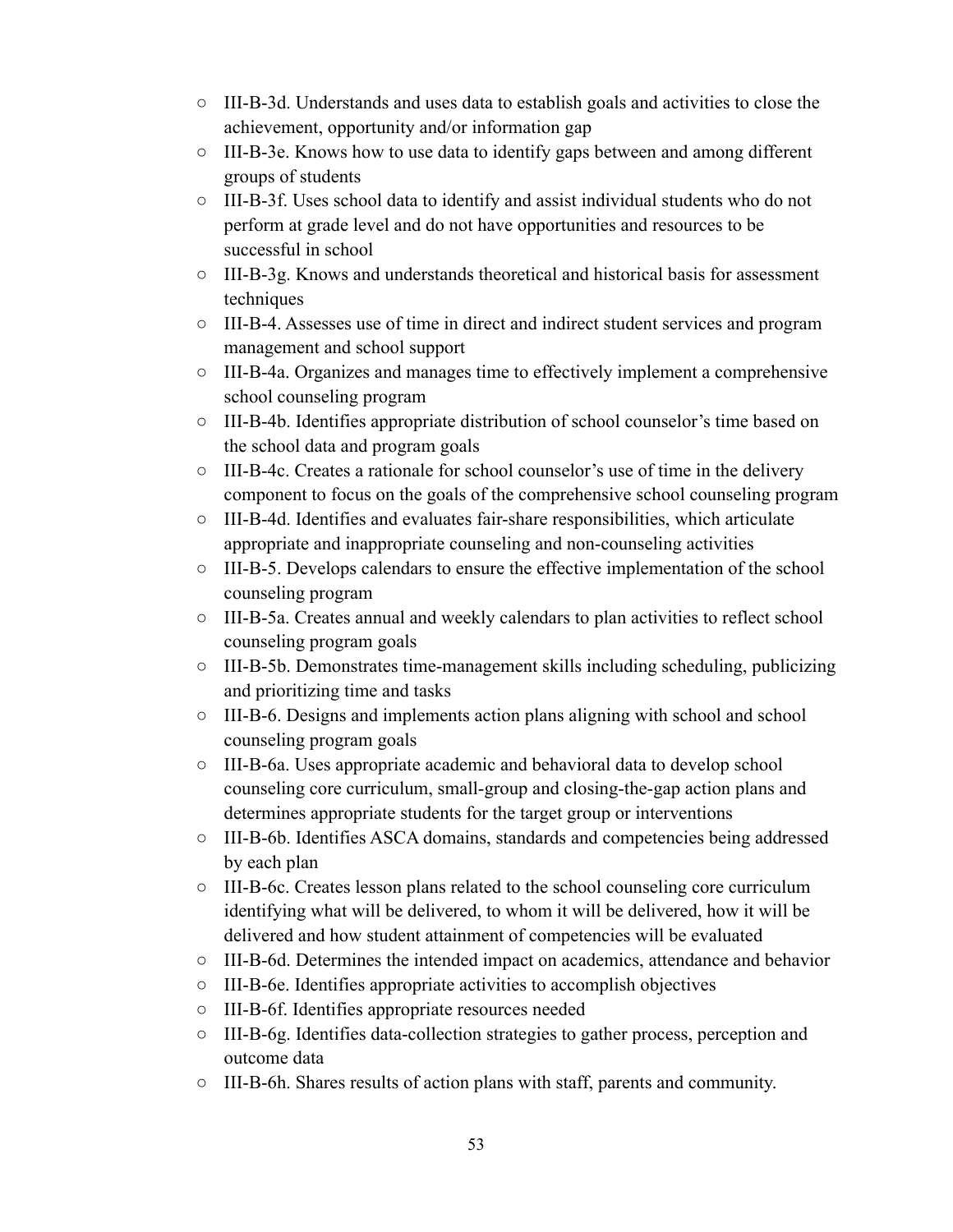- III-B-7. Implements program management and school support activities for the comprehensive school counseling program
- III-B-7a. Creates a program management and school support planning document addressing school counselor's responsibilities for program management and professional development
- III-B-7b. Coordinates activities that establish, maintain and enhance the school counseling program as well as other educational programs
- III-B-8. Conducts self-appraisal related to school counseling skills and performance
- III-C: Attitudes

*School counselors believe:*

- $\circ$  III-C-1. A school counseling program/department must be managed like other programs and departments in a school
- III-C-2. Planning, organizing, implementing and evaluating a school counseling program are critical responsibilities for a school counselor
- III-C-3. Management of a school counseling program must be done in collaboration with administrators

#### IV. DELIVERY

School counselors should possess the knowledge, abilities, skills and attitudes necessary to deliver a school counseling program aligning with the ASCA National Model.

● IV-A: Knowledge

#### *School counselors should articulate and demonstrate an understanding of:*

- IV-A-1. The distinction between direct and indirect student services
- IV-A-2. The concept of a school counseling core curriculum
- IV-A-3. Counseling theories and techniques that work in school, such as rational emotive behavior therapy, reality therapy, cognitive-behavioral therapy, Adlerian, solution focused brief counseling, person-centered counseling and family systems
- IV-A-4. Counseling theories and techniques in different settings, such as individual planning, group counseling and classroom lessons
- IV-A-5. Classroom management
- $\circ$  IV-A-6. Principles of career planning and college admissions, including financial aid and athletic eligibility
- IV-A-7. Principles of working with various student populations based on characteristics such as ethnic and racial background, English language proficiency, special needs, religion, gender and income
- IV-A-8. Principles of multi-tiered approaches within the context of a comprehensive school counseling program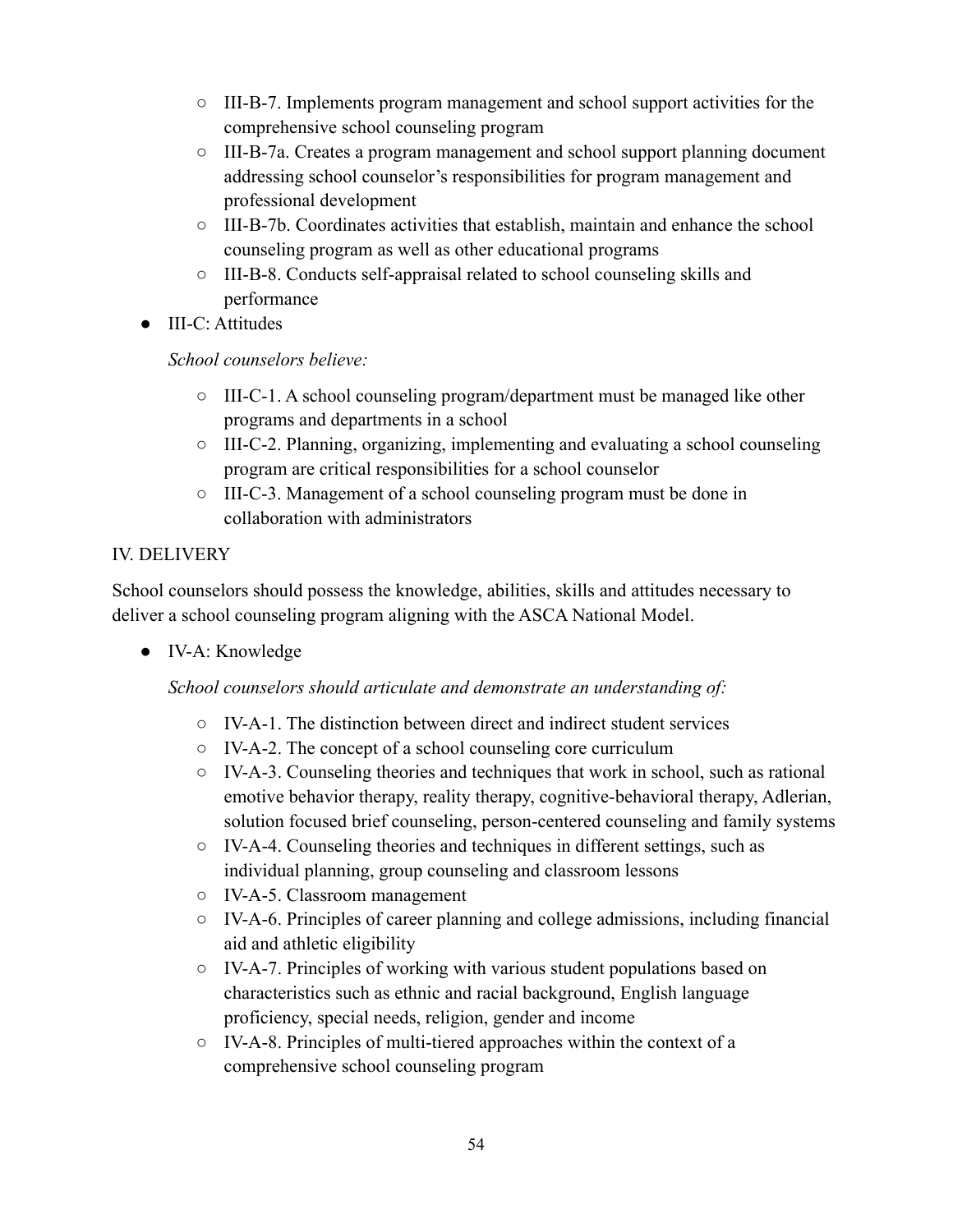- IV-A-9. Responsive services (counseling and crisis response) including grief and bereavement
- IV-A-10. The differences between counseling, collaboration and consultation, especially the potential for dual roles with parents, guardians and other caretakers
- IV-B: Abilities and Skills

*An effective school counselor is able to accomplish measurable objectives demonstrating the following abilities and skills.*

*Direct Student Services*

School Counseling Core Curriculum

- IV-B-1. Implements the school counseling core curriculum
- IV-B-1a. Identifies appropriate curriculum aligned to ASCA Student Standards
- IV-B-1b. Develops and presents a developmental school counseling core curriculum addressing all students' needs based on student data
- IV-B-1c. Demonstrates classroom management and instructional skills
- IV-B-1d. Develops materials and instructional strategies to meet student needs and school goals
- IV-B-1e. Encourages staff involvement to ensure the effective implementation of the school counseling core curriculum
- IV-B-1f. Knows, understands and uses a variety of technology in the delivery of school counseling core curriculum activities
- IV-B-1g. Understands multicultural and pluralistic trends when developing and choosing school counseling core curriculum
- $\circ$  IV-B-1h. Understands and is able to build effective, high-quality peer helper programs

Individual Student Planning

- IV-B-2. Facilitates individual student planning
- IV-B-2a. Understands individual student planning as a component of a comprehensive program
- $\circ$  IV-B-2b. Develops strategies to implement individual student planning, such as strategies for appraisal, advisement, goal-setting, decision-making, social skills, transition or post-secondary planning
- IV-B-2c. Helps students establish goals and develops and uses planning skills in collaboration with parents or guardians and school personnel
- IV-B-2d. Understands career opportunities, labor market trends and global economics and uses various career assessment techniques to help students understand their abilities and career interests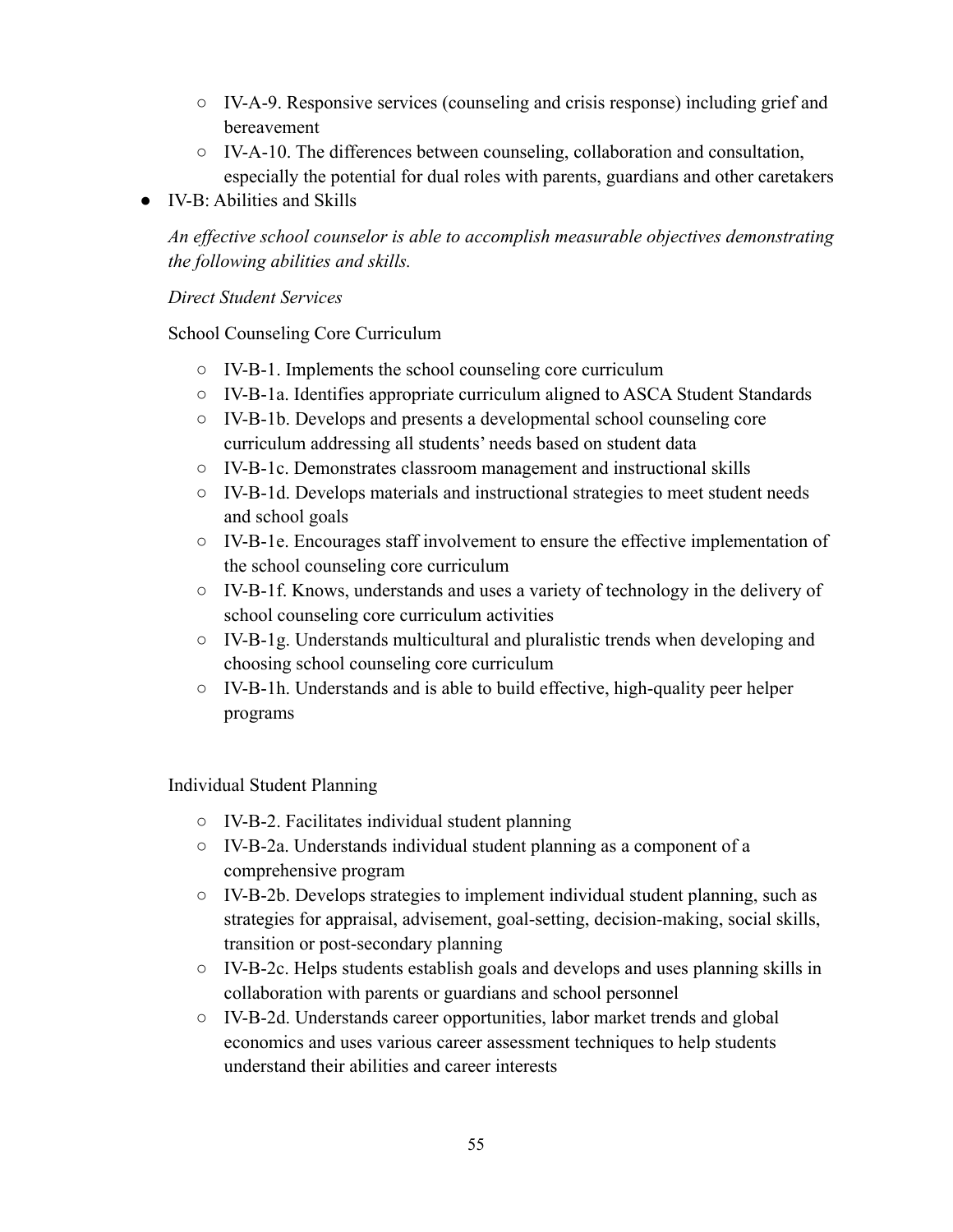- IV-B-2e. Helps students learn the importance of college and other post-secondary education and helps students navigate the college admissions process
- IV-B-2f. Understands the relationship of academic performance to the world of work, family life and community service
- $\circ$  IV-B-2g. Understands methods for helping students monitor and direct their own learning and personal/social and career development

#### Responsive Services

- IV-B-3. Provides responsive services
- IV-B-3a. Lists and describes interventions used in responsive services, such as individual/ small-group counseling and crisis response
- $\circ$  IV-B-3b. Understands appropriate individual and small-group counseling theories and techniques such as rational emotive behavior therapy, reality therapy, cognitive behavioral therapy, Adlerian, solution-focused brief counseling, person-centered counseling and family systems
- IV-B-3c. Demonstrates an ability to provide counseling for students during times of transition, separation, heightened stress and critical change
- $\circ$  IV-B-3d. Understands what defines a crisis, the appropriate response and a variety of intervention strategies to meet the needs of the individual, group or school community before, during and after crisis response
- IV-B-3e. Provides team leadership to the school and community in a crisis
- IV-B-3f. Involves appropriate school and community professionals as well as the family in a crisis situation
- IV-B-3g. Understands the nature of academic, career and personal/social counseling in schools and the similarities and differences among school counseling and other types of counseling, such as mental health, marriage and family and substance abuse counseling, within a continuum of care
- IV-B-3h. Understands the role of the school counselor and the school counseling program in the school crisis plan

#### *Indirect Student Services*

#### Referrals

- IV-B-4a. Understands how to make referrals to appropriate professionals when necessary
- IV-B-4b. Compiles referral resources to utilize with students, staff and families to effectively address issues
- IV-B-4c. Develops a list of community agencies and service providers for student referrals

#### **Consultation**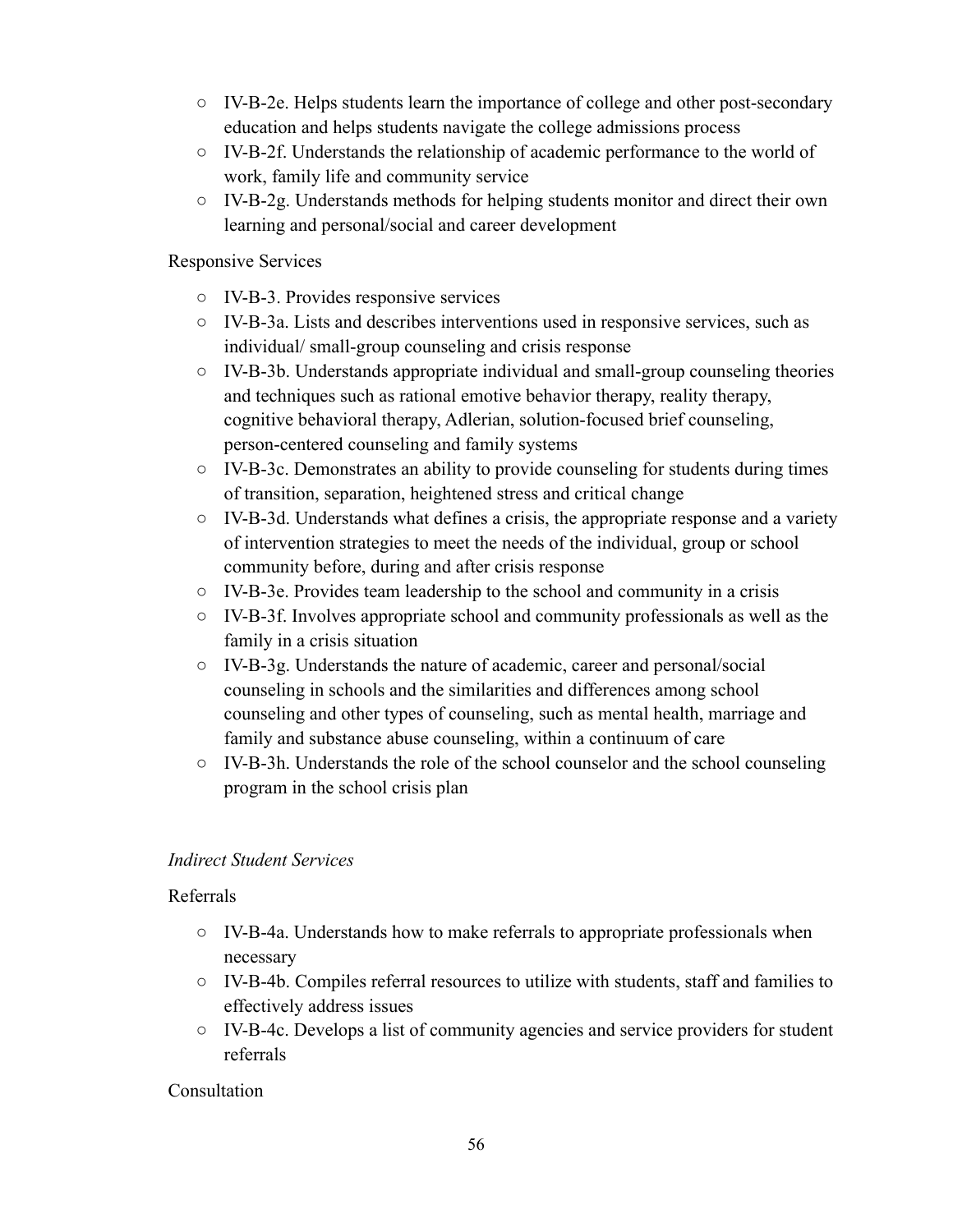- IV-B-5a. Shares strategies that support student achievement with parents, teachers, other educators and community organizations
- $\circ$  IV-B-5b. Applies appropriate counseling approaches to promoting change among consultees within a consultation approach
- IV-B-5c. Works with education stakeholders to better understand student needs and to identify strategies that promote student achievement

#### Collaboration

- IV-B-6a. Partners with parents, teachers, administrators and education stakeholders for student achievement and success
- IV-B-6b. Conducts in-service training or workshops for other stakeholders to share school counseling expertise
- IV-B-6c. Understands and knows how to provide supervision for school counseling interns consistent with the principles of the ASCA National Model
- IV-C: Attitudes

#### *School counselors believe:*

- $\circ$  IV-C-1. School counseling is one component in the continuum of care that should be available to all students
- IV-C-2. School counselors coordinate and facilitate counseling and other services to ensure all students receive the care they need, even though school counselors may not personally provide the care themselves
- IV-C-3. School counselors engage in developmental counseling and short-term responsive counseling
- IV-C-4. School counselors should refer students to district or community resources to meet more extensive needs such as long-term therapy or diagnoses of disorders

#### V. ACCOUNTABILITY

School counselors should possess the knowledge, abilities, skills and attitudes necessary to monitor and evaluate the processes and results of a school counseling program aligning with the ASCA National Model.

● V-A: Knowledge

#### *School counselors should articulate and demonstrate an understanding of:*

- $\circ$  V-A-1. Basic concepts of results-based school counseling and accountability issues
- V-A-2. Basic research sampling, methodology and analysis concepts to understand research outcomes and conduct action research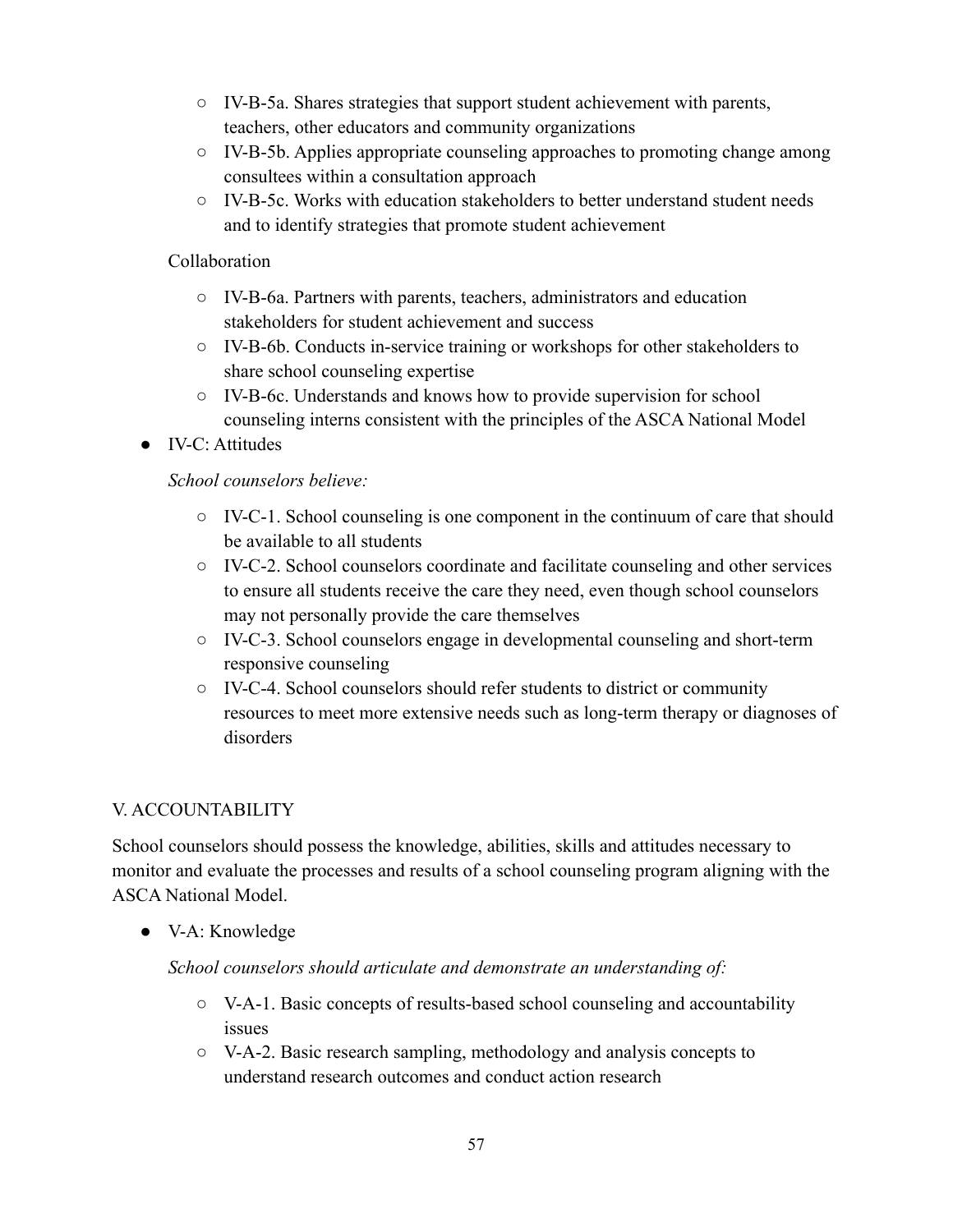- V-A-3. Use of data to evaluate program effectiveness and to determine program needs
- V-A-4. School counseling program assessments and results reports
- V-B: Abilities and Skills

*An effective school counselor is able to accomplish measurable objectives demonstrating the following abilities and skills.*

- V-B-1. Analyzes data from school data profile and results reports to evaluate student outcomes and program effectiveness and to determine program needs
- $\circ$  V-B-1a. Analyzes use of time to determine how much time is spent in school counseling program components and considers best use of time compared to student needs as identified through student data
- V-B-1b. Analyzes results from school counseling program assessment
- V-B-1c. Uses formal and informal methods of program evaluation to design and enhance comprehensive school counseling programs
- V-B-1d. Uses student data to support decision-making in designing effective school counseling programs and interventions
- V-B-1e. Measures and analyzes results attained from school counseling core curriculum, small group and closing-the-gap activities
- V-B-1f. Works with members of the school counseling team and with the administration to decide how school counseling programs are evaluated and how results are shared
- V-B-1g. Analyzes and interprets process, perception and outcome data
- V-B-1h. Reviews progress toward program goals
- V-B-1i. Uses technology in conducting research and program evaluation
- V-B-1j. Reports program results to the school counseling community
- V-B-1k. Uses data to demonstrate the value the school counseling program adds to student achievement
- V-B-1l. Uses results obtained for program improvement
- V-B-2. Understands and advocates for appropriate school counselor performance appraisal process based on school counselor competencies and implementation of the comprehensive school counseling program
- V-B-2a. Analyzes self-assessment related to school counseling skills and performance
- V-B-2b. Identifies how school counseling activities fit within categories of a performance appraisal instrument
- V-B-2c. Encourages administrators to use a performance appraisal instrument reflecting appropriate responsibilities for school counselors
- V-B-3a. Compares current school counseling program implementation with the ASCA National Model
- V-B-3b. Shares the results of the program assessment with administrators, the advisory council and other appropriate stakeholders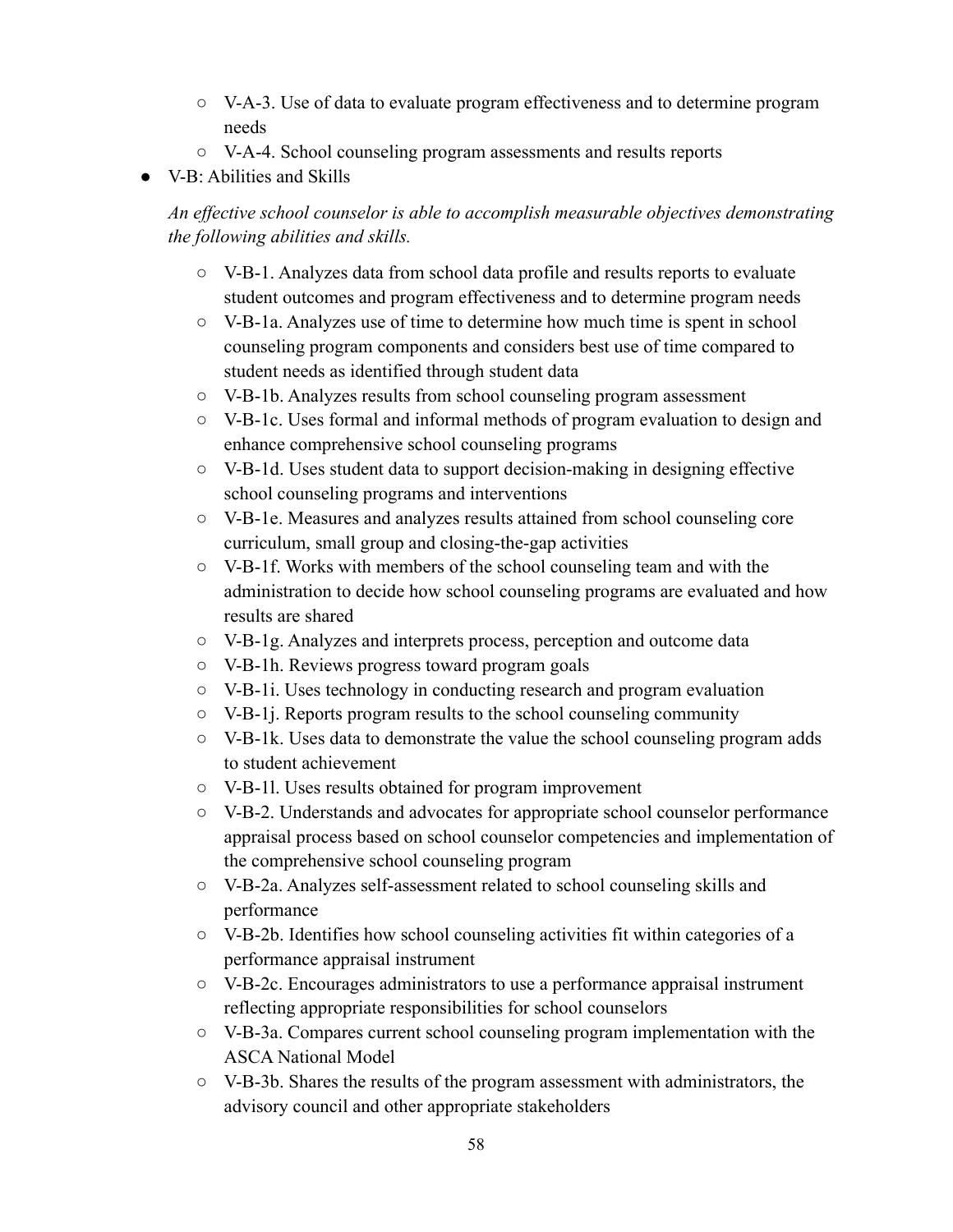- V-B-3c. Identifies areas for improvement for the school counseling program
- V-C: Attitudes

*School counselors believe:*

- V-C-1. School counseling programs should achieve demonstrable results
- V-C-2. School counselors should be accountable for the results of the school counseling program
- V-C-3. School counselors should use quantitative and qualitative data to evaluate their school counseling program and to demonstrate program results
- V-C-4. The outcomes of the school counseling program should be analyzed and presented in the context of the overall school and district performance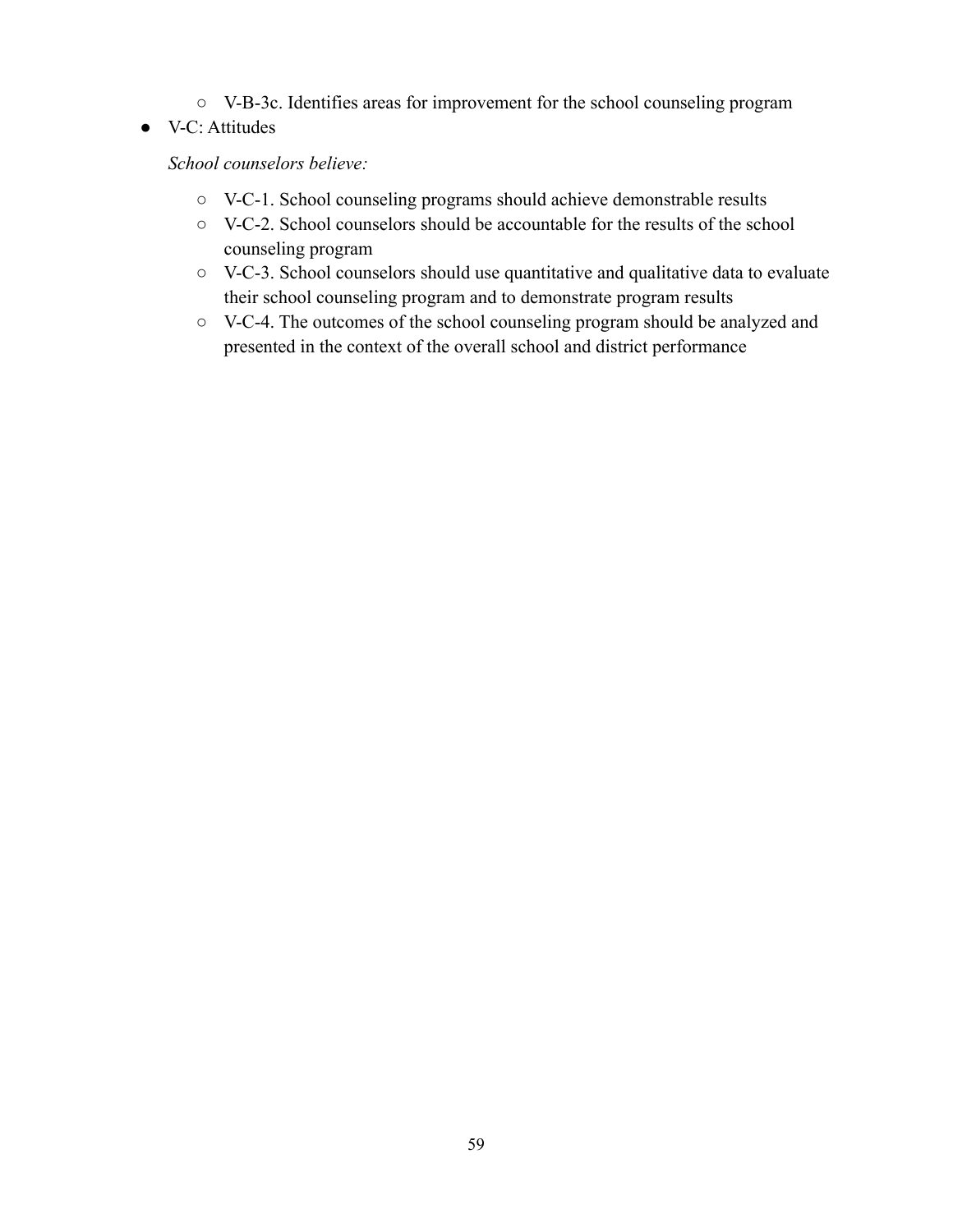

# **PRIMARY SCHOOL COUNSELING PLAN**

## **Oak Orchard**

**Activity Chart**

**Curriculum Map**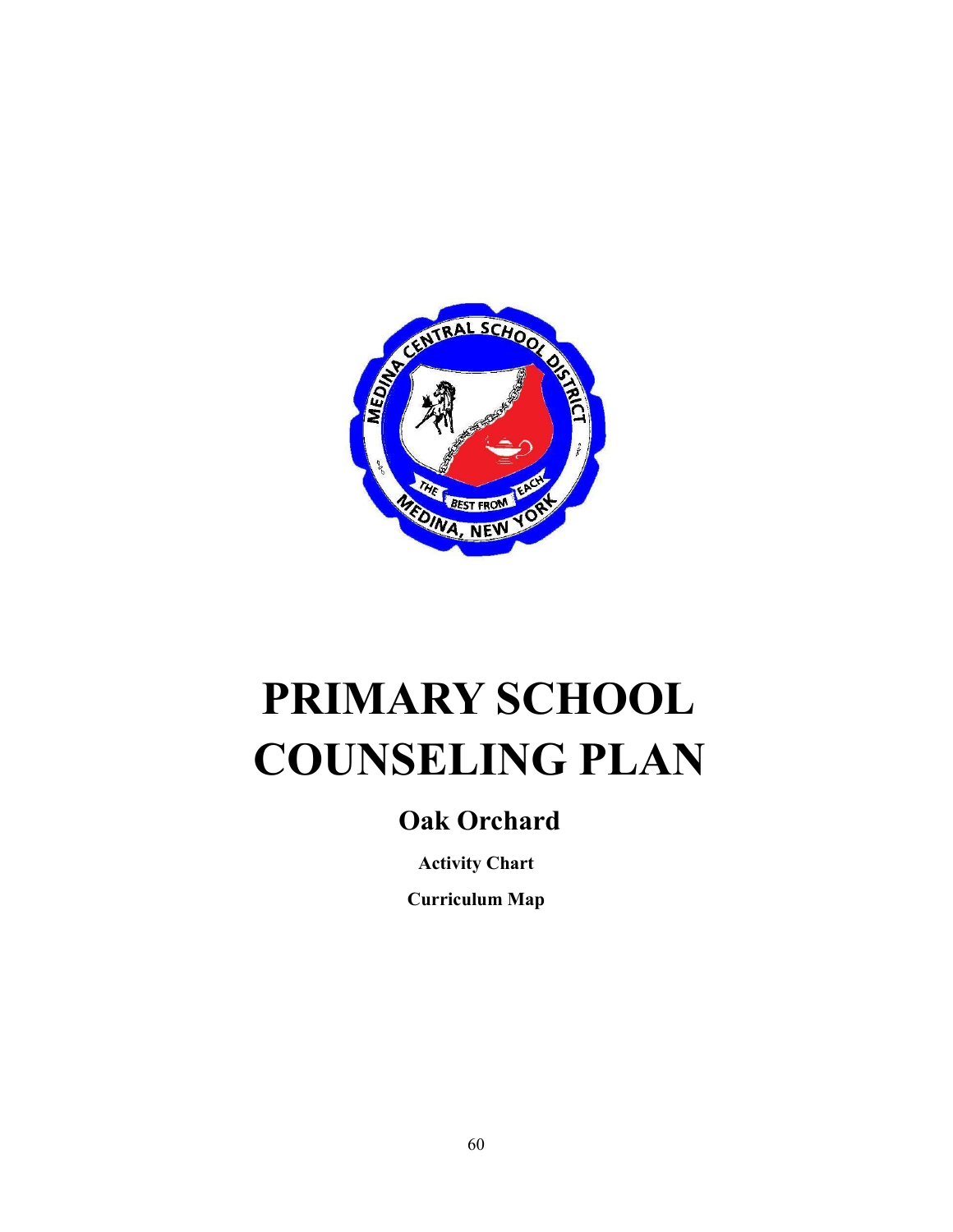### **Oak Orchard Primary School Counseling Activities and Services**

C = Career Instruction; CC = Core Curriculum; DS = Direct Services; IS = Indirect Services; IPR;

| Timeframe          | Activity/Service                                                      | Components<br>per NYS | <b>ASCA</b><br>Domain/Standard<br>Competency | Grade<br>Level(s) | <b>Staff Involved</b>                                                    | Management<br>Needs/Format                                                                          | <b>Assessment Format</b>                                         |
|--------------------|-----------------------------------------------------------------------|-----------------------|----------------------------------------------|-------------------|--------------------------------------------------------------------------|-----------------------------------------------------------------------------------------------------|------------------------------------------------------------------|
|                    |                                                                       |                       | <b>Academic Development Domain</b>           |                   |                                                                          |                                                                                                     |                                                                  |
| Ongoing            | Parent/Teacher<br>Conferences                                         | IS, IPR               | A:A1, A:A3,<br>A:B2, A:C1                    | $K-2$             | Teacher,<br>Counselor &<br>Administrator                                 | Designated<br>meeting times,<br>collaboration,<br>communication                                     | Follow-up phone<br>calls/meetings/<br>Report cards               |
| Ongoing            | Team meetings                                                         | IS, IPR               | A:B2                                         | $K-2$             | Counselor &<br>Teacher                                                   | Designated<br>meeting time                                                                          | <b>ODRs/Report cards</b>                                         |
| Ongoing            | Attendance<br>Review                                                  | IS                    | A:A3, A:B2,<br>A:Cl                          | $K-2$             | Counselor,<br>Psychologist,<br>Administrator,<br>& Resource<br>Officer   | Communication<br>forms (school to<br>home and home<br>to school)                                    | Attendance                                                       |
| Ongoing            | CSE/504/RTI<br>meetings                                               | IS, IPR               | A:A1, A:B2                                   | $K-2$             | Administration,<br>CSE Personnel,<br>Parents,<br>Teachers &<br>Counselor | Designated<br>meeting times                                                                         | Annual review<br>meetings                                        |
| Ongoing            | Individual<br>counseling<br>(Mandated/<br>Data Recom-<br>mendations)  | DS, CI,<br><b>IPR</b> | A:A1, A:A2,<br>A:A3, A:B2,<br>A:Cl           | $K-2$             | Psychologist &<br>Counselor                                              | Universal<br>referral form,<br>collaboration<br>with<br>administrators,<br>teachers, and<br>parents | ODRs/Report<br>cards/teacher<br>feedback/universal<br>assessment |
| Weekly             | Small group<br>counseling<br>(Mandated/<br>Data Recom-<br>mendations) | DS                    | A:A1, A:A2,<br>A:A3, A:B1,<br>A:B2, A:C1     | $K-2$             | Psychologist &<br>Counselor                                              | Universal<br>referral form,<br>collaboration<br>with<br>administrators,<br>teachers, and<br>parents | Pre and Post<br>tests/Universal<br>assessment                    |
| Ongoing/<br>weekly | Character<br>Education                                                | DS, CC                | A:A1, A:A2,<br>A:A3, A:B1,<br>A:B2, A:C1     | $K-2$             | Counselor                                                                | Materials<br>(budget) for<br>lessons<br>Planning time<br>for preparation                            | Pre and Post<br>tests/Universal<br>assessment                    |
| Ongoing/<br>Weekly | Administrator/<br>Counselor<br>Meetings                               | IS, IPR               | A:B2                                         | $K-2$             | Psychologist,<br>Counselor &<br>Administrator                            | Collaboration<br>with<br>administration<br>& counselor                                              | Completion of<br>assigned tasks                                  |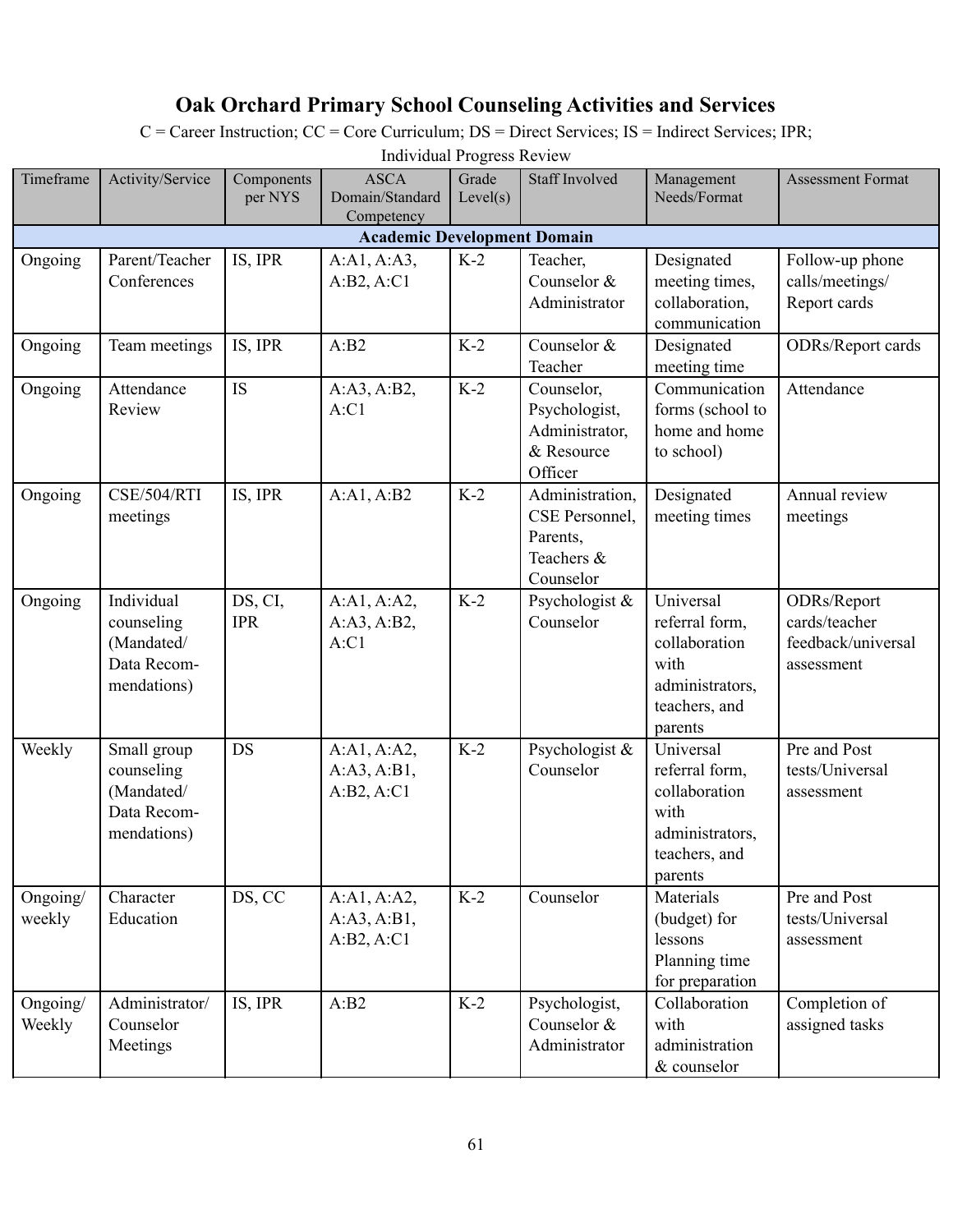| Timeframe                          | Activity/Service                                                                                                            | Components<br>per NYS | <b>ASCA</b><br>Domain/Standard<br>Competency | Grade<br>Level(s) | <b>Staff Involved</b>                                     | Management<br>Needs/Format                                                                           | <b>Assessment Format</b>                                         |  |  |
|------------------------------------|-----------------------------------------------------------------------------------------------------------------------------|-----------------------|----------------------------------------------|-------------------|-----------------------------------------------------------|------------------------------------------------------------------------------------------------------|------------------------------------------------------------------|--|--|
| <b>Academic Development Domain</b> |                                                                                                                             |                       |                                              |                   |                                                           |                                                                                                      |                                                                  |  |  |
| Ongoing/<br>every 6<br>weeks       | FBAs/BIPs                                                                                                                   | IPR, IS,<br>DS        | A:A1, A:A2,<br>A:A3, A:B1,<br>A:B2           | $K-2$             | Psychologist,<br>Counselor,<br>Teacher &<br>Administrator | Unified/district<br>form,<br>collaboration<br>with<br>teachers/CSE/<br>administrators                | Implementation/<br>review of<br>BIP/formal<br>assessments        |  |  |
| Ongoing                            | Document-<br>ation<br>note taking, phone<br>log, etc.                                                                       | IS, IPR               | A:B2                                         | $K-2$             | Counselor                                                 | eSchool<br>Computer/<br>supplies                                                                     | Analysis/utilization<br>of data collected as<br>needed           |  |  |
| Daily                              | Communi-<br>cation                                                                                                          | IS, IPR               | A:A2, A:B2                                   | $K-2$             | Counselor                                                 | Communication<br>tools (phone,<br>walkie-talkie,<br>$etc.$ )                                         | Efficiency with<br>which a situation is<br>handled               |  |  |
| As<br>needed                       | Whole Group<br>Counseling<br>(collaboration with<br>classroom teachers<br>based on specific<br>need of students)            | DS, CC                | A:A1, A:A2,<br>A:A3, A:B1,<br>A:B2, A:C1     | $K-2$             | Counselor &<br>Teacher                                    | Supplies<br>Collaboration<br>with teacher                                                            | Observation of<br>change/universal<br>assessment                 |  |  |
| Ongoing                            | Transition<br>Counseling<br>welcoming and<br>orienting new<br>students to the<br>building, assisting<br>with transition     | DS                    | A:A1, A:A2,<br>A:A3, A:B1,<br>A:Cl           | $K-2$             | Counselor                                                 | eSchool record<br>keeping<br>Communication<br>with<br>administration,<br>parents and<br>office staff | Ease of transition<br>into and out of<br>Primary School          |  |  |
| Ongoing                            | Professional<br>Development                                                                                                 | IS, CC                | A:B2                                         | $K-2$             | Counselor                                                 | Flexibility and<br>time                                                                              | Acquisition and<br>implementation of<br>knowledge upon<br>return |  |  |
| Ongoing                            | Supplemental<br>Activities<br>outside of typical<br>work hours,<br>including open<br>house, kindergarten<br>screening, etc. | IS, IPR               | A:A1,AB1,<br>A:Cl                            | $K-2$             | Counselor,<br>Teacher, &<br>Administration                | Flexibility in<br>after school<br>schedule<br>Summer work<br>days                                    | Development of<br>relationship/trust<br>with community           |  |  |
| Ongoing                            | Curriculum<br>Review                                                                                                        | CC, IS                | A:A1, A:B2,<br>A:Cl                          | $K-2$             | Counselor &<br>Director of<br>Curriculum                  | Summer work<br>days                                                                                  | Student<br>response/universal<br>assessment                      |  |  |
| Ongoing                            | Theme Weeks<br>coordinating with<br>administration and<br>staff regarding<br>career awareness                               | C, DS, IS             | C:A1, C:A2,<br>C:B1, C:B2,<br>C:Cl, C:Cl     | $K-2$             | All staff                                                 | Coordination<br>with teachers &<br>administration                                                    | Choices survey                                                   |  |  |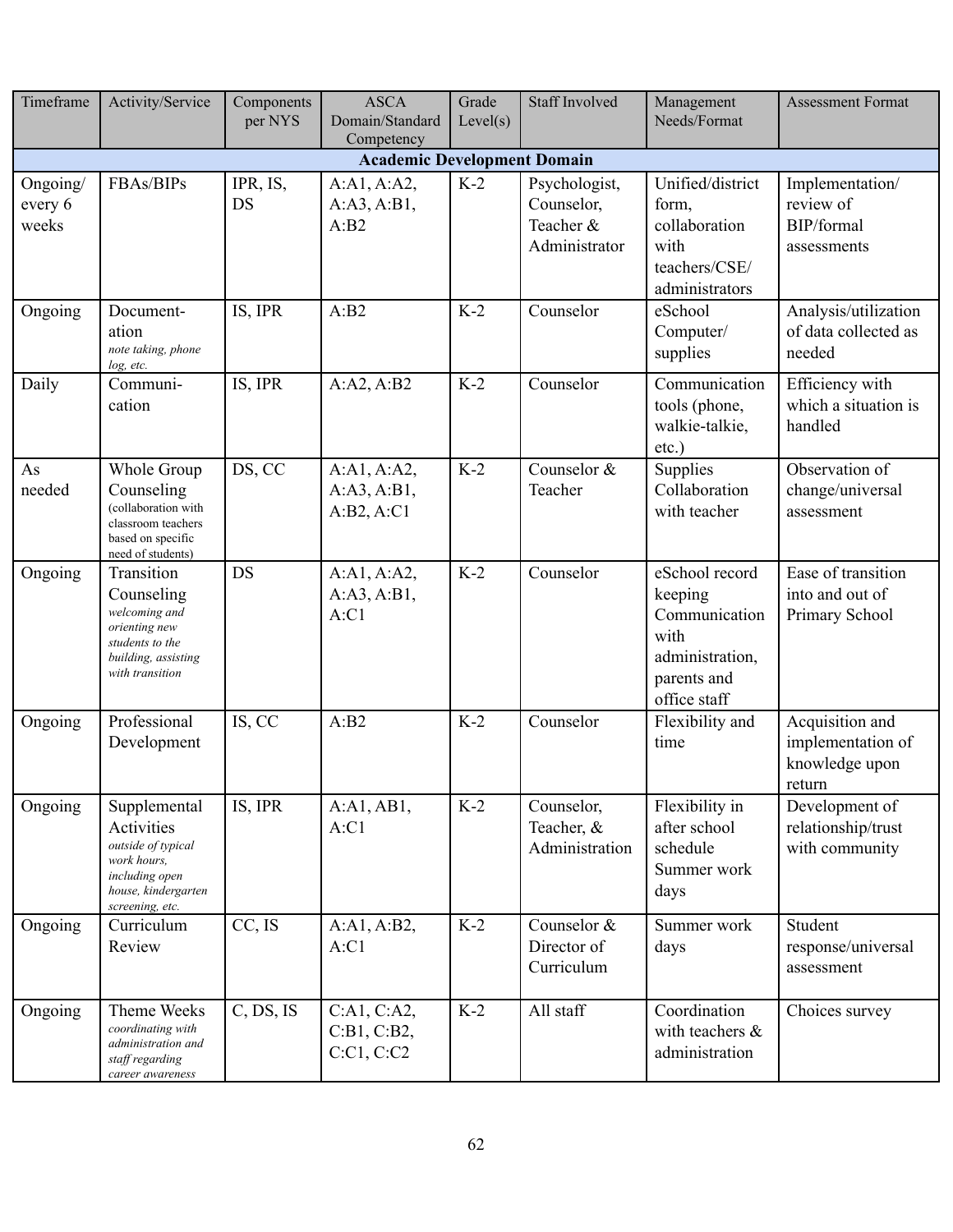| Timeframe                 | Activity/Service                                                     | Components<br>per NYS | <b>ASCA</b><br>Domain/Standard<br>Competency | Grade<br>Level(s) | <b>Staff Involved</b>                    | Management<br>Needs/Format                                                                                                            | <b>Assessment Format</b>                                                                       |  |  |  |
|---------------------------|----------------------------------------------------------------------|-----------------------|----------------------------------------------|-------------------|------------------------------------------|---------------------------------------------------------------------------------------------------------------------------------------|------------------------------------------------------------------------------------------------|--|--|--|
| <b>Career Development</b> |                                                                      |                       |                                              |                   |                                          |                                                                                                                                       |                                                                                                |  |  |  |
| Ongoing/<br>Weekly        | Administrator/<br>Counselor<br>Meetings                              | IS, IPR               | C:Cl                                         | $K-2$             | Counselor &<br>Administrator             | Collaboration<br>with<br>administration<br>& counselor                                                                                | Completion of<br>assigned tasks                                                                |  |  |  |
| Ongoing/<br>monthly       | $K-12$<br>Counselor<br>meetings                                      | IS, C, CC             | C:Cl                                         | $K-12$            | All district<br>Counselors               | Collaboration<br>with district<br>counselors                                                                                          | Completion of<br>assigned tasks                                                                |  |  |  |
| As<br>needed              | Whole Group<br>Counseling                                            | DS, CC                | C:A1, C:A2,<br>C:B1, C:B2,<br>C:Cl, C:Cl     | $K-2$             | Counselor &<br>Teacher                   | Collaboration<br>with teachers                                                                                                        | Universal<br>assessment                                                                        |  |  |  |
| Ongoing                   | Professional<br>Development                                          | IS, CC                | C:Cl                                         | $K-2$             | Counselor                                | Specified work<br>days<br>Access to<br>School<br>Counseling<br>related groups/<br>conferences                                         | Acquisition and<br>implementation of<br>knowledge upon<br>return                               |  |  |  |
| Ongoing                   | Curriculum<br>Review                                                 | CC, IS                | C:A1, C:A2,<br>C:Cl, C:Cl                    | $K-2$             | Counselor                                | Summer work<br>days<br>Common<br>planning time                                                                                        | Student<br>response/universal<br>assessment                                                    |  |  |  |
|                           |                                                                      |                       | <b>Personal/Emotional Development</b>        |                   |                                          |                                                                                                                                       |                                                                                                |  |  |  |
| Ongoing                   | Parent/Teacher<br>Conferences                                        | IS, IPR               | PS:A1, PS:A2,<br>PS:B1, PS:C                 | $K-2$             | Teacher,<br>Counselor &<br>Administrator | Collaboration<br>with<br>administration,<br>teachers, &<br>parents                                                                    | Follow-up phone<br>calls or meetings/<br>ODRs/report<br>cards/Observable<br>change in behavior |  |  |  |
| Ongoing                   | Team meetings                                                        | IS, IPR               | PS:B1                                        | $K-2$             | Counselor &<br>Teacher                   | Collaboration<br>with teachers                                                                                                        | <b>ODRs/Report cards</b>                                                                       |  |  |  |
| Ongoing                   | Individual<br>counseling<br>(Mandated/<br>Data Recom-<br>mendations) | DS, CI,<br><b>IPR</b> | PS:A1, PS:A2,<br>PS:B1, PS:C                 | $K-2$             | Counselor &<br>Psychologist              | Universal<br>referral form,<br>collaboration<br>with<br>administrators,<br>teachers, and<br>parents<br>Designated<br>meeting location | ODRs/Report<br>cards/teacher<br>feedback/universal<br>assessment                               |  |  |  |
| Ongoing/<br>weekly        | Character<br>Education                                               | DS, CC                | PS:A1, PS:A2,<br>PS:B1, PS:C                 | $K-2$             | Counselor                                | Planning time<br>Specified budget<br>for materials                                                                                    | Universal<br>assessment                                                                        |  |  |  |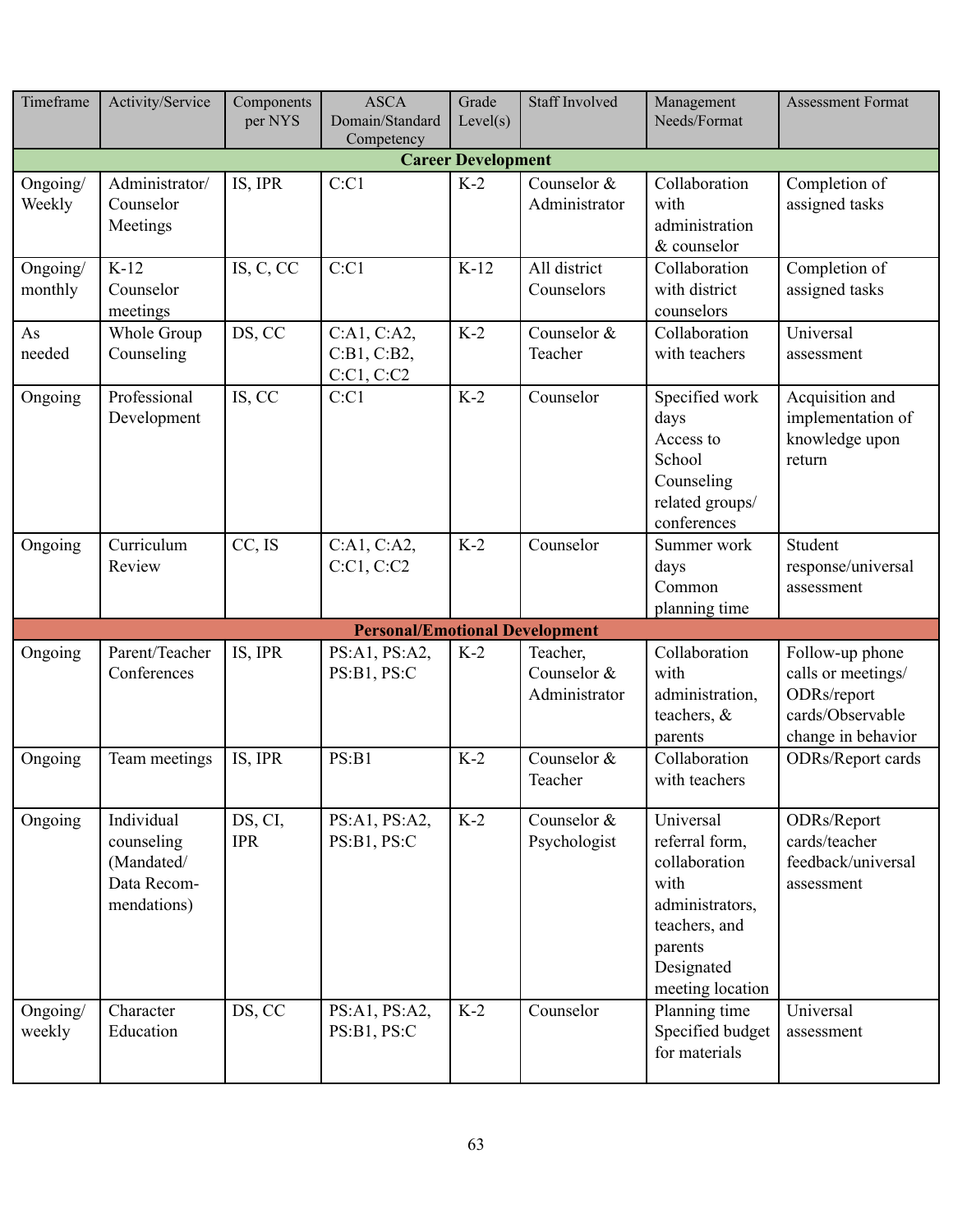| Timeframe                    | Activity/Service                                                                                                                  | Components<br>per NYS | <b>ASCA</b><br>Domain/Standard<br>Competency | Grade<br>Level(s) | <b>Staff Involved</b>                                     | Management<br>Needs/Format                                                                                    | <b>Assessment Format</b>                                                            |
|------------------------------|-----------------------------------------------------------------------------------------------------------------------------------|-----------------------|----------------------------------------------|-------------------|-----------------------------------------------------------|---------------------------------------------------------------------------------------------------------------|-------------------------------------------------------------------------------------|
|                              |                                                                                                                                   |                       | <b>Personal/Emotional Development</b>        |                   |                                                           |                                                                                                               |                                                                                     |
| Ongoing/<br>Weekly           | Administrator/<br>Counselor<br>Meetings                                                                                           | IS, IPR               | PS:A2                                        | $K-2$             | Counselor &<br>Administrator                              | Collaboration<br>with<br>administration<br>& counselor                                                        | Completion of<br>assigned tasks                                                     |
| Ongoing/<br>monthly          | $K-12$<br>Counselor<br>meetings                                                                                                   | IS, C, CC             | PS:A2                                        | $K-12$            | All district<br>Counselors                                | Collaboration<br>with district<br>counselors                                                                  | Completion of<br>assigned tasks                                                     |
| Ongoing                      | Donation<br>events<br>Coordination of:<br>Angel Tree,<br>Backpack Program,<br>MAAC, Boxes of<br>Love, School<br>Supplies,<br>etc. | IS                    | PS:A1. PS:A2,<br>PS:C                        | $K-2$             | Counselors &<br>Nurse                                     | Donation drop<br>off space and<br>storage<br>Collaboration/<br>connections<br>with community<br>organizations | Distribution of<br>donations/<br>helpfulness to<br>families/universal<br>assessment |
| Ongoing                      | Teacher<br>Consultation                                                                                                           | IS, IPR               | PS:A2, PS:C                                  | $K-2$             | Counselor &<br>Teacher                                    | Collaboration<br>with teacher                                                                                 | Acquisition of<br>knowledge/support<br>to one another                               |
| Ongoing/<br>every 6<br>weeks | FBAs/BIPs                                                                                                                         | IPR, IS,<br>DS        | PS:A1, PS:A2,<br>PS:B1, PS:C                 | $K-2$             | Psychologist,<br>Counselor,<br>Teacher &<br>Administrator | Unified/district<br>form,<br>collaboration<br>with teachers/<br>administrators,<br>& CSE                      | Implementation/<br>review of<br>BIP/formal<br>assessments                           |
| Ongoing                      | Student<br>referrals                                                                                                              | <b>IS</b>             | PS:A2                                        | $K-2$             | Counselor                                                 | Unified<br>permission<br>form.<br>Collaboration<br>with<br>administration.<br>teachers &<br>parents.          | Follow through on<br>part of referring<br>individual                                |
| Ongoing                      | Student<br>observations                                                                                                           | IS, IPR               | PS:B1                                        | $K-2$             | Counselor &<br>School<br>Psychologist                     | Unified/district<br>form<br>Collaboration<br>with teachers<br>and<br>administration                           | Completion of form                                                                  |
| Ongoing                      | Crisis<br>intervention                                                                                                            | DS                    | PS:A1, PS:A2,<br>PS:B1, PS:C                 | $K-2$             | Counselor &<br>Administration                             | <b>CPI</b> Training<br>Walkie-talkies<br>De-escalation<br>space/time                                          | Crisis Intervention<br>forms<br>Mini Intervention<br>log                            |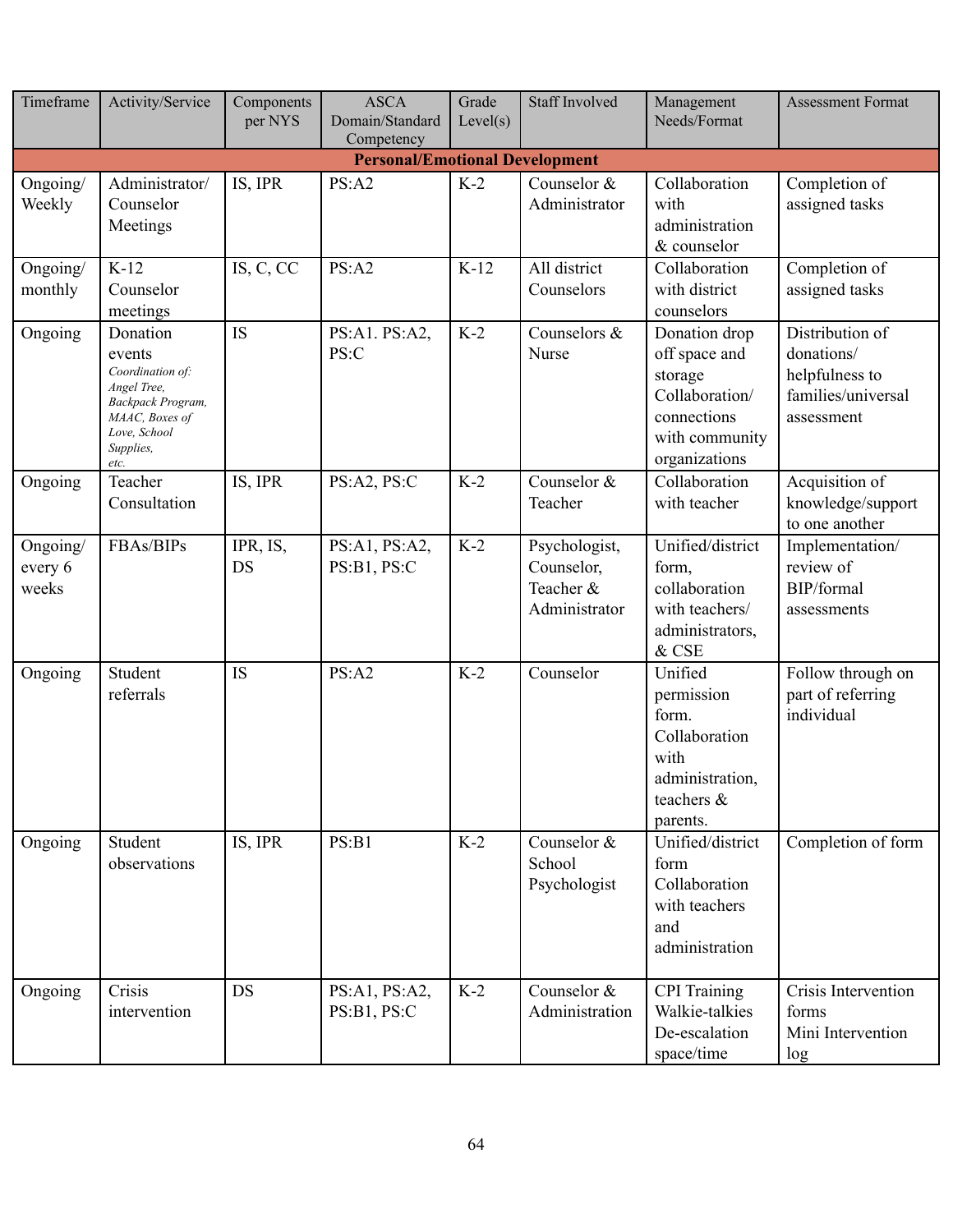| Timeframe    | Activity/Service                         | Components<br>per NYS | <b>ASCA</b><br>Domain/Standard<br>Competency | Grade<br>Level(s) | <b>Staff Involved</b>                                                    | Management<br>Needs/Format                                                                                | <b>Assessment Format</b>                                         |
|--------------|------------------------------------------|-----------------------|----------------------------------------------|-------------------|--------------------------------------------------------------------------|-----------------------------------------------------------------------------------------------------------|------------------------------------------------------------------|
|              |                                          |                       | <b>Personal/Emotional Development</b>        |                   |                                                                          |                                                                                                           |                                                                  |
| Ongoing      | <b>CSE/504/RTI</b><br>meetings           | IS, IPR               | PS: A1                                       | $K-2$             | Administration,<br>CSE personnel,<br>Parents,<br>Teachers &<br>Counselor | Universal<br>referral form,<br>collaboration<br>with<br>administration,<br>teachers $\&$<br>parents       | Annual review                                                    |
| Ongoing      | Collaboration<br>with County<br>Agencies | <b>IS</b>             | PS:A1, PS:A2,<br>PS:B1, PS:C                 | $K-2$             | Counselor &<br>Nurse                                                     | Access to out of<br>district agencies<br>Collaboration<br>time with<br>County<br>resources                | <b>ODR</b><br>referrals/observable<br>change in behavior         |
| Daily        | Communica-<br>tion                       | IS, IPR               | PS:B1, PS:C                                  | $K-2$             | Counselor                                                                | Access to<br>computer,<br>phone,<br>walkie-talkie                                                         | Efficiency with<br>which a situation is<br>handled               |
| As<br>needed | Whole Group<br>Counseling                | DS, CC                | PS:A1, PS:A2,<br>PS:B1, PS:C                 | $K-2$             | Counselor &<br>Teacher                                                   | Collaboration<br>with classroom<br>teacher<br>Access to<br>materials                                      | Observation of<br>change/universal<br>assessment                 |
| As<br>needed | CPS/Law<br><b>Guardian Visits</b>        | IS, DS                | PS:A2, PS:B1,<br>PS:C                        | $K-2$             | Counselor                                                                | Sit with student<br>during visits as<br>demonstration<br>of support                                       | CPS follow-up letter<br>(founded/<br>unfounded)                  |
| Ongoing      | Transition<br>Counseling                 | DS                    | PS:A1, PS:A2,<br>PS:B1, PS:C                 | $K-2$             | Counselor                                                                | Transition<br>activities for<br>students<br>entering into<br>and out of Oak<br>Orchard                    | Ease of transition<br>into and out of<br>Primary school          |
| Ongoing      | Professional<br>Development              | IS, CC                | PS:A1, PS:A2,<br>PS:B1, PS:C                 | $K-2$             | Counselor                                                                | Attendance to<br>workshops/traini<br>ngs<br>Access to school<br>counselor<br>associations/con<br>ferences | Acquisition and<br>implementation of<br>knowledge upon<br>return |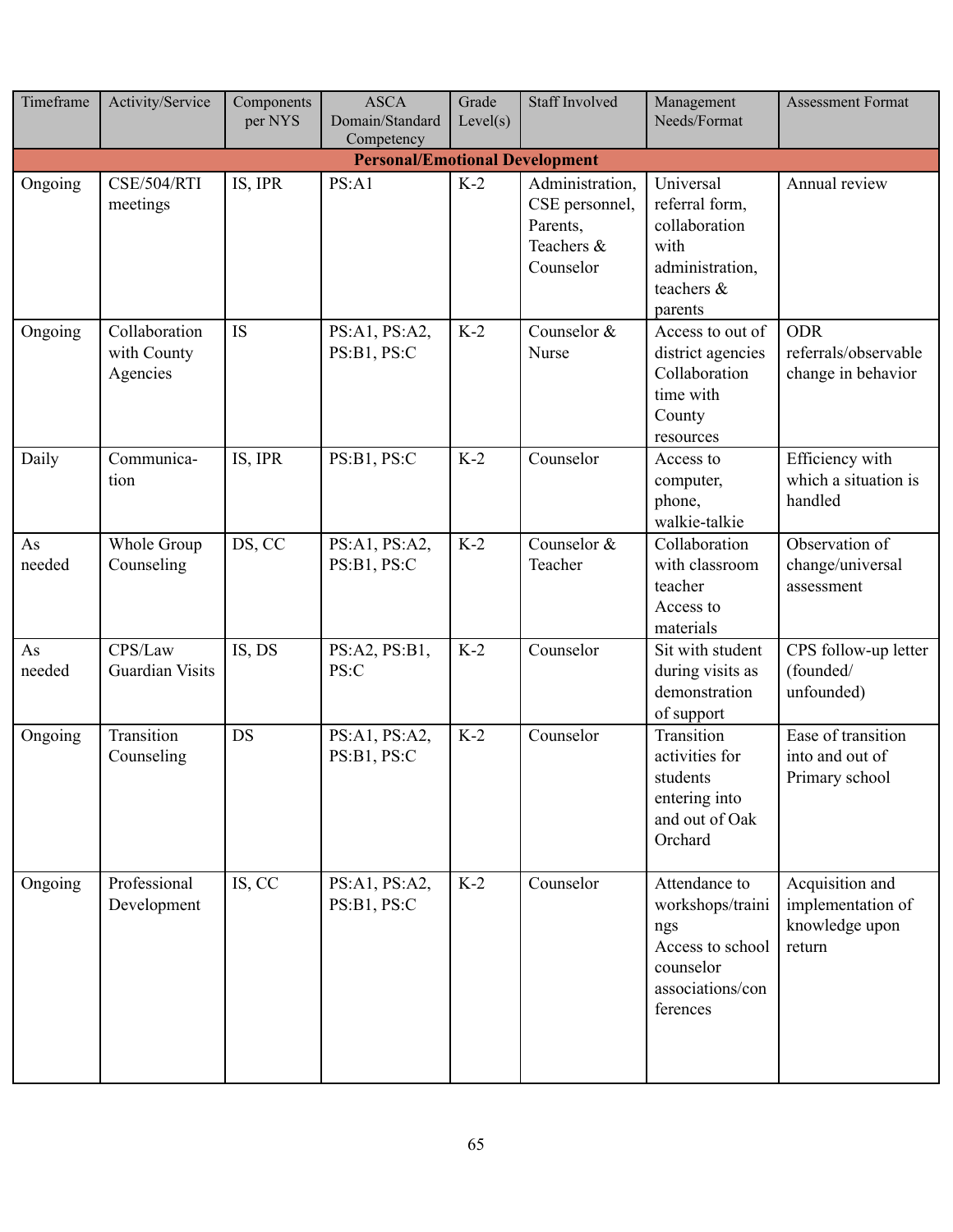| Timeframe | Activity/Service                                                                           | Components<br>per NYS | <b>ASCA</b><br>Domain/Standard<br>Competency | Grade<br>Level(s) | <b>Staff Involved</b>                      | Management<br>Needs/Format                                                            | <b>Assessment Format</b>                               |
|-----------|--------------------------------------------------------------------------------------------|-----------------------|----------------------------------------------|-------------------|--------------------------------------------|---------------------------------------------------------------------------------------|--------------------------------------------------------|
|           |                                                                                            |                       | <b>Personal/Emotional Development</b>        |                   |                                            |                                                                                       |                                                        |
| Ongoing   | Supplemental<br>Activities outside<br>of typical work<br>hours, family fun<br>nights, etc. | <b>IS</b>             | PS: A2                                       | $K-2$             | Counselor,<br>Teacher, &<br>Administration | Access to<br>building after<br>hours<br>Compensation<br>for time (when<br>applicable) | Development of<br>relationship/trust<br>with community |
| Ongoing   | Curriculum<br>Review                                                                       | CC, IS                | PS:A1, PS:A2,<br>PS:B1, PS:C                 | $K-2$             | Counselor                                  | Planning time<br>summer work<br>days                                                  | Student<br>response/universal<br>assessment            |
| Ongoing   | Data<br>Collection $&$<br>analysis                                                         | IS, IPR               | PS: A1                                       | $K-2$             | Counselor                                  | Universal<br>assessment/,<br>eSchool                                                  | Notes, phone log,<br>behavior plans, etc.              |
| Ongoing   | Mediation<br>student:teacher.<br>student: student, etc.                                    | DS                    | PS:A1, PS:A2,<br>PS:B1, PS:C                 | $K-2$             | Counselor                                  | Collaboration<br>with teachers,<br>administration,<br>students and<br>parents.        | Recognizable<br>change/improvement<br>in relationship  |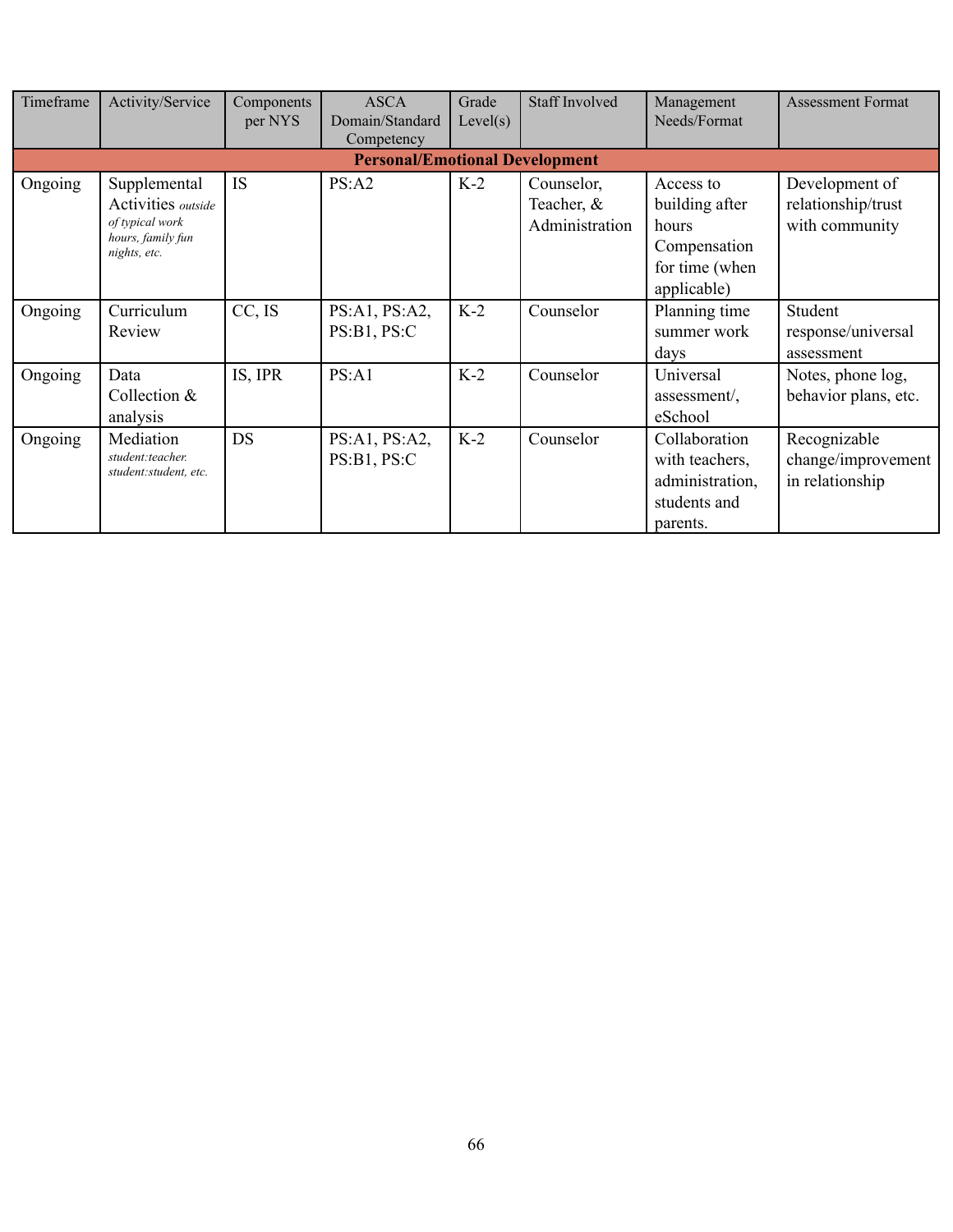| <b>Character Education Kindergarten Curriculum</b> |                                                                                                                                             |  |  |  |
|----------------------------------------------------|---------------------------------------------------------------------------------------------------------------------------------------------|--|--|--|
| <b>Timeframe</b>                                   | <b>Topic/Focus</b>                                                                                                                          |  |  |  |
| <b>September: Respect</b>                          | Rules, All About Me<br>$\mathbf{L}$<br>2. Understanding Respect<br>3.<br><b>Practicing Respect</b>                                          |  |  |  |
| <b>October: Responsibility</b>                     | 1. Feelings<br>2. Listening<br>Coping strategies<br>3.<br><b>Practicing Responsibility</b><br>4.                                            |  |  |  |
| <b>November: Thankfulness</b>                      | Understanding thankfulness<br>1.<br>What are we thankful for?<br>2 <sub>1</sub><br>Showing thankfulness<br>3.<br>4. Practicing Thankfulness |  |  |  |
| <b>December: Honesty</b>                           | Understanding honesty<br>1.<br>Consequences of lying<br>2.<br>3.<br>Coping strategies<br><b>Practicing Honesty</b><br>4.                    |  |  |  |
| <b>January: Kindness</b>                           | What is kindness?<br>1.<br>2. Why be kind?<br>Showing kindness<br>3.<br>4.<br><b>Practicing Kindness</b>                                    |  |  |  |
| <b>February: Friendship</b>                        | 1. What is friendship?<br>How to be a friend<br>$2_{-}$<br>3. Practicing friendship<br>What is a Bully                                      |  |  |  |
| <b>March: Cooperation</b>                          | What is cooperation?<br>1.<br>Working together<br>2.<br>Practicing cooperation<br>3.<br>4. Showing teamwork                                 |  |  |  |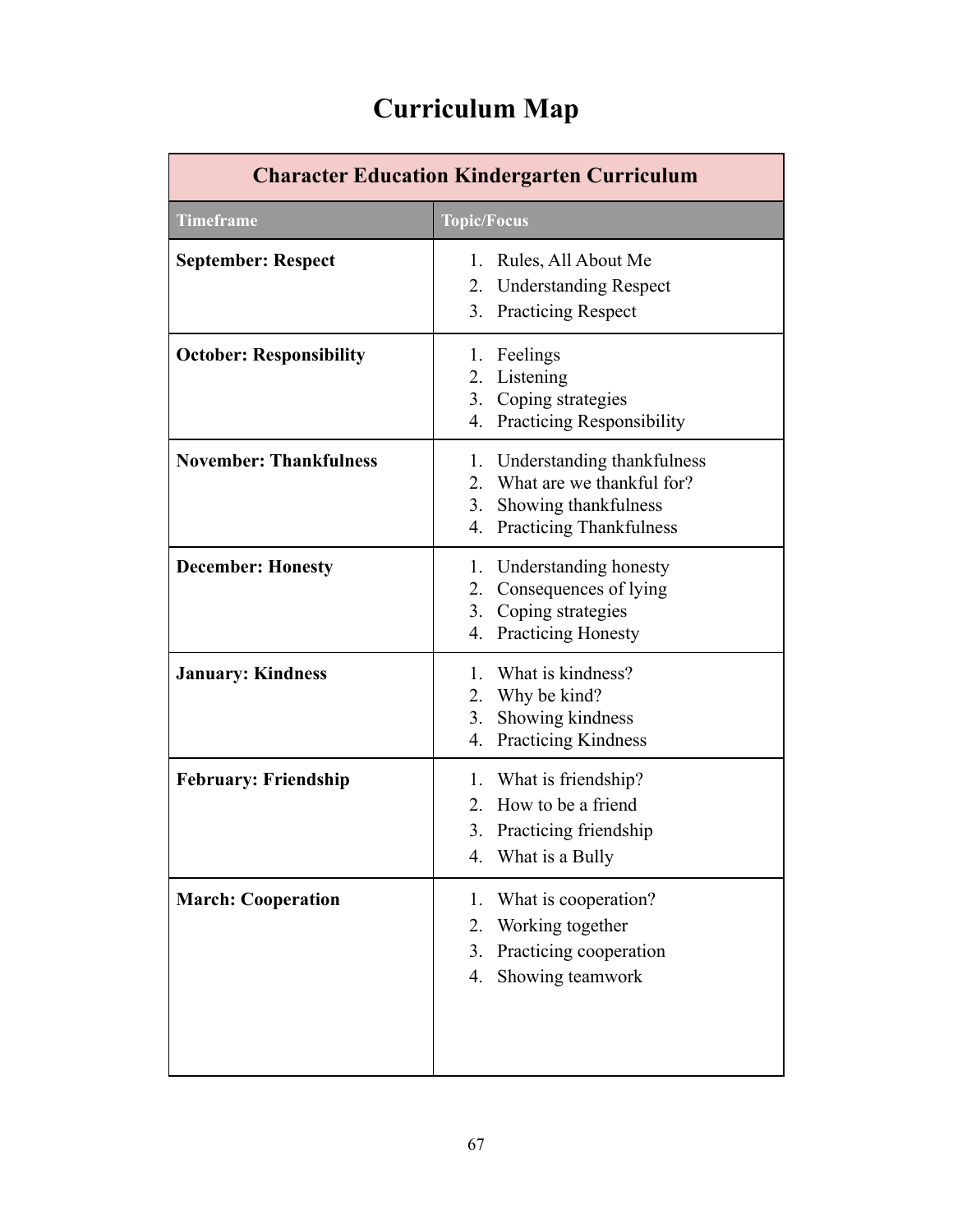| Kindergarten Curriculum (continued) |                                                                                                           |  |  |  |
|-------------------------------------|-----------------------------------------------------------------------------------------------------------|--|--|--|
| <b>Timeframe</b>                    | <b>Topic/Focus</b>                                                                                        |  |  |  |
| <b>April: Perseverance</b>          | 1. What is perseverance?<br>2. Goal setting $(1)$<br>3. Goal setting (2)<br>4. Practicing perseverance    |  |  |  |
| May:<br><b>Self-Control</b>         | 1. What is self-control?<br>2. Controlling our body<br>3. Coping strategies<br>4. Practicing self-control |  |  |  |
| June:<br>Acceptance                 | 1. Conclusion lesson                                                                                      |  |  |  |

| <b>Character Education 1st Grade Curriculum</b> |                                                                                                                                          |  |  |  |
|-------------------------------------------------|------------------------------------------------------------------------------------------------------------------------------------------|--|--|--|
| <b>Timeframe</b>                                | <b>Topic/Focus</b>                                                                                                                       |  |  |  |
| <b>September: Respect</b>                       | Rules, All About Me<br>$1_{-}$<br>What is respect?<br>2.<br>3. Understanding respect                                                     |  |  |  |
| <b>October: Responsibility</b>                  | What is responsibility<br>$\mathbf{L}$<br>Understanding consequences<br>2.<br><b>Using Manners</b><br>3.<br>4. Practicing responsibility |  |  |  |
| <b>November: Thankfulness</b>                   | What is thankfulness<br>1<br>Things to be thankful for<br>2.<br>$3_{-}$<br>Practicing thankfulness<br>4. Etiquette                       |  |  |  |
| <b>December: Honesty</b>                        | What is honesty<br>$\mathbf{L}$<br>2.<br>Showing honesty<br>3.<br>Integrity<br>4. Practicing Honesty                                     |  |  |  |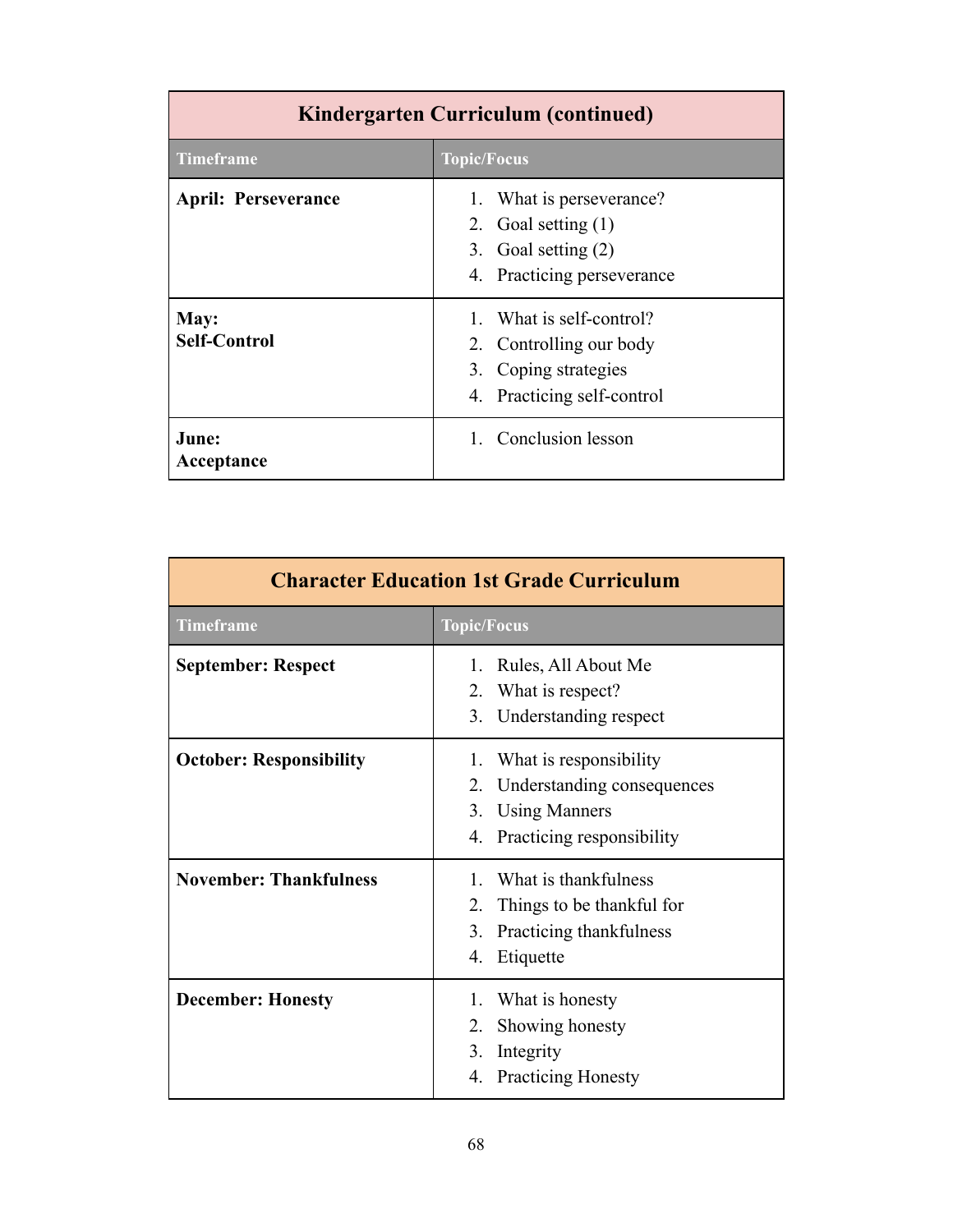| <b>Character Education 1st Grade Curriculum (continued)</b> |                                                                                                                            |  |  |  |
|-------------------------------------------------------------|----------------------------------------------------------------------------------------------------------------------------|--|--|--|
| <b>Timeframe</b>                                            | <b>Topic/Focus</b>                                                                                                         |  |  |  |
| <b>February: Friendship</b>                                 | 1. What is friendship?<br>Being a good friend<br>$2_{-}$<br>Practicing friendship<br>3.<br>4. What is Bullying?            |  |  |  |
| <b>March: Cooperation</b>                                   | 1. What is cooperation?<br>Different types of cooperation<br>2.<br>Practicing cooperation<br>3 <sub>1</sub><br>4. Teamwork |  |  |  |
| <b>April: Perseverance</b>                                  | What is perseverance<br>1.<br><b>Growth Mindset</b><br>$2^{\circ}$<br>3.<br>Goal Setting<br>Practicing perseverance<br>4.  |  |  |  |
| <b>May: Self-Control</b>                                    | What is self-control<br>$\mathbf{1}$<br>Coping strategies<br>2.<br>Consequences<br>3.<br>Practicing self-control<br>4.     |  |  |  |
| <b>June: Acceptance</b>                                     | Conclusion lesson<br>$\mathbf{1}$                                                                                          |  |  |  |

| <b>Character Education 2nd Grade Curriculum</b> |                                                                         |  |  |  |
|-------------------------------------------------|-------------------------------------------------------------------------|--|--|--|
| <b>Timeframe</b><br><b>Topic/Focus</b>          |                                                                         |  |  |  |
| <b>September: Respect</b>                       | <b>Get To Know You/Rules</b><br>2. Understanding Respect                |  |  |  |
| <b>October: Responsibility</b>                  | 1. Understanding Responsibilities<br>2. Responsibility For Your Actions |  |  |  |
| <b>November: Thankfulness</b>                   | 1. Understanding Thankfulness                                           |  |  |  |
| <b>December: Honesty</b>                        | 1. Integrity                                                            |  |  |  |
| <b>January: Kindness</b>                        | 1. Kind words                                                           |  |  |  |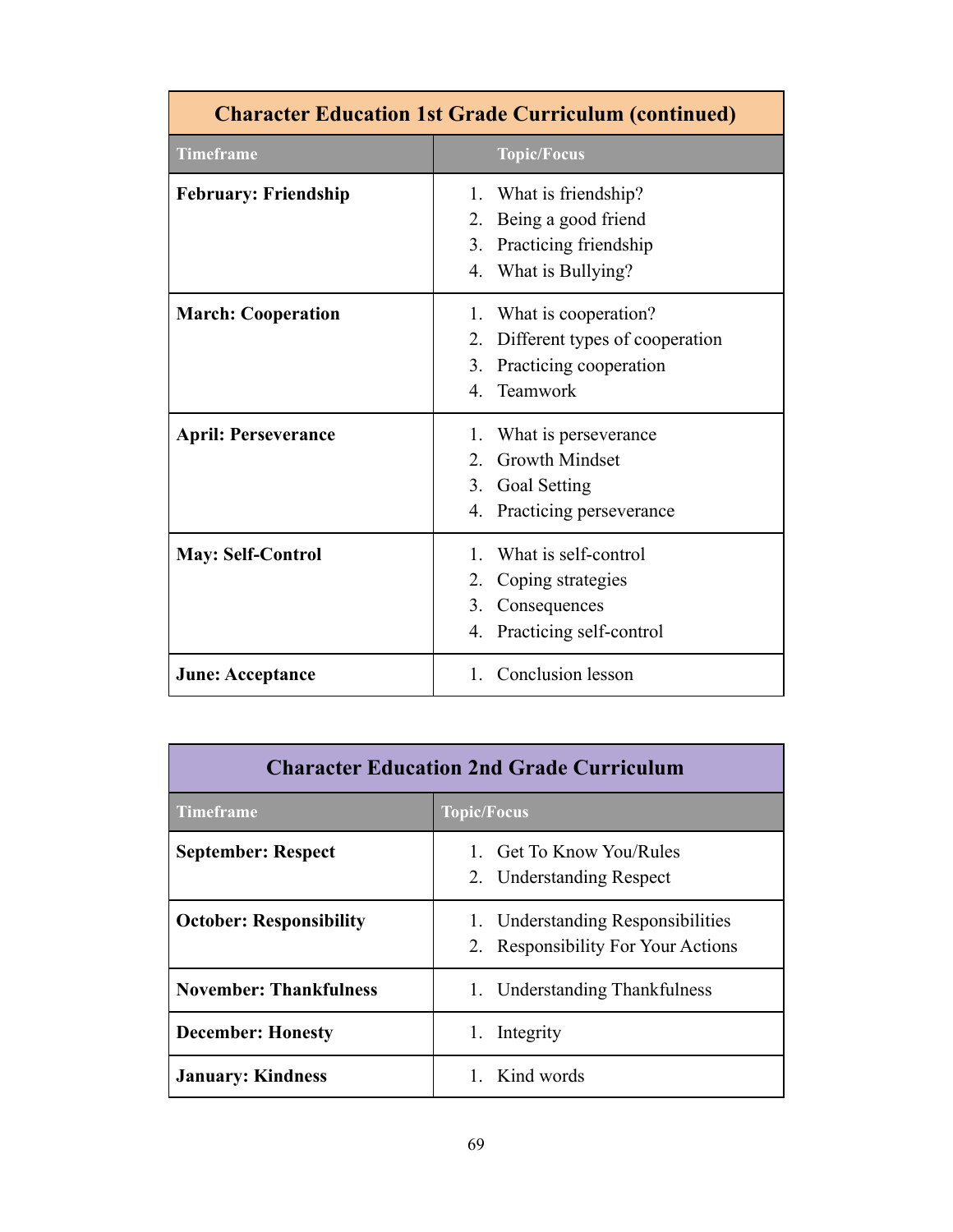| <b>Character Education 2nd Grade Curriculum (continued)</b> |                                                                                       |  |  |  |
|-------------------------------------------------------------|---------------------------------------------------------------------------------------|--|--|--|
| <b>Timeframe</b>                                            | <b>Topic/Focus</b>                                                                    |  |  |  |
| <b>March: Cooperation</b>                                   | 1. Conflict Resolution<br>2. Career Awareness Working together                        |  |  |  |
| <b>April: Perseverance</b>                                  | 1. Understanding Perseverance                                                         |  |  |  |
| <b>May: Self-Control</b>                                    | 1. Understanding Self-Control<br>2. Not jumping to conclusions,<br>Calming our bodies |  |  |  |
| <b>June: Acceptance</b>                                     | 1. Conclusion lesson                                                                  |  |  |  |

| <b>Changing Families Group Curriculum</b> |                                                                |  |  |  |
|-------------------------------------------|----------------------------------------------------------------|--|--|--|
| <b>Timeframe</b>                          | <b>Topic/Focus</b>                                             |  |  |  |
| Week 1                                    | Get To Know You Activity<br>Group Rules/Expectations<br>Survey |  |  |  |
| Week 2                                    | Understand divorce and separation                              |  |  |  |
| Week 3                                    | Comprehension craft/activity                                   |  |  |  |
| Week 4                                    | 5 W's of Divorce/separation                                    |  |  |  |
| Week 5                                    | Supports systems                                               |  |  |  |
| Week 6                                    | Coping with Change                                             |  |  |  |
| Week 7                                    | 3 Wishes                                                       |  |  |  |
| Week 8                                    | Feelings about divorce/separation                              |  |  |  |
| Week 9                                    | Conclusion activity/craft                                      |  |  |  |
| Week 10                                   | Exit survey<br>Group graduation ceremony                       |  |  |  |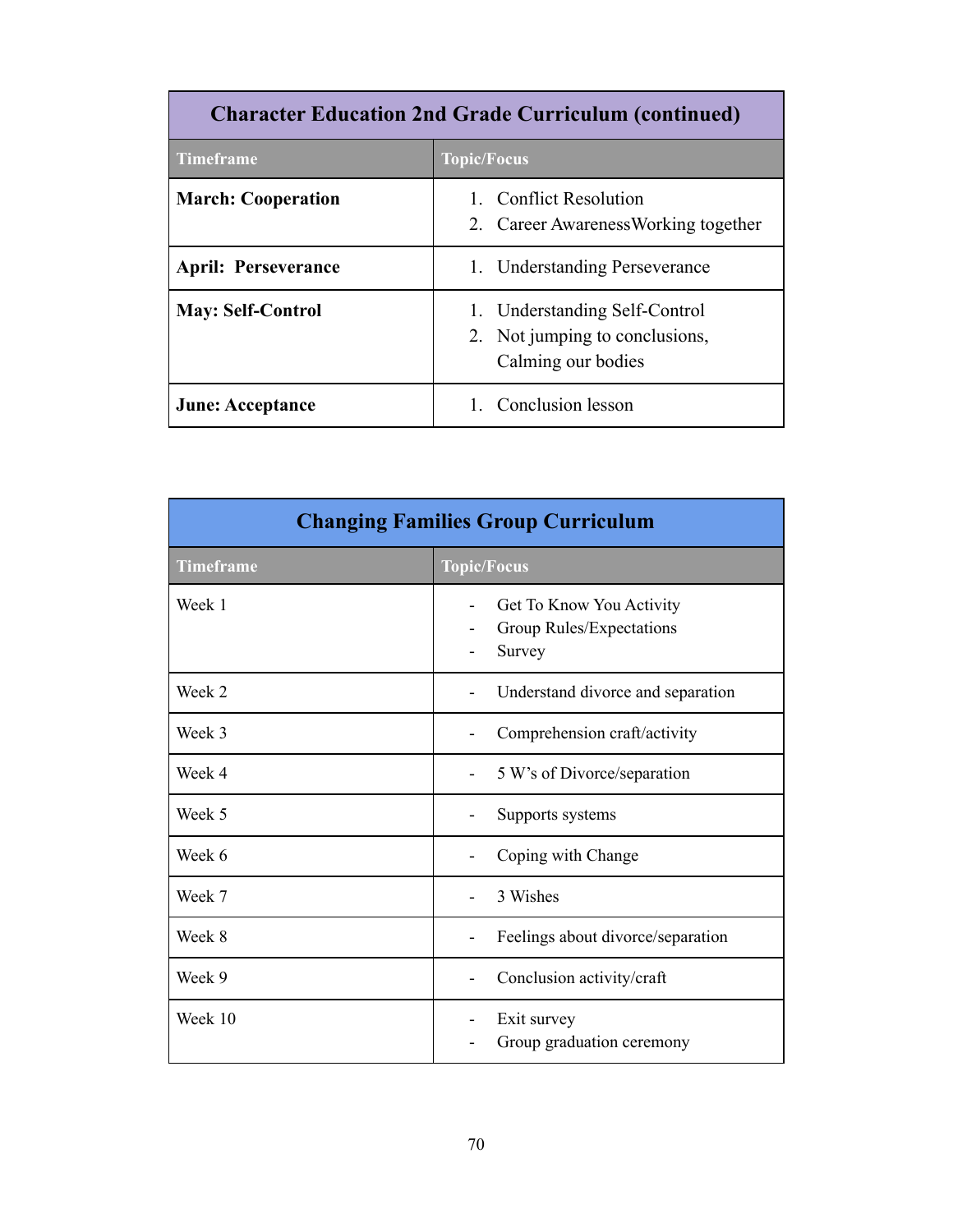| <b>Self-Control Group Curriculum</b> |                                                                |  |  |  |  |
|--------------------------------------|----------------------------------------------------------------|--|--|--|--|
| <b>Timeframe</b>                     | <b>Topic/Focus</b>                                             |  |  |  |  |
| Week 1                               | Get To Know You Activity<br>Group Rules/Expectations<br>Survey |  |  |  |  |
| Week 2                               | <b>Understanding Anger</b>                                     |  |  |  |  |
| Week 3                               | Comprehension craft/activity                                   |  |  |  |  |
| Week 4                               | Coping Strategy #1                                             |  |  |  |  |
| Week 5                               | Coping Strategy #2                                             |  |  |  |  |
| Week 6                               | Coping Strategy #3                                             |  |  |  |  |
| Week 7                               | <b>Anger Triggers</b>                                          |  |  |  |  |
| Week 8                               | Different Types of Anger Activity                              |  |  |  |  |
| Week 9                               | Conclusion of activity<br>Coping strategies game               |  |  |  |  |
| Week 10                              | Exit survey<br>Group graduation ceremony                       |  |  |  |  |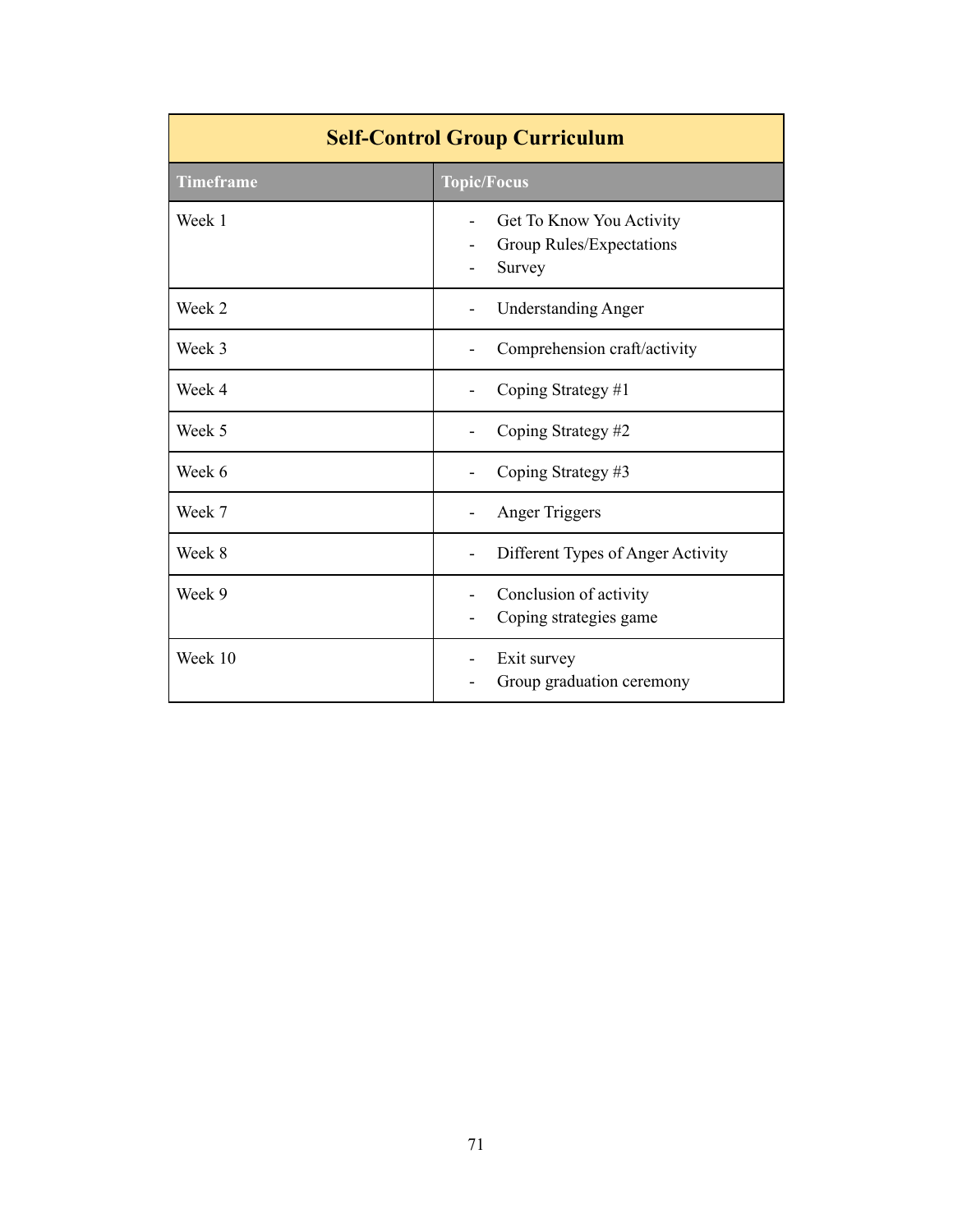| <b>Social Skills Group Curriculum</b> |                                                                |  |  |  |  |  |  |  |
|---------------------------------------|----------------------------------------------------------------|--|--|--|--|--|--|--|
| <b>Timeframe</b>                      | <b>Topic/Focus</b>                                             |  |  |  |  |  |  |  |
| Week 1                                | Get To Know You Activity<br>Group Rules/Expectations<br>Survey |  |  |  |  |  |  |  |
| Week 2                                | Communication                                                  |  |  |  |  |  |  |  |
| Week 3                                | I-Messages                                                     |  |  |  |  |  |  |  |
| Week 4                                | <b>Understanding Friendship</b>                                |  |  |  |  |  |  |  |
| Week 5                                | Teamwork/Friendship Game                                       |  |  |  |  |  |  |  |
| Week 6                                | <b>Conflict Resolution</b>                                     |  |  |  |  |  |  |  |
| Week 7                                | Types of Friendship                                            |  |  |  |  |  |  |  |
| Week 8                                | Understanding consequences                                     |  |  |  |  |  |  |  |
| Week 9                                | Teamwork<br>Coping strategies game                             |  |  |  |  |  |  |  |
| Week 10                               | Exit survey<br>Group graduation ceremony                       |  |  |  |  |  |  |  |

| <b>Self-Esteem Group Curriculum</b> |                                                                |  |  |  |  |  |  |  |
|-------------------------------------|----------------------------------------------------------------|--|--|--|--|--|--|--|
| <b>Timeframe</b>                    | <b>Topic/Focus</b>                                             |  |  |  |  |  |  |  |
| Week 1                              | Get To Know You Activity<br>Group Rules/Expectations<br>Survey |  |  |  |  |  |  |  |
| Week 2                              | <b>Building Positive Self-Esteem</b>                           |  |  |  |  |  |  |  |
| Week 3                              | <b>Accepting Differences</b>                                   |  |  |  |  |  |  |  |
| Week 4                              | Facing challenges                                              |  |  |  |  |  |  |  |
| Week 5                              | <b>Setting Goals</b>                                           |  |  |  |  |  |  |  |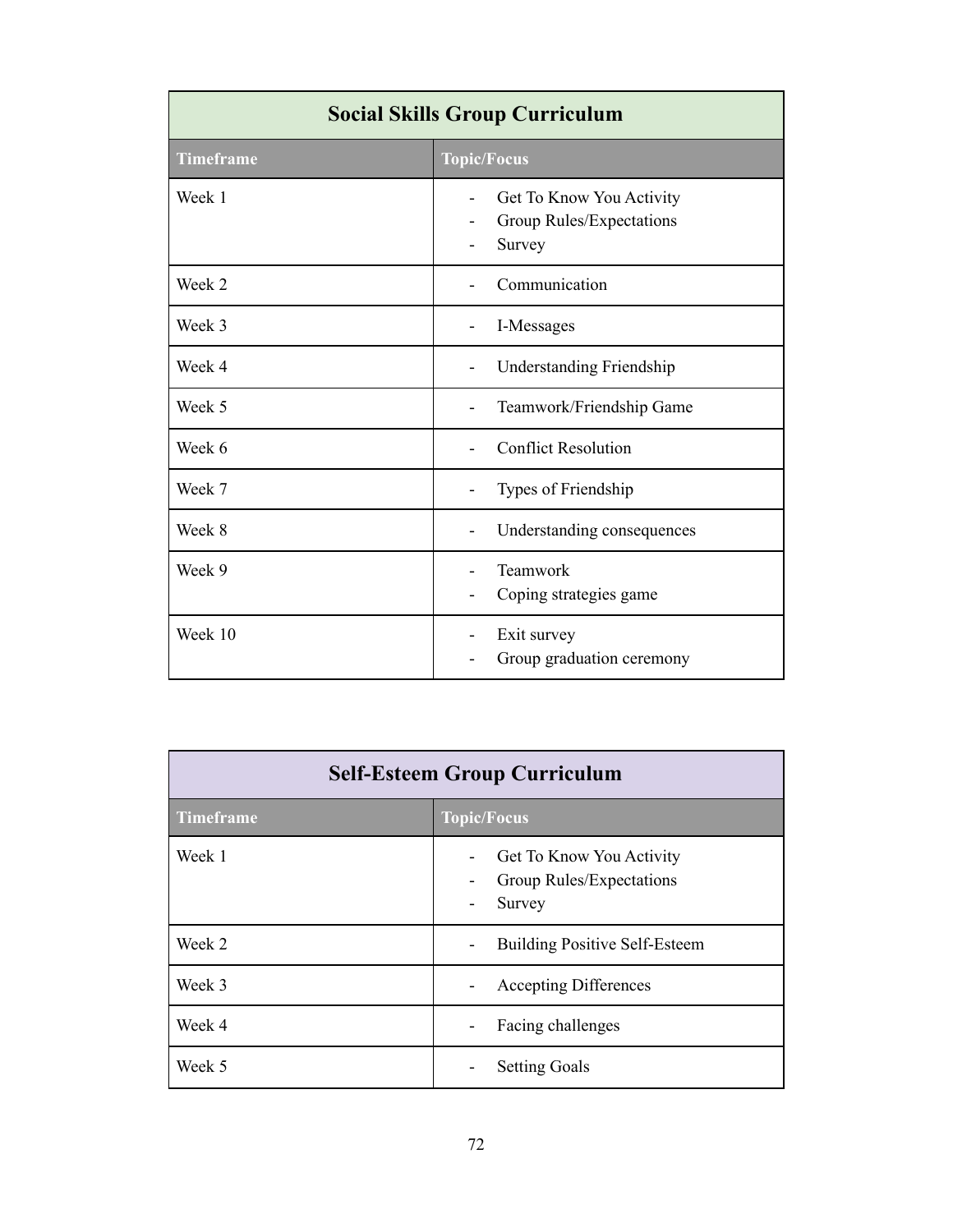| <b>Self-Esteem Group Curriculum (continued)</b> |                                          |  |  |  |  |  |  |  |
|-------------------------------------------------|------------------------------------------|--|--|--|--|--|--|--|
| <b>Timeframe</b>                                | <b>Topic/Focus</b>                       |  |  |  |  |  |  |  |
| Week 7                                          | Mindful thoughts                         |  |  |  |  |  |  |  |
| Week 8                                          | Positive self-talk                       |  |  |  |  |  |  |  |
| Week 9                                          | Coping Strategies                        |  |  |  |  |  |  |  |
| Week 10                                         | Exit survey<br>Group graduation ceremony |  |  |  |  |  |  |  |

| <b>Emotional Regulation Group Curriculum</b> |                                                                |  |  |  |  |  |  |  |
|----------------------------------------------|----------------------------------------------------------------|--|--|--|--|--|--|--|
| <b>Timeframe</b>                             | <b>Topic/Focus</b>                                             |  |  |  |  |  |  |  |
| Week 1                                       | Get To Know You Activity<br>Group Rules/Expectations<br>Survey |  |  |  |  |  |  |  |
| Week 2                                       | Introduction to emotional regulation                           |  |  |  |  |  |  |  |
| Week 3                                       | Understanding feelings                                         |  |  |  |  |  |  |  |
| Week 4                                       | Coping Strategies (Part 1)                                     |  |  |  |  |  |  |  |
| Week 5                                       | Coping Strategies (Part 2)                                     |  |  |  |  |  |  |  |
| Week 6                                       | Problem Solving                                                |  |  |  |  |  |  |  |
| Week 7                                       | Emotional regulation practice                                  |  |  |  |  |  |  |  |
| Week 8                                       | Conclusion<br>Exit Survey                                      |  |  |  |  |  |  |  |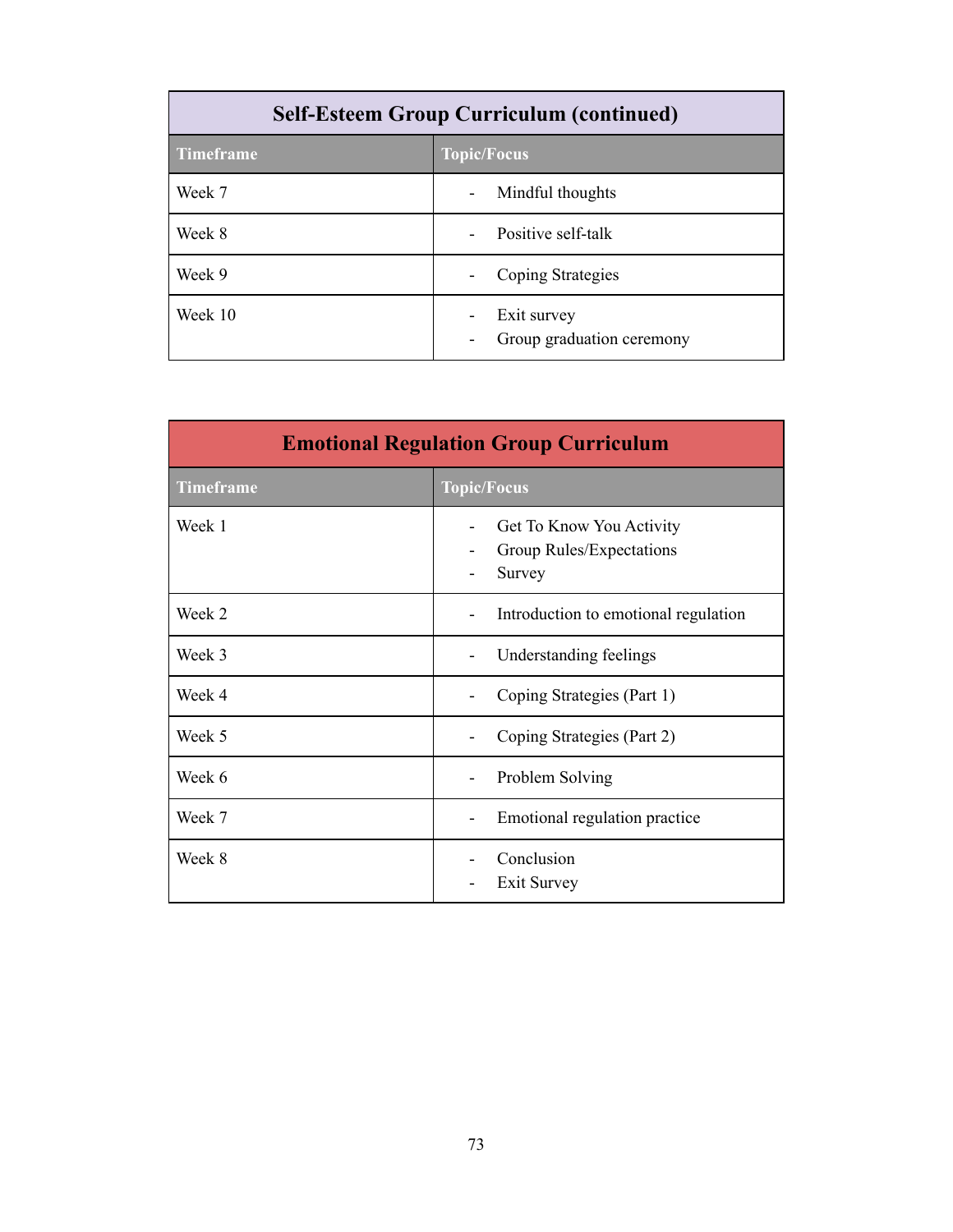

## **INTERMEDIATE SCHOOL COUNSELING PLAN**

## **Clifford H. Wise Intermediate School**

**Activity Chart**

**Curriculum Map**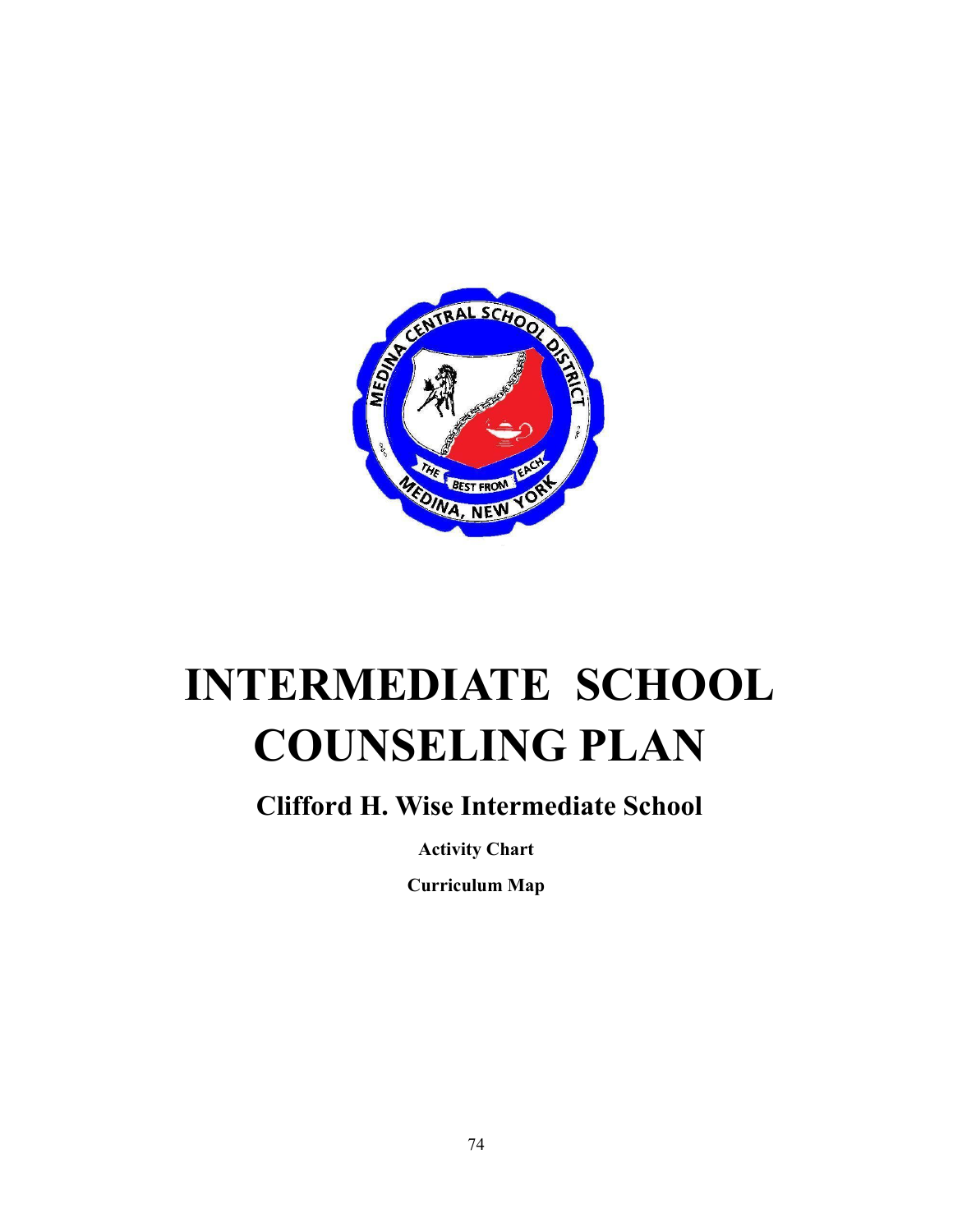## **Clifford Wise Intermediate School Counseling Activities and Services**

C = Career Instruction; CC = Core Curriculum; DS = Direct Services; IS = Indirect Services; IPR; Individual Progress Review

| Timeframe                                | Activity/Service                                                                 | Components<br>per NYS | <b>ASCA</b><br>Domain/Standar<br>d Competency | Grade<br>Level(s) | <b>Staff Involved</b>                                                           | Management<br>Needs/Format                            | <b>Assessment Format</b>                           |  |  |  |  |  |
|------------------------------------------|----------------------------------------------------------------------------------|-----------------------|-----------------------------------------------|-------------------|---------------------------------------------------------------------------------|-------------------------------------------------------|----------------------------------------------------|--|--|--|--|--|
| <b>Academic Development Domain</b>       |                                                                                  |                       |                                               |                   |                                                                                 |                                                       |                                                    |  |  |  |  |  |
| Ongoing                                  | Character<br>Education<br>School-Wide<br>Activities<br>i.e. themed<br>weeks      | CC                    | A:A1, A:A2,<br>A:B1                           | $3 - 6$           | Counselor                                                                       | Planning Time<br>Materials<br>Funds for<br>Supplies   | ODRs, attendance,<br>DASA reports                  |  |  |  |  |  |
| Ongoing                                  | Master<br>schedule and<br>individual<br>student<br>schedules                     | <b>IPR</b>            | A:A2, A:A3,<br>A:B1, A:B2,<br>A:Cl            | $3 - 6$           | Counselors,<br>teachers, admin                                                  | Collaboration<br>with teachers and<br>administrators  | eSchool<br>Management<br>System                    |  |  |  |  |  |
| Ongoing                                  | Schedule<br>changes                                                              | <b>IPR</b>            | A:A2, A:A3,<br>A:B1, A:B2,<br>A:Cl            | $3 - 6$           | Counselors,<br>teachers                                                         | Collaboration<br>with teachers and<br>administrators  | eSchool<br>Management<br>System                    |  |  |  |  |  |
| Ongoing                                  | Parent Teacher<br>Conferences                                                    | <b>IPR</b>            | A:A3, A:B1                                    | $3 - 6$           | Counselors.<br>teachers and<br>parents                                          | Teacher/parent<br>invitation                          | Follow-up phone<br>calls/meetings/Repo<br>rt cards |  |  |  |  |  |
| Ongoing                                  | Collaboration                                                                    | <b>IPR</b>            | $A:A2$ ,<br>A:A3,A:B1,<br>A:B2                | $3 - 6$           | Counselors,<br>teachers,<br>administrators,<br>outside<br>agencies              | Collaboration<br>with teachers                        | Acquisition of<br>knowledge                        |  |  |  |  |  |
| Ongoing<br>and as<br>needed<br>Sept-June | Classroom<br>Observations                                                        | <b>IPR</b>            | A:B1, A:B2                                    | $3 - 6$           | Counselors                                                                      | Time in the<br>classroom setting                      | Acquisition of<br>knowledge                        |  |  |  |  |  |
| Ongoing                                  | Collaboration<br>&.<br>Consultation<br>with<br>parents/comm<br>u-nity<br>members | IS                    | A:Cl                                          | $3 - 6$           | Counselors,<br>Teachers,<br>Administrators,<br>parents,<br>community<br>members | Collaboration<br>with necessary<br>individuals        | Acquisition of<br>knowledge                        |  |  |  |  |  |
| Ongoing                                  | Agency<br>Referrals                                                              | <b>IS</b>             | A:A2, A:B1,<br>A:B2                           | $3 - 6$           | Counselors,<br>school social<br>worker, and<br>agency                           | Collaboration<br>and referrals to<br>outside agencies | Agency reports                                     |  |  |  |  |  |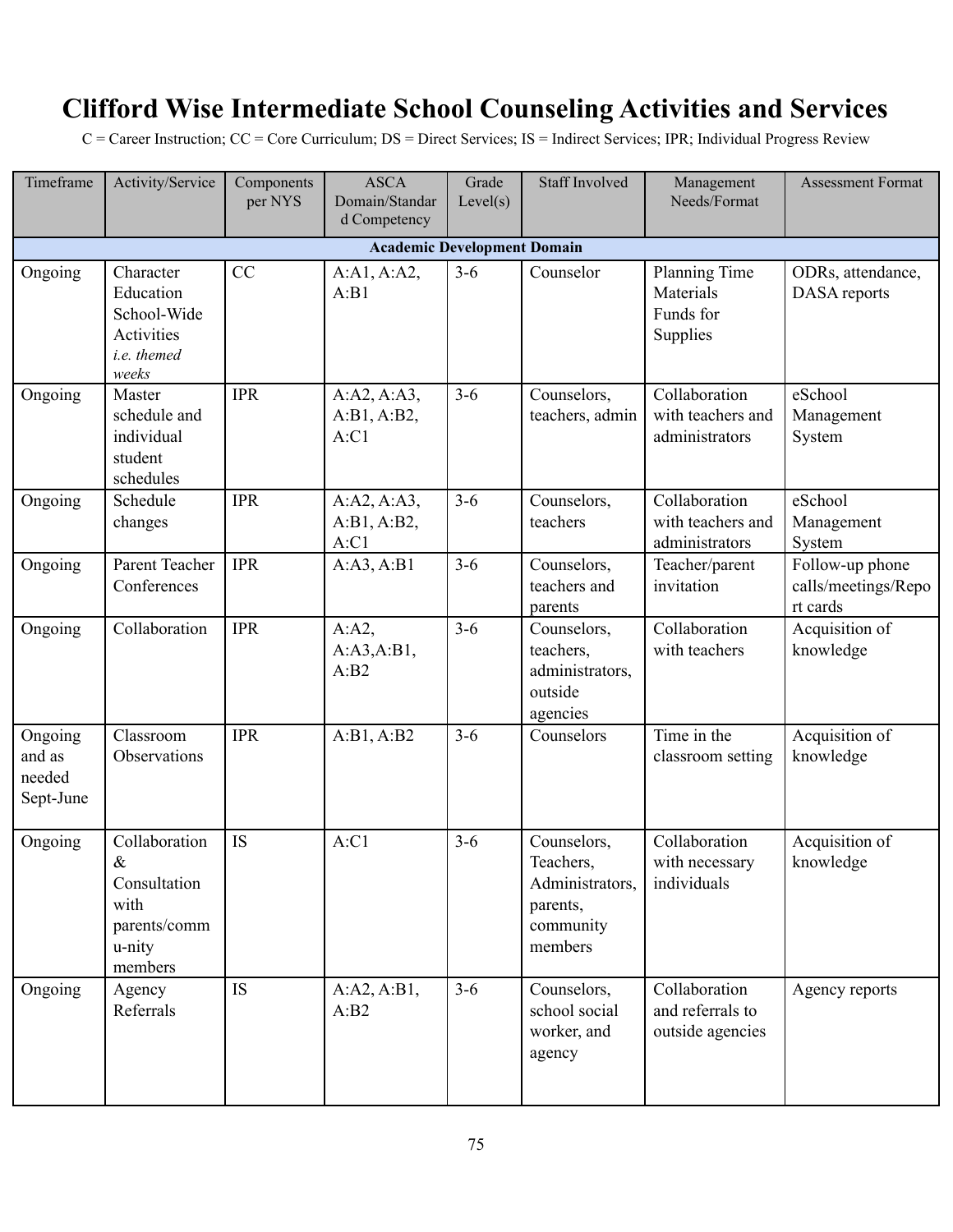| Timeframe                          | Activity/Service                                                                                                                                          | Components<br>per NYS | <b>ASCA</b><br>Domain/Standar<br>d Competency | Grade<br>Level(s) | <b>Staff Involved</b>                                        | Management<br>Needs/Format                                                                 | <b>Assessment Format</b>                                         |  |  |  |  |  |
|------------------------------------|-----------------------------------------------------------------------------------------------------------------------------------------------------------|-----------------------|-----------------------------------------------|-------------------|--------------------------------------------------------------|--------------------------------------------------------------------------------------------|------------------------------------------------------------------|--|--|--|--|--|
| <b>Academic Development Domain</b> |                                                                                                                                                           |                       |                                               |                   |                                                              |                                                                                            |                                                                  |  |  |  |  |  |
| Ongoing                            | Home Visits                                                                                                                                               | IS                    | A:B1, A:B2,<br>A:Cl                           | $3 - 6$           | Counselors,<br>Psychologists,<br>Administrators,<br>Teachers | Another available<br>person to travel<br>with                                              | Acquisition of<br>knowledge and/or<br>completion of task         |  |  |  |  |  |
| Ongoing                            | Professional<br>Development                                                                                                                               | IS, CC                | C:Cl                                          | $3 - 6$           | Counselor                                                    | Specified work<br>days<br>Access to School<br>Counseling<br>related groups/<br>conferences | Acquisition and<br>implementation of<br>knowledge upon<br>return |  |  |  |  |  |
| Ongoing                            | Scheduling<br>Committee<br>Discuss and<br>problem-solve<br>schedule issueS                                                                                | IS                    | A:A3.A:B1,<br>A:B2                            | $3 - 6$           | Counselors,<br>Teachers,<br>Administrators                   | Collaboration<br>with teachers and<br>administrators                                       | eSchool<br>Management<br>System                                  |  |  |  |  |  |
| Ongoing                            | Annual<br>Individual<br>Progress<br>Review                                                                                                                | <b>IPR</b>            | A:A1, A:A2,<br>A:A3, A:B1,<br>A:B2, A:C1      | 6                 | Counselors                                                   | Time to meet<br>with all students,<br>Career<br>exploration<br>program                     | <b>Individual Progress</b><br>Review form                        |  |  |  |  |  |
| As needed                          | New Student<br>Orientation                                                                                                                                | <b>IPR</b>            | A:A2, A:B2                                    | $3 - 6$           | Counselors                                                   | New Student<br>Packet and<br>Materials                                                     | Student adjustment<br>(self and teacher<br>report)               |  |  |  |  |  |
| As needed                          | 504 meetings                                                                                                                                              | <b>IPR</b>            | A:A1, A:A2,<br>A:A3, A:B1                     | $3 - 6$           | Counselor                                                    | Academic goals<br>and<br>accommodations                                                    | 504 Document                                                     |  |  |  |  |  |
| Ongoing                            | <b>SEL</b><br>Social-emotional<br>learning program<br>intended to provide<br>social, emotional,<br>behavioral, and<br>academic growth<br>for all students | CC                    | A:A1, A:A2,<br>A:A3                           | $3 - 6$           | Counselor,<br>classroom<br>teacher                           | Planning Time,<br>Materials,<br>Curriculum<br>up-date funds                                | Universal<br>Assessment                                          |  |  |  |  |  |
| Daily                              | Non-mandated<br>Individual<br>Counseling                                                                                                                  | DS                    | A:A1, A:A2,<br>A:B2, A:C1                     | $3 - 6$           | Counselors                                                   | Discussion based<br>on student led<br>topics                                               | Pre-Post Test,<br>Universal<br>Assessment                        |  |  |  |  |  |
| Daily                              | Group<br>Counseling                                                                                                                                       | DS                    | A:A1, A:A2,<br>A:B2, A:C1                     | $3 - 6$           | Counselors                                                   | Discussion based<br>on student led<br>topics                                               | Pre-Post Test,<br>Universal<br>Assessment                        |  |  |  |  |  |
| Weekly                             | Counselor/<br>Admin<br>Meetings                                                                                                                           | IS                    | A:B2                                          | $3-6$             | Counselors,<br>Administrators                                | Collaboration<br>with<br>administration &<br>counselor                                     | Completion of<br>assigned tasks                                  |  |  |  |  |  |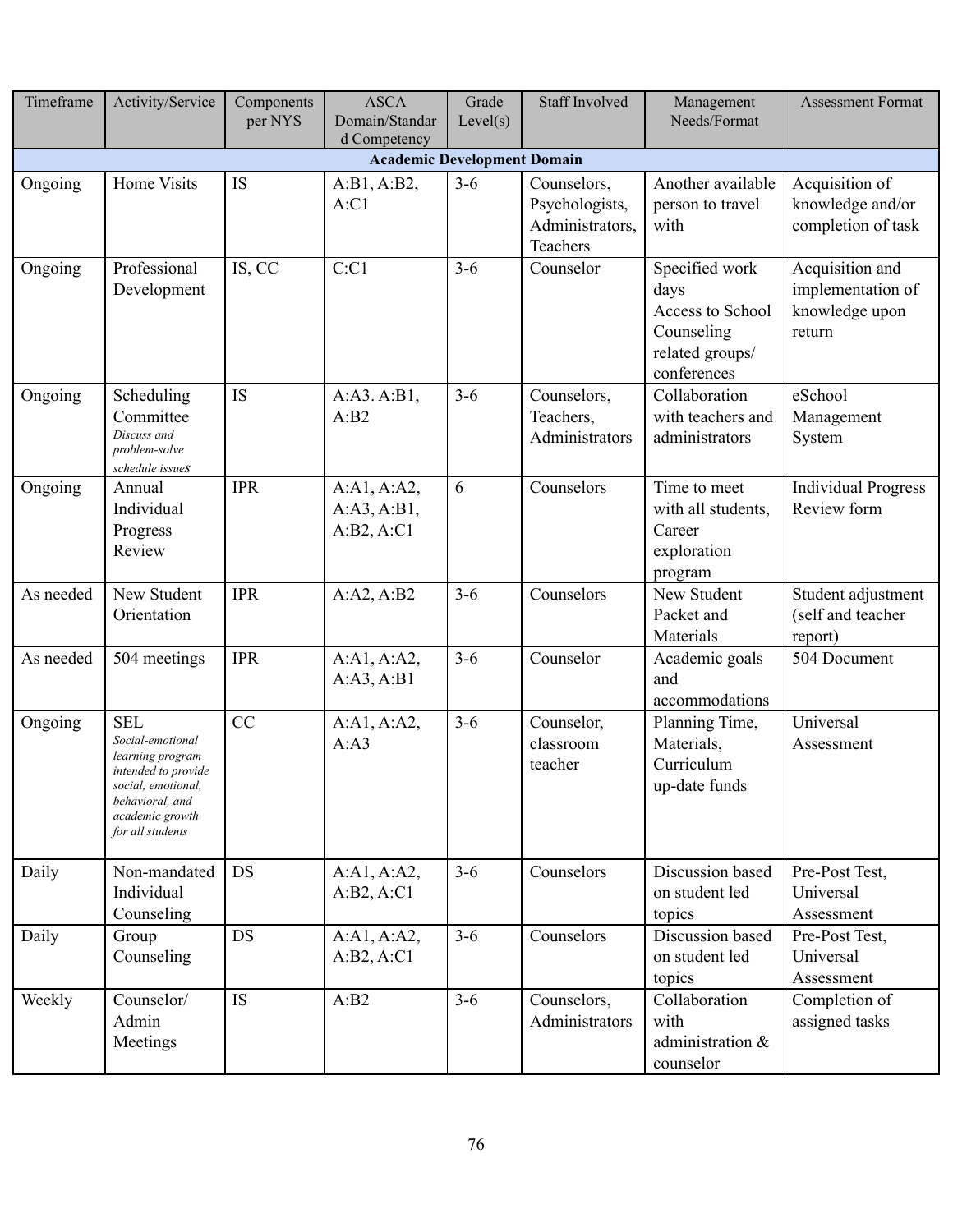| Timeframe                          | Activity/Service                                                                           | Components<br>per NYS | <b>ASCA</b><br>Domain/Standar<br>d Competency | Grade<br>Level(s) | <b>Staff Involved</b>                      | Management<br>Needs/Format                                                    | <b>Assessment Format</b>                                                   |  |  |  |  |  |  |
|------------------------------------|--------------------------------------------------------------------------------------------|-----------------------|-----------------------------------------------|-------------------|--------------------------------------------|-------------------------------------------------------------------------------|----------------------------------------------------------------------------|--|--|--|--|--|--|
| <b>Academic Development Domain</b> |                                                                                            |                       |                                               |                   |                                            |                                                                               |                                                                            |  |  |  |  |  |  |
| As needed                          | Webpage<br>Updating and<br>maintaining school<br>counseling webpage<br>on district website | IS                    | A:B1, A:C1                                    | $3 - 6$           | Counselors                                 | Access to<br>internet/computer<br>, time to update<br>information             | Data from school<br>website                                                |  |  |  |  |  |  |
| Quarterly                          | Review<br>Student<br>Progress/<br>Report Card                                              | <b>IPR</b>            | A:A2, A:A3,<br>A:B1, A:B2                     | $3 - 6$           | Counselors,<br>teachers                    | Academic goals<br>and<br>accommodations                                       | eSchool<br>Management<br>System                                            |  |  |  |  |  |  |
| As Needed                          | <b>BIP/FBA</b>                                                                             | <b>IPR</b>            | A.A2, A:A3,<br>A:B1                           | $3 - 6$           | Psychologist,<br>Counselors,<br>Teachers   | Academic goals<br>and<br>accommodations                                       | Follow-up<br>Meetings<br>Data Collection<br>review                         |  |  |  |  |  |  |
| September                          | 3rd Grade<br>Welcome<br>Meeting                                                            | <b>DS</b>             | A:B2                                          | 3                 | Counselor,<br>Administrators               | Auditorium                                                                    | Student<br>participation at<br>meeting,<br>student/teacher<br>feedback     |  |  |  |  |  |  |
| September                          | Open House                                                                                 | DS                    | A:A2, A:B2                                    | $3 - 6$           | Counselors,<br>Administrators              | Time after school<br>for open house                                           | Student/family<br>attendance at open<br>house                              |  |  |  |  |  |  |
| October                            | <b>STEM</b><br>Recruitment                                                                 | <b>IPR</b>            | A:A3, A:B2                                    | 6                 | Counselors,<br>teachers,<br>parents        | Attendance at<br><b>Advisor Meeting</b><br>at GCC                             | Student<br>participation in<br><b>STEM</b>                                 |  |  |  |  |  |  |
| Once in<br>Spring                  | High School<br>Tours                                                                       | <b>DS</b>             | A:A1, A:B2                                    | 6                 | Counselors,<br>Teachers                    | Access to the<br>high school,<br>availability of<br>high school<br>counselors | Student self-report                                                        |  |  |  |  |  |  |
| May                                | Accelerated<br>Student<br>Selection and<br>Placement                                       | <b>IPR</b>            | A:A3, A:B2                                    | 6                 | Counselors,<br>teachers                    | Teacher<br>recommendation                                                     | Student<br>participation in<br>accelerated courses                         |  |  |  |  |  |  |
| May-June                           | Student<br>Placement<br>meetings                                                           | <b>IPR</b>            | A:A3, A:B1,<br>A:B2                           | $2 - 6$           | Counselors,<br>teachers,<br>administrators | Academic goals<br>and<br>accommodations                                       | Acquisition of<br>knowledge                                                |  |  |  |  |  |  |
| June                               | 2nd Grade<br>Orientation                                                                   | DS                    | A:A2, A:A3,<br>A:B2                           | $\overline{3}$    | Counselors, Ad<br>ministrators             | Orientation<br>packet,<br>auditorium, video                                   | Student<br>participation at<br>orientation,<br>student/teacher<br>feedback |  |  |  |  |  |  |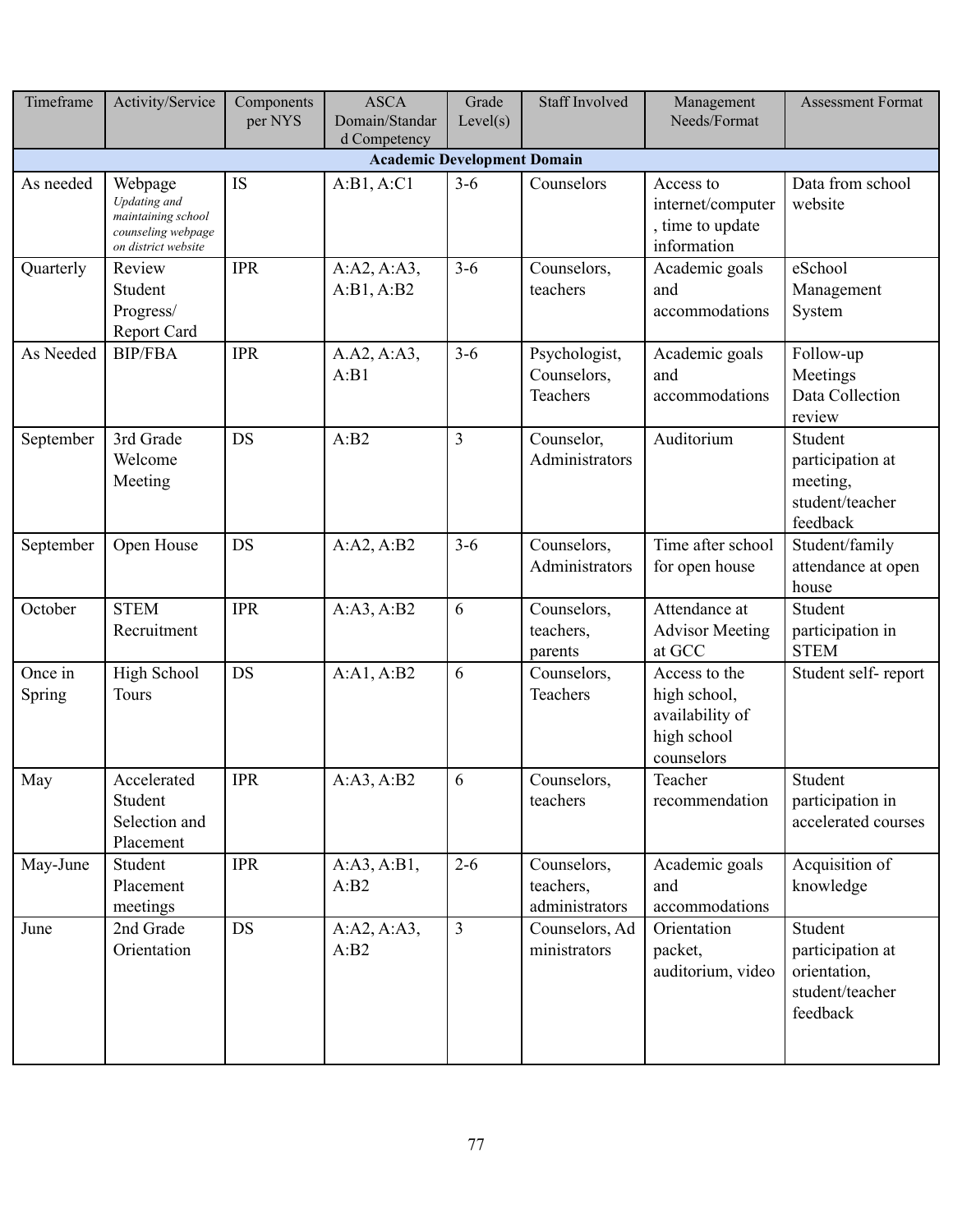| Timeframe                 | Activity/Service                                                                                                                                          | Components<br>per NYS | <b>ASCA</b><br>Domain/Standar<br>d Competency | Grade<br>Level(s) | <b>Staff Involved</b>                                                                                   | Management<br>Needs/Format                                             | <b>Assessment Format</b>                      |  |  |  |  |  |
|---------------------------|-----------------------------------------------------------------------------------------------------------------------------------------------------------|-----------------------|-----------------------------------------------|-------------------|---------------------------------------------------------------------------------------------------------|------------------------------------------------------------------------|-----------------------------------------------|--|--|--|--|--|
| <b>Career Development</b> |                                                                                                                                                           |                       |                                               |                   |                                                                                                         |                                                                        |                                               |  |  |  |  |  |
| Ongoing                   | Collaboration<br>and<br>consultation                                                                                                                      | <b>IS</b>             | C:A1, C:B1,<br>C:Cl, C:Cl                     | $3 - 6$           | Counselors,<br>Teachers,<br>Administrators,<br>Parents,<br>Outside<br>agencies,<br>Community<br>members | Collaboration<br>with all necessary<br>individuals                     | Acquisition of<br>knowledge                   |  |  |  |  |  |
| Ongoing                   | Redbook<br>Counseling<br>Sign-in system for<br>students who would<br>like to see a<br>counselor                                                           | DS                    | C:C1, C:C2                                    | $3 - 6$           | Counselors                                                                                              | Computer                                                               | Google form                                   |  |  |  |  |  |
| Ongoing                   | Annual<br>Individual<br>Progress<br>Review                                                                                                                | <b>IPR</b>            | C:A1, C:A2,<br>C:B1, C:B2,<br>C:Cl, C:Cl      | 6                 | Counselors                                                                                              | Time to meet<br>with all students,<br>Career<br>exploration<br>program | <b>Individual Progress</b><br>Review form     |  |  |  |  |  |
| Ongoing                   | <b>SEL</b><br>Social-emotional<br>learning program<br>intended to provide<br>social, emotional,<br>behavioral, and<br>academic growth<br>for all students | CC                    | C:A1, C:A2,<br>C:Cl, C:Cl                     | $3 - 6$           | Counselor,<br>classroom<br>teacher                                                                      | Planning Time,<br>Materials,<br>Curriculum,<br>up-date funds           | Pre and Post Test,<br>Universal<br>Assessment |  |  |  |  |  |
| Daily                     | Non-mandated<br>Individual<br>Counseling                                                                                                                  | DS                    | C:Cl, C:Cl                                    | $3 - 6$           | Counselors                                                                                              | Discussion based<br>on student led<br>topics                           | Pre-Post Test,<br>Universal<br>Assessment     |  |  |  |  |  |
| Daily                     | Group<br>Counseling                                                                                                                                       | DS                    | C:Cl, C:Cl                                    | $3-6$             | Counselors                                                                                              | Discussion based<br>on student led<br>topics                           | Pre-Post Test,<br>Universal<br>Assessment     |  |  |  |  |  |
| Weekly                    | Counselor/<br>Admin<br>Meetings                                                                                                                           | IS                    | C:Cl, C:Cl                                    | $3 - 6$           | Counselors,<br>Administrators                                                                           | Collaboration<br>with<br>administrators                                | Completion of<br>assigned tasks               |  |  |  |  |  |
| As Needed                 | $K-12$<br>Counselor<br>meetings                                                                                                                           | IS, C, CC             | C:Cl                                          | $K-12$            | All district<br>counselors                                                                              | Collaboration<br>with district<br>counselors                           | Completion of<br>assigned tasks               |  |  |  |  |  |
| As Needed                 | Webpage<br>Updating and<br>maintaining school<br>counseling webpage<br>on district website                                                                | IS                    | C:A1, C:A2,<br>C:B1, C:B2,<br>C:Cl, C:Cl      | $3 - 6$           | Counselors                                                                                              | Access to<br>internet/computer<br>, time to update<br>information      | Webpage, data from<br>school website          |  |  |  |  |  |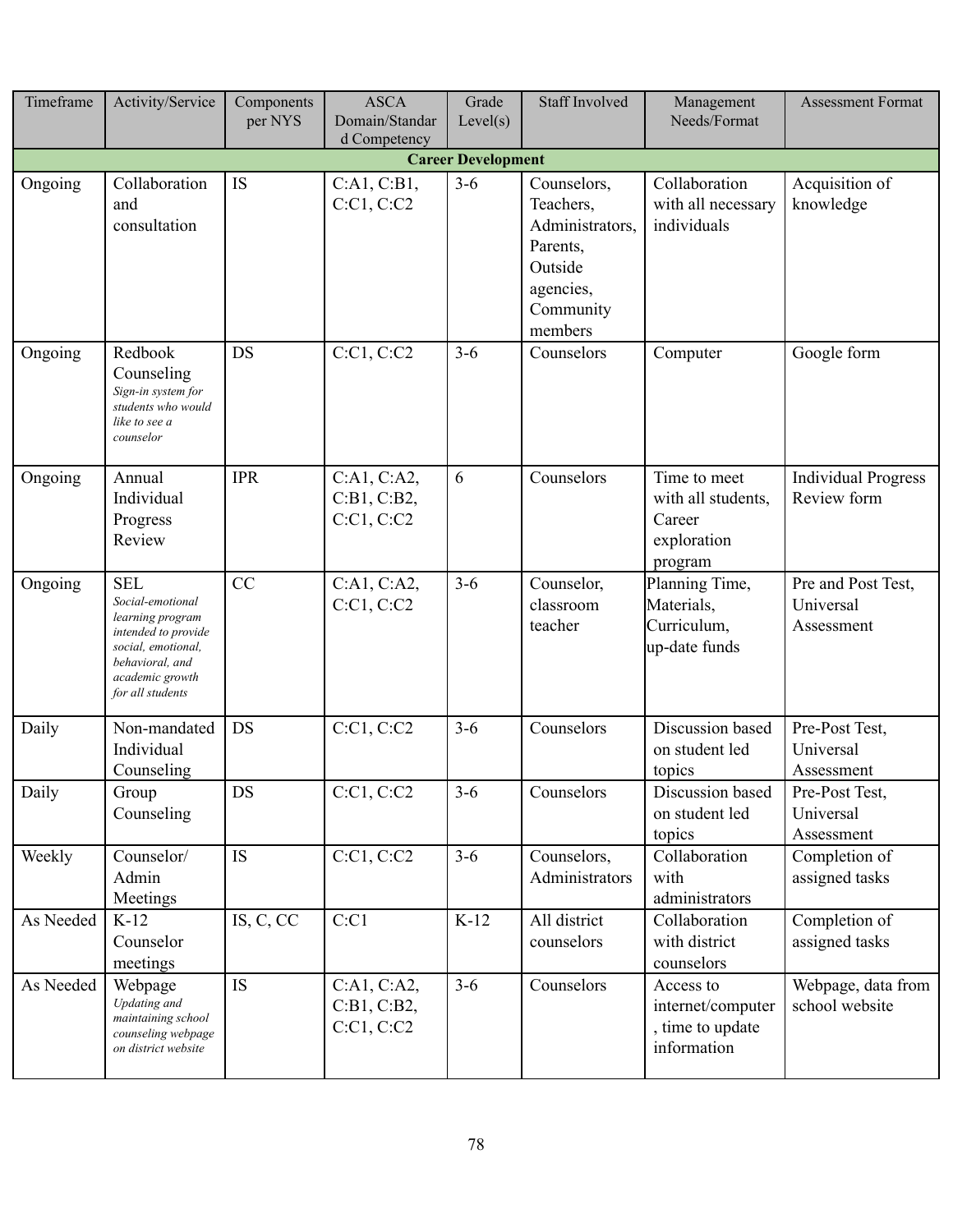| Timeframe                 | Activity/Service                             | Components<br>per NYS | <b>ASCA</b><br>Domain/Standar<br>d Competency | Grade<br>Level(s) | <b>Staff Involved</b>                                                                                   | Management<br>Needs/Format                                                                 | <b>Assessment Format</b>                                         |  |  |  |  |  |
|---------------------------|----------------------------------------------|-----------------------|-----------------------------------------------|-------------------|---------------------------------------------------------------------------------------------------------|--------------------------------------------------------------------------------------------|------------------------------------------------------------------|--|--|--|--|--|
| <b>Career Development</b> |                                              |                       |                                               |                   |                                                                                                         |                                                                                            |                                                                  |  |  |  |  |  |
| Ongoing                   | Professional<br>Development                  | IS, CC                | C:Cl                                          | $3 - 6$           | Counselor                                                                                               | Specified work<br>days<br>Access to School<br>Counseling<br>related groups/<br>conferences | Acquisition and<br>implementation of<br>knowledge upon<br>return |  |  |  |  |  |
|                           |                                              |                       | <b>Personal/Emotional Development</b>         |                   |                                                                                                         |                                                                                            |                                                                  |  |  |  |  |  |
| Ongoing                   | Documentatio<br>n                            | <b>IPR</b>            | PS:C1                                         | $3 - 6$           | Counselor                                                                                               | Keeping notes,<br>tasks, phone log,<br>etc.                                                | Analysis/utilization<br>of data collected as<br>needed           |  |  |  |  |  |
| Ongoing                   | <b>Bullying</b><br>Incident<br>Reports       | <b>DS</b>             | PS:B1, PS:C1                                  | $3 - 6$           | Counselors,<br>Teachers,<br>Administrators                                                              | Referral form                                                                              | DASA numbers,<br><b>ODRs</b>                                     |  |  |  |  |  |
| Ongoing                   | Classroom<br>Observations                    | <b>IPR</b>            | PS:A1, PS:A2.<br>PS:B1, PS:C1                 | $3 - 6$           | Counselors                                                                                              | Collaboration<br>with teachers                                                             | Acquisition of<br>knowledge                                      |  |  |  |  |  |
| Ongoing                   | <b>GCASA</b><br>Referral and<br>Consultation | <b>IPR</b>            | PS:B1, PS:C1                                  | $3 - 6$           | Counselors                                                                                              | Collaboration<br>with GCASA                                                                | Student<br>participation in<br><b>GCASA</b>                      |  |  |  |  |  |
| Ongoing                   | Collaboration<br>and<br>Consultation         | IS                    | PS:A1, PS:A2,<br>PS:B1, PS:C1                 | $3 - 6$           | Counselors,<br>Teachers,<br>Administrators,<br>Outside<br>agencies,<br>parents,<br>community<br>members | Collaboration<br>with all necessary<br>individuals                                         | Acquisition of<br>knowledge                                      |  |  |  |  |  |
| Ongoing                   | Crisis<br>Counseling                         | <b>DS</b>             | PS:A1, PS:A2,<br>PS:B1, PS:C1                 | $3 - 6$           | Counselors                                                                                              | Discussion based<br>on student led<br>topics                                               | Google form,<br>teacher referral                                 |  |  |  |  |  |
| Ongoing                   | Peer<br>Mediation                            | DS                    | PS:A1, PS:A2,<br>PS:B1, PS:C1                 | $3 - 6$           | Counselors                                                                                              | Discussion based<br>on student led<br>topics                                               | Google form,<br>teacher referral                                 |  |  |  |  |  |
| Ongoing                   | Agency<br>Referrals                          | IS                    | PS:A1, PS:A2,<br>PS:B1, PS:C1                 | $3-6$             | Counselors,<br>school social<br>worker, and<br>agency                                                   | Collaboration<br>and referrals to<br>outside agencies                                      | Agency reports                                                   |  |  |  |  |  |
| Ongoing                   | Home Visits                                  | IS                    | PS:A1, PS:A2,<br>PS:C1                        | $3 - 6$           | Counselors,<br>Psychologist,<br>Administrators,<br>Teachers                                             | Another available<br>person to travel<br>with                                              | Acquisition of<br>knowledge and/or<br>completion of task         |  |  |  |  |  |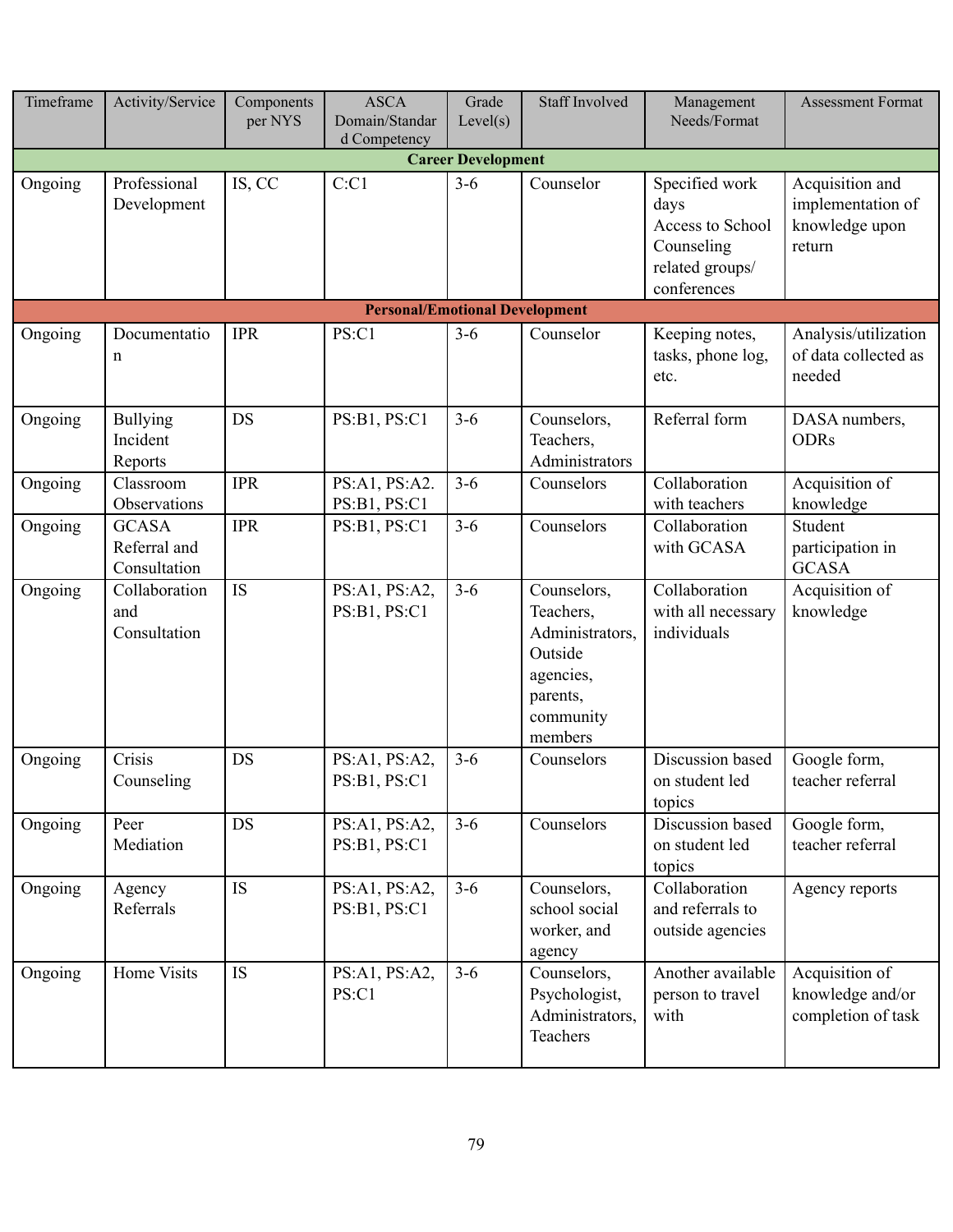| Timeframe                                             | Activity/Service                                                                                                                                       | Components<br>per NYS | <b>ASCA</b><br>Domain/Standar | Grade<br>Level(s) | <b>Staff Involved</b>                  | Management<br>Needs/Format                                                                  | <b>Assessment Format</b>                                                                          |  |  |  |  |  |
|-------------------------------------------------------|--------------------------------------------------------------------------------------------------------------------------------------------------------|-----------------------|-------------------------------|-------------------|----------------------------------------|---------------------------------------------------------------------------------------------|---------------------------------------------------------------------------------------------------|--|--|--|--|--|
| d Competency<br><b>Personal/Emotional Development</b> |                                                                                                                                                        |                       |                               |                   |                                        |                                                                                             |                                                                                                   |  |  |  |  |  |
| Ongoing                                               | Professional<br>Development                                                                                                                            | IS, CC                | C:Cl                          | $3 - 6$           | Counselor                              | Specified work<br>days,<br>Access to School<br>Counseling<br>related groups/<br>conferences | Acquisition and<br>implementation of<br>knowledge upon<br>return                                  |  |  |  |  |  |
| Ongoing                                               | School Supply<br>Closet<br>Maintain and<br>organize closet,<br>provide items to<br>students and<br>families in need                                    | DS                    | PS:B1, PS:C1                  | $3 - 6$           | Counselors                             | Funds and<br>Donations                                                                      | Distribution of<br>donations/<br>helpfulness to<br>families                                       |  |  |  |  |  |
| Ongoing                                               | Annual<br>Individual<br>Progress<br>Review                                                                                                             | <b>IPR</b>            | PS:A1, PS:B1,<br>PS:Cl        | 6                 | Counselors                             | Student planning<br>career<br>exploration<br>program                                        | <b>Individual Progress</b><br>Review form                                                         |  |  |  |  |  |
| As needed                                             | Parent Teacher<br>Conferences                                                                                                                          | <b>IPR</b>            | PS:A1, PS:A2,<br>PS:B1, PS:C1 | $3 - 6$           | Counselors,<br>teachers and<br>parents | Collaboration<br>with<br>administration,<br>teachers, $\&$<br>parents                       | Follow-up phone<br>calls or<br>meetings/ODRs/rep<br>ort<br>cards/Observable<br>change in behavior |  |  |  |  |  |
| As needed                                             | <b>SSI</b><br>Documentatio<br>n<br>Supplemental<br>security income<br>paperwork                                                                        | <b>IPR</b>            | PS:B1, PS:C1                  | $3 - 6$           | Counselors,<br>teachers                | Time to complete<br>SSI paperwork,<br>collaboration<br>with teachers                        | Completed SSI<br>document                                                                         |  |  |  |  |  |
| As needed                                             | New student<br>orientation                                                                                                                             | <b>IPR</b>            | PS:B1                         | $3 - 6$           | Counselors                             | New Student<br>Packet and<br>Materials                                                      | Student adjustment<br>(self and teacher<br>report)                                                |  |  |  |  |  |
| As needed                                             | 504 meetings                                                                                                                                           | <b>IPR</b>            | PS:B1, PS:C1                  | $3 - 6$           | Counselor                              | Academic goals /<br>accommodations                                                          | 504 Document                                                                                      |  |  |  |  |  |
| Daily                                                 | Non-mandated<br>Individual<br>Counseling                                                                                                               | DS                    | PS:A1, PS:A2,<br>PS:B1, PS:C1 | $3 - 6$           | Counselors                             | Discussion based<br>on student led<br>topics                                                | Pre-Post Test,<br>Universal<br>Assessment                                                         |  |  |  |  |  |
| Daily                                                 | Group<br>Counseling                                                                                                                                    | DS                    | PS:A1, PS:A2,<br>PS:B1, PS:C1 | $3 - 6$           | Counselors                             | Discussion based<br>on student led<br>topics                                                | Pre-Post Test,<br>Universal<br>Assessment                                                         |  |  |  |  |  |
| Weekly                                                | Backpack<br>Program<br>Hand out backpacks<br>of food to students<br>who sign up to take<br>home extra food on<br>the weekend; reach<br>out to families | DS                    | PS:B1, PS:C1                  | $3 - 6$           | Counselors,<br><b>PTSA</b>             | Donations                                                                                   | Distribution of<br>donations/helpfulne<br>ss to<br>families/Google<br>survey                      |  |  |  |  |  |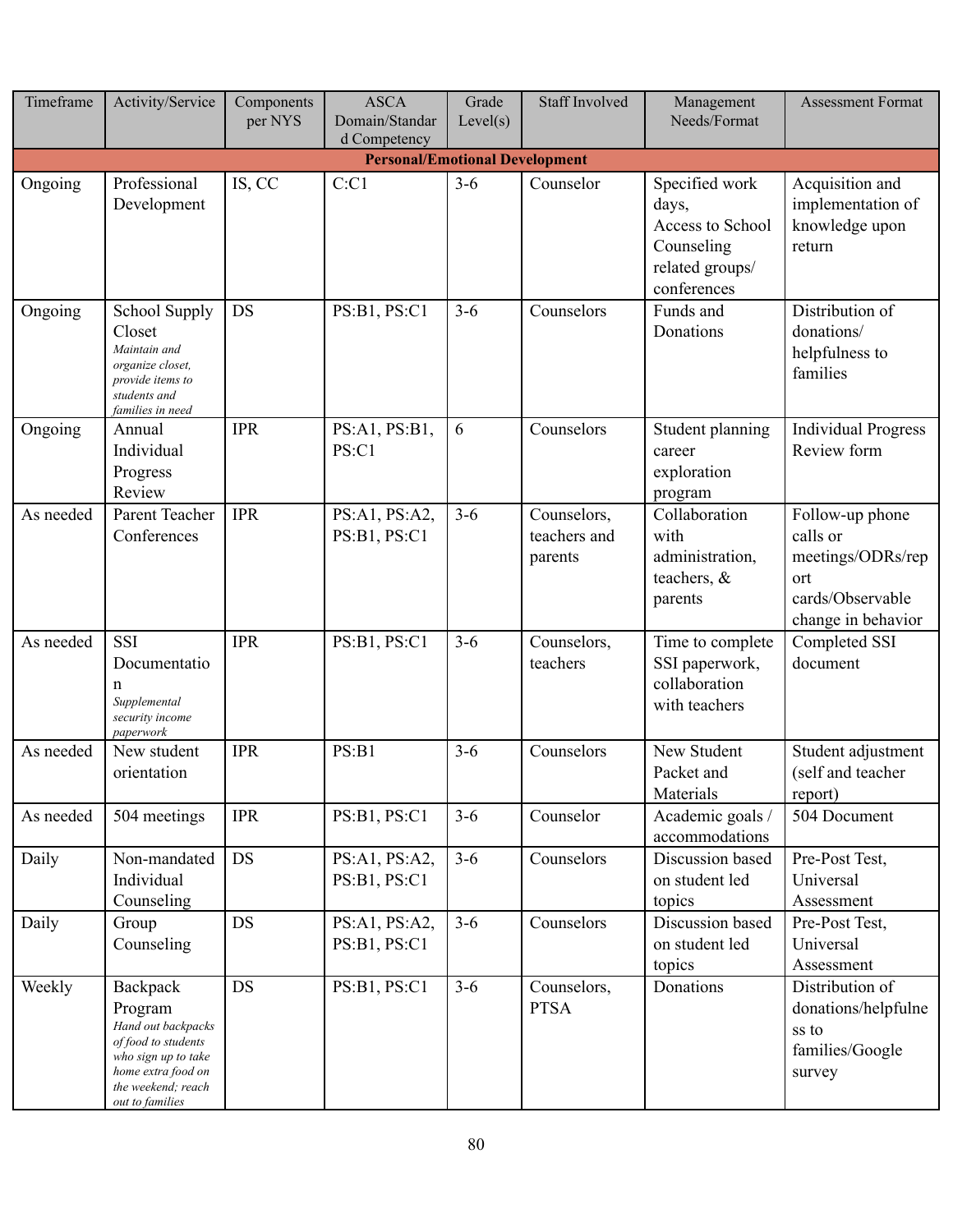| Timeframe                             | Activity/Service                                                                                                                                          | Components<br>per NYS | <b>ASCA</b><br>Domain/Standar<br>d Competency | Grade<br>Level(s) | <b>Staff Involved</b>                      | Management<br>Needs/Format                                        | <b>Assessment Format</b>                                                     |  |  |  |  |  |
|---------------------------------------|-----------------------------------------------------------------------------------------------------------------------------------------------------------|-----------------------|-----------------------------------------------|-------------------|--------------------------------------------|-------------------------------------------------------------------|------------------------------------------------------------------------------|--|--|--|--|--|
| <b>Personal/Emotional Development</b> |                                                                                                                                                           |                       |                                               |                   |                                            |                                                                   |                                                                              |  |  |  |  |  |
| Weekly                                | Counselor/<br>Admin<br>Meetings                                                                                                                           | IS                    | PS:A2                                         | $3 - 6$           | Counselors,<br>Administrators              | Collaboration<br>with<br>administration &<br>counselor            | Completion of<br>assigned tasks                                              |  |  |  |  |  |
| Ongoing                               | <b>SEL</b><br>Social-emotional<br>learning program<br>intended to provide<br>social, emotional,<br>behavioral, and<br>academic growth<br>for all students | CC                    | PS:A1, PS:A2,<br>PS:B1, PS:C1                 | $3 - 6$           | Counselor,<br>classroom<br>teacher         | Planning Time,<br>Materials,<br>Curriculum,<br>up-date funds      | Pre and Post Tests,<br>Universal<br>Assessment                               |  |  |  |  |  |
| As Needed                             | $K-12$<br>Counselor<br>Meetings                                                                                                                           | IS, C, CC             | PS:A2                                         | $K-12$            | All district<br>counselors                 | Collaboration<br>with district<br>counselors                      | Completion of<br>assigned tasks                                              |  |  |  |  |  |
| As Needed                             | Webpage<br>Updating and<br>maintaining school<br>counseling webpage<br>on district website                                                                | IS                    | PS:A1, PS:A2,<br>PS:B1, PS:C1                 | $3 - 6$           | Counselors                                 | Access to<br>internet/computer<br>, time to update<br>information | Data from school<br>website                                                  |  |  |  |  |  |
| As Needed                             | <b>BIP/FBA</b>                                                                                                                                            | <b>IPR</b>            | PS:A1, PS:A2,<br>PS:B1, PS:C1                 | $3 - 6$           | Psychologist,<br>Counselors,<br>teachers   | Academic goals<br>and<br>accommodations                           | Ongoing review                                                               |  |  |  |  |  |
| Sept                                  | 3rd Grade<br>Welcome<br>Meeting                                                                                                                           | DS                    | PS:A1, PS:A2.<br>PS:B1, PS:C1                 | 3                 | Counselor,<br>Administrators               | Auditorium                                                        | Student<br>participation at<br>meeting,<br>student/teacher<br>feedback       |  |  |  |  |  |
| Sept                                  | Open House                                                                                                                                                | DS                    | PS:A1, PS:A2.<br>PS:B1, PS:C1                 | $3 - 6$           | Counselors,<br>Administrators              | Time after school<br>for open house                               | Student/family<br>attendance at open<br>house                                |  |  |  |  |  |
| October                               | School-Wide<br>Halloween<br>Party                                                                                                                         | DS                    | PS:A1, PS:A2,<br>PS:B1, PS:C1                 | $3-6$             | Counselors,<br>Teachers,<br>Administrators | Planning Time<br>Funds for<br>Supplies                            | 100% student<br>involvement,<br>teacher feedback                             |  |  |  |  |  |
| Once<br>every<br>other year           | <b>GCASA</b><br>Survey                                                                                                                                    | <b>IS</b>             | PS:B1, PS:C1                                  | 6                 | Counselors,<br>Teachers                    | Collaboration<br>with GCASA                                       | <b>GCASA</b> survey<br>results                                               |  |  |  |  |  |
| Nov-Dec                               | Angel Tree<br>Program to collect<br>and provide holiday<br>gifts for our<br>students and<br>families in need                                              | DS                    | PS:Cl                                         | $3-6$             | Counselors,<br>Teachers,<br>Nurse          | Donations                                                         | Distribution of<br>donations/helpfulne<br>ss to<br>families/Google<br>survey |  |  |  |  |  |
| May                                   | Puberty and<br><b>Body Change</b><br>Instruction                                                                                                          | DS                    | PS:A1, PS:C1                                  | $\overline{4}$    | Counselors and<br>Physical                 | Collaboration<br>with teachers,<br>curriculum                     | Student<br>participation during<br>discussion,                               |  |  |  |  |  |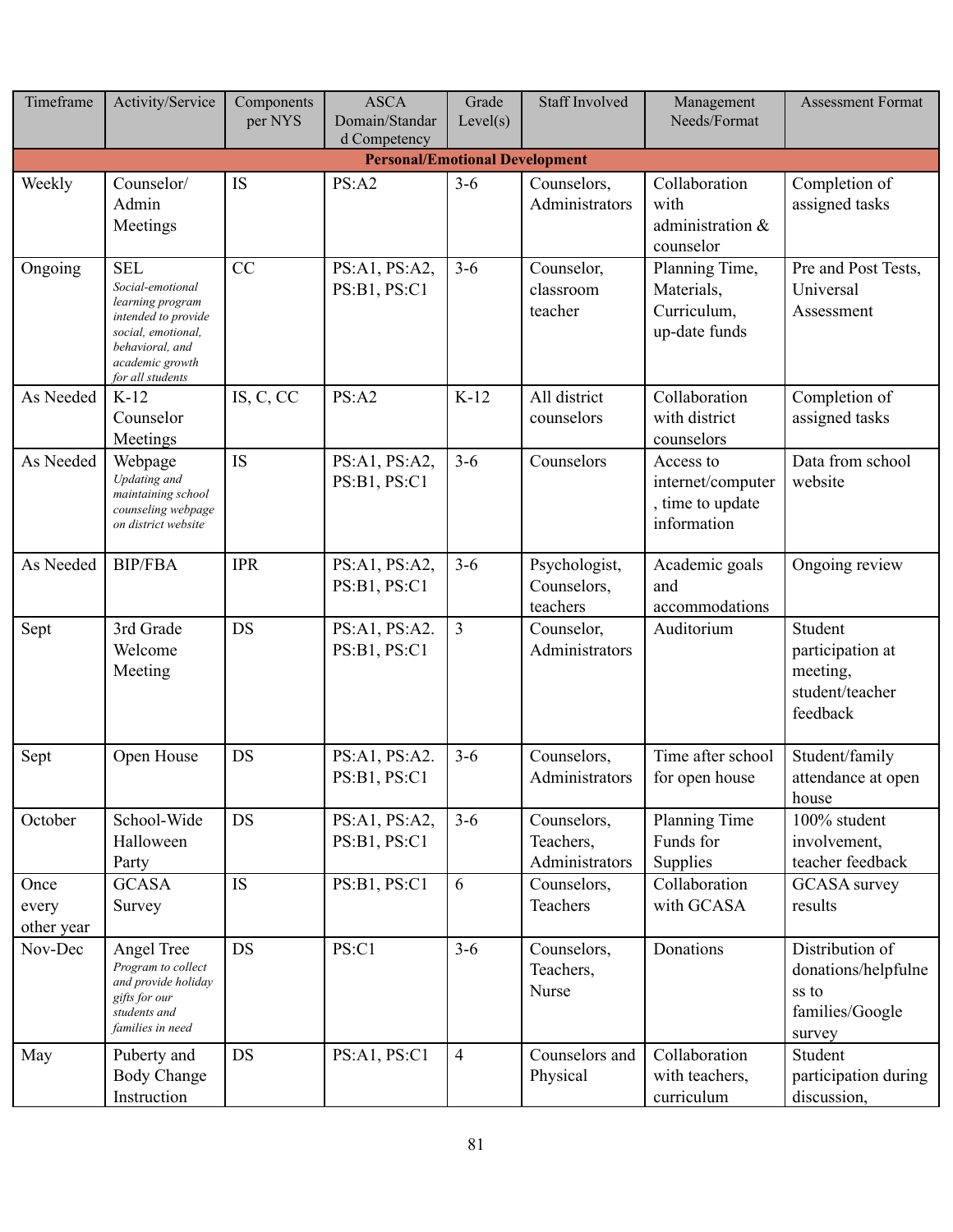|           |                                  |                       |                                               |                   | Education<br>Teachers                      |                                                                                           | student/teacher<br>feedback                                                |
|-----------|----------------------------------|-----------------------|-----------------------------------------------|-------------------|--------------------------------------------|-------------------------------------------------------------------------------------------|----------------------------------------------------------------------------|
| Timeframe | Activity/Service                 | Components<br>per NYS | <b>ASCA</b><br>Domain/Standar<br>d Competency | Grade<br>Level(s) | Staff Involved                             | Management<br>Needs/Format                                                                | <b>Assessment Format</b>                                                   |
|           |                                  |                       | <b>Personal/Emotional Development</b>         |                   |                                            |                                                                                           |                                                                            |
| May-June  | Student<br>Placement<br>Meetings | <b>IPR</b>            | PS:B1, PS:C1                                  | $2 - 7$           | Counselors,<br>teachers,<br>administrators | Collaboration<br>with teachers and<br>administrators                                      | ODRs, attendance<br>reports, grades                                        |
| June      | School-Wide<br>Fun Day           | DS                    | PS:C1                                         | $3 - 6$           | Counselors,<br>Teachers,<br>Administrators | Planning Time,<br>Funds for<br>Activities,<br>teacher<br>involvement and<br>participation | 100% student<br>involvement                                                |
| June      | 3rd Grade<br>Orientation         | <b>DS</b>             | PS:A1, PS:A2.<br>PS:B1, PS:C1                 | 3                 | Counselors,<br>Administrators              | Orientation<br>packet,<br>auditorium, video                                               | Student<br>participation at<br>orientation,<br>student/teacher<br>feedback |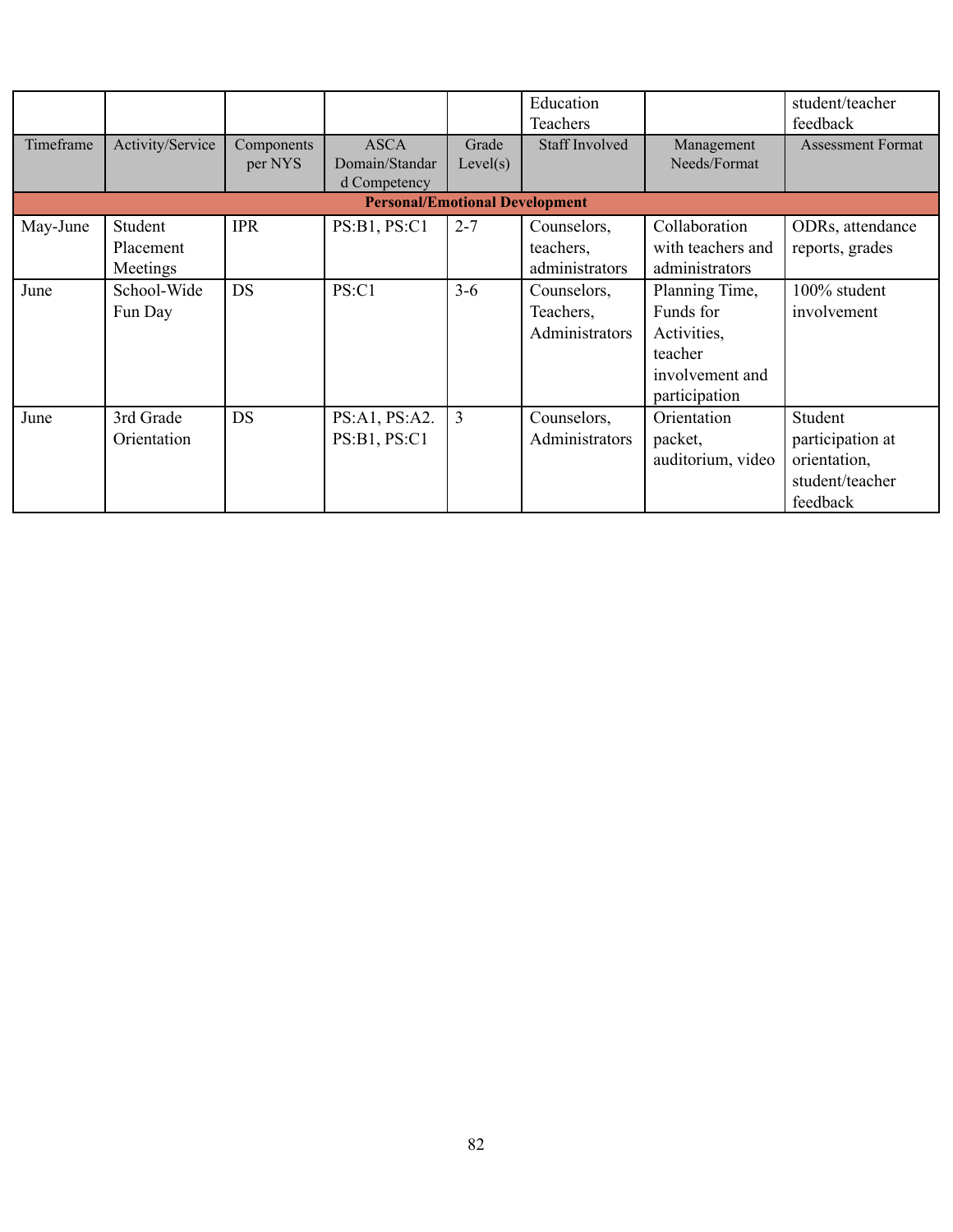## **Curriculum Map**

|  | <b>SEL 3rd Grade Curriculum</b> |
|--|---------------------------------|
|--|---------------------------------|

| SEL JI'U GI'AUC CUITICUIU           |
|-------------------------------------|
| <b>Topics</b>                       |
| Being Respectful Learners           |
| Using Self-Talk                     |
| Being Assertive                     |
| Planning to Learn                   |
| Identifying Others' Feelings        |
| <b>Understanding Perspectives</b>   |
| <b>Conflicting Feelings</b>         |
| <b>Accepting Differences</b>        |
| Showing Compassion                  |
| <b>Making Friends</b>               |
| <b>Emotion Management</b>           |
| Problem Solving                     |
| Dealing with Negative Peer Pressure |

Substance Abuse Prevention

Sexual Abuse Prevention (Erin's Law)

**SEL 4th Grade Curriculum Topics** Empathy and Respect Listening with Attention Being Assertive Respecting Similarities and Differences Understanding Complex Feelings Understanding Different Perspectives Conversation and Compliments Joining In Showing Compassion Emotion Management Avoiding Jumping to Conclusions Handling Put-Downs Solving Problems Taking Responsibility for Your Actions Dealing with Peer Pressure Substance Abuse Prevention

Sexual Abuse Prevention (Erin's Law)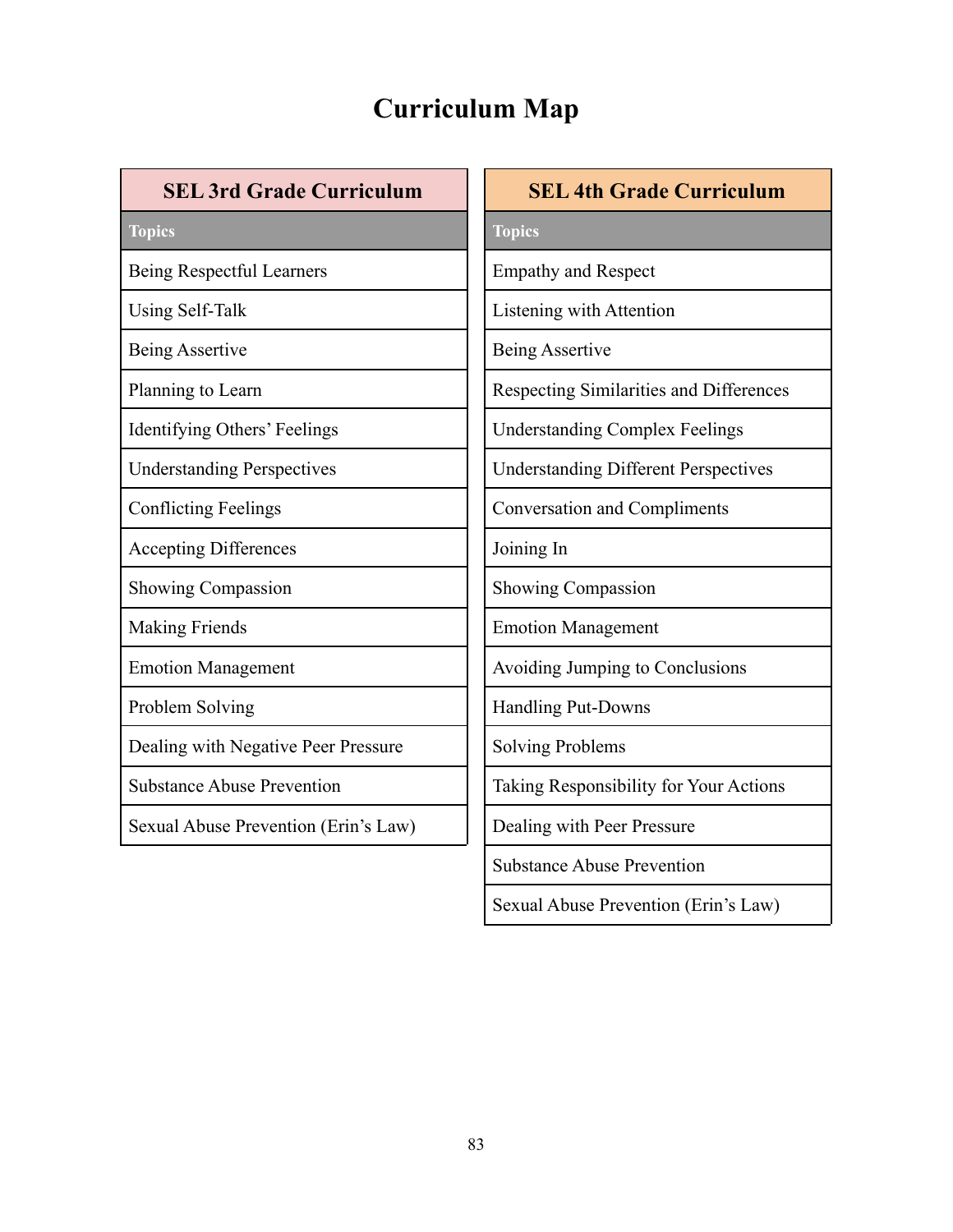**Topics**

Empathy and Respect

Listening with Attention

Being Assertive

Predicting Feelings

Taking Others' Perspectives

Accepting Differences

Disagreeing Respectfully

Responding with Compassion

Emotion Management

Resisting Revenge

Handling Put-Downs

Avoiding Assumptions

Solving Problems

Seeking Help

Dealing with Gossip

Dealing with Peer Pressure

Substance Abuse Prevention

Sexual Abuse Prevention (Erin's Law)

#### **SEL 6th Grade Curriculum**

**Topics**

Working in Groups

Friends and Allies

Considering Perspectives

Disagreeing Respectfully

Being Assertive

Recognizing Bullying

Bystanders

Emotion Management

Problem Solving

Substance Abuse Prevention

Sexual Abuse Prevention (Erin's Law)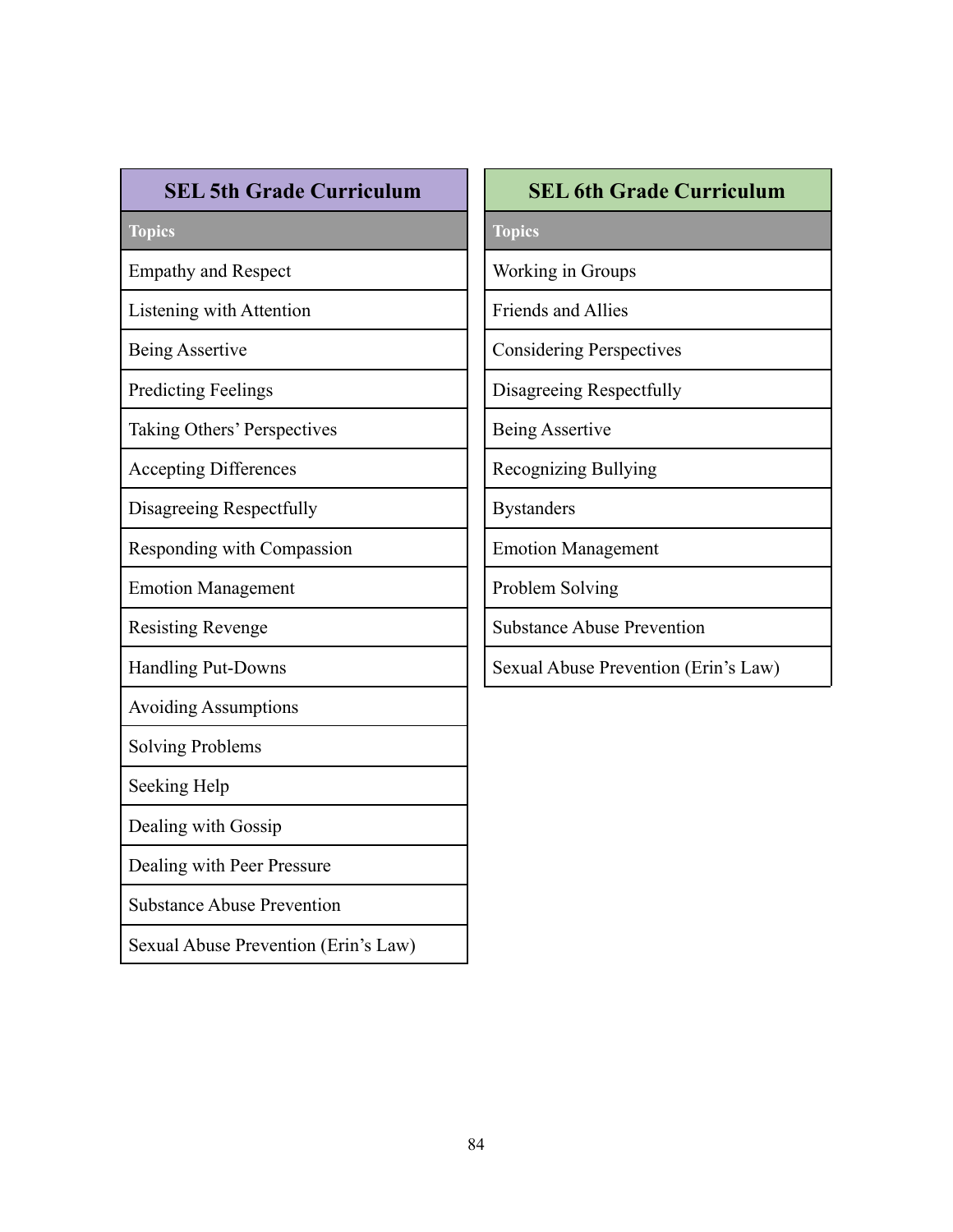### **Individual/Group Counseling Curriculum Overview**

#### **Topics**

- Social Skills
- Anger Management
- Emotion Management
- Bullying/Peer Conflict
- Safety Concerns
- Home Concerns
- Grief/Loss
- Academics/Organization Skills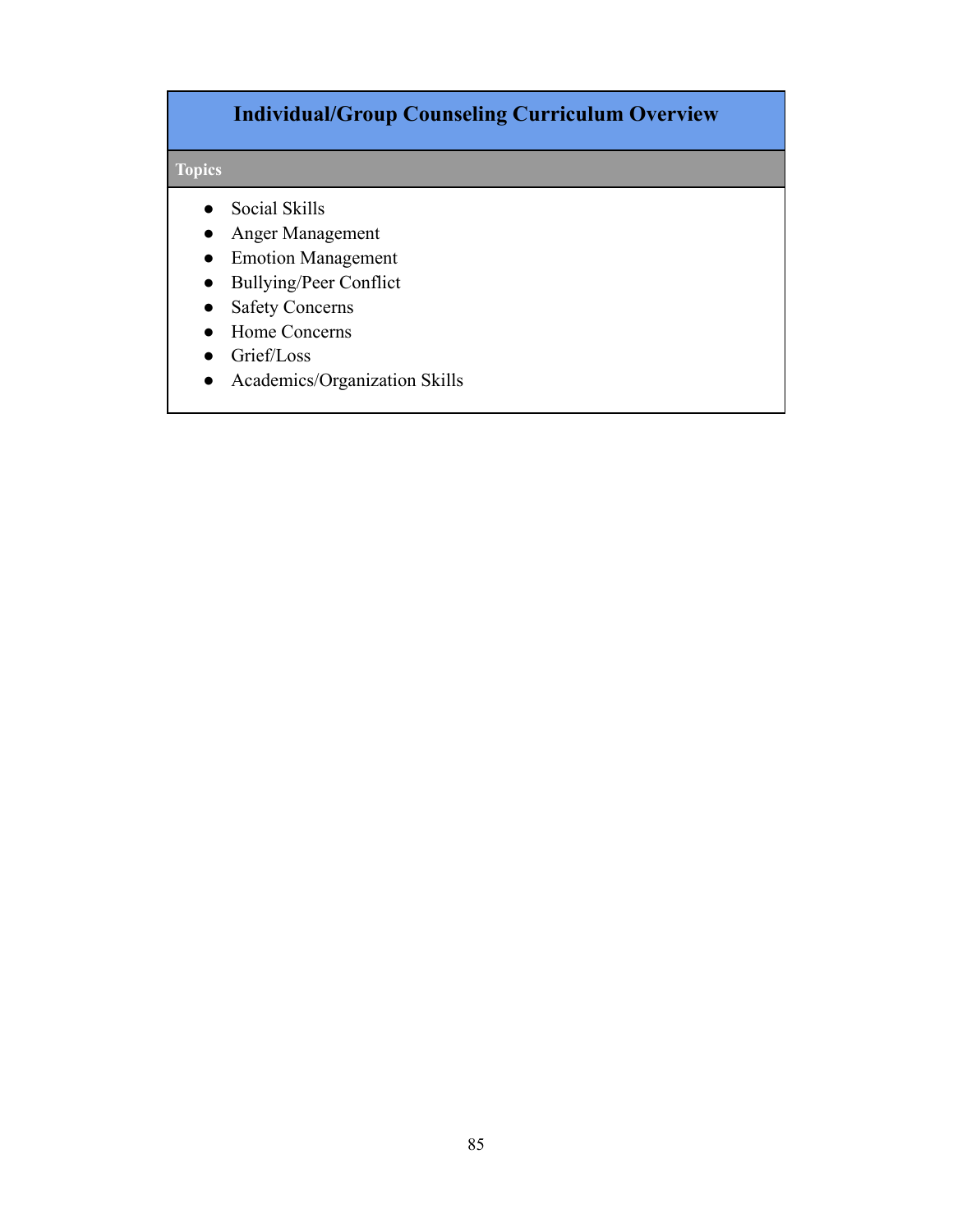

# **JR. - SR. HIGH SCHOOL COUNSELING PLAN**

## **Medina Jr. -Sr. High School**

**Activity Chart**

**Curriculum Map**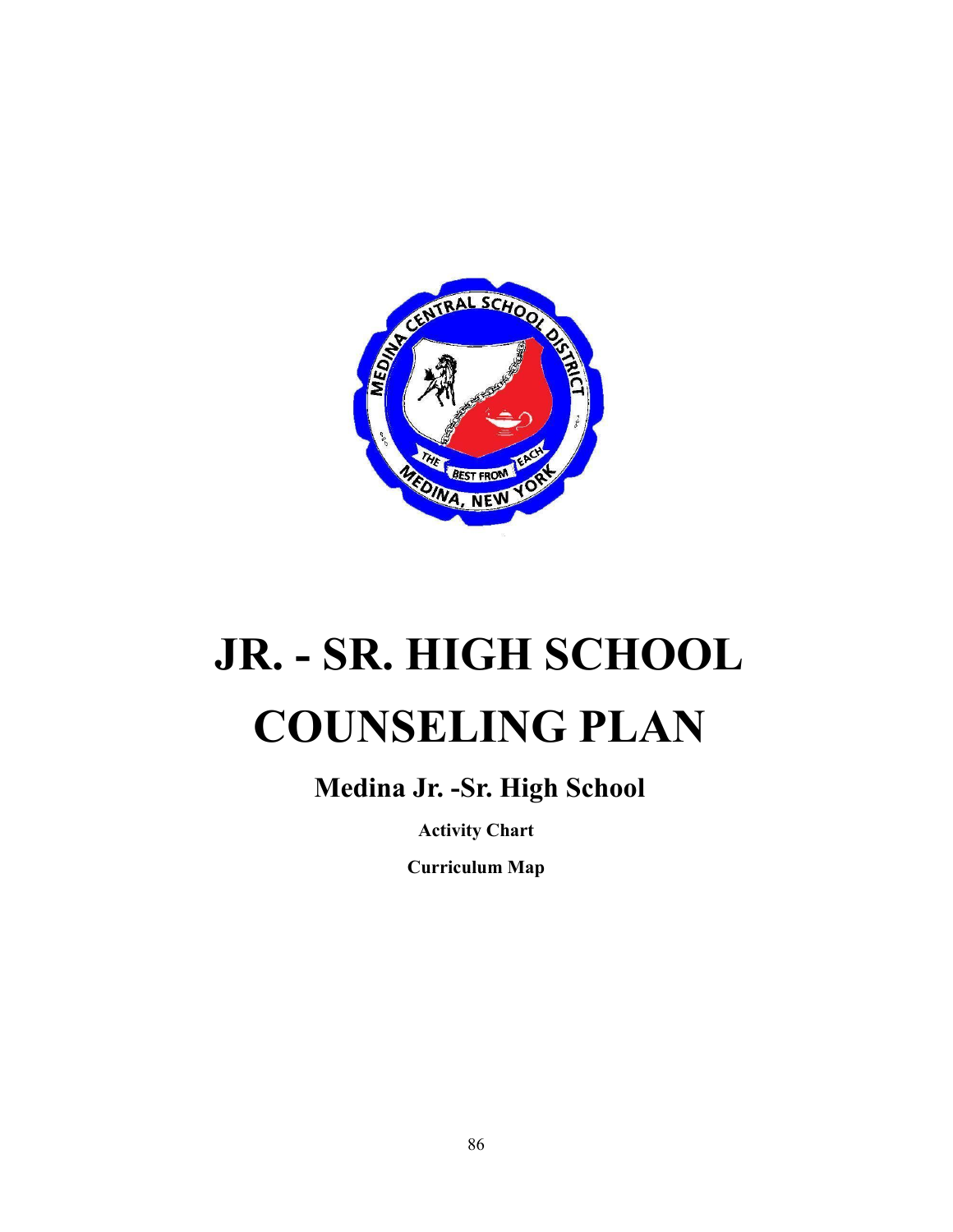## **Medina Jr./Sr. High School Counseling Activities and Services**

C = Career Instruction; CC = Core Curriculum; DS = Direct Services; IS = Indirect Services; IPR;

Individual Progress Review

| Timeframe                          | Activity/                                                                                                                                                                                                                                               | Components | <b>ASCA</b>         | Grade     | <b>Staff Involved</b>                       | Management Needs                                                                                                                                                                                        | <b>Assessment Format</b>                                                                                                                                      |  |  |  |  |
|------------------------------------|---------------------------------------------------------------------------------------------------------------------------------------------------------------------------------------------------------------------------------------------------------|------------|---------------------|-----------|---------------------------------------------|---------------------------------------------------------------------------------------------------------------------------------------------------------------------------------------------------------|---------------------------------------------------------------------------------------------------------------------------------------------------------------|--|--|--|--|
|                                    | Service                                                                                                                                                                                                                                                 | per NYS    | Domain/<br>Standard | Level(s)  |                                             |                                                                                                                                                                                                         |                                                                                                                                                               |  |  |  |  |
| <b>Academic Development Domain</b> |                                                                                                                                                                                                                                                         |            |                     |           |                                             |                                                                                                                                                                                                         |                                                                                                                                                               |  |  |  |  |
| Ongoing/<br>annually               | Academic<br>Review of<br>Credits &<br>Graduation<br>Requirements                                                                                                                                                                                        | DS, IPR    | A:B2, A:C1          | $8 - 12$  | Counselor                                   | Senior Interviews,<br>Transcripts                                                                                                                                                                       | Medina High School<br>Personalized<br><b>Education Plan</b><br>(PEP)                                                                                          |  |  |  |  |
| Ongoing/<br>annually               | Transcript<br>Management/<br>Transfer<br>Students<br>Determine<br>appropriate credit to<br>award incoming<br>students, input in<br>eSchool Management<br>system and consult<br>with building<br>principal if required                                   | IS, IPR    | A:B2                | $8 - 12$  | Counselor                                   | eSchool<br>Management<br>system, NYSED<br>Part 100.5<br>Regulations, Time<br>to input student<br>information $&$<br>course creation if<br>necessary (approx.<br>1-2 hrs./student)                       | Transcripts                                                                                                                                                   |  |  |  |  |
| Ongoing/<br>annually               | Senior Privilege<br>Pass<br>Review Senior grades<br>every 5 weeks to<br>determine seniors that<br>are in danger of<br>failing. Inform<br>students and staff of<br>loss of priv pass for<br>the next term                                                | IS, IPR    | A:B2                | 12        | Counselor                                   | eSchool<br>Management<br>system, Loss of<br>Privilege Pass slips                                                                                                                                        | <b>Grade Reports</b><br>(Progress Reports &<br>Report Cards)                                                                                                  |  |  |  |  |
| Ongoing/<br>annually               | Seal of<br>Biliteracy<br>Monitor credits and<br>course completion,<br>maintain spreadsheets,<br>collaborate with SBC<br>advisors, directly<br>coordinate with NYS<br><i><b>Office of Bilingual</b></i><br>Education and provide<br>data at end of year. | IS, IPR    | A:B2, A:C1          | $10 - 12$ | Counselor,<br><b>NYSSBC</b>                 | One counselor must<br>be on committee.<br><b>Shared Google</b><br>Drive; Seal of<br>Biliteracy, Quarterly<br>SBC Meetings,<br>NYSSB Flyers,<br>Requirements<br>Document, Time to<br>meet 3-5x per year. | Completed NYSSB<br>Applications via<br>Google Form,<br>NYSSB End of Year<br>Data Form                                                                         |  |  |  |  |
| Ongoing/<br>annually               | Award<br>Recognition<br>Monitor credits,<br>course completion for<br>students on track to<br>receive the James<br>Perry Craft & John<br>Ryan awards as well<br>as submitting<br>nominations for any<br>junior & senior<br>scholarship awards.           | <b>IS</b>  | A:A1, A:A2,<br>A:A3 | $11 - 12$ | Counselors,<br>JPC Director,<br>JR Director | <b>Student Transcripts</b><br>and Report Cards,<br>Medina High School<br>Personalized<br><b>Education Plan</b><br>(PEP), Junior<br>Awards Binder, Time<br>for meetings for<br>award selection           | <b>Application Forms</b><br>received, Student<br>listing managed by<br>program directors,<br>Awards directly<br>received by<br>participating<br>organizations |  |  |  |  |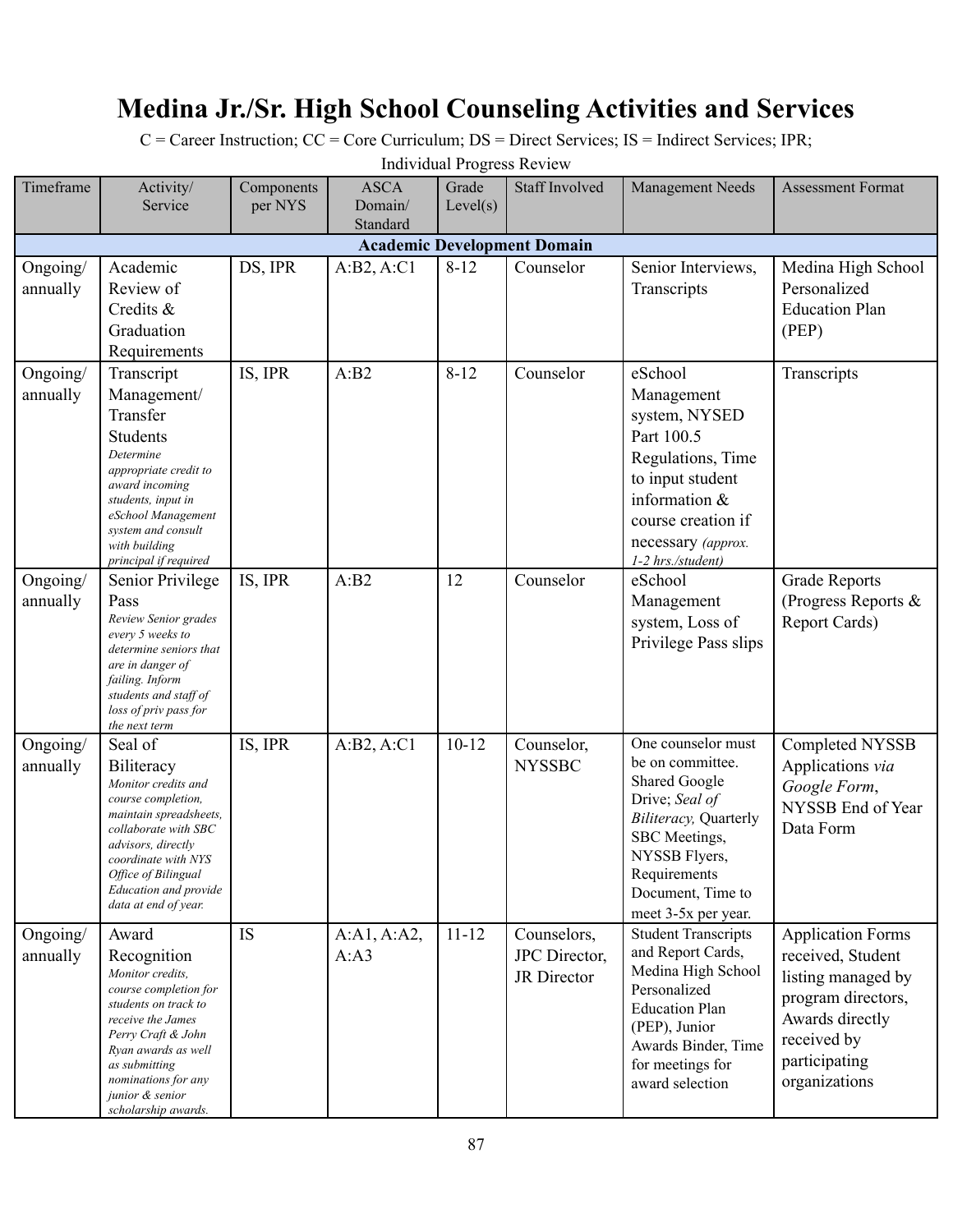| Timeframe                                      | Activity/Service                                                                                                                                                                                                                                                                                     | Components<br>per NYS | <b>ASCA</b><br>Domain/      | Grade<br>Level(s) | <b>Staff Involved</b>                                                     | Management Needs                                                                                                                                                 | <b>Assessment Format</b>                                                               |  |  |  |
|------------------------------------------------|------------------------------------------------------------------------------------------------------------------------------------------------------------------------------------------------------------------------------------------------------------------------------------------------------|-----------------------|-----------------------------|-------------------|---------------------------------------------------------------------------|------------------------------------------------------------------------------------------------------------------------------------------------------------------|----------------------------------------------------------------------------------------|--|--|--|
| Standard<br><b>Academic Development Domain</b> |                                                                                                                                                                                                                                                                                                      |                       |                             |                   |                                                                           |                                                                                                                                                                  |                                                                                        |  |  |  |
| Ongoing/<br>annually                           | Regents<br>Examination<br>Preparation<br>Monitor completion of<br><b>NYS Regents Exams</b><br>for each student.<br>Review for diploma<br>type (i.e Regents vs.<br>Advanced Regents),<br>determine if appeals<br>are needed, and<br>provide students with<br>supports for successful<br>passing score | IS, IPR               | A:B1                        | $8 - 12$          | Counselor,<br>SPED, High<br>School<br>Administrator<br>S                  | Google<br>Spreadsheet,<br>Transcripts                                                                                                                            | Medina High School<br>Personalized<br><b>Education Plan</b><br>(PEP)                   |  |  |  |
| Ongoing/<br>annually                           | Academic<br>Counseling<br>Meet with students<br>individually to<br>establish goals,<br>conduct academic<br>review of current<br>grades & grade<br>progress, discuss study<br>habits, etc.                                                                                                            | DS, IPR               | A:B1, A:B2                  | $7 - 12$          | Counselor                                                                 | Records of<br>student's grades<br>within eSchool<br>Management<br>System, IEP/504 if<br>necessary                                                                | Progress Reports,<br>Report Cards, and<br><b>Assignment Reports</b>                    |  |  |  |
| Ongoing/<br>annually                           | Schedule<br>Development/<br>Changes to<br>Student<br>Schedules                                                                                                                                                                                                                                       | IS                    | A:Cl, A:B1                  | $7 - 12$          | Counselor                                                                 | eSchool<br>Management<br>System, Course<br>Listing Sheet,<br>Teacher<br>recommendation<br>spreadsheet, PEPs<br>& Transcripts                                     | Number of<br>Add/Drop Request<br>Forms received                                        |  |  |  |
| Ongoing                                        | Collaboration &<br>Consultation<br>with Faculty<br>Members -<br>Student<br>Academics                                                                                                                                                                                                                 | IS, IPR               | A:A2,<br>A:A3,A:B1,<br>A:B2 | $7 - 12$          | Counselors,<br>teachers,<br>psychologists,<br>administrators<br>, & BOCES | Time to meet with<br>team members,<br>emails<br>$(30-70+\frac{\text{day}}{\text{day}})$ ,<br>phone calls                                                         | Acquisition of<br>knowledge                                                            |  |  |  |
| Ongoing                                        | <b>RTI</b><br>Response to<br>Intervention                                                                                                                                                                                                                                                            | IS                    | A:Cl, A:AI                  | $7 - 12$          | Counselors,<br>Psychologists,<br>Teachers,<br>Vice-principal              | Support school<br>psychologists in<br>the referral<br>process, academic<br>reports, data<br>collection,<br>collaboration with<br>teachers on student<br>progress | Assessment of<br>academic reports,<br>Follow-up with<br>teachers &<br>parent/guardians |  |  |  |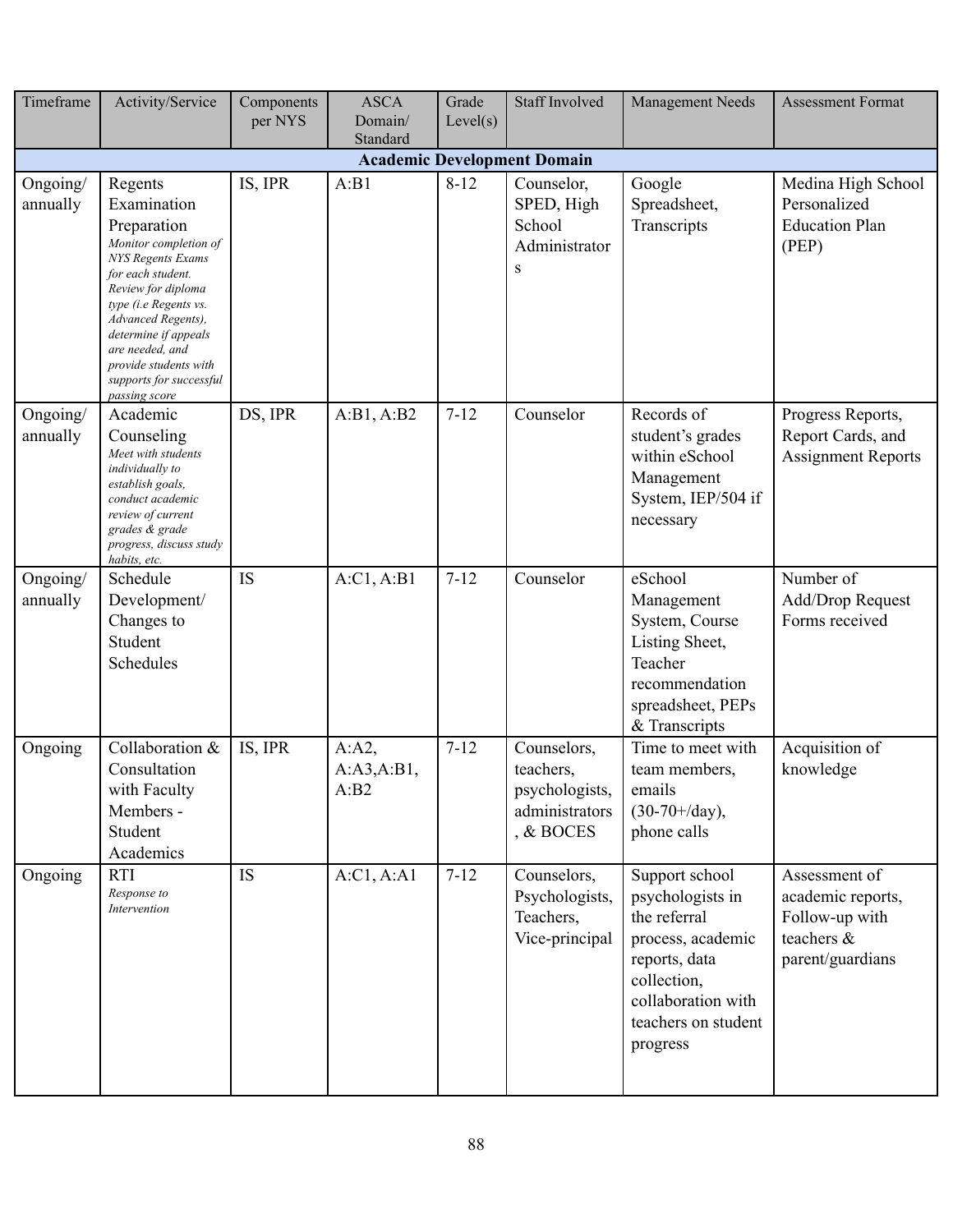| Timeframe                          | Activity/Service                                                       | Components<br>per NYS | <b>ASCA</b><br>Domain/<br>Standard | Grade<br>Level(s) | <b>Staff Involved</b>                                                           | <b>Management Needs</b>                                                                                                                                                               | <b>Assessment Format</b>                                                                                                    |  |  |  |  |
|------------------------------------|------------------------------------------------------------------------|-----------------------|------------------------------------|-------------------|---------------------------------------------------------------------------------|---------------------------------------------------------------------------------------------------------------------------------------------------------------------------------------|-----------------------------------------------------------------------------------------------------------------------------|--|--|--|--|
| <b>Academic Development Domain</b> |                                                                        |                       |                                    |                   |                                                                                 |                                                                                                                                                                                       |                                                                                                                             |  |  |  |  |
| Ongoing                            | <b>IEP</b> Annual<br>Reviews                                           | <b>DS</b>             | A:B1                               | $7 - 12$          | Counselor,<br>Teachers,<br>Psychologists,<br>Administrator<br>S                 | Student's IEP,<br><b>ACCES-VR</b> forms<br>(if applicable),<br>PEP, graduation<br>pathways handouts<br>for parent/<br>guardians                                                       | Evaluation of goal<br>met outlined in<br>student's IEP                                                                      |  |  |  |  |
| As<br>Needed                       | 504 meetings                                                           | <b>IPR</b>            | A:A1, A:A2,<br>A:A3, A:B1          | $7 - 12$          | Counselor,<br>Psychologist,<br>Vice<br>Principal,<br>Teachers,<br>Parent/Studen | Collaboration with<br>psychologist, VP,<br>and other involved<br>staff, time to hold<br>meetings                                                                                      | Removal of barriers<br>and increase of<br>opportunity,<br>Completion of<br>academic goals as<br>outlined on 504<br>document |  |  |  |  |
| Ongoing/<br>Annually               | Scholarship<br>Committee                                               | IS, IPR               | A:B2                               | $11 - 12$         | Counselors,<br>Teachers                                                         | Collaboration with<br>committee<br>members, planning<br>time, student<br>transcripts, resume<br>of activities,<br>colleges of interest,<br>Google Form<br>responses                   | Applications<br>(Google Forms),<br>Excel spreadsheet<br>maintained by<br>scholarship director                               |  |  |  |  |
| Ongoing                            | <b>GCC STEM</b><br>Program<br>Requirements                             | IPR, C, IS            | A:B2                               | $7 - 12$          | Counselors,<br><b>GCC STEM</b><br>Program<br><b>Advisors</b>                    | Attend workshops<br>(if required for<br>updates) to learn<br>updates to program<br>requirements,<br>transcripts,<br>communication<br>with parent $\&$<br>student, annotate<br>on PEPs | Student completion<br>of program;<br>Receivement of<br><b>Associates Degree</b><br>upon graduation of<br>High School        |  |  |  |  |
| Ongoing/<br>As<br>Needed           | Accommodation<br>Applications<br>for Student<br><b>College Testing</b> | <b>IS</b>             | A:B1, A:B2                         | $10 - 12$         | Counselor<br>(SSD)<br>Coordinator),<br>parent/<br>guardian(s)                   | College Board<br><b>SSD</b><br>Accommodations<br>Website, parent<br>communication,<br><b>SAT</b><br>Accommodations<br><b>Request Form</b><br>signed by guardian                       | Number of students<br>who receive<br>appropriate<br>accommodations on<br>PSAT, SAT, & ACT                                   |  |  |  |  |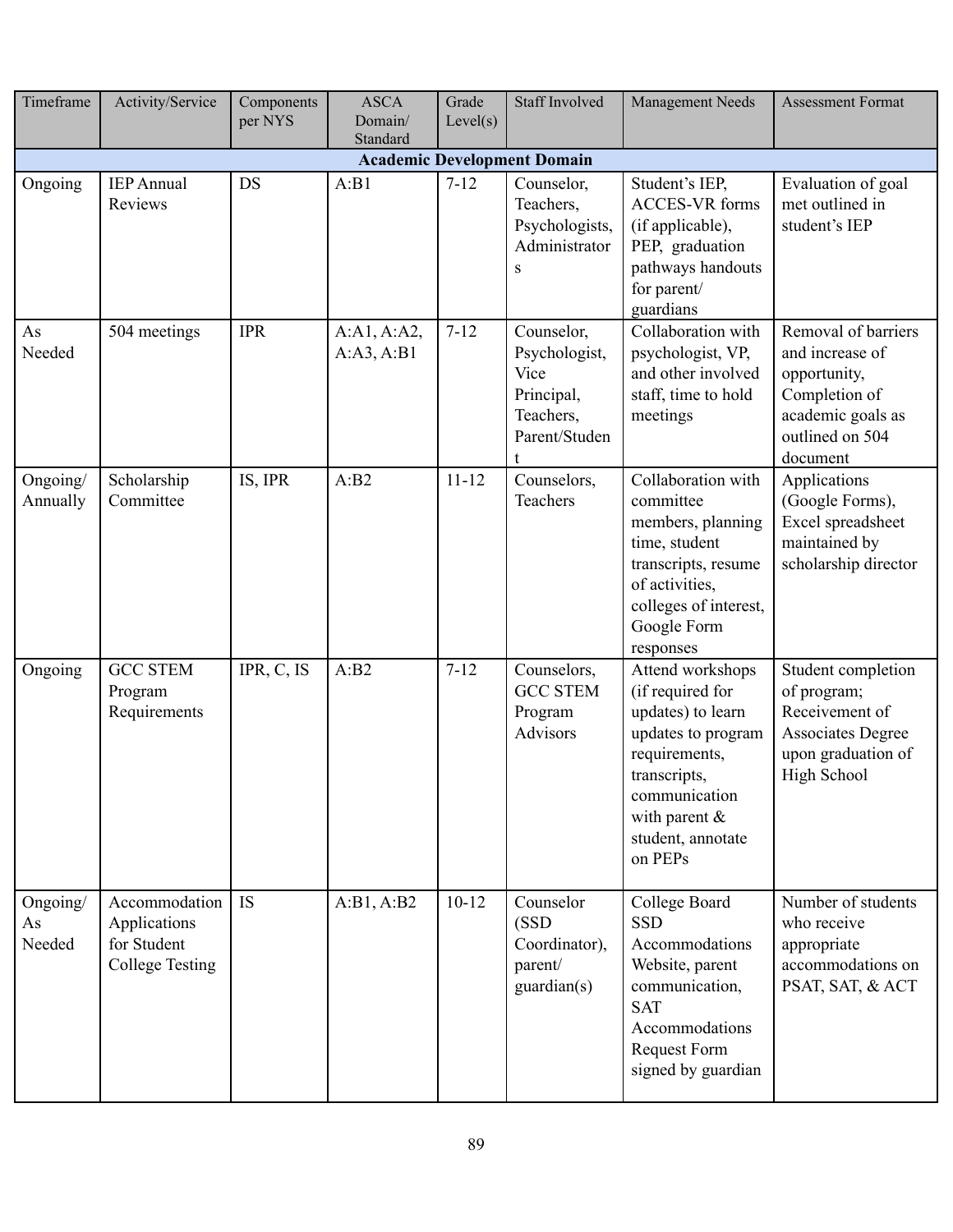| Timeframe                          | Activity/Service                                                    | Components<br>per NYS | <b>ASCA</b><br>Domain/<br>Standard | Grade<br>Level(s) | <b>Staff Involved</b>                                                                                                                            | <b>Management Needs</b>                                                                                                                                                                                                                                                                                                                                                       | <b>Assessment Format</b>                                                          |  |  |  |  |
|------------------------------------|---------------------------------------------------------------------|-----------------------|------------------------------------|-------------------|--------------------------------------------------------------------------------------------------------------------------------------------------|-------------------------------------------------------------------------------------------------------------------------------------------------------------------------------------------------------------------------------------------------------------------------------------------------------------------------------------------------------------------------------|-----------------------------------------------------------------------------------|--|--|--|--|
| <b>Academic Development Domain</b> |                                                                     |                       |                                    |                   |                                                                                                                                                  |                                                                                                                                                                                                                                                                                                                                                                               |                                                                                   |  |  |  |  |
| At least<br>Twice<br>Annually      | Professional<br>Development/<br><b>NOCA</b><br>Conferences          | <b>IS</b>             | A:A2, A:B1                         | N/A               | Counselors                                                                                                                                       | <b>Registration fees</b><br>(if applicable),<br>time to attend<br>workshops/<br>trainings                                                                                                                                                                                                                                                                                     | Acquisition and<br>implementation of<br>knowledge and<br>resources upon<br>return |  |  |  |  |
| Aug-<br>Sept &<br>Jan - Feb        | <b>AIS</b><br>identification/sc<br>heduling                         | IPR, IS               | A:A2, A:B1                         | $7 - 12$          | Counselors,<br>Teachers                                                                                                                          | eSchool<br>Management<br>System, student<br>schedules,<br>academic reports,<br>teacher<br>recommend-<br>ations                                                                                                                                                                                                                                                                | Fastbridge<br>Assessments,<br>Progress Reports and<br><b>Report Cards</b>         |  |  |  |  |
| July-Octo<br>ber                   | <b>Advanced Study</b><br>(AS) Course<br>Management                  | IS                    | A:B1, A:C1                         | $10 - 12$         | Counselor<br>(AS <sup>2</sup> )<br>Coordinator)<br>AS Teachers,<br><b>Building</b><br>Principal,<br>Affiliated<br>College<br>Representativ<br>es | AS Course<br>Spreadsheet, AS<br>Credit Transfer<br>Spreadsheet - Mailed<br>to all students grades<br>$11-12$ with<br>schedules, Maintain<br>on Google<br>Classroom, Drafting<br>of Financial Aid<br>Letters, Management<br>of Certificate of<br>Residence Handouts,<br>Communication with<br>AS Representatives,<br>Setup of AS<br>Classroom<br>Presentations in<br>September | Credits acquired by<br>students throughout<br>high school career                  |  |  |  |  |
| Sept                               | Open House                                                          | <b>DS</b>             | A:A2, A:B2                         | $7 - 12$          | Counselors,<br>Administrator<br>$\mathbf S$                                                                                                      | Counseling Center<br>booth setup,<br>handouts for<br>parents                                                                                                                                                                                                                                                                                                                  | Student/family<br>attendance at open<br>house                                     |  |  |  |  |
| Nov/Dec                            | Updates to<br>Department<br>Offerings $\&$<br><b>Course Catalog</b> | <b>IS</b>             | A:B1                               | N/A               | Counselors,<br>Teachers,<br>Administratio<br>n                                                                                                   | Time to meet with<br>each department<br>Chair/collaboration<br>with Principal,<br>annotate changes to<br>courses, course<br>descriptions, or<br>policies, update new<br>catalog on high<br>school webpage                                                                                                                                                                     | Acquisition of<br>knowledge, Course<br>Catalog completion                         |  |  |  |  |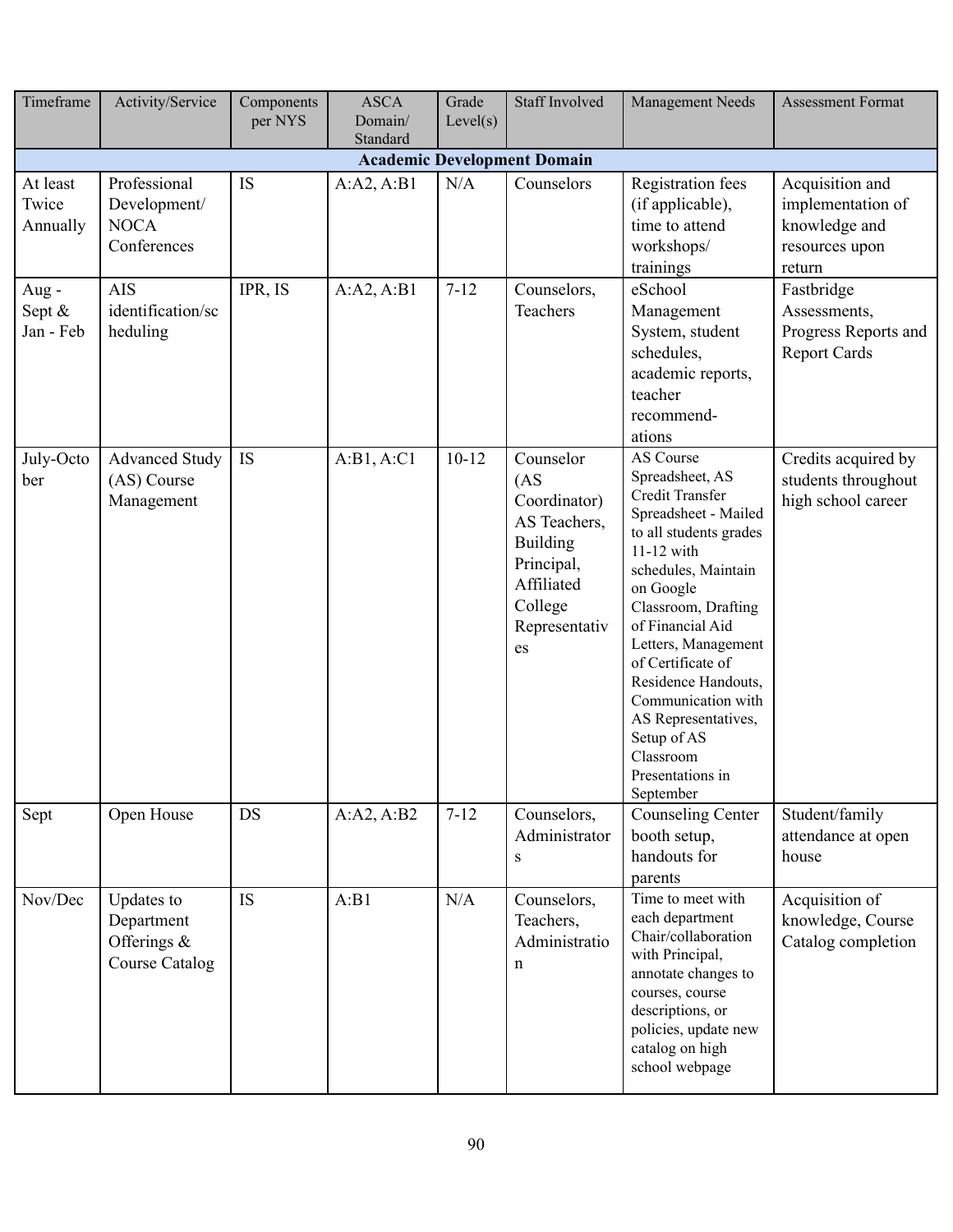| Timeframe                                        | Activity/Service                                                                   | Components<br>per NYS | <b>ASCA</b><br>Domain/ | Grade<br>Level(s) | <b>Staff Involved</b>      | Management Needs                                                                                                                                                                                                                                                                                                                                                                                                                                  | <b>Assessment Format</b>                                                         |  |  |  |  |
|--------------------------------------------------|------------------------------------------------------------------------------------|-----------------------|------------------------|-------------------|----------------------------|---------------------------------------------------------------------------------------------------------------------------------------------------------------------------------------------------------------------------------------------------------------------------------------------------------------------------------------------------------------------------------------------------------------------------------------------------|----------------------------------------------------------------------------------|--|--|--|--|
| Standard<br><b>Academic Development Domain</b>   |                                                                                    |                       |                        |                   |                            |                                                                                                                                                                                                                                                                                                                                                                                                                                                   |                                                                                  |  |  |  |  |
| October                                          | <b>PSAT</b><br>Administration<br>Completed during<br>school day                    | <b>DS</b>             | A; B1, A:B2,<br>C:A1   | $10 - 11$         | <b>PSAT</b><br>Coordinator | Coordination of<br>Pre-PSAT admin.<br>day the day before,<br>Designated testing<br>classrooms, Time for<br>coordination with<br>Building Principal,<br>BOCES,<br>Transportation<br>Department,<br>Cafeteria personnel<br>& UPS, Time to<br>complete mandatory<br>annual PSAT<br>administration<br>training, changing of<br>bell schedule, Email<br>to all staff,<br>management of<br>sign-up forms and<br>Roster via Google<br>spreadsheets, etc. | Student<br>participation,<br>Acquisition of<br>standardized testing<br>knowledge |  |  |  |  |
| 2x/Year<br>Once in<br>Fall,<br>Once in<br>Spring | <b>SAT</b><br>Administration<br>Completed on<br>Saturdays                          | DS                    | A; B1, A:B2,<br>C:A    | $11 - 12$         | SAT/SSD<br>Coordinator     | Building use during<br>designated day, Time<br>to organize,<br>distribute and<br>package returned<br>materials,<br>Coordination with<br>building principal,<br>personnel who will<br>administer SAT, &<br>UPS for scheduled<br>pickup, Student<br>roster from College<br>Board, etc.                                                                                                                                                              | Student<br>participation,<br>Preparedness for<br>college admission               |  |  |  |  |
| Dec                                              | Classroom<br>Presentation;<br>Under-<br>standing<br>Requirements<br>for Graduation | CC, C, DS             | A:Cl                   | 8                 | 8th Grade<br>Counselor     | Access to<br>classroom time,<br>overhead projector                                                                                                                                                                                                                                                                                                                                                                                                | Pre-Meeting<br>Planning Form &<br>Questionnaire                                  |  |  |  |  |
| Dec - Jan                                        | Course<br>Recommend-<br>ations for<br>Student<br>Placement<br>Preparation          | <b>IS</b>             | A:B1, A:C1             | $7 - 12$          | Counselors,<br>Teachers    | Time to manage<br>and review<br>recommend-<br>ation listings<br>(Google Form),<br>IEPs/504s                                                                                                                                                                                                                                                                                                                                                       | Acquisition of<br>knowledge,<br>Appropriate<br>placement of<br>students          |  |  |  |  |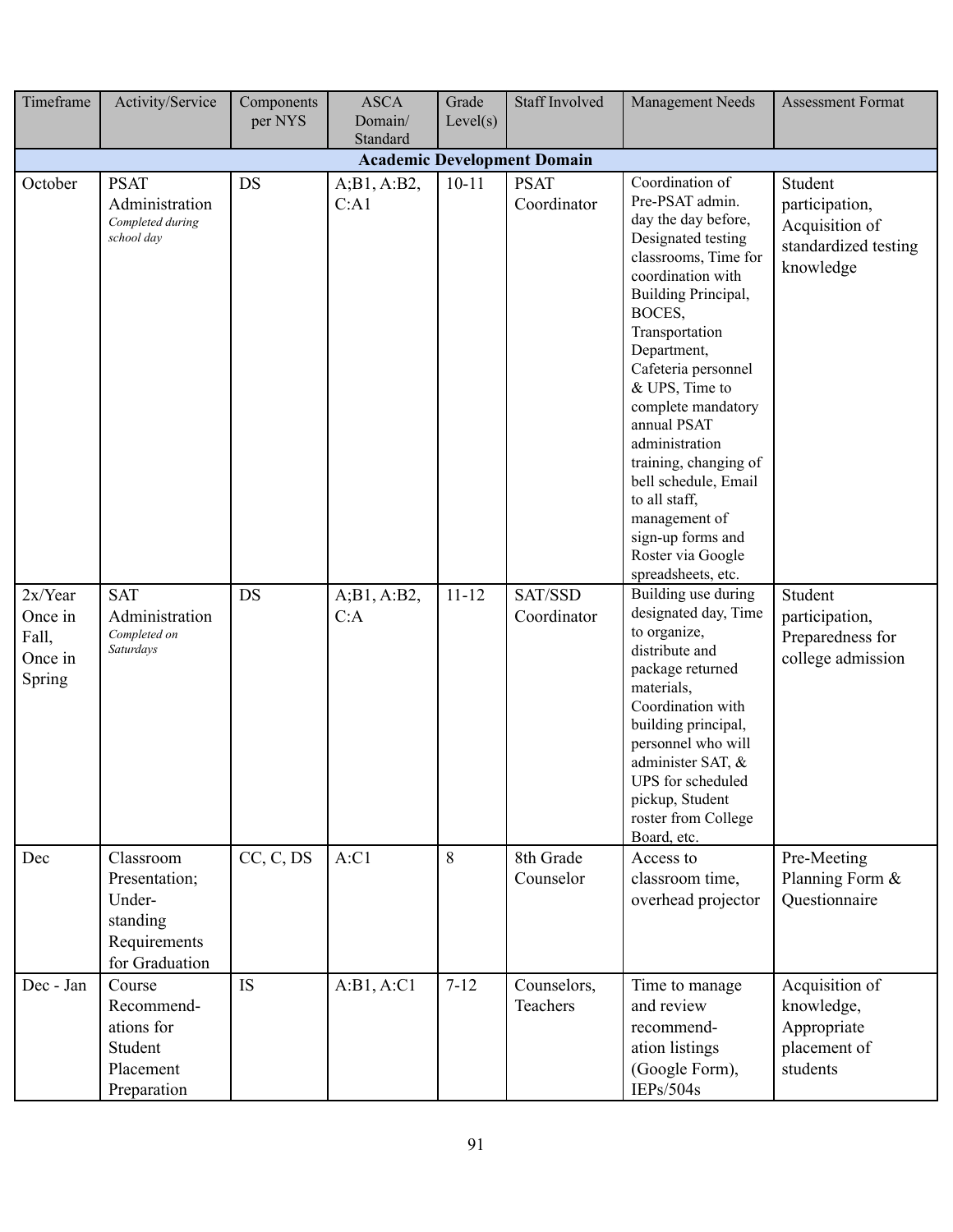| Timeframe                          | Activity/Service                                                                                                                                                                                            | <b>HS</b>             | <b>ASCA</b>               | Grade    | <b>Staff Involved</b>                                                   | Management Needs                                                                                                                                                                                                                                                                                 | <b>Assessment Format</b>                                                    |  |  |  |
|------------------------------------|-------------------------------------------------------------------------------------------------------------------------------------------------------------------------------------------------------------|-----------------------|---------------------------|----------|-------------------------------------------------------------------------|--------------------------------------------------------------------------------------------------------------------------------------------------------------------------------------------------------------------------------------------------------------------------------------------------|-----------------------------------------------------------------------------|--|--|--|
|                                    |                                                                                                                                                                                                             | Components<br>per NYS | Domain/<br>Standard       | Level(s) |                                                                         |                                                                                                                                                                                                                                                                                                  |                                                                             |  |  |  |
| <b>Academic Development Domain</b> |                                                                                                                                                                                                             |                       |                           |          |                                                                         |                                                                                                                                                                                                                                                                                                  |                                                                             |  |  |  |
| Dec-Mar                            | Course<br>Selections<br>Preparing each<br>student for the next<br>academic year by<br>selecting courses that<br>will allow them to<br>graduate and reach<br>their fullest academic<br>and career potential. | <b>DS</b>             | A:B2, A:B1                | $8 - 11$ | Counselors                                                              | Transcripts, PEPs,<br>Referrals from<br>teachers, course<br>codes, Student<br>Planning Roster,<br>Time to meet with<br>each student<br>individually,<br>grades $8-11$ .                                                                                                                          | <b>Course Selection</b><br>Listing Sheets,<br>eSchool Scheduling<br>Reports |  |  |  |
| April                              | Master<br>Schedule<br>Design $&$<br>Planning                                                                                                                                                                | IS                    | A:A2, A:B2,<br>A:Cl, A:B2 | $7 - 12$ | Counselors,<br>Teachers,<br>High School<br>Bldg.<br>Administratio<br>n  | Collaboration with<br>teachers, student<br>course requests,<br>knowledge of<br>availability of<br>rooms & staffing,<br>min. 2 full days for<br>development of<br>master schedule<br>examples by lead<br>counselor in add.<br>to 2 full days with<br>Master Scheduling<br>Team for<br>Development | eSchool<br>Management<br>System; Conflict<br>Matrix Report                  |  |  |  |
| June                               | Credit<br>Recovery;<br>Summer School<br>Scheduling                                                                                                                                                          | <b>IS</b>             | A:B2, A:C1                | $8 - 12$ | Counselors,<br>Counseling<br>Center<br>Secretary,<br><b>BOCES</b> staff | Transcripts,<br>Summer school<br>registration sheets,<br>collaboration with<br>teachers & BOCES<br>staff, contact with<br>parents, updates to<br>flyers and<br>advertising due to<br>short turnaround<br>time.                                                                                   | eSchool & O-N<br><b>BOCES</b><br>Management System                          |  |  |  |
| June                               | Data Review;<br>Diploma Type<br>Input data & assess<br>overall percentage of<br>graduating seniors<br>along with<br>demographics in each<br>category to determine<br>any gaps in<br>achievement.            | IS                    | A:B1, A:B2                | 12       | Counselors                                                              | eSchool<br>Management<br>System, Time to<br>input & assess<br>data, Google<br>Spreadsheet -<br><b>Graduation Data</b>                                                                                                                                                                            | <b>Student Planning</b><br>Roster & previous<br>years' data                 |  |  |  |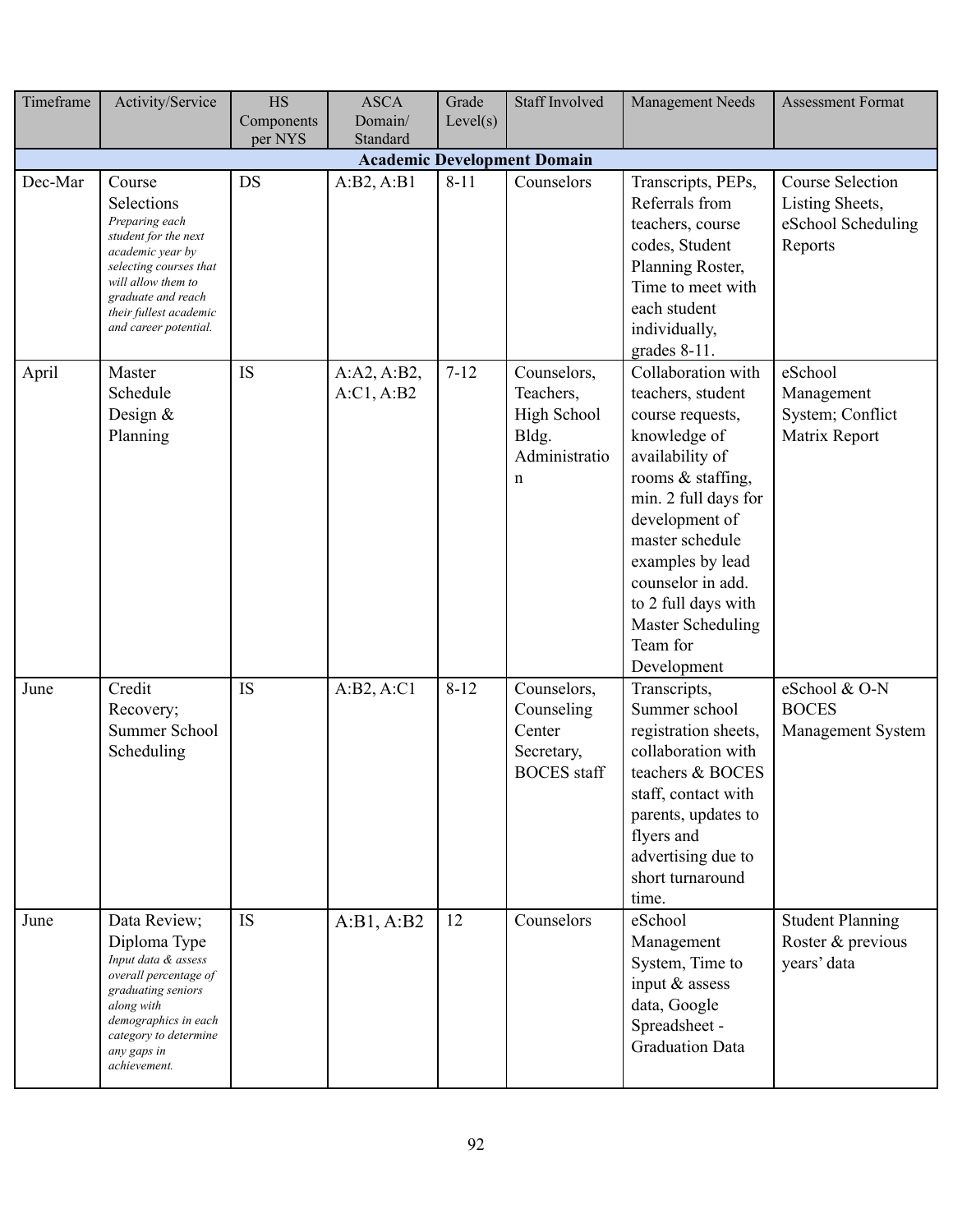| Timeframe                          | Activity/Service                                                                                                                                                                                                                                                                                                                        | <b>HS</b><br>Components | <b>ASCA</b><br>Domain/                   | Grade<br>Level(s)         | <b>Staff Involved</b> | <b>Management Needs</b>                                                                                                                                                                           | <b>Assessment Format</b>                                             |  |  |  |
|------------------------------------|-----------------------------------------------------------------------------------------------------------------------------------------------------------------------------------------------------------------------------------------------------------------------------------------------------------------------------------------|-------------------------|------------------------------------------|---------------------------|-----------------------|---------------------------------------------------------------------------------------------------------------------------------------------------------------------------------------------------|----------------------------------------------------------------------|--|--|--|
|                                    |                                                                                                                                                                                                                                                                                                                                         | per NYS                 | Standard                                 |                           |                       |                                                                                                                                                                                                   |                                                                      |  |  |  |
| <b>Academic Development Domain</b> |                                                                                                                                                                                                                                                                                                                                         |                         |                                          |                           |                       |                                                                                                                                                                                                   |                                                                      |  |  |  |
| June/July                          | Counseling<br>Center<br>Newsletter<br>Yearly counseling<br>services provided,<br>important dates,<br>additional information                                                                                                                                                                                                             | IS                      | A:A1                                     | $8 - 12$                  | Counselors            | Time to complete<br>newsletter updates,<br>printing by grade<br>level                                                                                                                             | Acquisition of<br>knowledge                                          |  |  |  |
|                                    |                                                                                                                                                                                                                                                                                                                                         |                         |                                          | <b>Career Development</b> |                       |                                                                                                                                                                                                   |                                                                      |  |  |  |
| Ongoing/<br>Annually               | Career Plan<br>Review &<br>Career<br>Counseling<br>Conduct in-depth<br>discussion of college<br>& career<br>interest/plans during<br>annual review as well<br>as assisting individual<br>students when they<br>have questions, need<br>information, want help<br>accessing information,<br>etc.                                         | C, DS                   | C:A1                                     | $8 - 12$                  | Counselor,<br>Student | Choices 360<br>Program, College<br>Major book,<br>resources from<br>colleges, access to<br>collegeboard.org,<br>management of<br>weekly schedules<br>to meet with each<br>student<br>individually | Medina High School<br>Personalized<br><b>Education Plan</b><br>(PEP) |  |  |  |
| Ongoing                            | Annual<br>Individual<br>Progress<br>Review                                                                                                                                                                                                                                                                                              | <b>IPR</b>              | A:A1, A:A2,<br>A:A3, A:B1,<br>A:B2, A:C1 | $\overline{7}$            | Counselors            | Time to meet with<br>all students, Career<br>exploration<br>program                                                                                                                               | <b>Individual Progress</b><br>Review form                            |  |  |  |
| Ongoing/<br>Annually               | <b>Online Career</b><br>Portfolio<br>Students have<br>opportunity to go into<br>their Choices 360<br>account at any time to<br>further search<br>different careers,<br>specific job<br>requirements, create<br>resumes, etc.                                                                                                            | $\mathcal{C}$           | C:B1                                     | $8 - 12$                  | Counselor,<br>Student | Choices 360<br>Web-based<br>program                                                                                                                                                               | Acquisition of<br>knowledge                                          |  |  |  |
| Ongoing/<br>Annually               | College<br>Application<br>Management<br>Upload required<br>educational records,<br>fee waivers, counselor<br>evaluation & addtl.<br>materials to college<br>application websites<br>for initial, mid-year<br>and end-of year<br>reports. Must update<br>and submit annual<br>school profile with<br>each application<br>system as well. | C, IS, IPR              | C:B1                                     | 12                        |                       | Account<br>Management to<br>SUNY App &<br>Common App<br>Transcripts,<br>Household Income<br>Form, Time for<br>document<br>management<br>(approx. 30 mins per<br>college applicant)                | College<br>acceptance/attainme<br>nt                                 |  |  |  |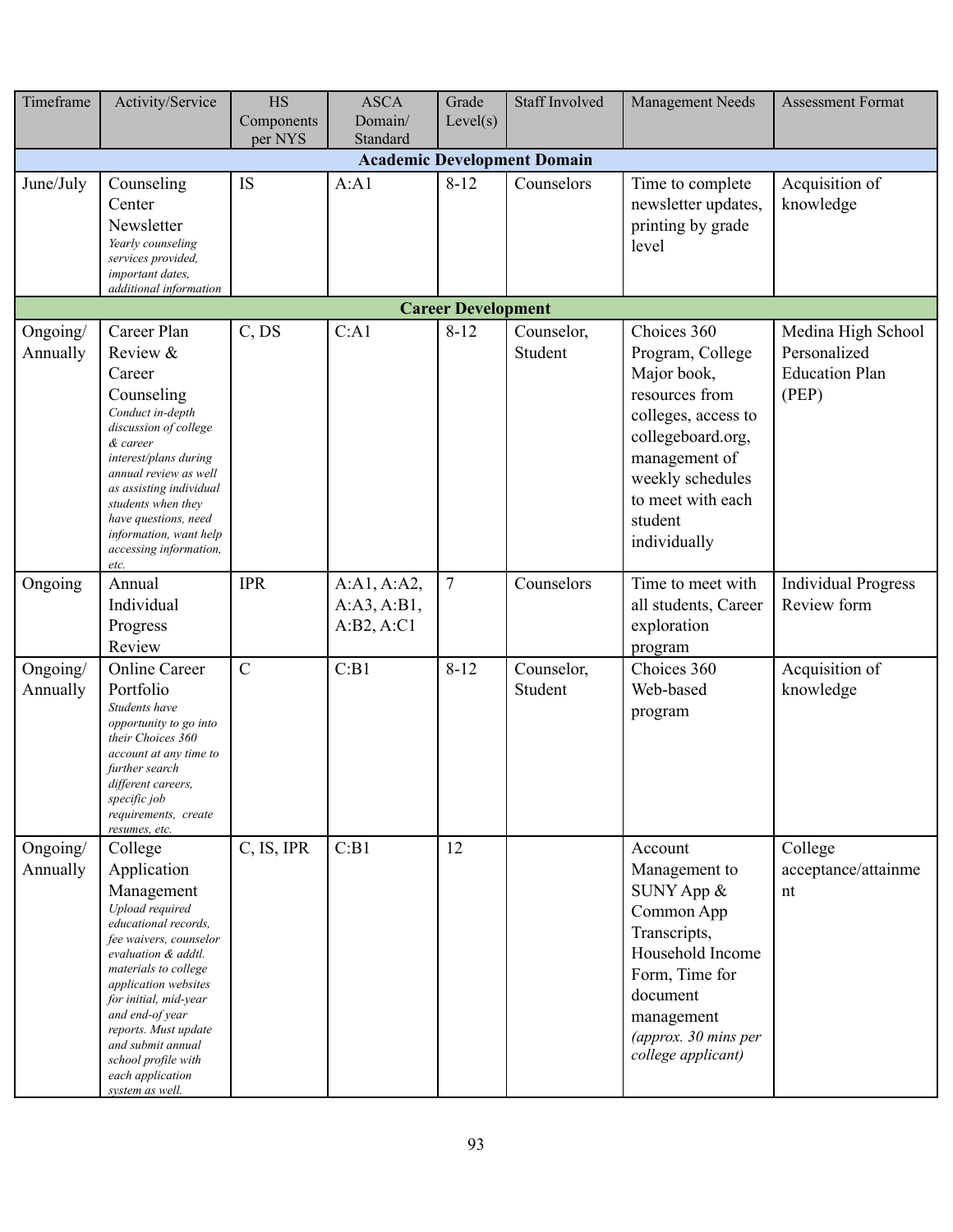| Timeframe                 | Activity/Service                                                                                                                                                                                               | Components<br>per NYS | <b>ASCA</b><br>Domain/ | Grade<br>Level(s) | <b>Staff Involved</b>                            | <b>Management Needs</b>                                                                                                                                                                                                    | <b>Assessment Format</b>                                                      |  |  |  |  |  |
|---------------------------|----------------------------------------------------------------------------------------------------------------------------------------------------------------------------------------------------------------|-----------------------|------------------------|-------------------|--------------------------------------------------|----------------------------------------------------------------------------------------------------------------------------------------------------------------------------------------------------------------------------|-------------------------------------------------------------------------------|--|--|--|--|--|
|                           |                                                                                                                                                                                                                |                       | Standard               |                   |                                                  |                                                                                                                                                                                                                            |                                                                               |  |  |  |  |  |
| <b>Career Development</b> |                                                                                                                                                                                                                |                       |                        |                   |                                                  |                                                                                                                                                                                                                            |                                                                               |  |  |  |  |  |
| Ongoing/<br>Annually      | Letters of<br>Recommend-<br>ation<br>Requirement for<br>students applying to<br>scholarships,<br>employment, and for<br>most colleges                                                                          | C, IS                 | C:C1, C:C2,            | $11 - 12$         | Counselor                                        | Counselor Letter of<br><b>Request Google</b><br>Form, PEPs,<br>Account with<br>Common App,<br><b>SUNY Application</b><br>Manager, Time to<br>write letters<br>(approx. 30 mins per<br>student x approx.<br>10-25 students) | Acquisition of<br>opportunity                                                 |  |  |  |  |  |
| Ongoing                   | <b>NCAA</b><br>Requirements<br>Ensure students<br>seeking D1-D2<br>colleges/<br>universities for sport<br>participation are<br>registered for required<br>courses and conduct<br>review of student's<br>grades | IPR, C, IS            | A:B2                   | $9 - 12$          | Counselors,<br>Coaches,<br>Athletic<br>Director  | <b>NCAA Counselor</b><br>Handbook,<br>Collaboration with<br>athletic director,<br>Communication<br>and College<br>counseling to<br>students about<br>requirements,<br>NCAA student<br>handouts                             | Student admission<br>into college with<br>participation in a<br>D1/D2 school. |  |  |  |  |  |
| Ongoing                   | Continuous<br>Access to<br>Scholarships<br>Scholarships will be<br>posted in Counseling<br>Center. Scholarship<br>books will also be on<br>hand for students to<br>use at any time.                            | IS                    | C:A1, C:B1<br>C:B2     | $11 - 12$         | Counselor,<br>Counseling<br>Center<br>Secretary  | Bulletin board,<br>Scholarship<br>Binder, Google<br>Classroom,<br>Scholarship books,<br>$&$ Re-informing<br>students during<br>classroom<br>presentations                                                                  | Acquisition of<br>knowledge &<br>allievement of<br>financial barriers         |  |  |  |  |  |
| Ongoing                   | <b>AVID</b><br>Promotes a college<br>readiness system to<br>students in grade 12.                                                                                                                              | <b>DS</b>             | A:A2.A:A3,<br>A:B1     | 12                | <b>AVID</b><br>Counselor,<br><b>AVID</b> Teacher | Grade reports,<br>collaboration with<br><b>AVID</b> Teacher                                                                                                                                                                | Data maintained by<br>AVID coordinator                                        |  |  |  |  |  |
| Ongoing/<br>Annually      | Collaboration<br>with<br>College/Trade<br>School Repres.<br>and Military<br>Recruiters<br>Set up opportunities<br>for recruiters and<br>representatives to<br>meet with students<br>with the school.           | C, IS                 | C:A1                   | $11 - 12$         | Counselors                                       | Annual meetings<br>with recruiters<br>(Counselor)<br>"Counselor<br>Community" -<br>Rep. visits online<br>program<br>management                                                                                             | Acquisition of<br>knowledge                                                   |  |  |  |  |  |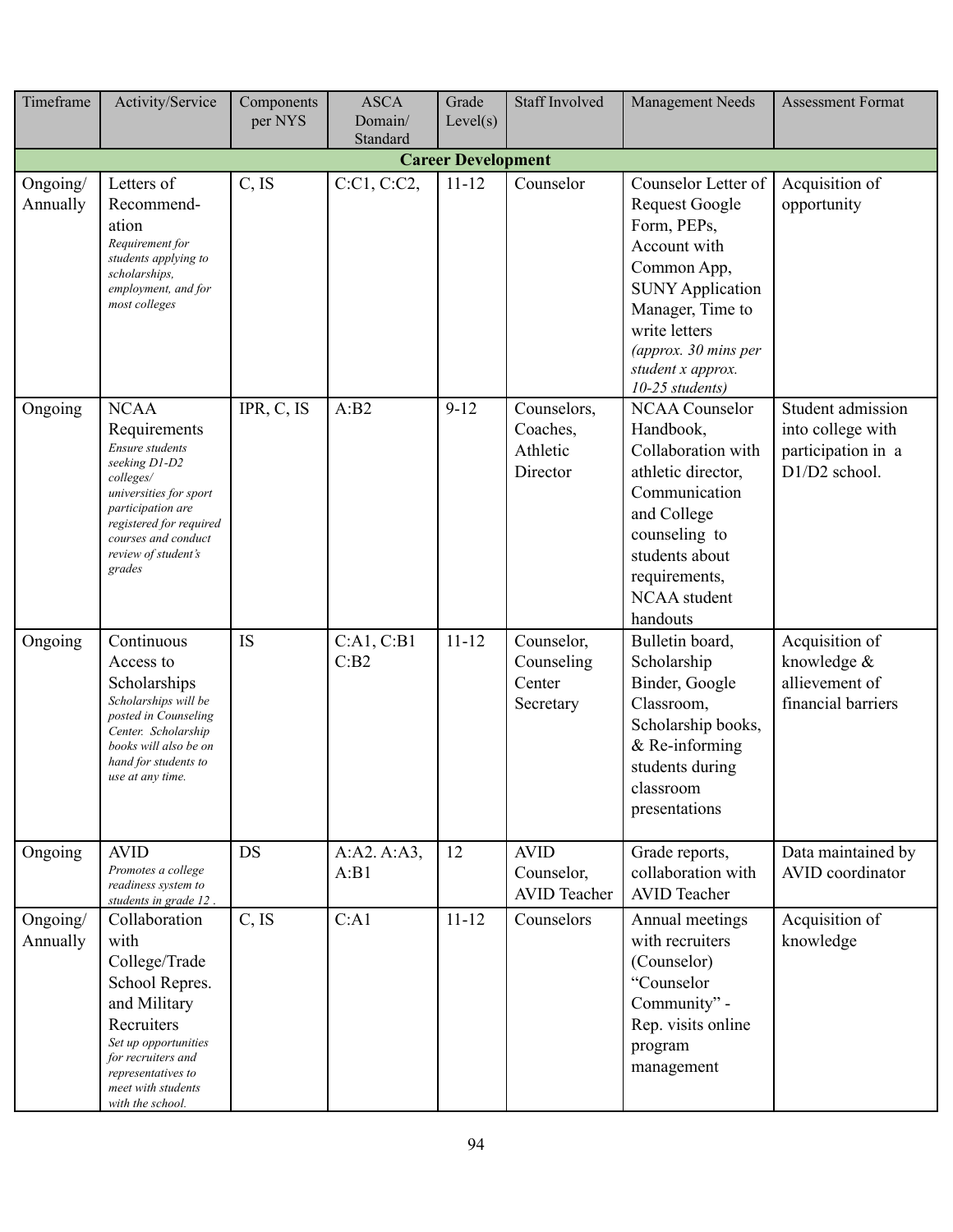| Timeframe                                         | Activity/Service                                                                                                                                                                                                              | Components<br>per NYS | <b>ASCA</b><br>Domain/<br>Standard | Grade<br>Level(s) | <b>Staff Involved</b>                                                                   | <b>Management Needs</b>                                                                                                                                                                                                                                                                                 | <b>Assessment Format</b>                                                                                                                                                                                                          |  |  |  |  |
|---------------------------------------------------|-------------------------------------------------------------------------------------------------------------------------------------------------------------------------------------------------------------------------------|-----------------------|------------------------------------|-------------------|-----------------------------------------------------------------------------------------|---------------------------------------------------------------------------------------------------------------------------------------------------------------------------------------------------------------------------------------------------------------------------------------------------------|-----------------------------------------------------------------------------------------------------------------------------------------------------------------------------------------------------------------------------------|--|--|--|--|
| <b>Career Development</b>                         |                                                                                                                                                                                                                               |                       |                                    |                   |                                                                                         |                                                                                                                                                                                                                                                                                                         |                                                                                                                                                                                                                                   |  |  |  |  |
| Ongoing                                           | Collaboration<br>with In-School<br>Program<br>Partnerships;<br><b>Upward Bound</b><br>& L.I.F.E.,<br><b>GCASA</b>                                                                                                             | C, IS                 | C:A1, PS:C1                        | $7 - 12$          | Counselor,<br>Program<br>Representativ<br>es                                            | Time to consult,<br>student<br>applications,<br>referral forms for<br>staff                                                                                                                                                                                                                             | Acquisition of<br>knowledge and<br>opportunities                                                                                                                                                                                  |  |  |  |  |
| Througho<br>ut School<br>Year/As<br>Schedule<br>d | Mustang<br>Mission/IMPAC<br>T Day<br>Provides students with<br>an opportunity to gain<br>volunteer experience<br>in the community,<br>allowing for resumé<br>enhancement                                                      | <b>IS</b>             | C:C2,C:B1                          | $7 - 12$          | Counselor,<br>District<br>stakeholders                                                  | Planning time<br>(multiple full days<br>throughout school<br>year,),<br>collaboration with<br>community<br>members, Google<br>Forms,<br>documentation of<br>student<br>involvement                                                                                                                      | Community and peer<br>feedback                                                                                                                                                                                                    |  |  |  |  |
| Sept                                              | College Fair -<br><b>WNY College</b><br>Consortium<br>Collaborate with NYS<br>colleges and<br>universities to provide<br>opportunity for<br>students to meet with<br>recruiters all in one<br>day here at the high<br>school. | C, DS                 | C:A1                               | 12                | Counselor,<br>University/<br>College and<br><b>Trade School</b><br>Represent-<br>atives | Collaboration with<br>representatives,<br>materials for setup<br>in cafeteria,<br>communication<br>with teachers<br>regarding missed<br>class time                                                                                                                                                      | Roster of students in<br>attendance,<br>Acquisition of<br>knowledge and<br>opportunity                                                                                                                                            |  |  |  |  |
| Sept                                              | Classroom<br>Presentations;<br>Post-Secondary<br>Prep.<br>College Application<br>Process/<br>Financial Aid/Recap<br>on SAT, Resume<br>Writing & Addtl.<br>Information for<br>Post-Secondary<br><b>Success</b>                 | CC, C, DS             | C:B2, C:C1                         | 12                | Counselor                                                                               | English 12 classes,<br>collaboration with<br>teachers, updates<br>to presentation<br>Google slides,<br>Preparation of<br>Folders<br>(Information<br>dependent on<br>English class level<br>4-yr/2-yr./workforce),<br>College catalogs,<br>Links updated to<br>all college &<br>career websites,<br>etc. | Exit Survey for<br>"Knowledge Check"<br>1. What web address do you<br>use to apply for the Common<br>Application?<br>2. When does the FAFSA<br>application open?<br>3. Should you use the<br>SUNY application to apply<br>to GCC? |  |  |  |  |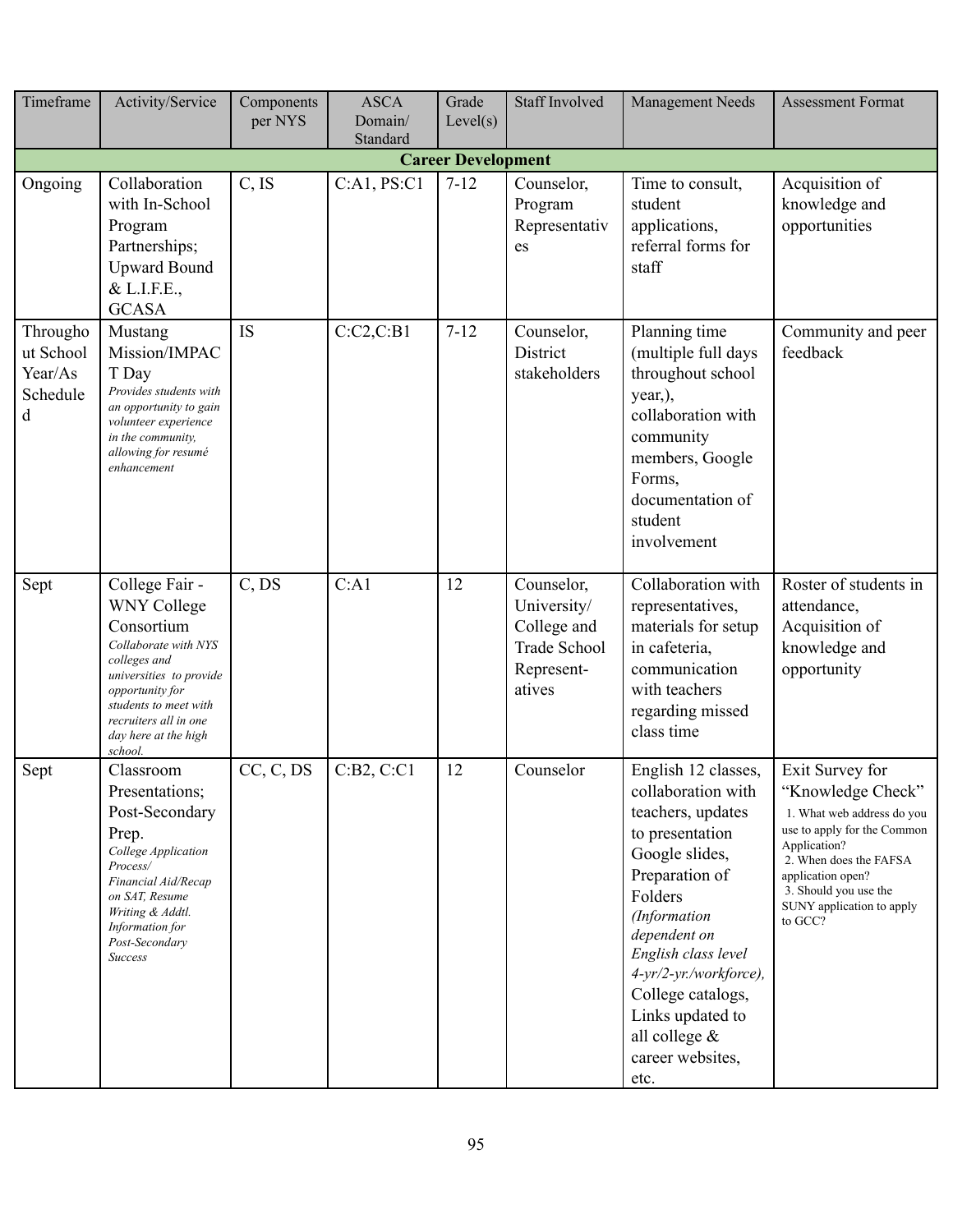| Timeframe                 | Activity/Service                                                                                                                                                                                                                                                                                                                   | Components<br>per NYS | <b>ASCA</b><br>Domain/    | Grade<br>Level(s) | <b>Staff Involved</b>                                    | Management Needs                                                                                                                                                                                                                                           | <b>Assessment Format</b>                                                        |
|---------------------------|------------------------------------------------------------------------------------------------------------------------------------------------------------------------------------------------------------------------------------------------------------------------------------------------------------------------------------|-----------------------|---------------------------|-------------------|----------------------------------------------------------|------------------------------------------------------------------------------------------------------------------------------------------------------------------------------------------------------------------------------------------------------------|---------------------------------------------------------------------------------|
|                           |                                                                                                                                                                                                                                                                                                                                    |                       | Standard                  |                   |                                                          |                                                                                                                                                                                                                                                            |                                                                                 |
| <b>Career Development</b> |                                                                                                                                                                                                                                                                                                                                    |                       |                           |                   |                                                          |                                                                                                                                                                                                                                                            |                                                                                 |
| Sept                      | Classroom<br>Presentations;<br><b>PSAT</b><br>To introduce<br>standardized testing to<br>all students,<br>encourage college<br>bound Juniors to take<br>the Preliminary SAT<br>test, and provide<br>opportunity to be<br>eligible for NMSQT<br>national scholarship.                                                               | CC, C, DS             | C:A1, C:B2,<br>C:Cl, C:Cl | 11                | Counselor                                                | U.S. History<br>classes,<br>Presentation on<br>Prezi, Overhead<br>projector,<br>Presentation<br>packets which<br>include: PSAT<br>Study Guides,<br>Calendar of<br>Activities for<br>Juniors and<br>Seniors, & SUNY<br><b>SAT Score</b><br>reference sheet, | Student responses<br>via final activity. See<br>PSAT presentation<br>questions. |
| October                   | College<br>Application<br>Days<br>To provide students<br>with an opportunity<br>after school to<br>complete college<br>applications and/or<br>FAFSA with direct<br>help from counselors.                                                                                                                                           | C, DS                 | C:A2, C:C1                | 12                | Counselors,<br><b>Students</b>                           | Access to<br>computer lab,<br>Transcripts, flyer<br>& other advertising<br>methods, sign-up<br>sheet                                                                                                                                                       | Student turnout,<br>Completion of<br>college applications                       |
| October -<br>February     | <b>ACCES-VR</b><br>Present information on<br><b>ACCES-VR</b> (Adult<br>Career & Continuing<br><b>Educational Services</b><br>m-Vocational<br><i>Rehabilitation</i> ) to both<br>parents and students at<br>annual IEP reviews.<br>Also send info home<br>to families of students<br>that could be eligible<br>to receive services. | C, IS                 | C:A1                      | $11 - 12$         | Counselor,<br>Parents,<br><b>ACCES-VR</b><br>Coordinator | Informational<br>packets to send<br>home to families,<br>record of<br>completed<br>applications,<br>collaboration with<br><b>ACCES-VR</b><br>representative                                                                                                | Student participation<br>in program                                             |
| Sept-Nov                  | Senior<br>Interviews<br>Meet with Seniors<br>individually to finalize<br>college/career plans                                                                                                                                                                                                                                      | C, DS, IPR            | C:A1, C:A2,<br>C:B1, C:B2 | 12                | Counselor                                                | Various college and<br>career materials &<br>websites, senior<br>caseload<br>spreadsheet,<br>management of<br>weekly schedules to<br>meet with each<br>student individually,<br>financial aid<br>information, etc.                                         | Medina High School<br>Personalized<br><b>Education Plan</b><br>(PEP)            |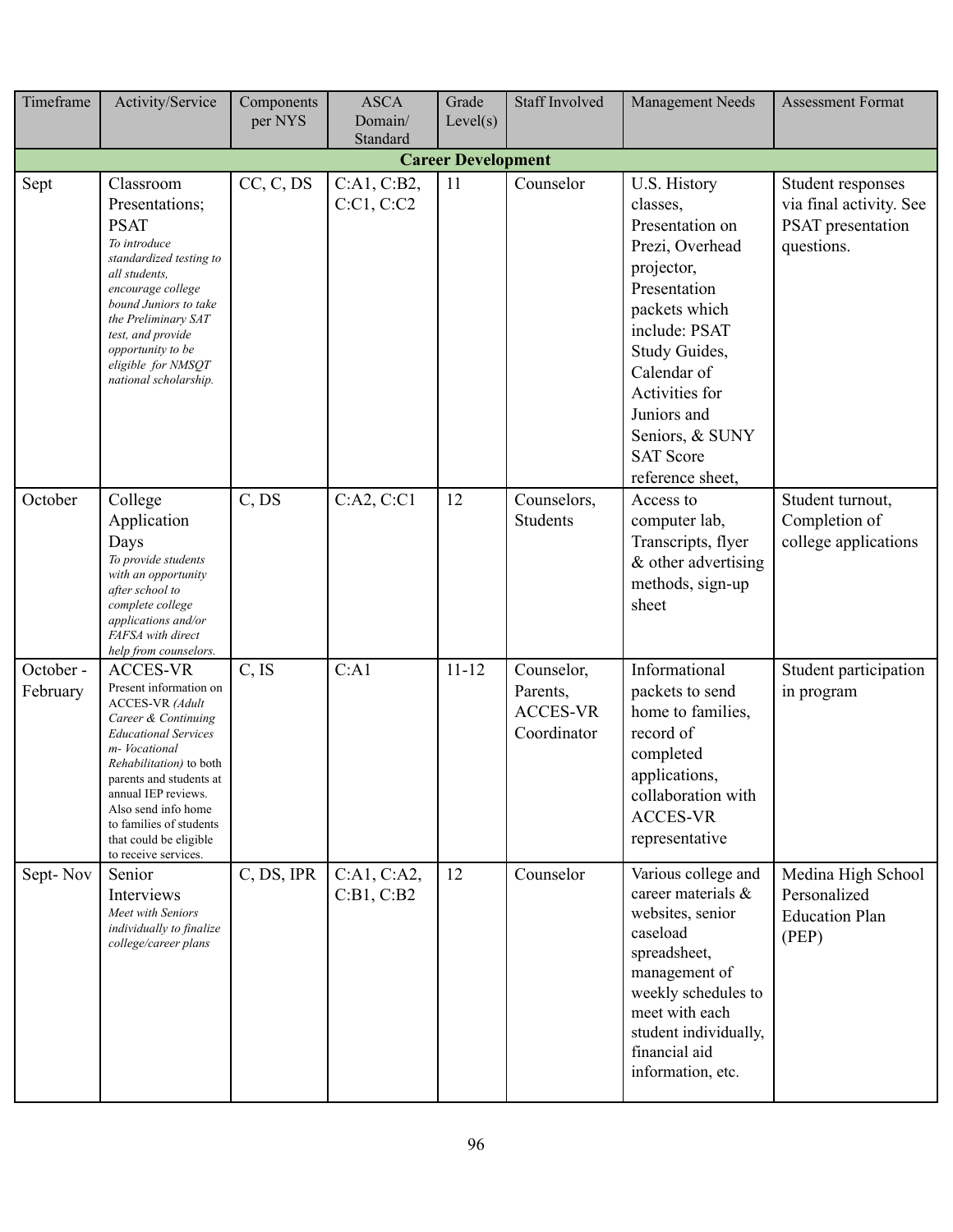| Timeframe     | Activity/Service                                                                                                                                                                                                                                                                                        | Components<br>per NYS | <b>ASCA</b><br>Domain/ | Grade<br>Level(s)         | <b>Staff Involved</b>                      | Management Needs                                                                                                                                                          | <b>Assessment Format</b>                                                                                                                                                                                                                             |
|---------------|---------------------------------------------------------------------------------------------------------------------------------------------------------------------------------------------------------------------------------------------------------------------------------------------------------|-----------------------|------------------------|---------------------------|--------------------------------------------|---------------------------------------------------------------------------------------------------------------------------------------------------------------------------|------------------------------------------------------------------------------------------------------------------------------------------------------------------------------------------------------------------------------------------------------|
|               |                                                                                                                                                                                                                                                                                                         |                       | Standard               |                           |                                            |                                                                                                                                                                           |                                                                                                                                                                                                                                                      |
|               |                                                                                                                                                                                                                                                                                                         |                       |                        | <b>Career Development</b> |                                            |                                                                                                                                                                           |                                                                                                                                                                                                                                                      |
| Septembe<br>r | <b>GLOW With</b><br>Your Hands<br>Field Trip<br>A hands-on career<br>exploration event for<br>GLOW region<br>students, highlighting<br>high-growth &<br>high-demand careers<br>in Agriculture,<br>Manufacturing, and<br>addtl. Skilled Trades                                                           | $\mathcal{C}$         | C:A1, C:A2,<br>C:Cl    | $9 - 12$                  | Counselor                                  | Transportation<br>request, permission<br>slips, collaboration<br>with GLOW<br>organizers, names<br>tags.                                                                  | Exit "Knowledge<br>Check" Group<br>Discussion:<br>Which professions are you<br>now interested in as the<br>result of our field trip? Tell<br>us something new that you<br>learned. Would you<br>recommend this field trip to<br>other students? Why? |
| <b>Nov</b>    | Virtual<br>Financial Aid<br>Night<br>Provides an<br>opportunity for both<br>parents and students<br>to learn more in-depth<br>about the financial aid<br>process for college.                                                                                                                           | <b>DS</b>             | C:A1, C:C1             | $11 - 12$                 | Counselors,<br>Parents,<br><b>Students</b> | Post on Counseling<br>Center social<br>media sites and via<br>Google Classroom                                                                                            | Acquisition of<br>knowledge                                                                                                                                                                                                                          |
| January       | <b>BOCES/Allied</b><br>Health Field<br>Trip<br>Provide students with<br>the opportunity to<br>explore various career<br>training programs<br>which they can take<br>during their junior<br>and senior years.                                                                                            | C, DS                 | C:A1, C:A2,<br>C:B1    | 10                        | Counselor,<br><b>BOCES</b> Staff           | Transportation for<br>grade 10 students<br>to the BOCES site,<br>permission slips,<br>student roster.                                                                     | Review of course<br>selections sheet<br>during annual review                                                                                                                                                                                         |
| Dec/Jan       | <b>PSAT</b><br>Interpretation<br>To provide a more<br>in-depth explanation<br>of scores for students<br>who took the PSAT in<br>order to better prepare<br>them for the SAT.                                                                                                                            | C, DS                 | C:B1,C:Cl,<br>C: C2    | 11                        | Counselor                                  | Score reports<br>delivered via<br>College Board<br>(online and hard<br>test copy), student<br>account with<br>Collegboard.org                                             | Group/Individual<br>Discussion:<br>How does your score<br>compare with students who<br>apply to specific SUNY<br>colleges?<br>How do you use the<br>assistance of Khan<br>Academy?                                                                   |
| Dec/Jan       | Classroom<br>Presentation;<br>Career<br>Exploration<br>(Interest Survey)<br>Presented in all<br>8th/9th graders<br>(depending on year)<br>social studies classes.<br>Purpose is to develop<br>an awareness of<br>interests and how it<br>relates to career<br>opportunities &<br>Career research skills | CC, C, DS             | C:A1, C:B1             | 8/9                       | Counselor                                  | Choices 360 Web<br>program,<br>Administrator and<br>student passwords,<br>Chromebooks,<br>instructional<br>materials,<br>assessment tools,<br>access to<br>classroom time | Choices 360; Interest<br>Survey. Survey<br>results will be<br>printed and<br>maintained with<br>students' PEP.                                                                                                                                       |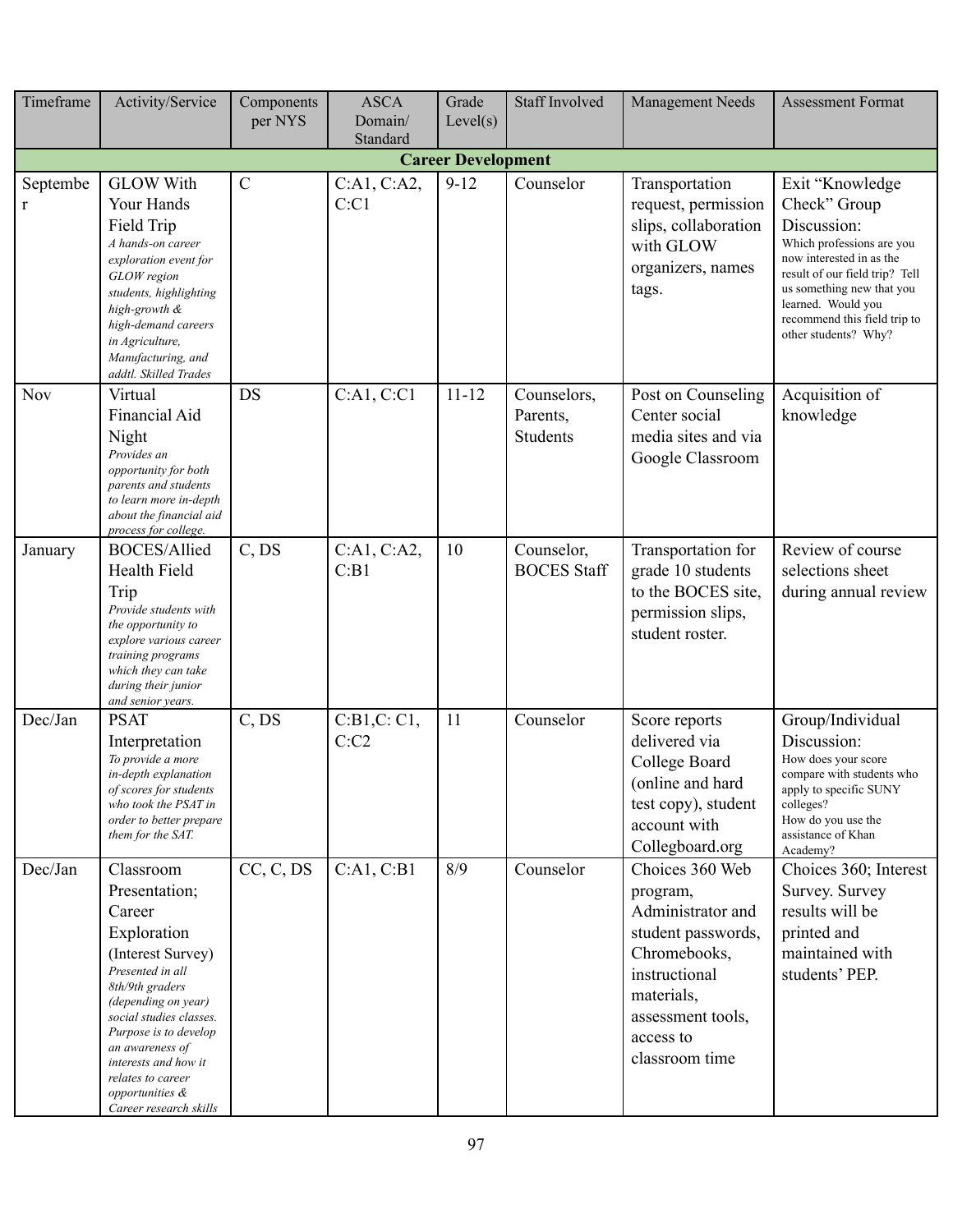| Timeframe | Activity/Service                                                                                                                                                                                                                                                                         | Components<br>per NYS | <b>ASCA</b><br>Domain/     | Grade<br>Level(s)         | <b>Staff Involved</b>                          | Management Needs                                                                                                                                                                                                 | <b>Assessment Format</b>                                                                                                                                                                                                                                                    |
|-----------|------------------------------------------------------------------------------------------------------------------------------------------------------------------------------------------------------------------------------------------------------------------------------------------|-----------------------|----------------------------|---------------------------|------------------------------------------------|------------------------------------------------------------------------------------------------------------------------------------------------------------------------------------------------------------------|-----------------------------------------------------------------------------------------------------------------------------------------------------------------------------------------------------------------------------------------------------------------------------|
|           |                                                                                                                                                                                                                                                                                          |                       | Standard                   |                           |                                                |                                                                                                                                                                                                                  |                                                                                                                                                                                                                                                                             |
|           |                                                                                                                                                                                                                                                                                          |                       |                            | <b>Career Development</b> |                                                |                                                                                                                                                                                                                  |                                                                                                                                                                                                                                                                             |
| January   | Classroom<br>Presentations;<br>Senior<br>Scholarships<br>Presented within all<br>12th grade social<br>studies classes.<br>Purpose is to provide<br>students with an<br>opportunity to receive<br>financial assistance<br>for post-secondary<br>education.                                | CC, C, DS             | C:A1, C:B2,<br>C:Cl        | 12                        | Counselor                                      | Hard copy handout<br>of directions and<br>scholarship<br>listings,<br>Chromebooks,<br>Scholarship<br>application via<br>Google Forms,<br>access to<br>classroom time                                             | Completion of<br>Google Forms. Excel<br>spreadsheet<br>maintained by<br>scholarship director.                                                                                                                                                                               |
| March     | Classroom<br>Presentation;<br>SAT/ACT<br>To help juniors<br>understand and<br>pursue necessary<br>college prep activities,<br>especially testing.                                                                                                                                        | CC, C, DS             | C:A1, C:B1,<br>C:B2, C: C1 | 11                        | Counselors                                     | English 11 class<br>presentation:<br>College Bound<br>Seniors talking<br>about their<br>experience, printed<br>outline of topics,<br>pertinent dates,<br>registration<br>information, other<br>college magazines | Exit Survey for<br>"knowledge Check"<br>What is the deadline for the<br>May SAT test?<br>What is a fee waiver?<br>What form do you print after<br>registering for the SAT, or<br>ACT test?                                                                                  |
| March     | National<br>College Fair<br>Coordination &<br>Field Trip<br>Students attend<br>National College Fair<br>in either Buffalo or<br>Rochester (alternating<br>years) then attend a<br>college tour at a<br>neighboring college<br>(varies by year). For<br>4-year college bound<br>students. | $\mathcal{C}$         | C:A1, C:B1,<br>C:B2        | 11                        | Counselors,<br>College<br>Representativ<br>e   | Transportation<br>Request,<br>permission slips,<br>collaboration with<br>college rep., time<br>to conduct<br>presentation in<br>auditorium,<br>advertising of<br>event                                           | Exit "Knowledge<br>Check" Group<br>Discussion:<br>What colleges from outside<br>the United States attended?<br>What living arrangements<br>are available for college<br>freshmen at our visited<br>college?                                                                 |
| March     | CCI Day<br>Coordination &<br>Field Trip<br>Students attend a field<br>trip to NCCC to learn<br>about various careers.<br>For 2-year<br>college/certificate<br>bound students.                                                                                                            | $\mathcal{C}$         | C:A1, C:A2                 | 11                        | Counselors,<br><b>NCCC Point</b><br>of Contact | Student career<br>interest forms,<br>transportation<br>request, field trip<br>permission slips,<br>time to conduct<br>presentation in<br>auditorium,<br>advertising of<br>event                                  | Exit "Knowledge<br>Check" Group<br>Discussion:<br>1. Does NCCC offer the<br>major you are looking<br>for? 2. What is the name<br>of the degree you earn by<br>completing a 2-year<br>college program? 3. How<br>easy is it to find<br>classrooms, offices, etc.<br>at NCCC? |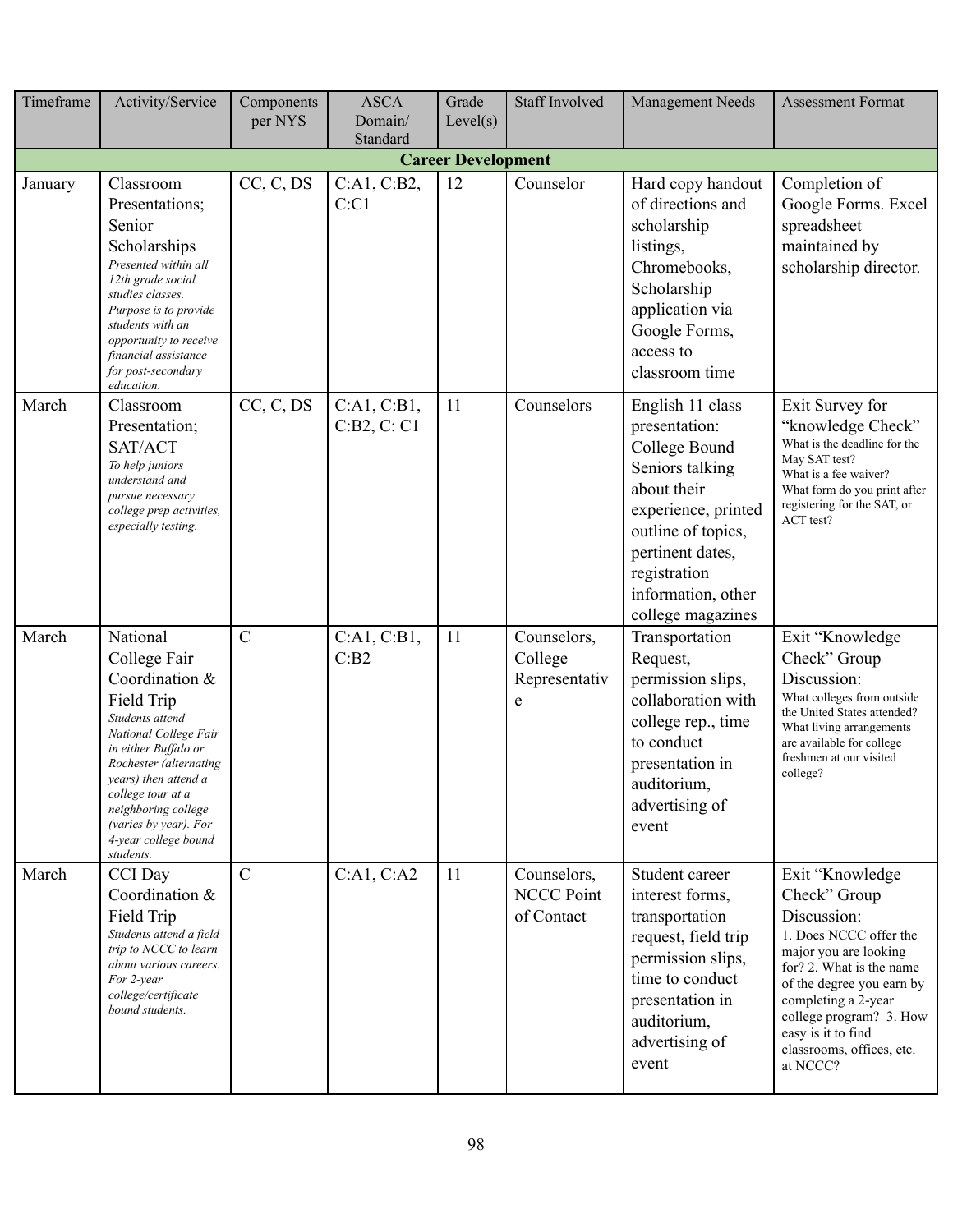| Timeframe | Activity/Service                                                                                                                                                                                                                 | Components<br>per NYS | <b>ASCA</b><br>Domain/<br>Standard | Grade<br>Level(s)         | <b>Staff Involved</b>                                                   | Management Needs                                                                                                                                                      | <b>Assessment Format</b>                                                                   |
|-----------|----------------------------------------------------------------------------------------------------------------------------------------------------------------------------------------------------------------------------------|-----------------------|------------------------------------|---------------------------|-------------------------------------------------------------------------|-----------------------------------------------------------------------------------------------------------------------------------------------------------------------|--------------------------------------------------------------------------------------------|
|           |                                                                                                                                                                                                                                  |                       |                                    | <b>Career Development</b> |                                                                         |                                                                                                                                                                       |                                                                                            |
| Mar/Apr   | <b>BOCES</b><br>Registration                                                                                                                                                                                                     | C, IS                 | C:B1                               | $10 - 11$                 | Counselors                                                              | <b>BOCES</b><br>registration forms,<br>student course<br>selection sheets,<br>attendance reports,<br>collaboration with<br><b>BOCES</b> on<br>program<br>availability | Number of students<br>registered in BOCES<br>programs                                      |
| Apr/May   | Classroom<br>Presentation;<br>Career<br>Exploration<br>Assessment tool to<br>help students to<br>explore more than just<br>their interest, but their<br>strengths and abilities<br>as well.                                      | CC, C, DS             | C:B1, C:C1                         | 10                        | Counselors                                                              | Choices 360 Web<br>Program,<br>Classroom time for<br>presentations.                                                                                                   | Choices 360: Survey<br>results will be<br>printed and<br>maintained with<br>students' PEP. |
| June      | Data Review;<br>Post-<br>Secondary Plan<br>Input data and assess<br>overall percentage of<br>post-secondary career<br>plans along with<br>demographics in each<br>category to determine<br>career wants & needs<br>for students. | IS                    | C:B1, C:B2                         | 12                        | Counselors                                                              | eSchool<br>Management<br>System (under<br>student profile),<br>time to input $&$<br>assess data                                                                       | <b>Student Planning</b><br>Roster & previous<br>years' data                                |
|           |                                                                                                                                                                                                                                  |                       |                                    |                           | <b>Personal/Emotional Development</b>                                   |                                                                                                                                                                       |                                                                                            |
| Ongoing   | <b>IEP</b> Annual<br>Reviews                                                                                                                                                                                                     | DS                    | PS:B1,                             | $7 - 12$                  | Counselor,<br>Teachers.<br>Psychologists,<br>Administrator<br>${\bf S}$ | Student progress in<br>counseling (if<br>applicable)                                                                                                                  | Acquisition of<br>knowledge,<br>Evaluation of goal<br>met outlined in<br>student's IEP     |
| Ongoing   | FBA/BIP                                                                                                                                                                                                                          | DS, IPR               | PS:A1,<br>PS:B1                    | $7 - 12$                  | Counselors,<br>Psychologists<br>Teachers,<br>Vice-principal             | Time to consult<br>with staff members<br>and develop plan,<br>FBA/BIP<br>documentation<br>forms                                                                       | Follow-up with<br>involved members                                                         |
| Ongoing   | Home Visits                                                                                                                                                                                                                      | DS                    | PS:A1,<br>PS:B1,<br>PS:C1          | $7 - 12$                  | Counselors,<br>School<br>Resource<br>Officer,<br>Administratio<br>n     | Tracking of student<br>attendance data,<br>knowledge of<br>student's home life                                                                                        | Annotate in student's<br>eSchool profile.                                                  |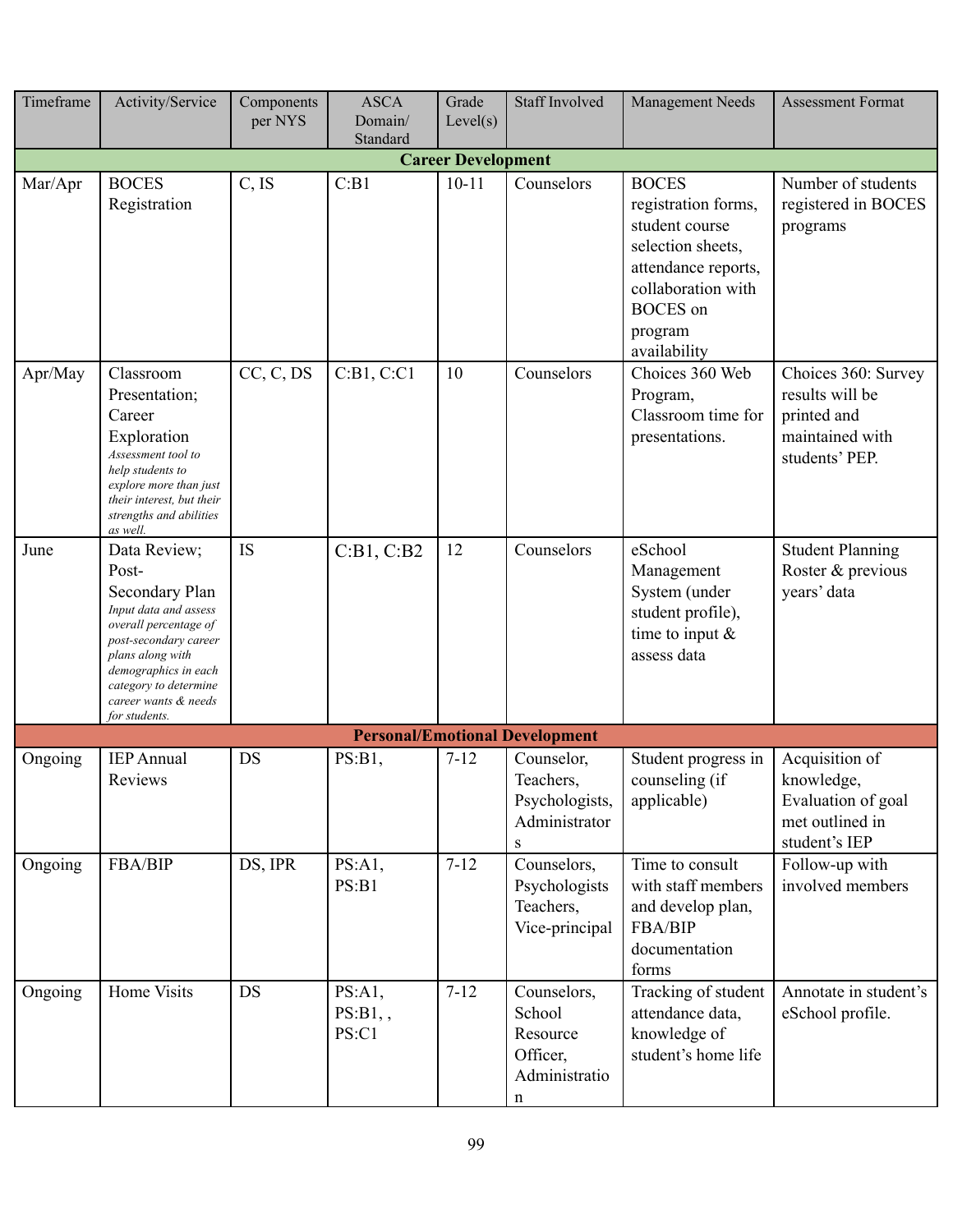| Timeframe                | Activity/Service                                                                                                                   | Components<br>per NYS | <b>ASCA</b><br>Domain/<br>Standard  | Grade<br>Level(s) | <b>Staff Involved</b>                                                                                           | Management Needs                                                                  | <b>Assessment Format</b>                                                                       |
|--------------------------|------------------------------------------------------------------------------------------------------------------------------------|-----------------------|-------------------------------------|-------------------|-----------------------------------------------------------------------------------------------------------------|-----------------------------------------------------------------------------------|------------------------------------------------------------------------------------------------|
|                          |                                                                                                                                    |                       |                                     |                   | <b>Personal/Emotional Development</b>                                                                           |                                                                                   |                                                                                                |
| Ongoing                  | Parent/<br>Guardian<br>Communic-<br>ation                                                                                          | <b>IS</b>             | A:B1, A:B2,<br>A:B2                 | $7 - 12$          | Counselors,<br>Guardians                                                                                        | Frequent<br>communication<br>with parents by<br>phone, email, or<br>face to face. | Acquisition of<br>knowledge,<br>development of<br>relations with<br>stakeholders               |
| Ongoing                  | Individual<br>Counseling                                                                                                           | <b>DS</b>             | PS: A1                              | $7 - 12$          | Counselor                                                                                                       | Student's IEP/504,<br>if applicable                                               | Annotate in student's<br>eSchool profile, if<br>applicable.                                    |
| Ongoing/<br>As<br>Needed | Group<br>Counseling                                                                                                                | <b>DS</b>             | PS:A1,<br>PS: A2<br>PS:B1,<br>PS:C1 | $7 - 10$          | Counselor                                                                                                       | Student's IEP/504,<br>if applicable                                               | Annotate on Annual<br>Counseling Log. Pre<br>and post assessment<br>survey.                    |
| As needed                | Crisis<br>Counseling<br>To include suicide<br>assessment, providing<br>resources to both<br>students and their<br>families         | <b>DS</b>             | PS:B1                               | $7 - 12$          | Counselor                                                                                                       | Information to<br>outside agencies<br>(textline, etc.)                            | Annotate on student's<br>eSchool profile.                                                      |
| Ongoing                  | <b>Risk</b><br>Assessment                                                                                                          | <b>DS</b>             | PS:C1                               | $7 - 12$          | Psychologist<br>$(1st)$ , Counselor<br>(2nd), GCASA,<br><b>Orleans County</b><br>Mental Health<br>Social Worker | Time to collaborate<br>with outside agency<br>representatives                     | <b>GCASA Risk</b><br>Assessment Form &<br><b>Orleans County Mental</b><br>Health Referral Form |
| As<br>needed             | Conflict<br>Resolution                                                                                                             | <b>DS</b>             | PS:A1, PS:B1                        | $7 - 12$          | Counselor                                                                                                       | Time to meet with<br>students,<br>collaboration with<br>Vice Principal            | Follow-up with<br>students, Discipline<br>Report Data                                          |
| Ongoing                  | Referrals to<br>Outside<br>Agencies<br>Such as CPS,<br><b>Orleans County</b><br>Mental Health,<br>Hillside, etc.                   | IS                    | PS:C1                               | $7 - 12$          | Counselor,<br>Community<br>Outreach<br>Liaison                                                                  | Referral forms                                                                    | Follow-up with<br>student(s) & outside<br>agencies                                             |
| Ongoing                  | Probation<br>Meetings<br>Meet roundtable to<br>discuss updates on<br>students, current<br>supports in place, and<br>interventions. | IS                    | PS:A2, PS:A1<br>PS:B1, PS:C1        | $7 - 12$          | Counselors,<br>Probation<br>Officers, High<br>School<br>Administrators                                          | Collaboration with<br>outside agencies                                            | <b>Student Probation</b><br>Listed (Updated<br>monthly)                                        |
| As<br>needed             | <b>SSI</b><br>Documentation<br>Supplemental security<br>income paperwork                                                           | <b>IPR</b>            | PS:B1,<br>PS:C1                     | $7 - 12$          | Counselors,<br>Teachers                                                                                         | Time to complete<br>SSI paperwork,<br>Collaboration with<br>teachers              | Completed SSI<br>document                                                                      |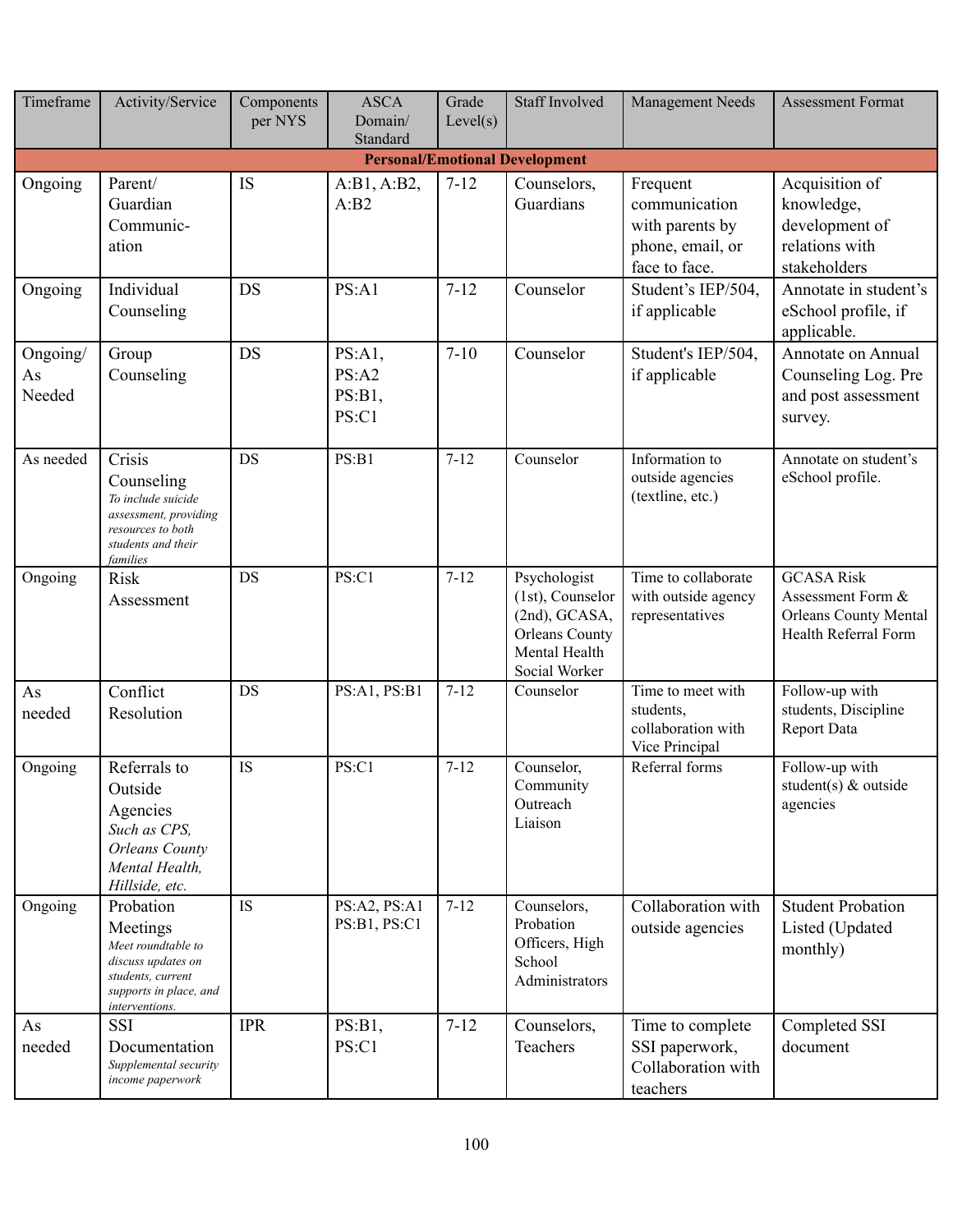| Timeframe                  | Activity/Service                                                                                                                                                                                                                                       | Components<br>per NYS | <b>ASCA</b><br>Domain/<br>Standard  | Grade<br>Level(s) | <b>Staff Involved</b>                                                              | Management Needs                                                                                                                    | <b>Assessment Format</b>                                                                                  |
|----------------------------|--------------------------------------------------------------------------------------------------------------------------------------------------------------------------------------------------------------------------------------------------------|-----------------------|-------------------------------------|-------------------|------------------------------------------------------------------------------------|-------------------------------------------------------------------------------------------------------------------------------------|-----------------------------------------------------------------------------------------------------------|
|                            |                                                                                                                                                                                                                                                        |                       |                                     |                   | <b>Personal/Emotional Development</b>                                              |                                                                                                                                     |                                                                                                           |
| Weekly                     | Backpack<br>Program<br>Determine students in<br>dire need of food in<br>the home and manage<br>distribution of<br>"backpacks" sent<br>home weekly with<br>students.                                                                                    | <b>DS</b>             | PS:B1,<br>PS:C1                     | $7 - 12$          | Counselors,<br><b>PTSA</b>                                                         | Donations via<br>Foodlink,<br>Collaboration with<br>custodial staff,<br>permission slips,<br>Google<br>Spreadsheet of<br>recipients | Acquisition of basic<br>resources                                                                         |
| Ongoing/<br>When<br>Needed | "Buddy"<br>Assignment for<br>New Students                                                                                                                                                                                                              | <b>DS</b>             | A:B1.4,<br>A:B2.1,<br>AB2.5         | $7 - 8$           | Counselor,<br><b>Students</b>                                                      | "Buddy" passes,<br>informing teachers<br>of assignment                                                                              | Check-in with student<br>Are you able to locate<br>your classes following<br>three days of<br>attendance? |
| Ongoing                    | <b>SEL</b><br>Social-emotional<br>learning program<br>intended to provide<br>social, emotional,<br>behavioral, and<br>academic growth for<br>all students                                                                                              | CC                    | PS:A1,<br>PS:A2,<br>PS:B1,<br>PS:C1 | $7 - 8$           | Counselor,<br>Classroom<br>teacher                                                 | Planning Time,<br>Materials,<br>Curriculum,<br>Up-date funds                                                                        | Pre and Post Tests,<br>Universal<br>Assessment                                                            |
| Once per<br>Semester       | Suicide<br>Prevention<br>Material resented to<br>all students in Health<br>classes to address<br>suicide awareness and<br>prevention.<br>Counselors present on<br>services provided in<br>school and OCMH<br>speaker conducts<br>separate presentation | CC, DS                | PS:C1                               | $10 - 12$         | Counselors,<br>Psychologist,<br>Health<br>Teacher,<br><b>OCMH</b> Guest<br>Speaker | Lesson plan,<br>Counseling Center,<br>Google Classroom                                                                              | Acquisition of<br>knowledge                                                                               |
| Monthly<br>Sept-June       | K-12 Counselor<br>Meetings                                                                                                                                                                                                                             | IS, C, CC             | A:B2,                               | $K-12$            | All district<br>counselors                                                         | Collaboration with<br>district counselors                                                                                           | Completion of<br>assigned tasks                                                                           |
| Weekly                     | Building-level<br>Counselor<br>Meetings                                                                                                                                                                                                                | IS                    | A:B2                                | $7 - 12$          | Counselors,<br>High School<br>Administrator<br>$\mathbf S$                         | Time for<br>collaboration,<br><b>Counselor Meeting</b><br>Preparation Form                                                          | Completion of<br>assigned tasks                                                                           |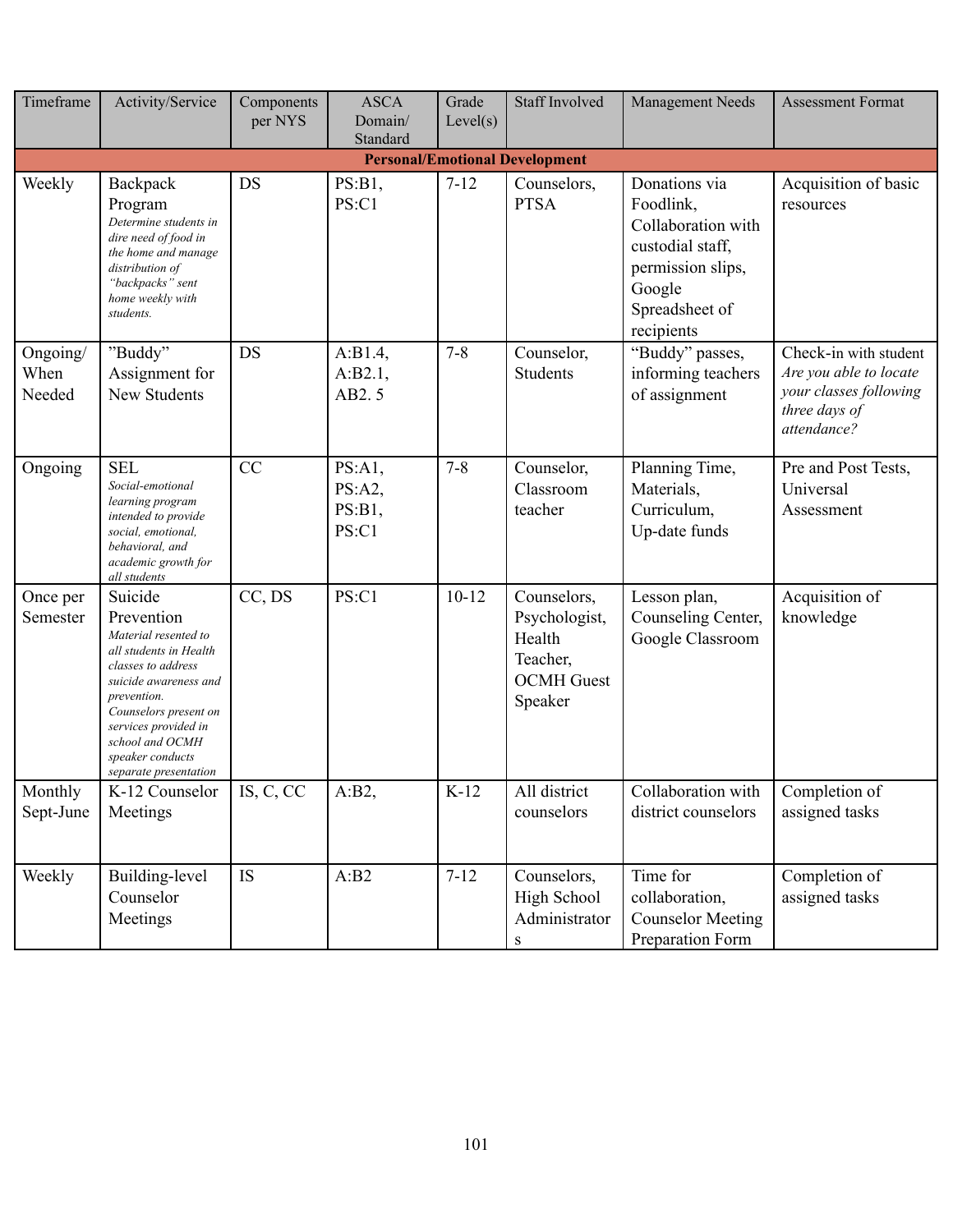## **Curriculum Map**

| <b>Topic/Focus</b>                                                                                                                                                                                                                                                                                                                                                                                                                                                                                                                                                                                                                                                                                                                                                                                                                                                                                                                                                                     |  |  |  |  |
|----------------------------------------------------------------------------------------------------------------------------------------------------------------------------------------------------------------------------------------------------------------------------------------------------------------------------------------------------------------------------------------------------------------------------------------------------------------------------------------------------------------------------------------------------------------------------------------------------------------------------------------------------------------------------------------------------------------------------------------------------------------------------------------------------------------------------------------------------------------------------------------------------------------------------------------------------------------------------------------|--|--|--|--|
|                                                                                                                                                                                                                                                                                                                                                                                                                                                                                                                                                                                                                                                                                                                                                                                                                                                                                                                                                                                        |  |  |  |  |
| <b>RESTORE</b><br><b>Erin's LAW</b><br>1. Assist with Erin's Law Presentation                                                                                                                                                                                                                                                                                                                                                                                                                                                                                                                                                                                                                                                                                                                                                                                                                                                                                                          |  |  |  |  |
| SEL - Topics Include, but not limited to:<br><b>Emotional Regulation/Stress</b><br>1. What is stress and stressors<br>2. What does stress look and feel like in the body?<br>What are coping skills we use to regulate our emotions and deal with<br>stress?<br><b>SOS Signs of Suicide</b><br>1. Overview of the common signs that indicate someone may be<br>considering suicide.<br>Strategies for what to do in this situation<br>3. Review of resources and supports to address suicidal ideation.<br>The consequences of how we talk to ourselves<br>Learn to identify when we are using negative self talk, and turn this<br>thought pattern into a tool we can use as a coping strategy<br><b>Personal Responsibility</b><br>When we blame others we relinquish control, focus on the factors that<br>we have control over<br>2. Taking personal responsibility allows us to develop skills that make<br>increase our sense of self worth and our ability to impact the world. |  |  |  |  |
|                                                                                                                                                                                                                                                                                                                                                                                                                                                                                                                                                                                                                                                                                                                                                                                                                                                                                                                                                                                        |  |  |  |  |

| <b>8th Grade Push In Lessons</b> |                                                                                                                                                                                                                                                                                  |  |  |  |
|----------------------------------|----------------------------------------------------------------------------------------------------------------------------------------------------------------------------------------------------------------------------------------------------------------------------------|--|--|--|
| <b>Timeframe</b>                 | Topic/Focus                                                                                                                                                                                                                                                                      |  |  |  |
| November                         | <b>RESTORE</b><br>Assist with Erin's Law Presentation                                                                                                                                                                                                                            |  |  |  |
| December                         | <b>Understanding Requirements for Graduation</b><br>Understanding NYS graduation requirements<br>Recap - What are credits?<br>2.<br>Regents Diploma vs. Advanced Regents Diploma<br>3.<br>How to prepare for success - Discussion of 8th grade vs. 9th grade<br>4.<br>and beyond |  |  |  |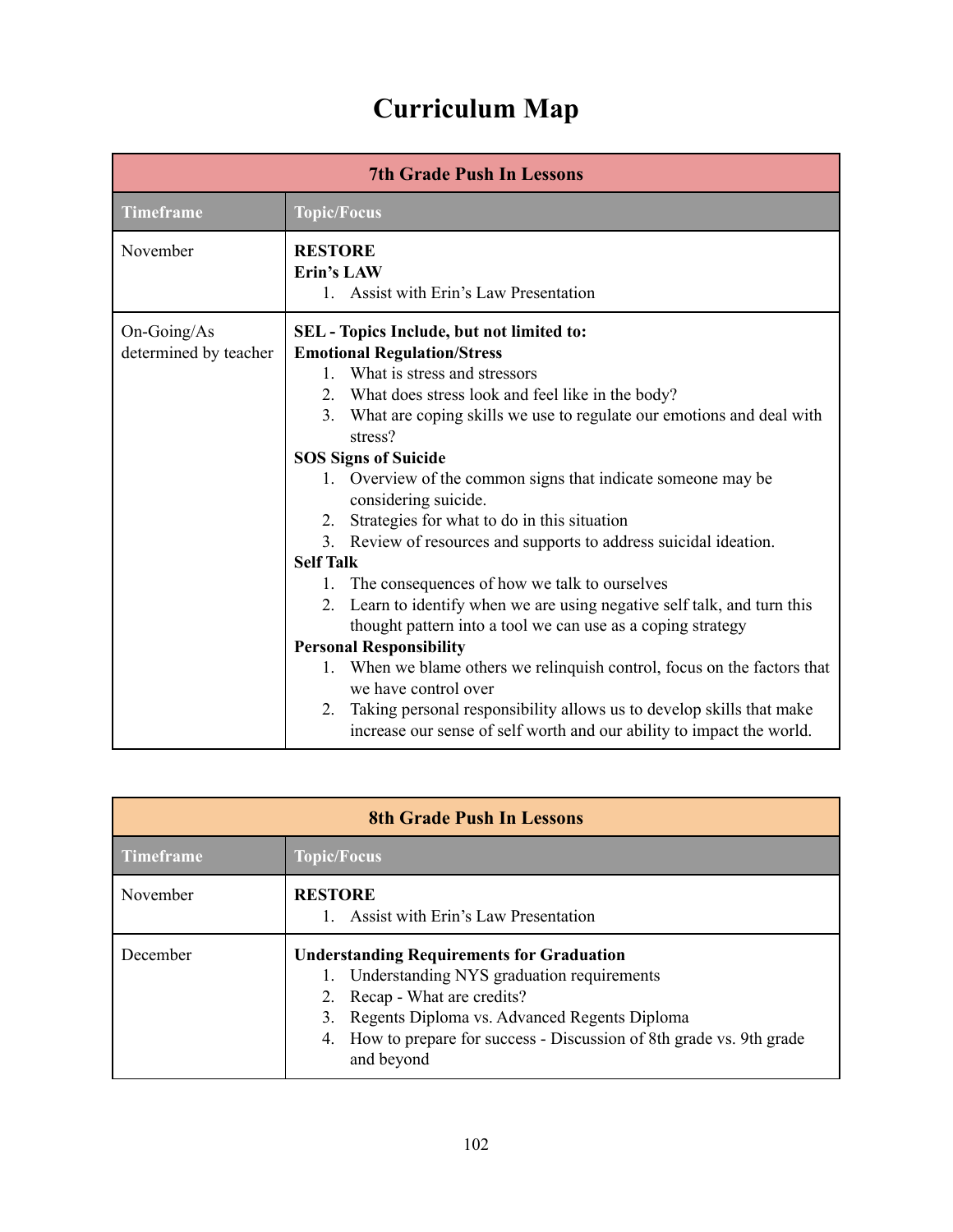| <b>9th Grade Push In Lessons</b> |                                                                                                                                                                                                                                                                                                 |  |  |  |
|----------------------------------|-------------------------------------------------------------------------------------------------------------------------------------------------------------------------------------------------------------------------------------------------------------------------------------------------|--|--|--|
| <b>Timeframe</b>                 | <b>Topic/Focus</b>                                                                                                                                                                                                                                                                              |  |  |  |
| December/January                 | <b>Career Exploration (Interest Survey)</b><br>1. Introduction to Choices 360 Program<br>2. Develop awareness of one's own interests<br>3. Understand how interests are related to career opportunities $\&$<br>choices<br>Develop how to further research careers and steps to get there<br>4. |  |  |  |

| 10th Grade Push In Lessons |                                                                                                                                                                                                                                                           |  |  |  |
|----------------------------|-----------------------------------------------------------------------------------------------------------------------------------------------------------------------------------------------------------------------------------------------------------|--|--|--|
| <b>Timeframe</b>           | <b>Topic/Focus</b>                                                                                                                                                                                                                                        |  |  |  |
| November/December          | <b>Career &amp; Technical Education Selections and Career Enhancement</b><br>Develop understanding of relation between high school courses and<br>1.<br>post secondary college and career readiness<br>Explore various careers offered by O-N BOCES<br>2. |  |  |  |
| April/May                  | <b>Career Exploration</b><br>Understand how strengths and abilities are related to career<br>1.<br>opportunities and choices<br>2. Further enhancement of Choices 360 program                                                                             |  |  |  |

| 11th Grade Push In Lessons |                                                                                                                                                                           |  |  |  |
|----------------------------|---------------------------------------------------------------------------------------------------------------------------------------------------------------------------|--|--|--|
| <b>Timeframe</b>           | <b>Topic/Focus</b>                                                                                                                                                        |  |  |  |
| September                  | <b>PSAT</b><br>Introduction to standardized testing<br>What is the PSAT? Why is it important?<br>2.<br>Understanding eligibility for the NMSQT National Scholarship<br>3. |  |  |  |
| March                      | <b>SAT/ACT</b><br><b>SAT</b> vs. ACT<br>Hear senior testimonials<br>$2^{\circ}$<br>How to register $\&$ prepare for the SAT/ACT<br>3.                                     |  |  |  |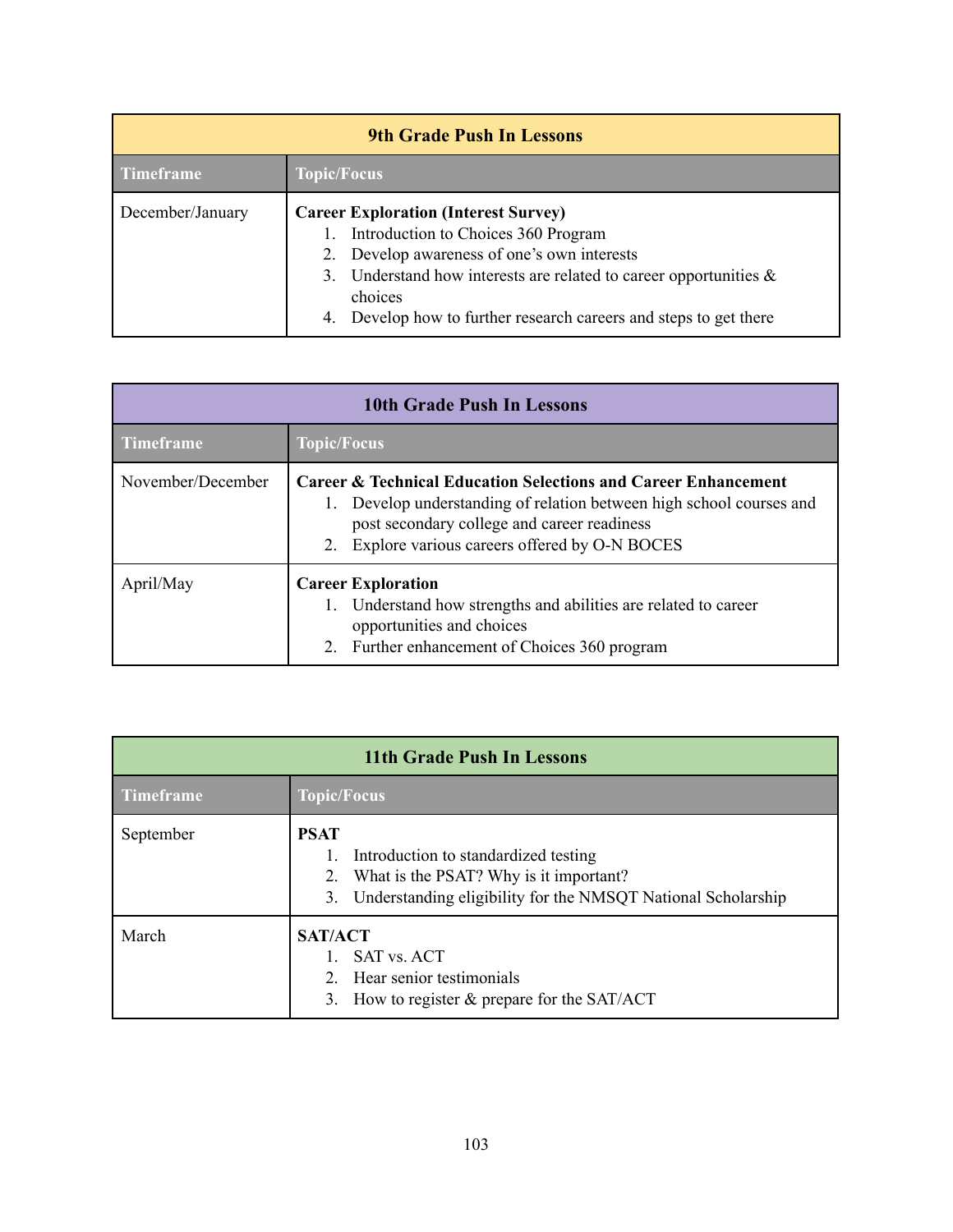| 12th grade Push In Lessons |                                                                                                                                                                                                                             |  |  |
|----------------------------|-----------------------------------------------------------------------------------------------------------------------------------------------------------------------------------------------------------------------------|--|--|
| <b>Timeframe</b>           | <b>Topic/Focus</b>                                                                                                                                                                                                          |  |  |
| September                  | <b>College Application Process</b><br>Common App/SUNY App<br>1.<br>Understanding grants, scholarships, & loans<br>2.<br>Recap on SAT & ACT<br>3.<br>Letters of Recommendation<br>4<br>5. College Visits<br>Networking<br>6. |  |  |
| January                    | <b>Senior Scholarships</b><br>1. Recap on Financial-Aid<br>2.<br>Walk-through of application for local scholarships                                                                                                         |  |  |

| <b>Group Counseling</b> |                                                                                                                                                                                                                  |
|-------------------------|------------------------------------------------------------------------------------------------------------------------------------------------------------------------------------------------------------------|
| <b>Timeframe</b>        | <b>Topic/Focus</b>                                                                                                                                                                                               |
| $On-going$              | <b>Emotional/Anger Management</b><br>1.<br>Social Skills<br>2.<br>Academic/Organizational Skills<br>3.<br>Trauma, Grief & Loss<br>4.<br><b>Awareness of Supports</b><br>5.<br><b>Healthy Coping Skills</b><br>6. |